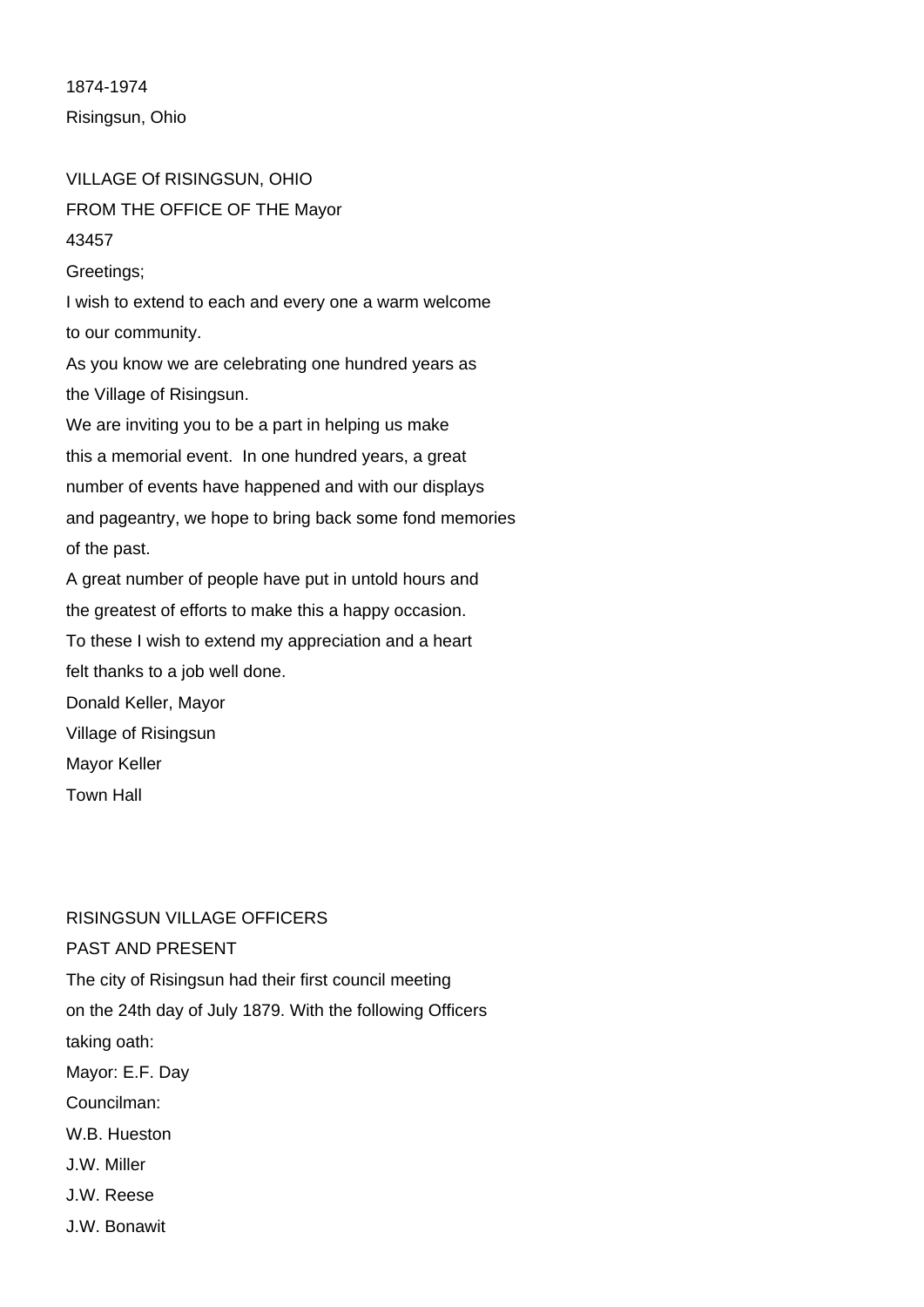D. Ragon L.M. Mosley Clerk: Ray Gilmore Treasurer: C. Sheffler Marshall: George Disinger

Mayors down thru the years are as follows: E.F. Day 1879-1882 C.E. Sabin 1882-1883 W.S. Sutliff 1883-1889 C.A. Houston 1889-1892 G.C. Sheffler 1892-1894 E.F. Day 1894-1898 M. Shively 1898-1900 A.E. Stahl 1900-1903 C.R. Sheffler 1903-1903 J.A. Minnick 1903-1905 A.J. Day 1906-1907 G. Henry 1907-1907 A.F. Myers 1908-1911 J.C. Lyberger 1912-1913 G.W. Elliot 1913-1917 S.S. Shaw 1918-1919 W.A. Stahl 1920-1927 G. Grover 1928-1930 A. Hall 1930-1930 C.E. Conaway 1930-1931 H.R. Phillips 1932-1937 W.E. Stahl 1938-1939 C. Shaublin 1939-1939 L.E. Bates 1940-1965 D.P. Keller 1966-1967 E.B. Parsons 1968-1968 L.E. Bates 1968-1971 D.P. Keller 1972-1974

# VILLAGE OF RISINGSUN

Mr. Leon Bates held the position as mayor of Risingsun for 28 years, 25 of which were consecutive. We feel that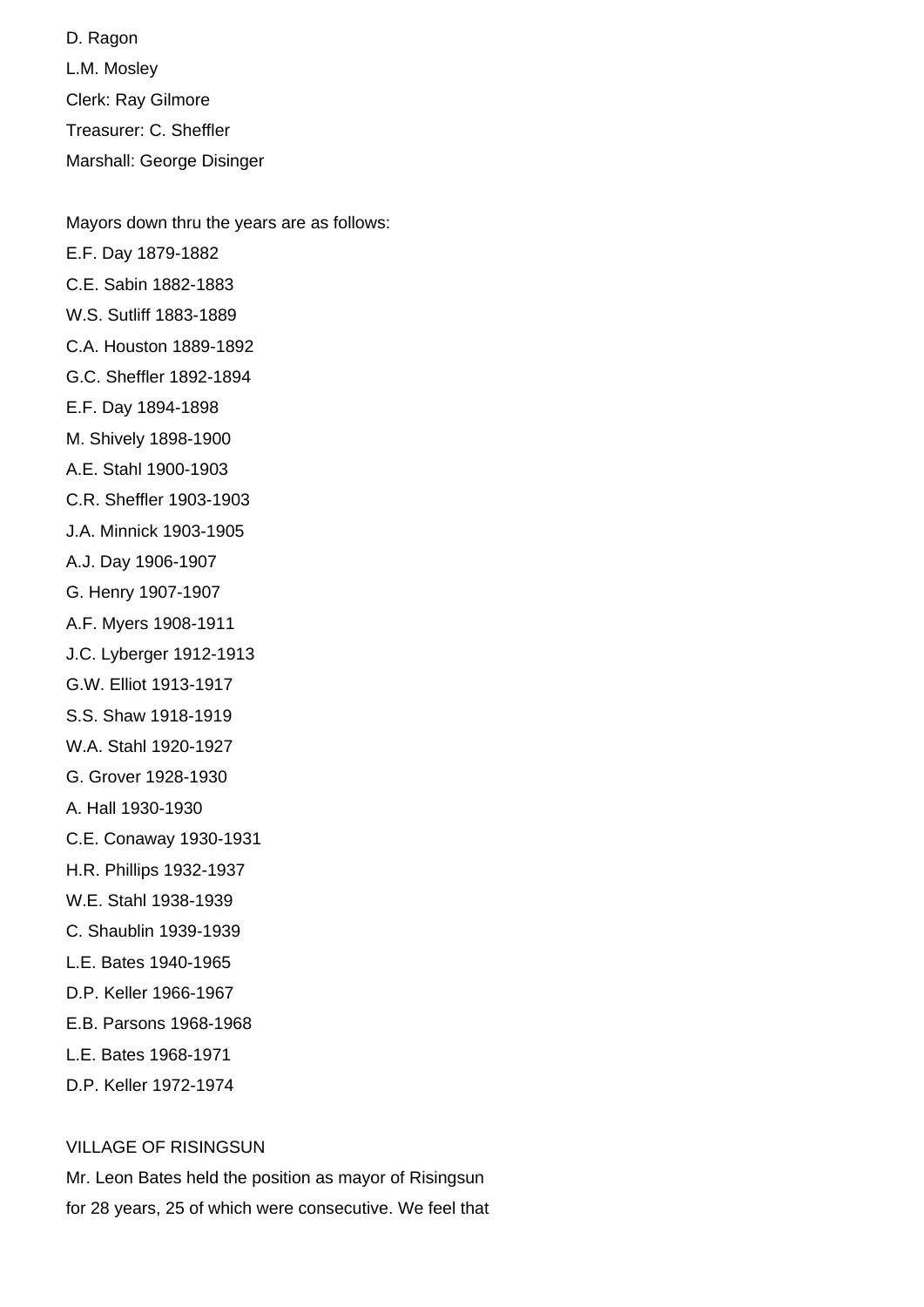much credit should go to Mr. Bates for holding the town together thru the years. We haven't become a New York City or a Hollywood but aren't we glad. The following officers now run our town: Mayor: D.P. Keller Councilmen: Walt James, President Jim Pine W. House Ben Snyder Brad Milligan John Bond Clerk: Robert Bonawit Street Commissioner: Glenn Yambert Marshal: Bernard Bowen Assistant: Bob Himes Auxiliary Police: Dick Shultz Tom Shultz H. Kiser B.Barringer G. Hirst D.Darr This page sponsored by Union Carbide Corporation, Carbon Products Division. Walt James President of Council Bob Bonowit, Clerk Glenn Uambert

Street Commissioner

Bernard Bowen

Marshal

1

Ben Snyder Councilman

Warren House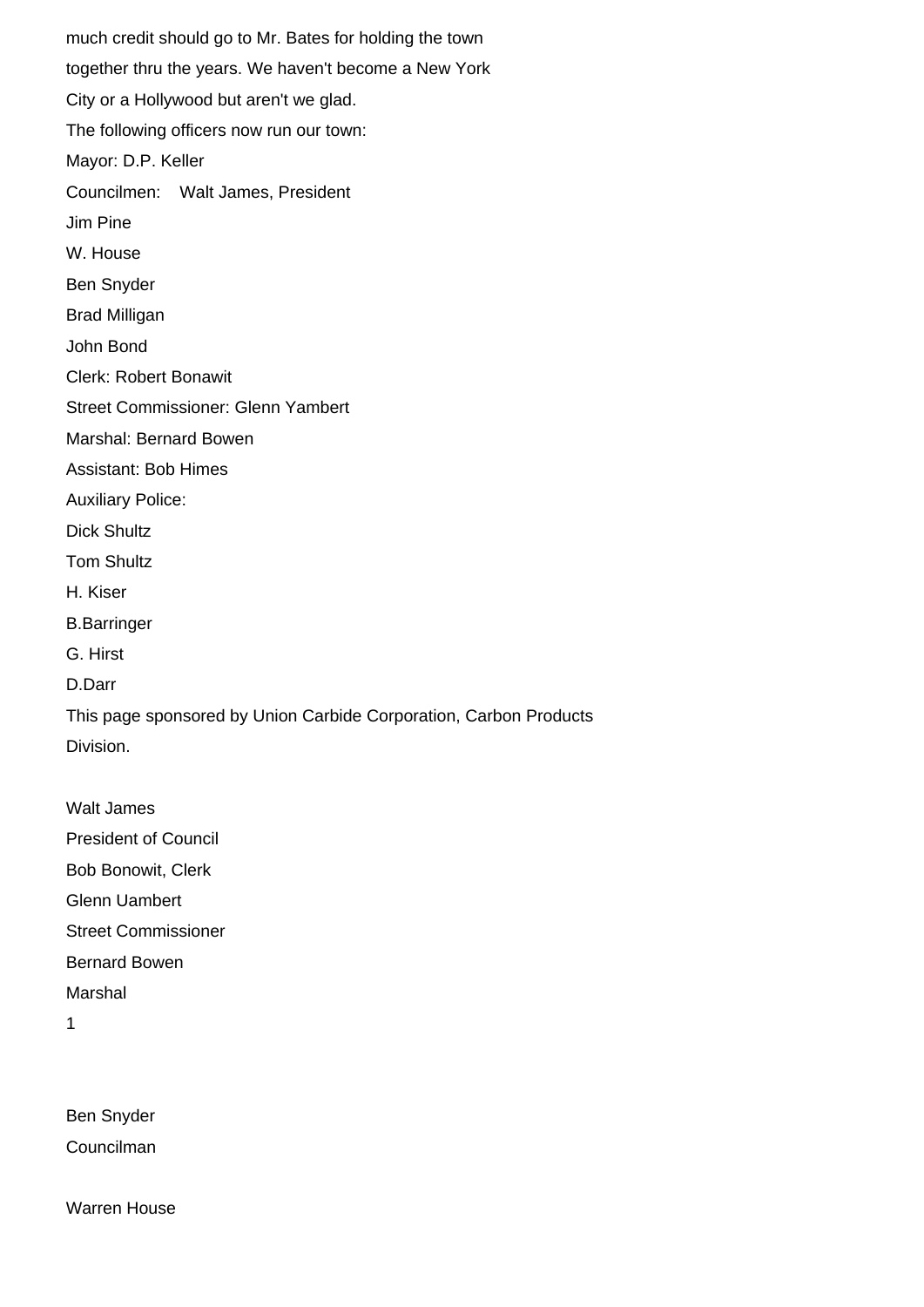Councilman

Jim Pine Councilman

Brad Milligan

Councilman

John Bond

Councilman

Watch your step! The Fuzz

Marshall - Bernard Bowen

Deputy - Bob Himes

Auxiliary Police -

Dick Shultz

Harley Kiser

Tom Shultz

Gene Hirst

Dick Dan-

Bob Barringer

Bob Himes Deputy Marshall

Councilmen at Work

DELBERT L. LATTA 5th District, Ohio

Congress of the United States House of Representatives Washington, D.C. 20515 December 10, 1973 Mrs. George Wollam 8979 R.#23 Risingsun, OH 43457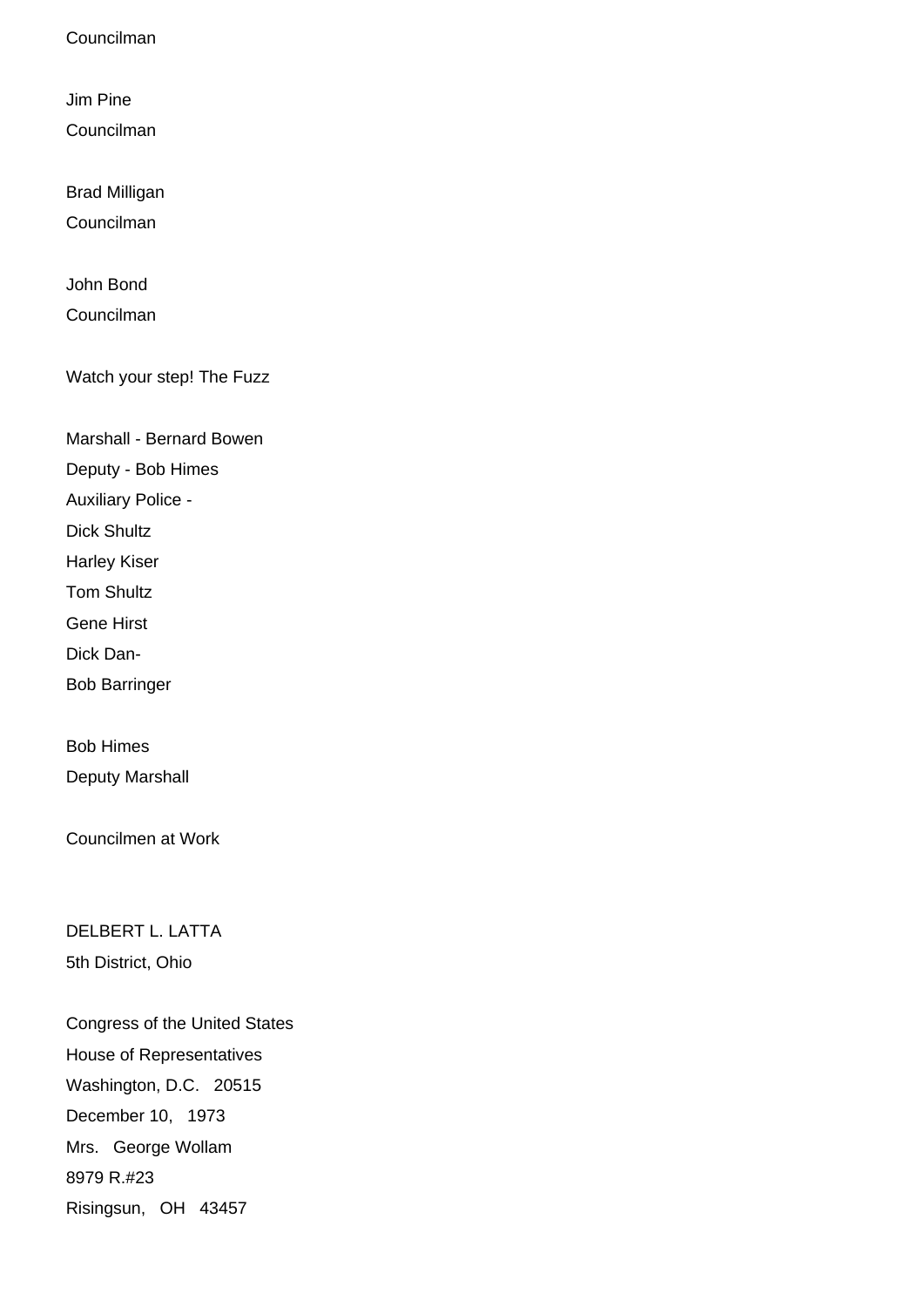Dear Mrs. Wollam:

Thank you for your nice letter requesting a flag for the 4-H Club. I am more than pleased to personally purchase a flag for you to present to Risingsun when it celebrates its 100th Anniversary in July. And I will see that it is especially flown over the Capitol Building for this event. You should be receiving it together with an appropriate certificate within the next couple of weeks. It is always a pleasure to be of assistance to you. Best wishes. With kind regards, I am Sincerely yours, DELBERT L. LATTA Representative to Congress DLL: jeb

P.S. 4-H is one of my favorite organizations.

Washington, D.C 20515 December 15, 1973 Honorable Delbert L. Latta House of Representatives Washington, D. C. My dear Congressman Latta: This is to certify that the accompanying flag was flown over the United States Capitol on December 14, 1973. I understand that this 4-H Club of Risingsun, Ohio, will present this flag to the City of Risingsun, Ohio, on the occasion of its 100th Anniversary. Sincerely yours, George M. White, FAIA Architect of the Capitol

OUR HISTORY "PIONEER TIMES" In the year 1834 the first settlement in this vicinity was made by Benjamin Wollam. He built a pole shanty with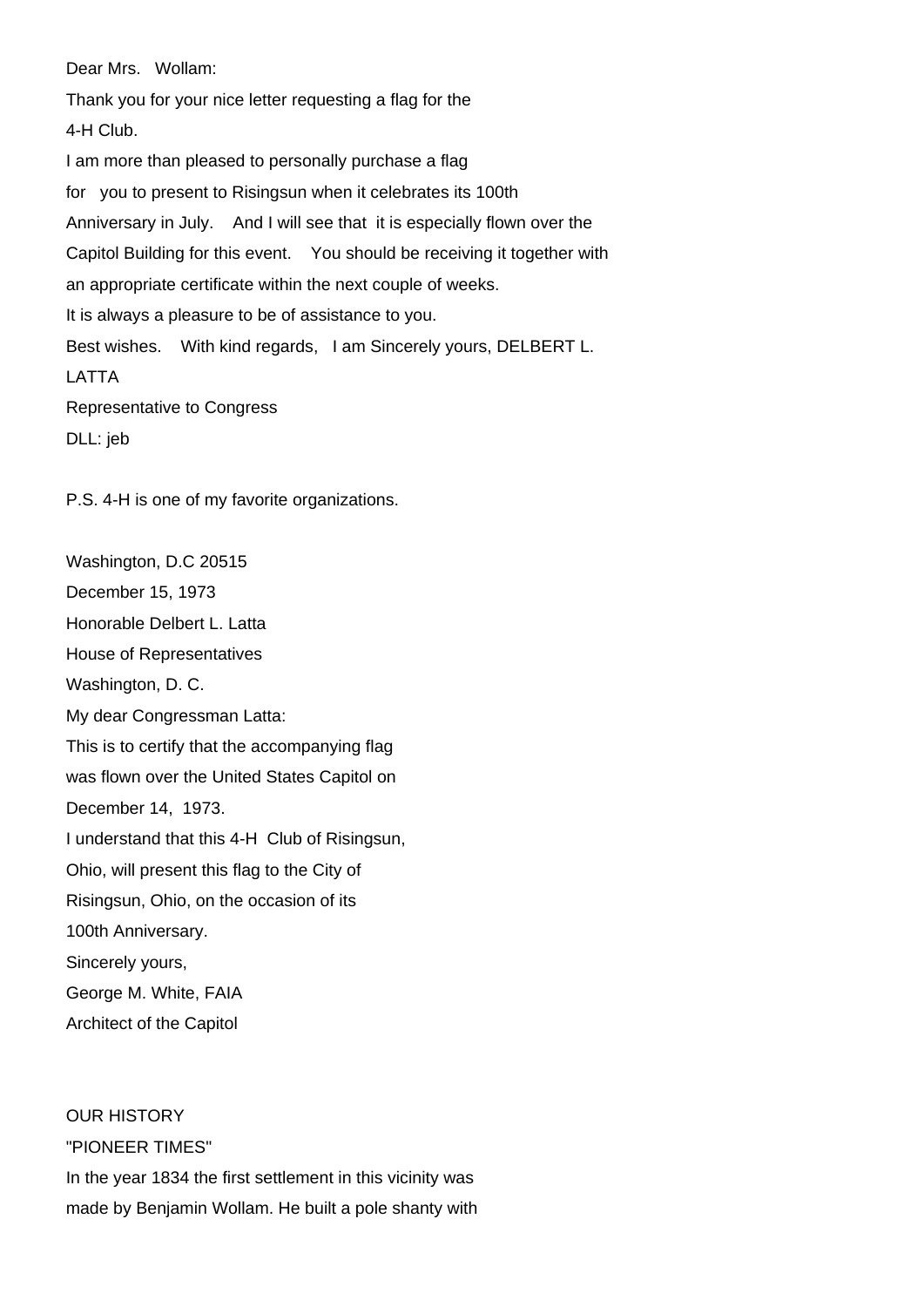the aid of an Indian. Wild animals and unfriendly Indians made life hard and the long cold winters were no help. In those times the wilderness here was known as the "Black Swamp".

The early settlers had to depend on hay for pasture from the prairie. Very little of the land was cleared and the ground was under water most of the year. One of the first seasons here the water covered the land all year. In order to cut their hay, they waded in the water themselves, because they could not get the teams of oxen on the land. The men cut the hay, placed it on two poles above the water to dry; when winter came and the water froze they drove the oxen on the ice to gather the feed for their animals.

Some of the first settlers were: David Phillips, Conrad Sheffler, Adam Bates, David Shoe, and David Bierly. One of the first community cabins was a one room school house, and Arnold Moon was installed as school master. Bass wood logs were split in two and hewn on one side and logs put on the round side for benches. Each man had to furnish a certain amount of wood for each of his children in school and take turns boarding the teacher. At noon and recess the boys in the school would cut the wood and fill the woodbox. The big old round stove used for heating sat in the middle of the one room building. The most used piece of equipment in the school was the good old hickory stick. All eight grades were taught by one teacher.

In the year 1866 William Shupe erected a small house for mercantile purposes. Up until this time all merchandise was purchased at West Milgrove or Helena. It was built near the Prentice saw mill which was constructed in 1857, and later operated by J.W. Blessing. The Black Swamp area was first known as "St. Elms", but the name seemed too polite for a spot in the wilderness; the residents of the community went to the other extreme and named it "Coon Town". When visiting your neighbor in those days you rode horseback in water, horse belly deep, and rested your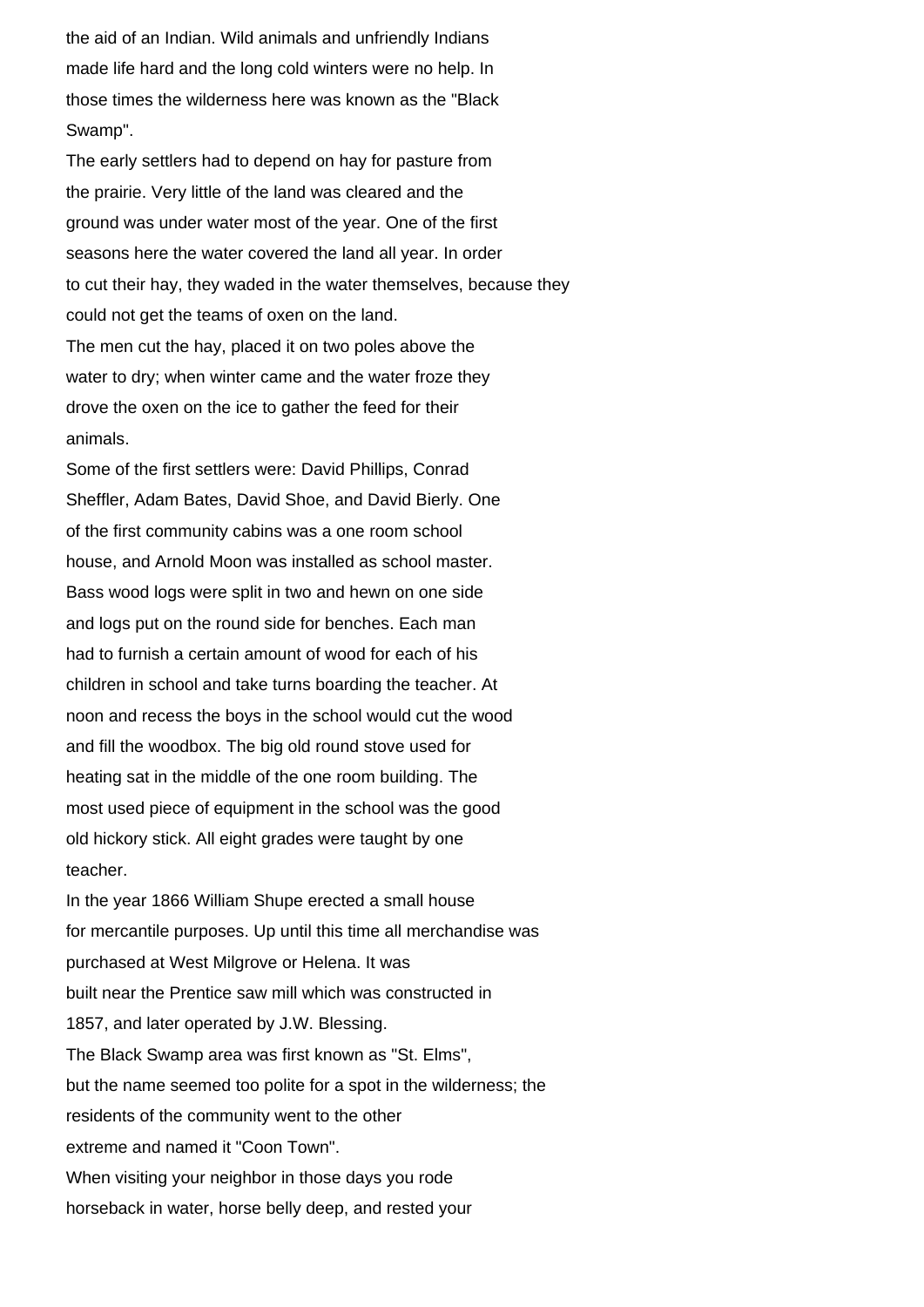horse from time to time on old hay stacks that stood above the water level.

Planting corn was another agricultural wonder. The farmer would plow two furrows together, (this was called ridging the ground), and they would plant the corn on top of the ridges, and all summer the water would stand between the ridges. This made it impossible to plow the corn, so they would have to hoe it by hand. With all these handicaps they raised middlin fair corn. To get the corn ground into meal you shelled the corn and took it to the saw mill where it was stone ground. One fourth of this page sponsored by Ex-Cell-O Corporation of Fostoria. Our Town Old School Room Main Street

In 1862 F.R. Ferguson (who was 6 years old) moved here. His father was a carpenter, and joiner and built many houses and barnes [sic] and also made coffins for the old pioneers. He bought a place 80 rods north of where Main Street and Countyline now join from J. Phillips. Their small cabin was typical of the day. The roof of the cabins then were held on with weight poles. A ladder in one corner was for the children to climb to the loft, where they slept. In winter the snow would sift through the clap boards and cover the bed and floor. The children didn't waste time coming down in the morning, through the snow to the big kitchen where heat from the wood cooking stove felt mighty good, and the cooking food was even better. Gold 'ole warm corn meal mush bubbled on top of the stove; the smell of biscuits baking in the big 'ole oven; dad coming in with warm milk from Bossy for the mush. On the big table in the middle of the room was fresh churned butter and honey that dad had gathered from the bees, yum, yum!

One of the jobs the children did was to go to the mill for the corn meal. Once, young Ferguson remembers, when the grinder went to get him meal from the meal chest, out jumped a little dog. The dog happened to be a nice yellow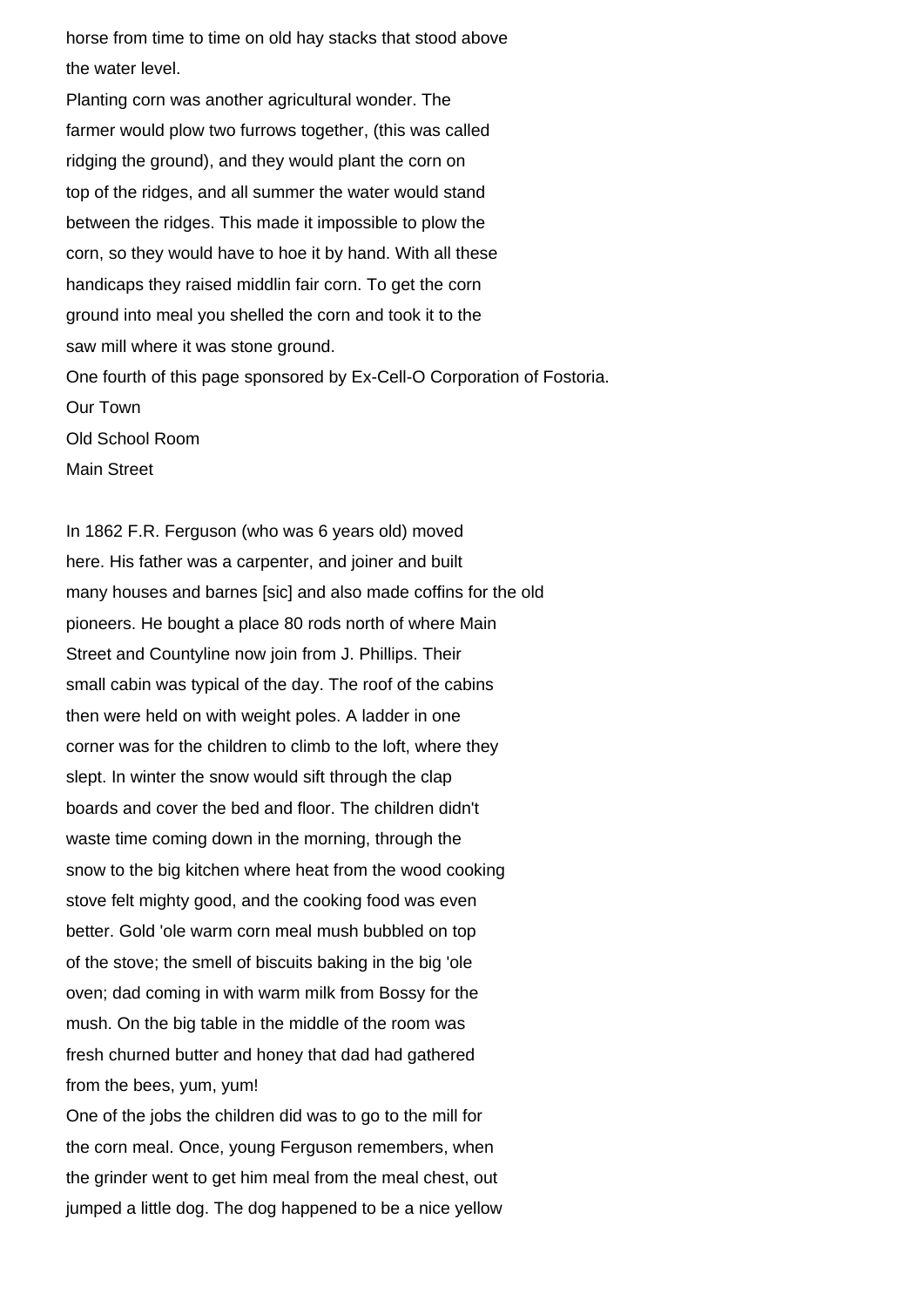dog, so he never told mother because he was afraid they would be shy on mush if she knew. The first family we can find record of, near Risingsun in Sandusky County, was the Lehman family, Leodigar and Leapold. They moved here around the year of 1852. Leodigar married Barbara Staub and they had 11 children, 6 boys and 5 girls. The name Lehman is still very prominent in this neighborhood. In the same location where they first located we have several Lehman families. Community picnics were held where Elizabeth Waitman and daughters live. Mail was brought in from Rome and Risdon, (now Fostoria) by horse. The closest thing in the shape of a Railroad was "Mad River Run" that passed thru Tiffin, in Seneca County. About this time the limestone crop changed the name to "Stony Battery", (more later in our history about the limestone business). ON JULY 4,1874, David Earl made a motion to baptize the place risingsun, spelled as one word. The village was surveyed in 1876 by W. H. Wood. John Blessing was named the first Postmaster and Enos Williams was the first carrier between the Village and Fostoria. By 1877 the town had established a General Store, Lime Kilns, John Baker's Hotel and two Drug Stores. There were 50 students at the school and a brick house was used for Church purposes. In November of 1878 a petition was signed by 41 inhabitants asking the commissioners to incorporate them as a village. The petition was not granted until 1879. (How about that, 100 years later same old guff; it takes that long to get things done by the Government yet!) The first Mayor of Risingsun was E. F. Day; Office Clerk, Ray Gilmore; Treasurer, Conrad Sheffler; Councilmen were H. B. Houston, J. W. Miller, J. W. Reese, J. W. Bonawit, Daniel Ragon, and L. M. Morsely. In the late 1870's and 1880's these sir names were prevalent in this area; some of these family names are still present in this area: Mervin, Metcliff, Blessing, Ragon,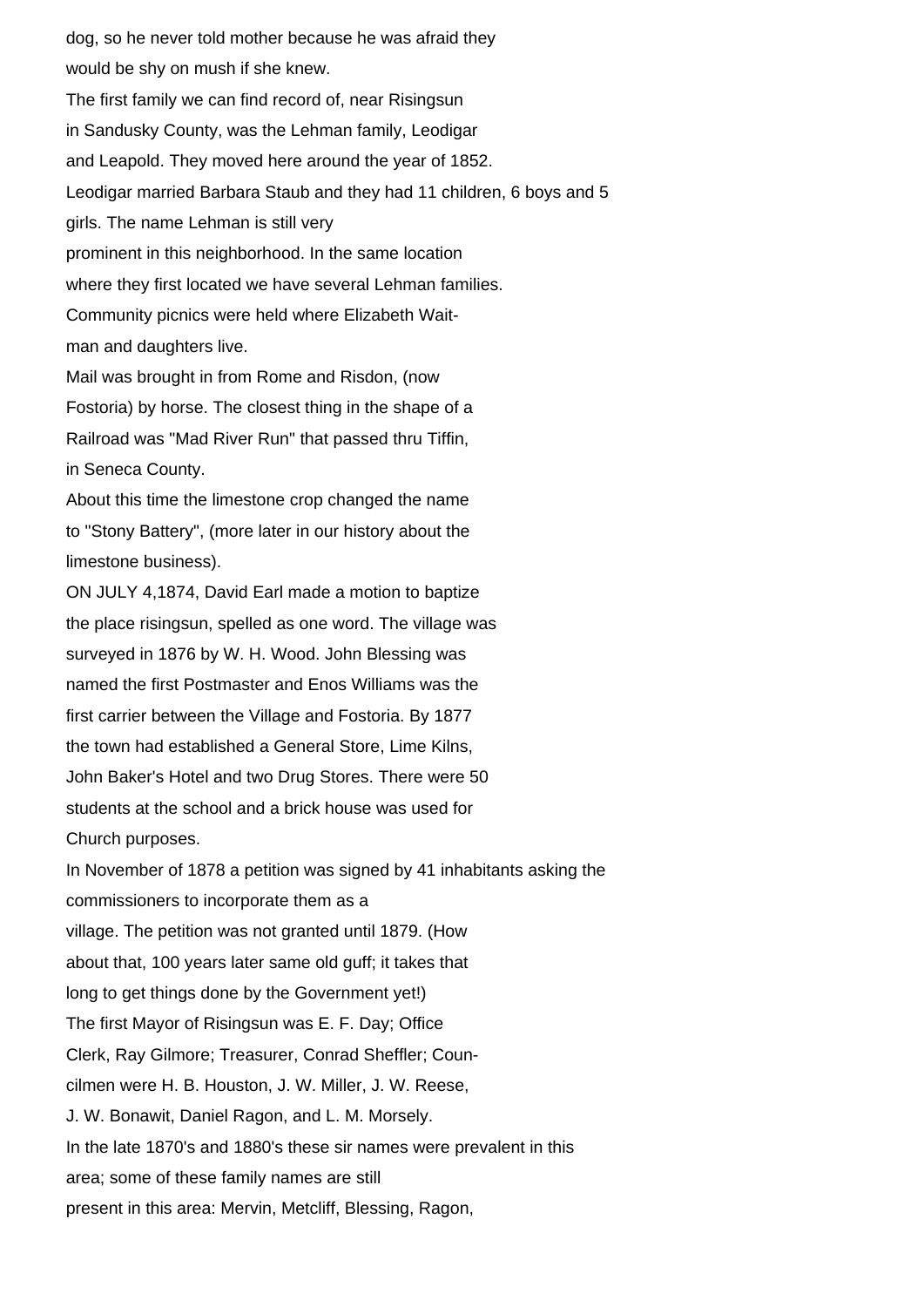Gangwer, Wagoner, Reese, Miller, Sharp, Rupert, Wilcox, Morgan, Myers, Gilmore, Smith, Baker, Sheffler, Bates, Shoe, Rought, Bonewitz, Simmons, along with names mentioned before in our history. In the year 1895 memories circle about the oil boom. Oil was the talk generally and particularly in Wood County. Along with the Oil Boom came prosperity, vulgarity, saloon, gambling, good wells, dry holes, and population growth. The Sun Oil Co. struck 2 great wells in the Risingsun field. In the year 1895 there were 1,786 wells drilled in Wood County; 200 were dry holes. The average cost was \$2,000.00 per each well drilled. A law that became effective at this time was "no wells shall BE LEFT STANDING WITHOUT BEING PUMPED FOR MORE THAN 3 MONTHS, WITHOUT BEING SUBJECT TO A PENALTY OF \$1,000. Crude oil in its state is practically useless. When refined it supplies fuels, lubricants, illuminants, solvents, surfacing material, and many other products. The fuels from crude oil account for Vt of the world's total supply of energy and are used not only to power the engines of automobiles, tractors, trucks, ships, airplanes, cutting oils, asphalt, rubber for tires, and other uses, cleaning agents such as soap and detergents, paints plastics, fertilizer, insecticides, and medicines. Let us pause in our history at this point to take a tour of Main Street. Since we hope this is of interest to people in our community of every age, we would like to relate

to you and you and you,

Yambert Home Place Oil Boom During 1890-91

WHAT AND WHO WAS WHERE THEN AND NOW ON THE NORTH SIDE OF MAIN We will start at the north east corner of Main and Countyline Streets where Green's new store now stands. Once a large brick house used as a tourists home stood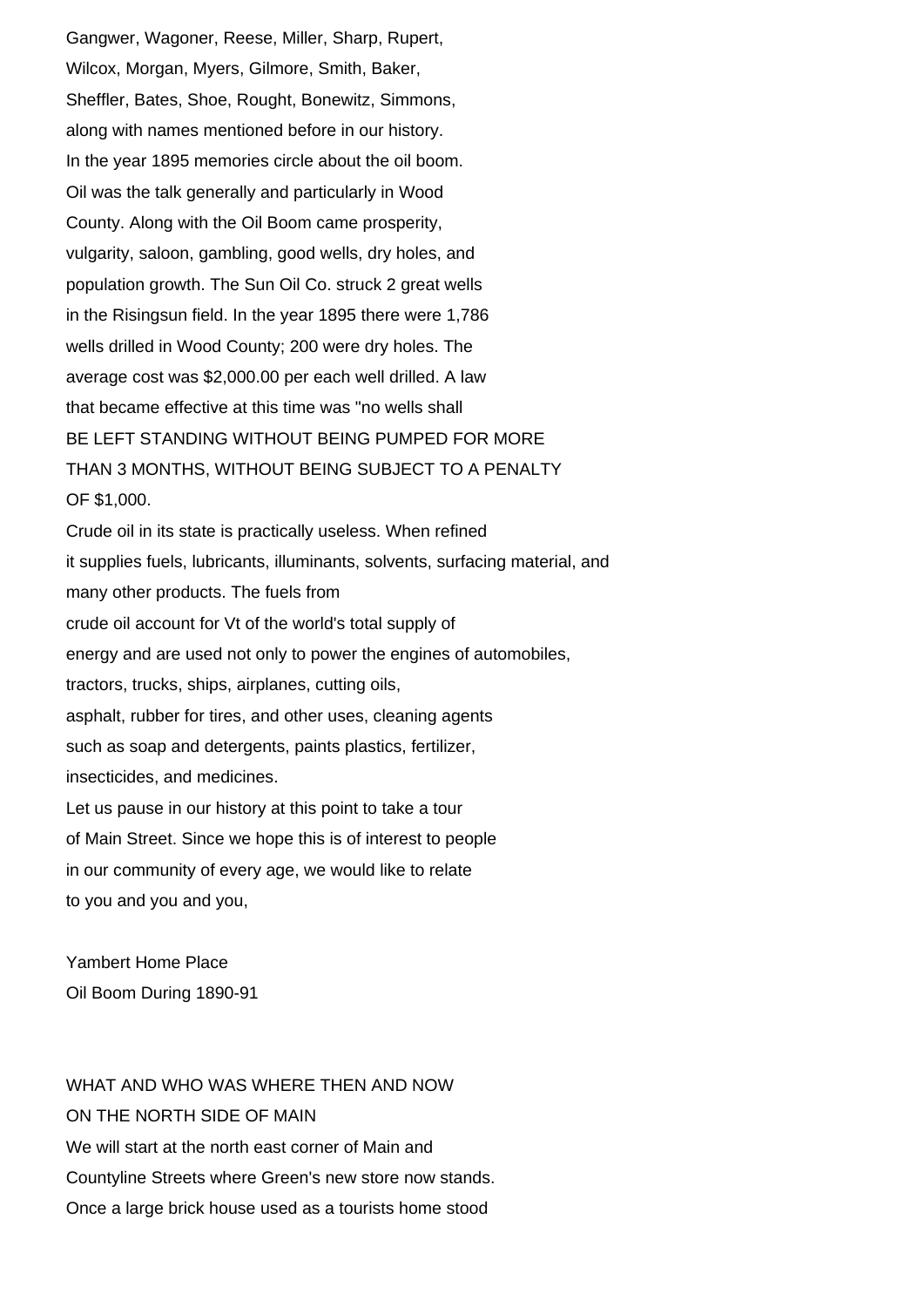near this intersection. Next we have Becky's Beauty Shop and Henry's Barber Shop. In the early years this was an oil well store handling all supplies for drilling for oil, and thru the years was owned by several, the last being the Harley Green family. The second floor was used for dances. The building was remodeled and made into a one story building as we see it today. Moving on west we have the Paul Bower home. Before this home was owned for many years by the Bates family. Tressie Bates being Paul Bower's wife. There was a small business room just to the west of the house were five or six different persons operated a saloon (it is the building now just west of the railroad on the south side of the street). The down stairs has been used as a restaurant and C. C. Myers started his paper in the upstairs of this building in the year 1904. As we venture on west down Main Street we find the Sah's home. The home was a convalesant home operated by Mrs. Groverta Sahs for many years and how we enjoyed waving to the elderly residents as we passed by. Just to see that little smile on their faces. In the early years it was

Greens General Store One of Risingsun's First Buildings Whites Store Kozy Korner

Now as we go on to where the Wheeler White residence stands, now owned by Ruth Ann Shaferly, once stood a blacksmith shop. This building burned down many years ago. The building on the corner now owned by Mr. Peling was moved to this location after the fire. Wheeler White and his father, E. E. White, operated a drug store there for more than forty years. The younger generation will remember the store as the Kozy Korner, owned and operated by the Ted Fruth family for nearly fifteen years. The small building on the east side of the store has had a number of different business establishments from Post Office to barber shop, beauty shop. Doctor's office, telephone control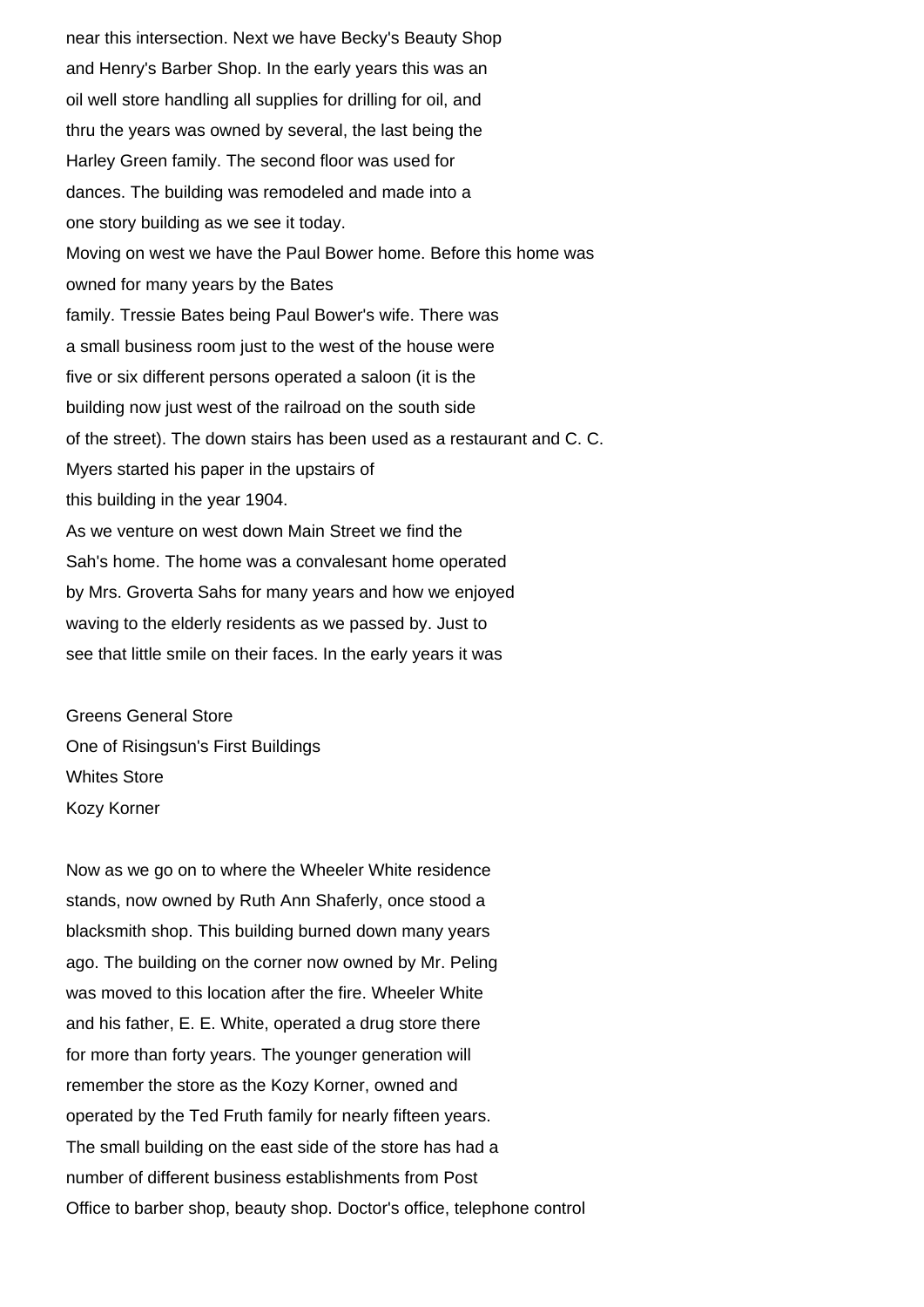room and in recent years, an apartment.

#### Sheffler Home

one of the largest and most elegant homes in town. Built by G. C. Sheffler and it is rumored he had the Gazzebo type porch built on the corner of the house in order to have a place to give his many speeches. P. T. Flaherty and family occupied this home for many years. Between this home and Kline's Store there was another saloon made later into a restaurant, a tonsorial parlor (that's a barbershop to us late comers), and was once the office of Dr. Burnetts. A harness shop once stood next, where Kline's Store is now and it also housed many groceries, Morse King Hotel, meat market, etc. A building next to the alley torn down years ago was a general store, restaurant. Leon Bates, (our long time mayor), lived up stairs as a youngster, with his family. The famous Risingsun band had a practice room up there, also. The last occupant before the building was torn down was Howard Matthews who operated an Appliance Store. Across the alley to what most of us call the old printing office was the Bigley Hardware. In front of this building the first stone sidewalk was built and the Bigley-Myers partnership built most of the sidewalks in town. A large wagon scale was in the street in front of the building where all public weighing was done. This building also housed a furniture store and an undertaking business, post office, and in later years the "Unique" was printed there until the business was dissolved by the Strange family.

Between this building and the Ziegman home stood a long and narrow building used as a harness shop and then as a grocery store. About an 8 inch space was between this store and the printing office. The boys used to swipe watermelons and get between the two buildings where the men could not reach them and were too big to get in, and eat the melons. We'll never tell who gave us that juicy bit of information!

The Robert Ziegman home was previously occupied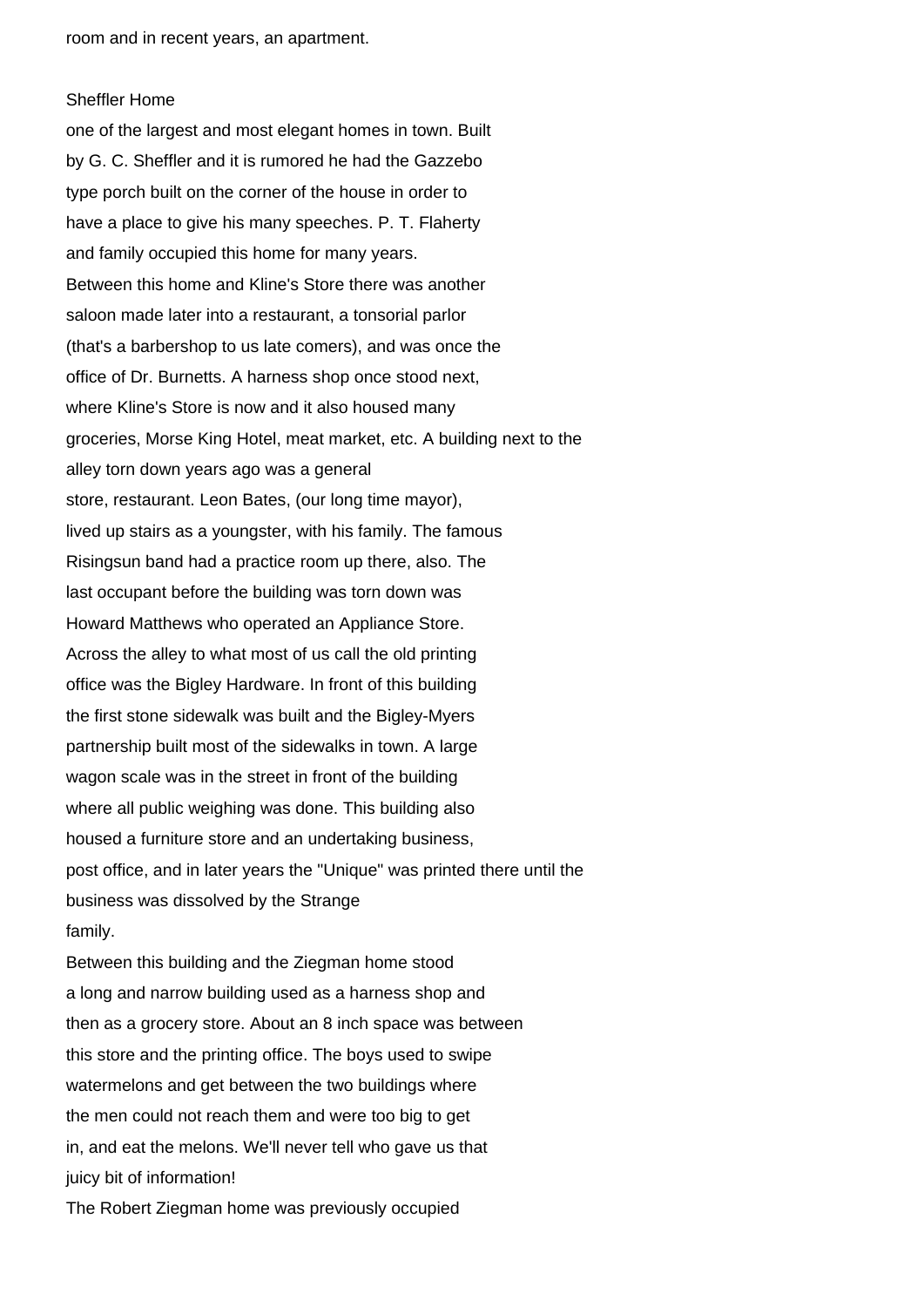by the Phillips, Onsels, and Myers families. The next property to the west was owned by the Earls, Zenders, Houtzs, Shultzs and Cullisons and has recently changed hands again. There was once a business building next and it saw many business changes over the years: jewelry store, general store, restaurants, ice cream parlor and C. M. Bates Music Business. The next property now owned by the Wilbur Kline family was the home for many years of the Sampsels, Winchels, Longs, and Mackeys. As we travel on to the west we come to the home of the Dick Darr family, built by Blessing. Some of the owners have been Mackeys, Pattons, Winchels, Klotz, and Parsons. During the oil boom days at this location was a saloon called the "Buzzards Roost". A scene of many noisy nights in the center of the oil boom confusion. Across the alley we come to the home of the Church of God's parsonage. Some of the previous owners names we were able to acquire are Jenny Stahl, Miller, Myers, Foster, Fernbaugh, Sampsel. I say, are you enjoying our little excursion? Mr. & amp; Mrs. Stoudinger own the house next to the west.

In the year 1895, this was where many social scenes were set in the community. People by the name of Miller first lived on this location; then the G. G. Myers who had the communities first livery barn. A small building stood just west of the Stoudinger home and was at one time the post office.

### Main Street

Where the business block, now occupied by Mrs. Veva Hunt, Mr. Wm. Stevens, and post office with post mistress Mrs. Treva Berts, was destroyed by fire about 1890. Before that time, from one time to another, an ice cream parlor, grocery, picture studio, restaurant, were housed there. The town's first newspaper the "Time and Tide" went to press here. Some of the names connected with these business's were Myers, Baker, Sass, Hollenbaugh, Frankfather, Clark, Parmalee, and Wirebaugh. In 1898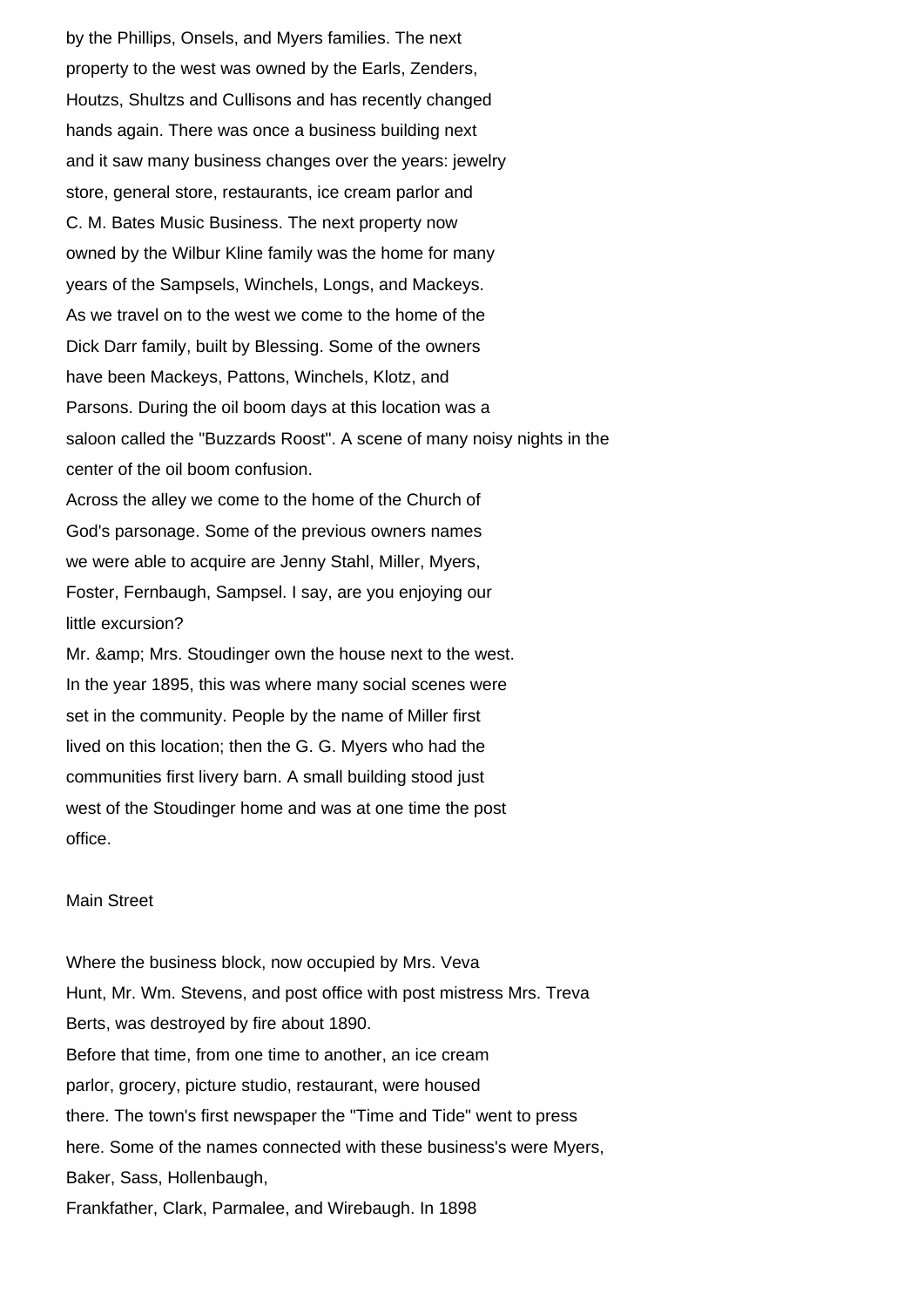the present building was built, by the Sass brothers. In these buildings, in the year 1907 the "Unique Weekly" was born, with Pope as editor and Calvin Myers as founder and owner. 11

Leon Bates Celia B. Bowers Laurel Onsel The Calvin Myers writings, from which much of the information we are relating to you came, along with special help from Leon Bates, Celia Bower, and Laurel Onsel we give much thanks

Post Office, Hardware, Hunts Gifts and Dry Cleaning

An undertaking establishment owned by a Mr. Eby, a barbershop, restaurant, known as "mom's" owned by Mrs, Doris Cochard, and later by Mrs. Mary Ziegman was a "Yummy" place to eat. The hardward when owned by the Sass Brothers was known as the Sun Hardware Company with Bigley as manager, then True. In 1914 the Brandberry Hardware, next Burdick Hardware, and today we know it as Steven's Hardware. Hunt's Dry Cleaning and Gift Shoppe and Onset's Plumbing display room, the hardware and post office fill these business rooms today—1974.

American Legion and Legion Auxiliary Hall

Going on to the west we find the American Legion Hall. The earliest account of this building we could find was that it was built by L. C. Winchel and referred to as the Winchel Building. A Mr. Sewell occupied it as a residence. From then it was a barber shop; a Mr. Cramer introduced bananas for the first time in this building.

Other persons connected with this building were Emmons, Sass, Whitman, Bates, and Huff; later Peter Zender remodeled the building and used as a business room on the side. This building has survived close calls from fires in years past. H.C. Sass (Dick Sahs' uncle) started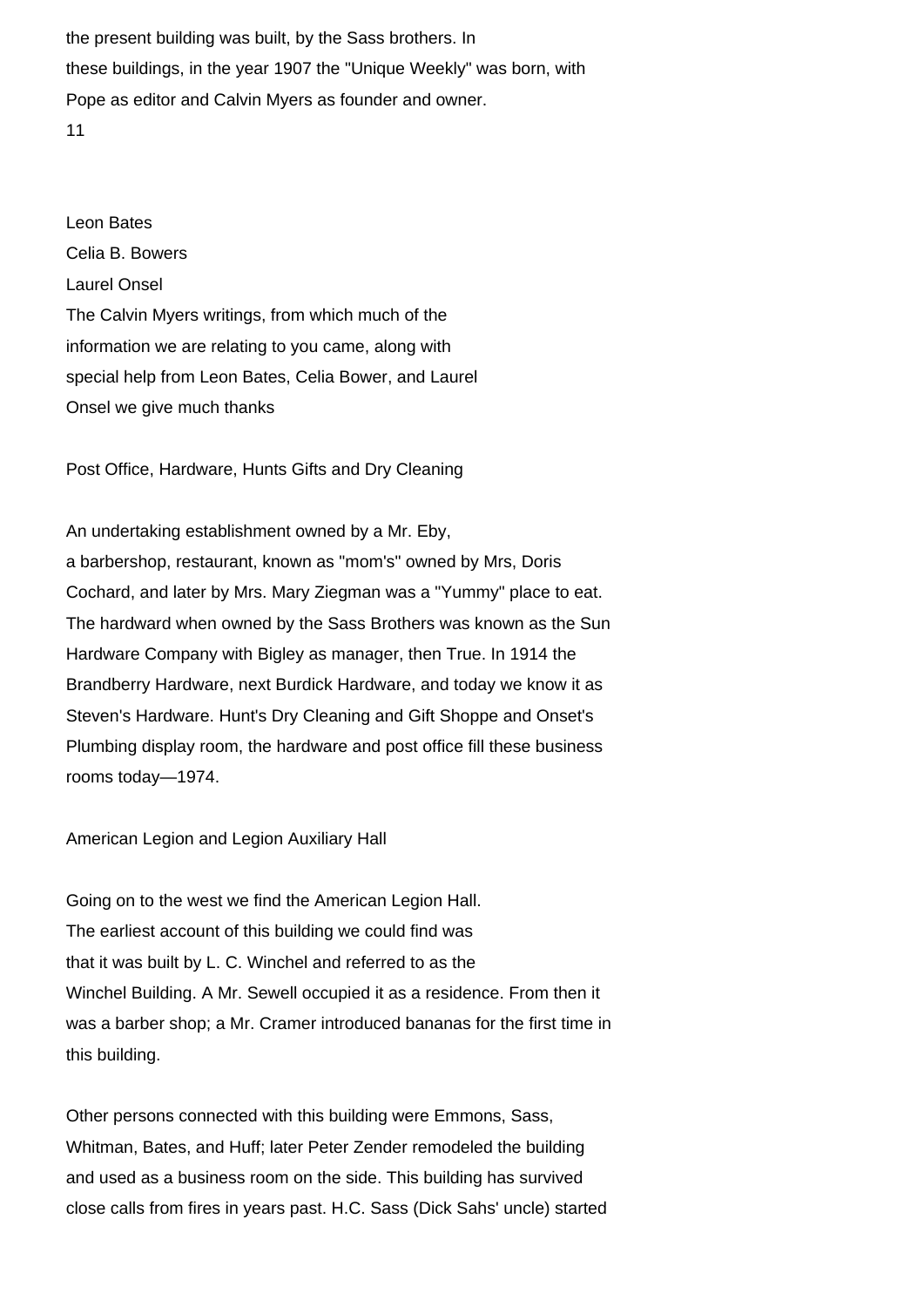business here in 1893.

Doctor and Mrs. Byington and Two of thier [sic] Children The property on the corner of Main and the street to the school was Dr. Byington's corner. It has housed a meat market, saloon, Wyman and Norths Store. Dr. Byington purchased the two buildings and had them moved together as they now stand. The Fox Sisters had a candy factory there and later a glove factory. The property is now owned by Frank Hovis. As we cross the street to the home now owned by the Harshman family we find that in this location there was a saloon for many years owned by many keepers, until

it was moved directly across the street. A jewelry repair shop, Millinery shop, restaurant and as we remember Mr.

Elarton conducted an insurance agency there in his home.

#### Milligans Store

Now comes the old hotel building known to us as the Milligan Store and Bates-Essman Insurance Office. Over the years the hotel was owned by a dozen proprietors. To the east of the hotel was a room used as a saloon, also, a barber shop, but was changed over the years. At the rear of the hotel was a livery stable.

A rail fence and board walk was built from the hotel to the railroad on the north side of Main Street. Next, at one time or another, was a blacksmith shop, restaurant, candy factory, grocery and later a home was built there and stands to this day.

In the year 1900 Mr. Strong, a Prairie Depot (Wayne) banker, sold lots off the corner and the village purchased the corner and built the present standing Town Hall. The Auditorium was dedicated on Feb. 1, 1901. Seats for the first performance sold at 75e', \$1.50, and \$2.00; ticket sales for standing room only netted \$200.00. The cost of the building was \$10,000 and was built by Myers. The building now houses the fire department, firemen's meeting hall, council rooms, the voting room,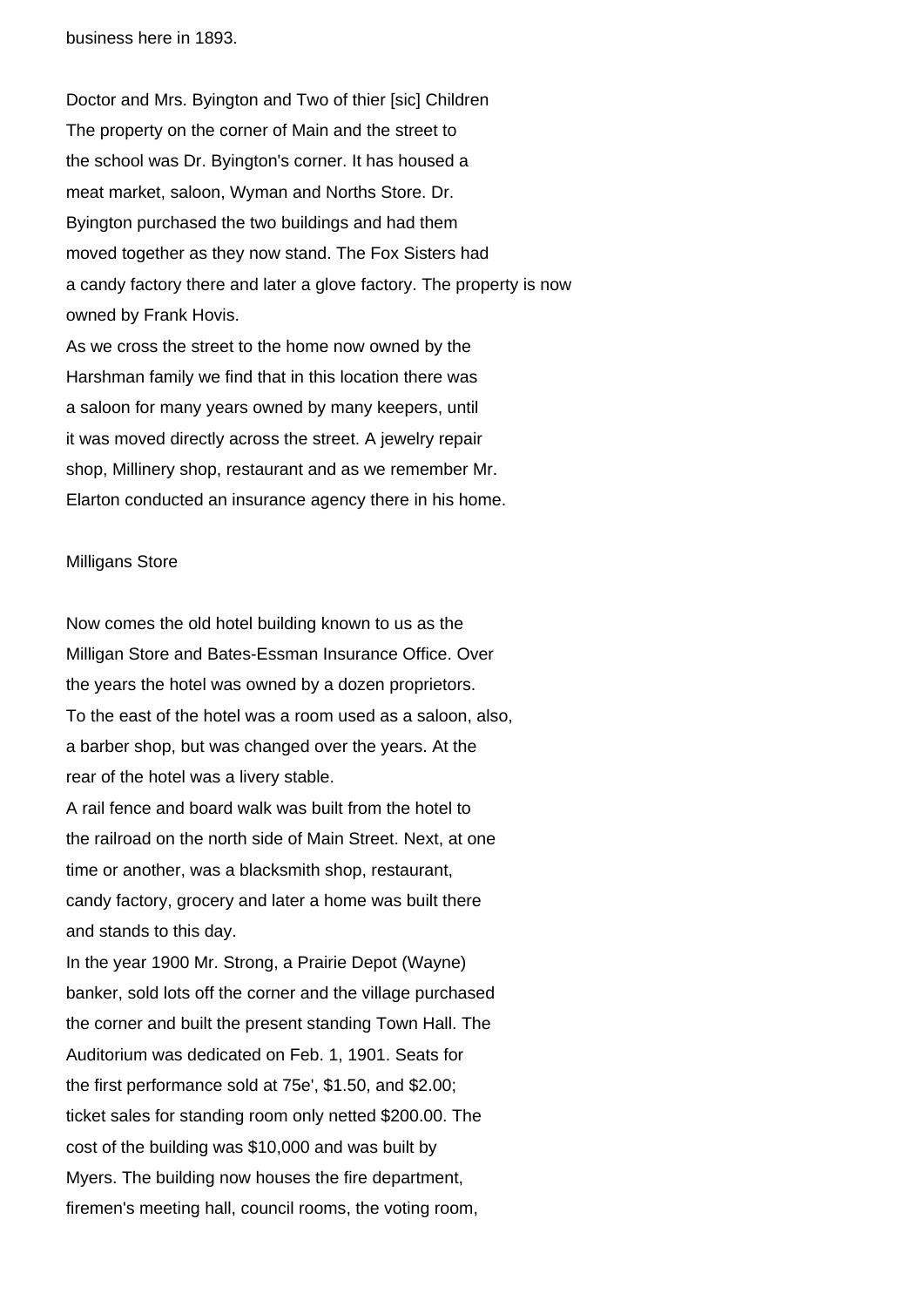and the jail house. At this time new facilities are being made for the marshall and his deptuties. [sic] On the top floor the remains of the auditorium, with the names of some of our citizens still plainly written on the wall. The school used to hold their plays, graduation exercises in this auditorium, as well as many big name performers that favored the city with their appearances. Going up these stairs, walking into the Auditorium, one can smell the grease paint and feel the excitement that made these walls ring. How I wish I had been here at that time; several of our citizens can remember that first night and the smile of remembering shines on their faces. Town Hall Auditorium

The cannon at the town hall was the combined efforts of the following Legioneers: Harold Phillips, Walter Shultz, Leon Bates, Red Ferguson, and the use of a Jeep of George Goudy's. A couple of years after World War II the Erie Proving Grounds of Port Clinton was disposing of some of the excess war materials left. The men from the Legion thought it would be nice to have some object to keep in mind the Wars that had been.

The cannon sat at the front of the Town Hall and when the new addition was built it was placed in it's present location.

Mr. Shultz remembers that it was covered with a black grease to preserve the metal and when it was pulled into place all the children got a lot of fun out of sliding down the barrel until they went home. There were a lot of very unhappy mothers and warm seated youngsters with black grease on their clothes.

As we go on to the west, the next two houses were built at the turn of the centry. These homes are owned by Mrs. Kreais and Mr. & amp; Mrs. Harold Phillips. The Kreais home was built by Mrs. Oliver §mith and was later sold to the John Klotz family. The Phillips' home was built by Mrs. Riley and she and her daughter lived there for several years. This house was then owned by Wheeler White and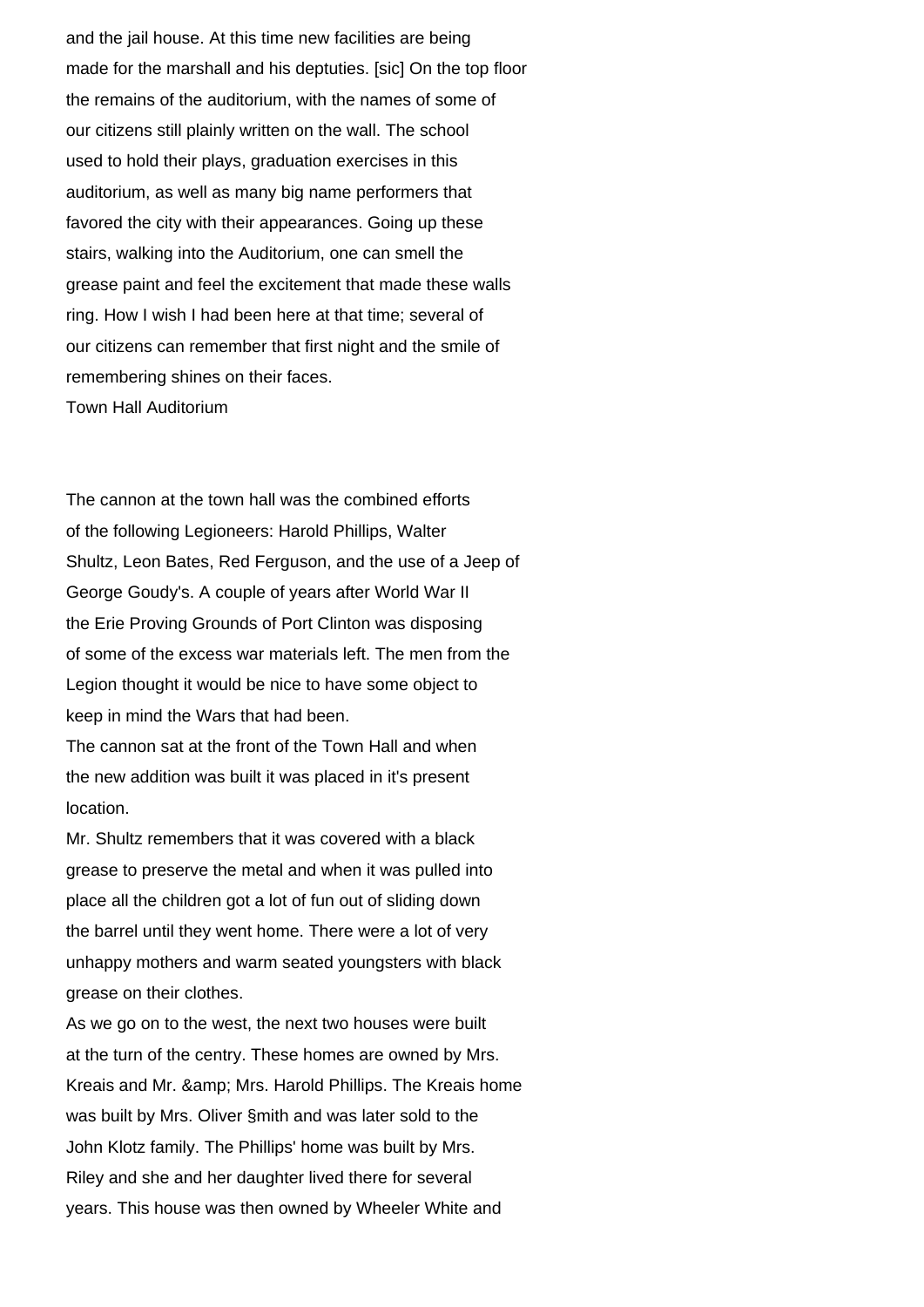his family before it was purchased by Mr. Phillips. Now comes the Snow property built by John Lindower. Mr. & amp; Mrs. Charles Cunningham once occupied this property along with their family. Mr. Charley Cunningham was the town's bat man; now Gill Gangwere has that job. (Baseball bats that is!) Many years ago there were two business buildings where these houses are now. A son-in-law of Mr. Lindower built the next house almost on the site of the old John Mervin homestead. This house was later purchased by Mrs. Orpha Connell and later owned by the Onsel Brothers estate and was the Onsel home for several years. This is now the home of Mr. & amp: Mrs. Frank Pine. Near the old homestead Mr. Mervin erected a more modern home and it was held by the Mervin estate for years. This home is now owned by Mr. & amp; Mrs. Gene Hirst. Across the alley G. G. Myers built the next house. Mr. & amp; Mrs. Dave Williams now live there with their family. Some years ago Mr. & amp; Mrs. George Goudy owned this house. The home of Mr. & amp; Mrs. Mart Flaherty was built by G. G. Myers some years ago and was one of the most modern homes in town. Mr. Myers was a lumberman and contractor.

The Barn

# First Elevator

"AROUND THE RAILROAD"

Mr. G. G. Myers had his lumber yard in the big barn behind Flaherty's home and now owned by Mart and used for livestock. Mr. Myers closed the lumber yard during the depression. The dying of the oil boom and the depression made it's mark on this metropolis.

As we cross the street just to the east of the railroad and in front of where Onsels have their plumbing supply business once stood a small grain elevator. The elevator did a thriving business. The business was taken over by the Farmers Grain Association and moved across the street and a new concrete elevator was built in 1920 and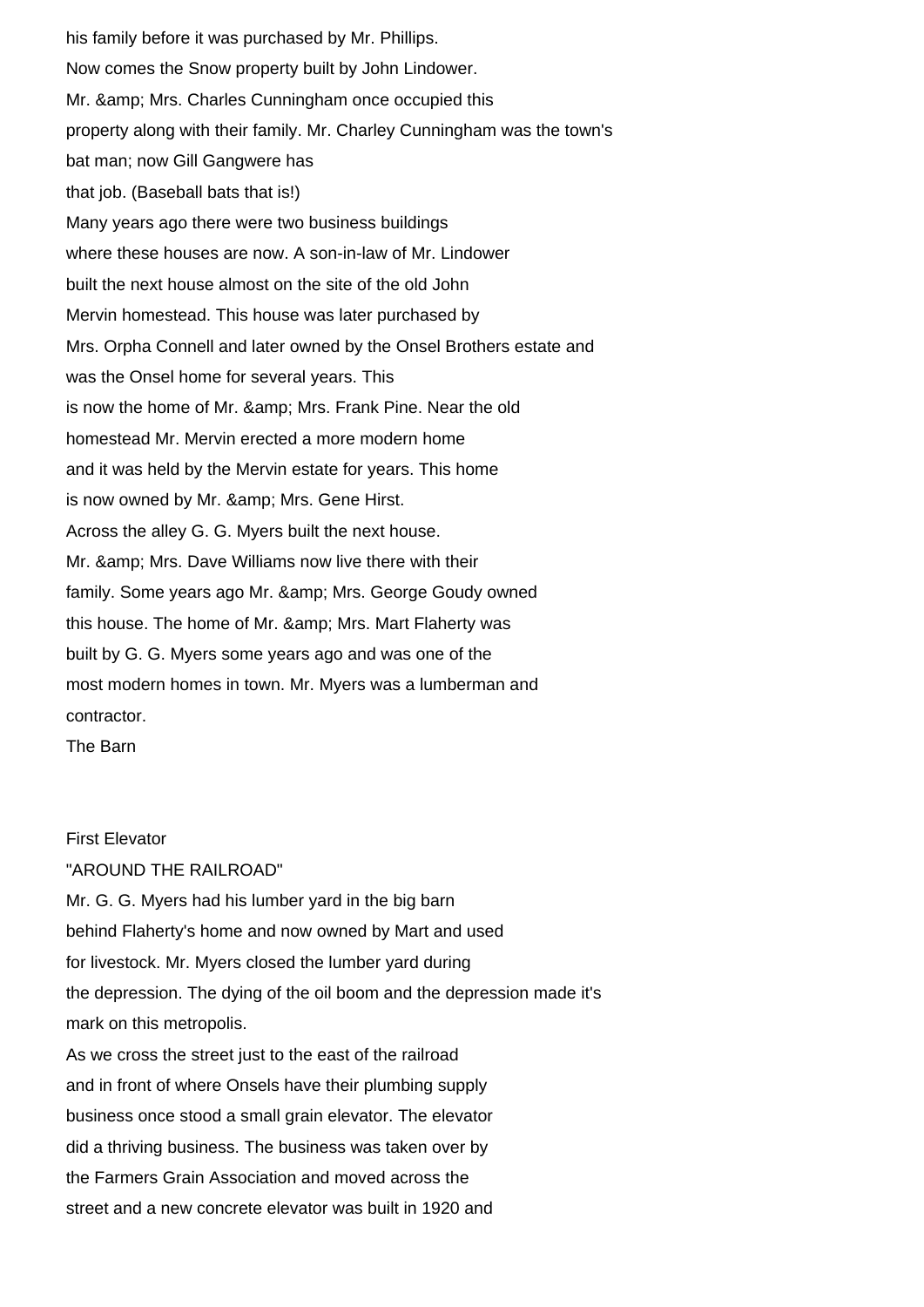1921.

Other business around there now besides Onsel is Bonawit's Pipe Yard and Flaherty's Livestock Yards. At one time Mr. Goudy had a concrete block factory; besides building blocks, walks, bridges, and cisterns were built. This business stood where the Onset's business is now. Onsels

Livestock Yards

- Pipe Yards
- Early Railroad Crew

As we cross to the west side of the tracks just north of the old depot a grist mill owned by Wagner and Reese once stood. Schuster Brothers Hoop Factory (not hoola hoops—barrel hoops). A saw mill, Thatcher Skidmore stave factory, large storage tanks for oil that was loaded on tin railroad cars. After fire destroyed many of the buildings some were rebuilt, but many were not. A machine shop for oil well machinery repair owned by Frank O'Neal who was later connected with Owens and Libby of Toledo, was near the railroad. Sass Brothers had a carriage shop near this spot. The first railroad station stood north of where the station stood that was torn down just a few years ago. The street car tracks ran down what is known to us as railroad street. The inner-urban station for the street car was on the corner of Main and Railroad Streets. Buffalo Bill's Saloon stood there at one time. The plot of ground comprising the first three streets and lots west of the railroad was plotted by Benjamin Wollam about 1878 and was sold and the building of houses started.

Flood 5th Ward In 1913 there was a flood that completely covered the properties west of the railroad and some of the rails where

<sup>15</sup>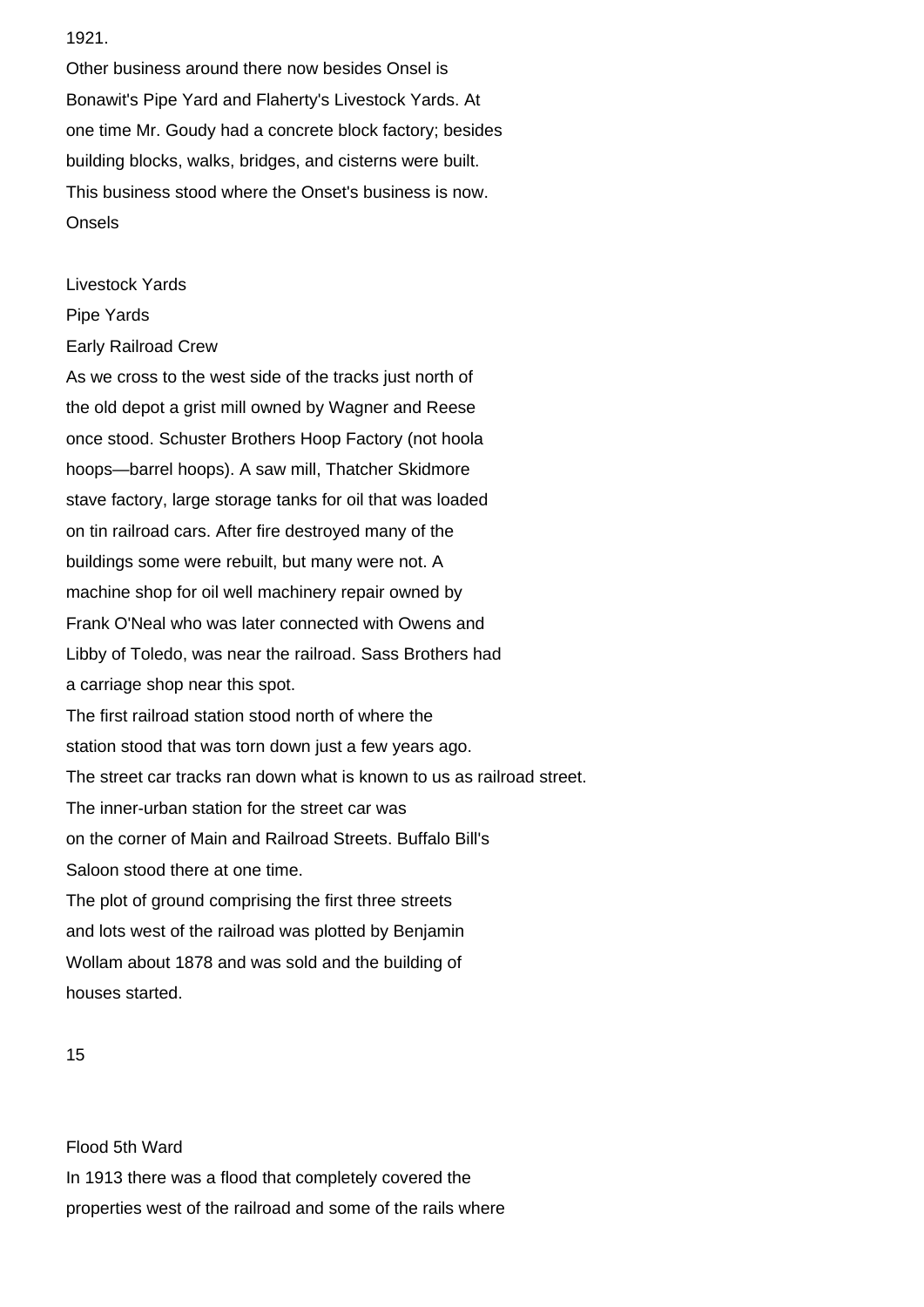the trains and the street car ran.

#### "ON THE SOUTH SIDE"

Coming back across the tracks and starting down the South side of Main Street to the East we are told that where the elevator now stands was once a saloon owned by John Bonawit and later his brother Jacob owned it. To the east of the elevator stands one of the town's oldest homes built in 1880 and owned now by the elevator, but was previously owned by Burns, Wellam, Wolf, Cook, Flynn, Darrell, and Stahl. At one time a two-story business building stood in front of the house, once used as a saloon where many dances and other kinds of entertainment was held. This building was moved up town where it was used as an auditorium where the Risingsun Coronet Band held it's concerts.

Flood 5th Ward Sun Grain Elevator **Office** 

The next two buildings housed a tailer shop and residence but burned down years ago. In this area now stands the house Rev. Williams and family occupy. This house was built by George Goudy and in recent years the Merritt Wonders lived here.

The property next, east, now owned by the Mead Smiths', was moved here many years ago. As we come to the alley the house is now owned by Mr. & amp; Mrs. Fred Schmidt. For many years there was a millinery shop here owned by Cinderella Koogle. Previous owners were Smith, Goech, Linehan, Lehman, Hiser and Bowen. As we cross the alley, we see an empty lot; at one time a large house stood here, built by the Gangwers. Fire destroyed the house and was rebuilt into the little house on the lot next to the east. This house is owned by Paul Bower, and the David Shultz live there. In the early years a blacksmith shop set where the Everett Stahls' home now sits. A new home was built there by Sylvester Phillips. Between the Stahls' house and the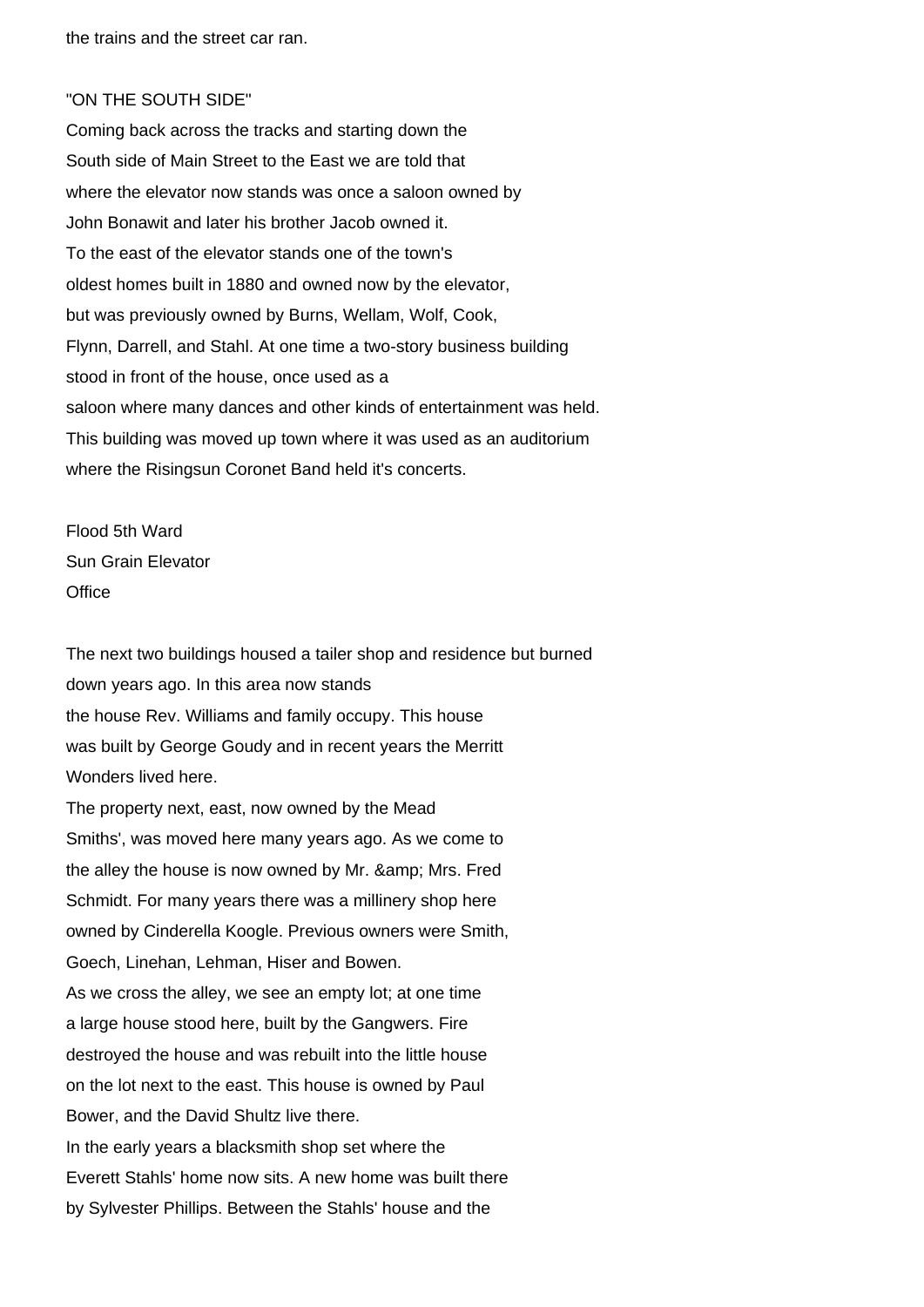Matthews' house there used to be a large home. This home was the Stahl family home and was torn down many years ago. The Howard Matthews family home was built by Heacox and was resided in by Whitmans and Smiths. On the next corner was the Hengsteder house built in 1888; erected where once stood an old barn that burned. Today this is the King property, once owned by Smiths' and Mondays' families. Coming on to the east, S. S. Klotz erected a house for Etta Bowe; this home is now owned by the Jim Pines'. The house where Kenneth Milligans' family have lived these past years was built by Thomas Mervin. The name S. A. Wheeler was connected with this house and Mr. Mervin lived there in his later years and died here.

George Straus built a house in this area, which was later moved to the rear of the property and used as a barn. Where the next house stands and the Patten garage and apartment, built by Del Goon, stands on the corner of this block, once stood a double business room built by

Hastings for a saloon. An oil well supply store, later a clothing store, then a pool room and restaurant. H. C. Sass had a grocery store and bakery on this location. Did you ever? This town sure was wet at one time; seems like every block had a saloon at one time or another! As we travel on to the east, the house owned by Mrs. Cal Shaublin, is one of the town's landmarks. In the 80's, G. G. Myers operated a hotel here. Can't you just see a group of people sitting in chairs on that front porch on a sunny afternoon watching the goings on up and down Main Street? The men with their feet parked on the banister and the ladies sitting demurly [sic] fanning with their lace fans. D.K. Morrison and sister Anna held many of the town's social affairs of their time here. John Morrison also lived in this house.

To the east of this property was a business room in which furniture and pianos were sold; operated by D. K. Morrison. It was later moved behind the school and used as a bowling alley and is now owned by the Harley Kisers';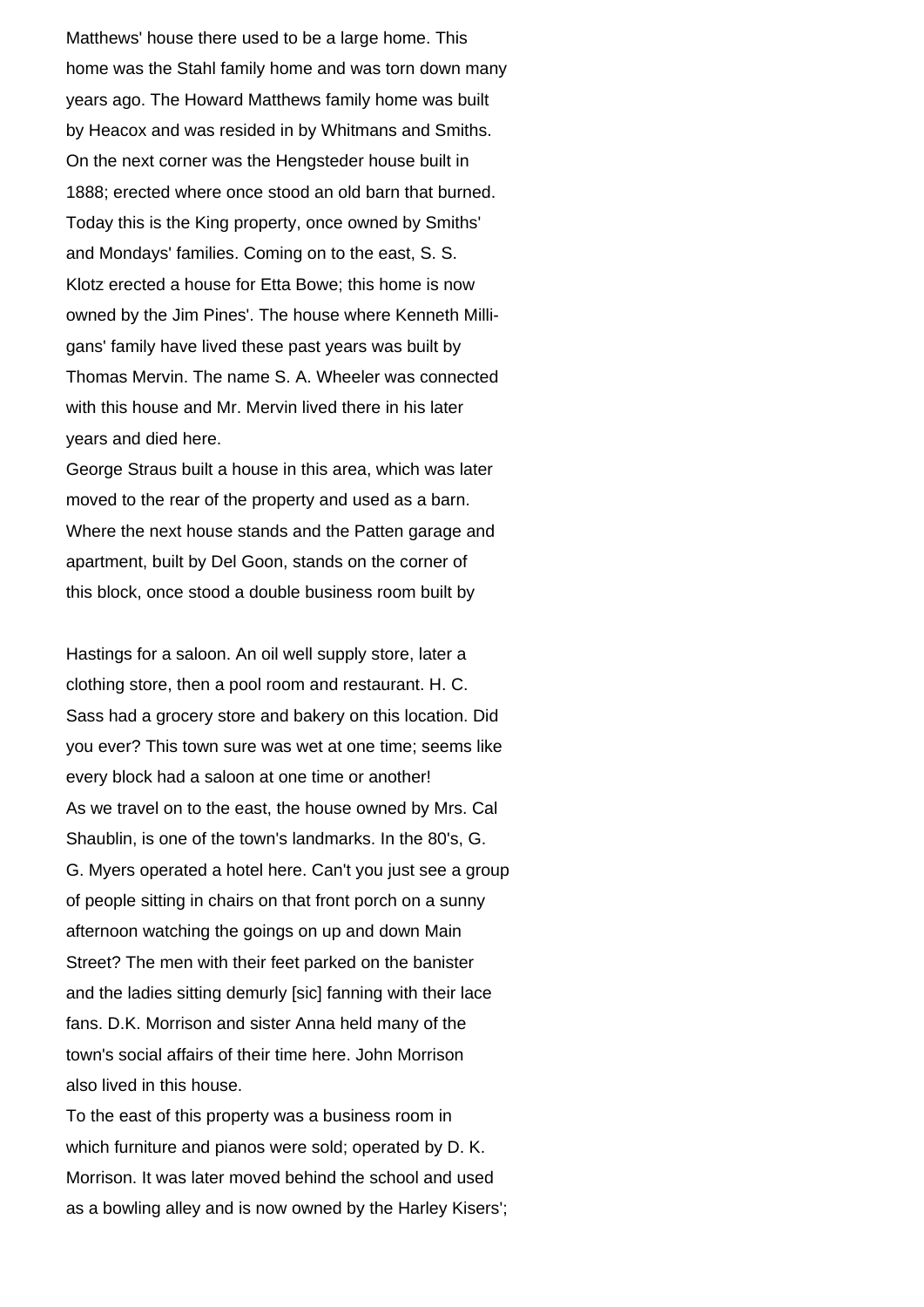formerly occupied by the Strausbaugh family. Now comes the home owned and occupied by the Robert Beffs'. This home was built by the Higley family and used as their residence for many years. The Calvin Kuhns' also lived here. Next we have a lot which at one time held a livery barn. This building also for a short time housed the Unique job room. It was moved to the Robert Huff farm and was destroyed by a wind storm.

# Odd Fellows Hall today

As we come to the Odd Fellows Hall used by them and the Rebekahs for their meetings. To the oil boom residents it was the "Blue Front" Saloon. Later it became Henry's garage; then Walter Shirk had a harness shop, a hardware, and a shoe repair shop. Then Mr. Shirk moved to the building next (east) and lived in the back and had his shoe shop in the front. His son, Carl, later re-did the building and made it into a residence. Before this time this building housed a second-hand store, Aukerman's Millinery, an ice cream parlor owned by C. M. Bates. Howey's Millinery, where I am told Edna Huff, yet a resident of our fair town, and the late Ellen Hill once worked.

Pattons Corner Schaublin House, The Old Hotel Taken in 1924, Hardware and Odd Fellows

Next we have the residence owned by P. C. Henry with many owners since; some being the Shrefflers, Richendollars, the Jacquots' and now owned by the Minich family. The next house owned by the Jakcsy family was built by Jesse Graham, an oil man. It was later owned by the Stahls and Kemphers.

The Adam Graber home is next (east), now owned by the Chuck Bownes and being remodeled at this time into an apartment house. This house was a small house with many additions added and has been owned by the Shultzs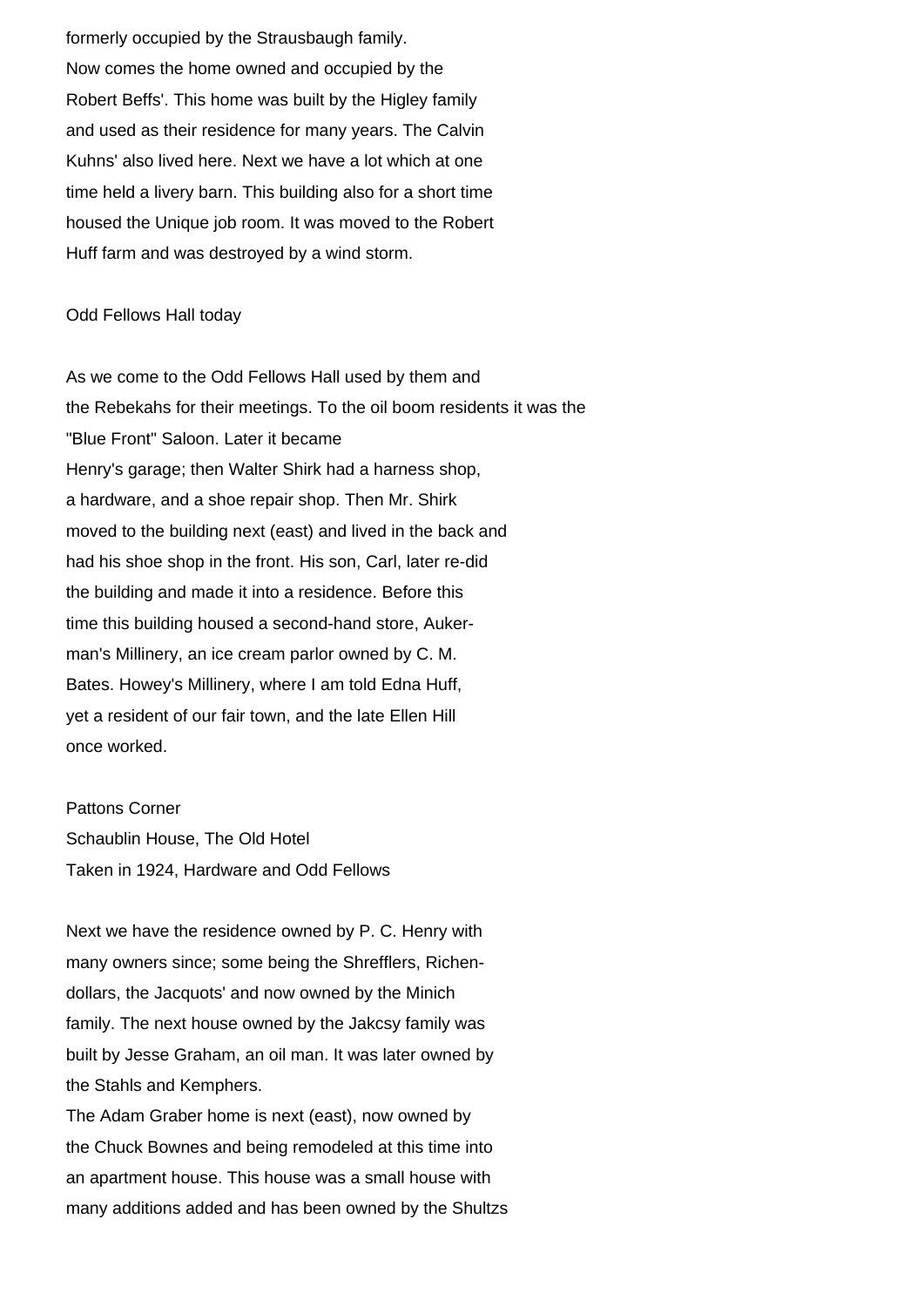was built in 1895 by Myron Bates. It had several owners but for years was owned by the M. Adams family where they had a funeral parlow. Mrs. Verna Rhoades was the daughter of the Adams'.

Now we cross what used to be Day Street to the new Tri-County National Bank. The new bank of which we are very proud, has only been here for a few years, but has added so much to our community. Besides being a convenience that we had not had for many years, it also is an attractive corner of our Main Street. The lot, on which the bank is located, had never been built on in all the years of this communities existence.

The Ted Fruths' own the next house; even though this house is nearly 96 years old the Fruths' are only the second owners. Ezra Day and Leon Bates' father built the house and it was owned by Ezra and then his widow Ida until 1961 when it was purchased by the Fruths'. Mr. Day was the Grandfather of Miss Lois Dalton. Going on east we find the house owned by Betty Huff

and occupied by the Glenn Yamberths' was built by Dr. Stitt and was his residence for many years until his death. Clarence Kerrs' lived here before Miss Huff purchased the house. The small building where Miss Huff has her piano studio was Dr. Stitt's office. This corner was once owned by Ross Hecocks, a Spanish War Veteran who died just recently in Fostoria. In more recent years Jan & Paul Stahl had a flower shop here. The home that once stood here was moved back on Salem Street.

### Old Bank Building

As we cross Luther Street we are to the building referred to as the "Old Bank Building", now an apartment owned by the Vitts'. Previous owners were the Dale Houtzs', Jeff Kings' and Madge Myers. Once a livery barn stood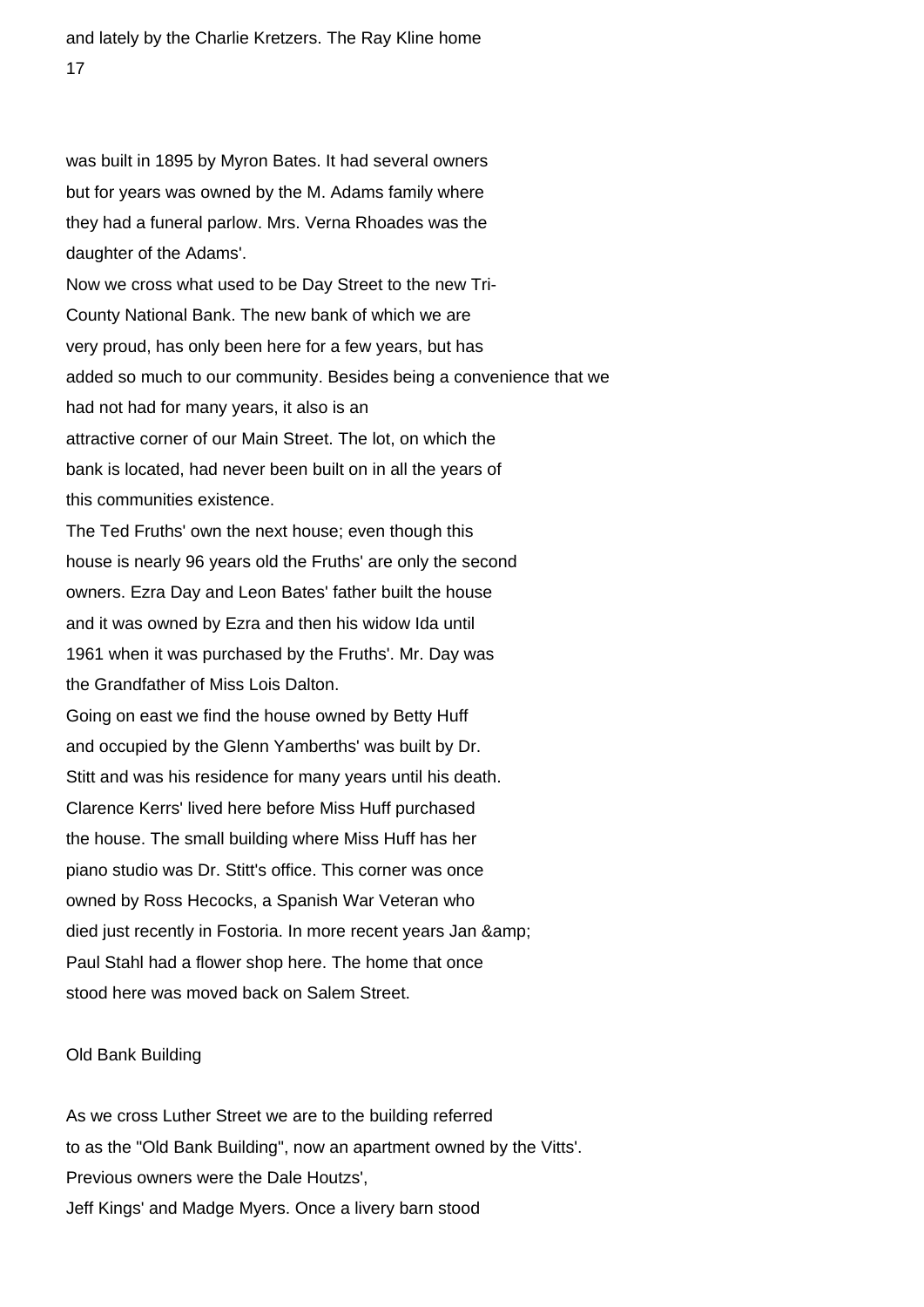on this corner owned by Bart Firth, which burned down. The building there now was the Sun Savings Bank, with Luther Winchel, first director. The bank was on the northwest corner of the building; on the east side downstairs with Tom and Will Bates' store. On the second (east side) was the telephone exchange, and on the second floor (west side) was a dentist office. The other part of the upstairs was the rooms of the K. of P. Lodge. The building, owned by Keely and Shreffler, has been a garage, restaurant, and other business in previous years. Our next move east brings us to the home recently used by the Assembly of God as their Church and parsonage. Built many years ago by Luther Winchel, it is one of the oldest houses we have in town. A few years the Bob Weiker family lived here before moving to California. Now we come to the lot where Frank Hovis Construction keep their equipment. Here once stood a building used as the Mowery Photography Gallery.

Well, here we are back to the corner of Countyline and Main Streets. We have here Kline's Antique and Used Furniture Store. During recent years it was a garage owned by Pete Laderman and Norman Phillips. At one time Dr. Stitt had an office at this location. During the early part of our history we referred many times to the Blessing Saw Mill. We were surprised to find that this was where it was located. Many of the older homes still standing in this town were made from the lumber that was milled here.

#### Klines Antiques

If we have missed anything or anyone during this venture down Main Street, we are indeed sorry, but for the writings of Mr. Myers, and the help of our senior citizens this part of our history would have been impossible. Again we give them "our thanks".

# "TURN OF THE CENTURY"

The oil boom stayed a few years in the late 1800's and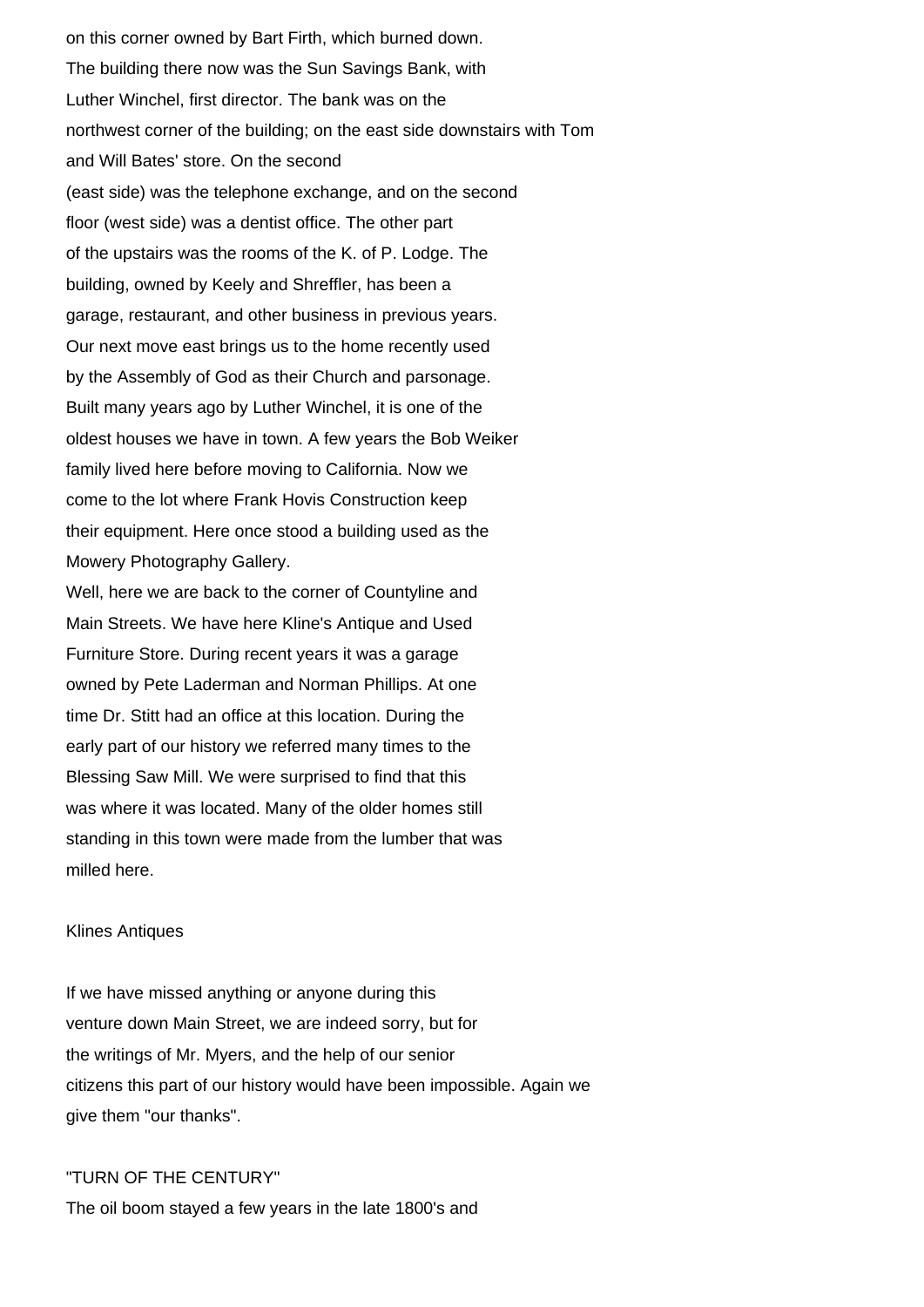the early 1900's, but it soon "petered out" and the town became a little more quiet and serene. The limestone business was "fair to middlin". The stone from the surface was used as fences to form the boundaries around the farms. Lime kilns were built in several areas around town. One stood where the Perry Fishers' home now stands on Walnut Street. A mound of ground still stands where another was located near the old Quarry. Wood from the wooded areas was cut to fire the kilns. The lime stone was hauled to the kilns and hoisted to the top of the kilns by a windless. The burning of the stone pulverized it into lime. When the surface stone was gone, things slowed down until some years later when they blasted the quarries (more about this later). The barrel factory, stave factory, and much action around the railroad died with the limestone business.

Not two much later the town was declared dry. No more whiskey sold (in the open anyway). We remember reading in one of the old newspapers where two stills were found in this vicinity a number of years later. By this time the town had two lovely new churches, so no more going to Montgomery Corners. A nice big school, the town hall and opera auditorium and many beautiful, expensive, new homes being erected. An ordinance in town that chickens may not run on premises of others during spring and fall.

By the years 1907 thru 1911 the Hocking Valley train would sell you twin tickets for anywhere between Fostoria and Toledo for 15to get from here to Toledo.)

### Ezra Meeker and Oxen and Covered Wagon

Between 1911 and 1913 one Ezra Meeker drove his oxen team thru this area. It took him 1 Vi years to get to the state of Oregon, thus helping to form the Oregon trail. When he arrived in Oregon he had \$2.75 left. How brave the people were in those olden days! Can you imagine the hardship of breaking a trail through the forests across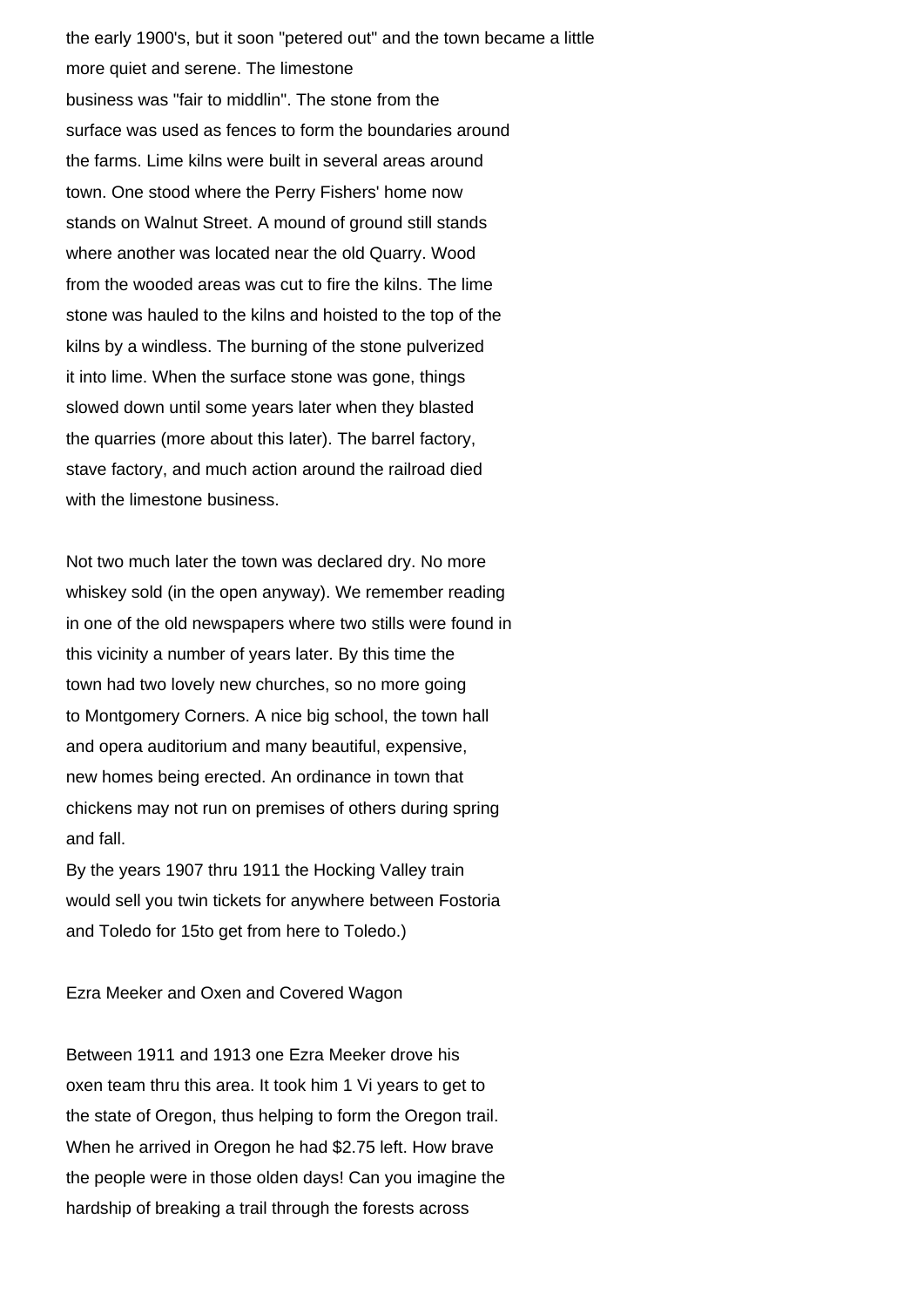the rivers and mountains, being aggravated by insects, wild animals, the extreme cold and heat, but driving on always forward so that you and I can enjoy the luxuries and conveniences of our times? A top buggy with rubber tires was as common as a Democrat in Texas. The upper ten ride around in automobiles now. The rural delivery of mail was to be marked just R.D. (rural delivery); no more R.F.D. (rural free delivery) by government issued papers. The first fire fighting equipment was ordered by council at a cost of \$1,250.00. Plans to build an elevator was materializing and stock was selling at \$100.00 per share. The first Unique Weekly was delivered, and you could buy an all wool suit for \$14.50. The Opera House was in full swing. The town saw Lillian Gish at the age of 6 on the stage of the Opera House in the play "In Convict Stripes". Miss Gish, her sister and mother stayed at the Wirebaughs' boarding house. The morning after the show Larry Pope took them for a ride in the country in his buggy, and they saw for the first time, hogs, sheep and cows. Miss Gish went on to become a very famous stage actress. There are still members of our community who remember having seen her. The school had an enrollment of 191 students. Electric lights for the town was won in the election. You could buy a can of peas for 6V2 cents, and a pound of "Golden Sun" coffee for 20 cents. The electric current was turned on in town on July 3, 1910. What a glorious day, electric lights, dustless streets (city finally had money to oil them) and a band concert. In 1911 the population was a booming 559. When you attended an auction sale everyone got free head cheese, apples, and cider while there. A quilting party was held by the ladies and it seemed to give them a chance to catch up on the news, a new bit of gossip and at the same time do a piece of beautiful stitchery. Have you ever helped to quilt? It is fun, but a wee bit hard on the fingers. On Dec. 22, 1911 fire destroyed the school building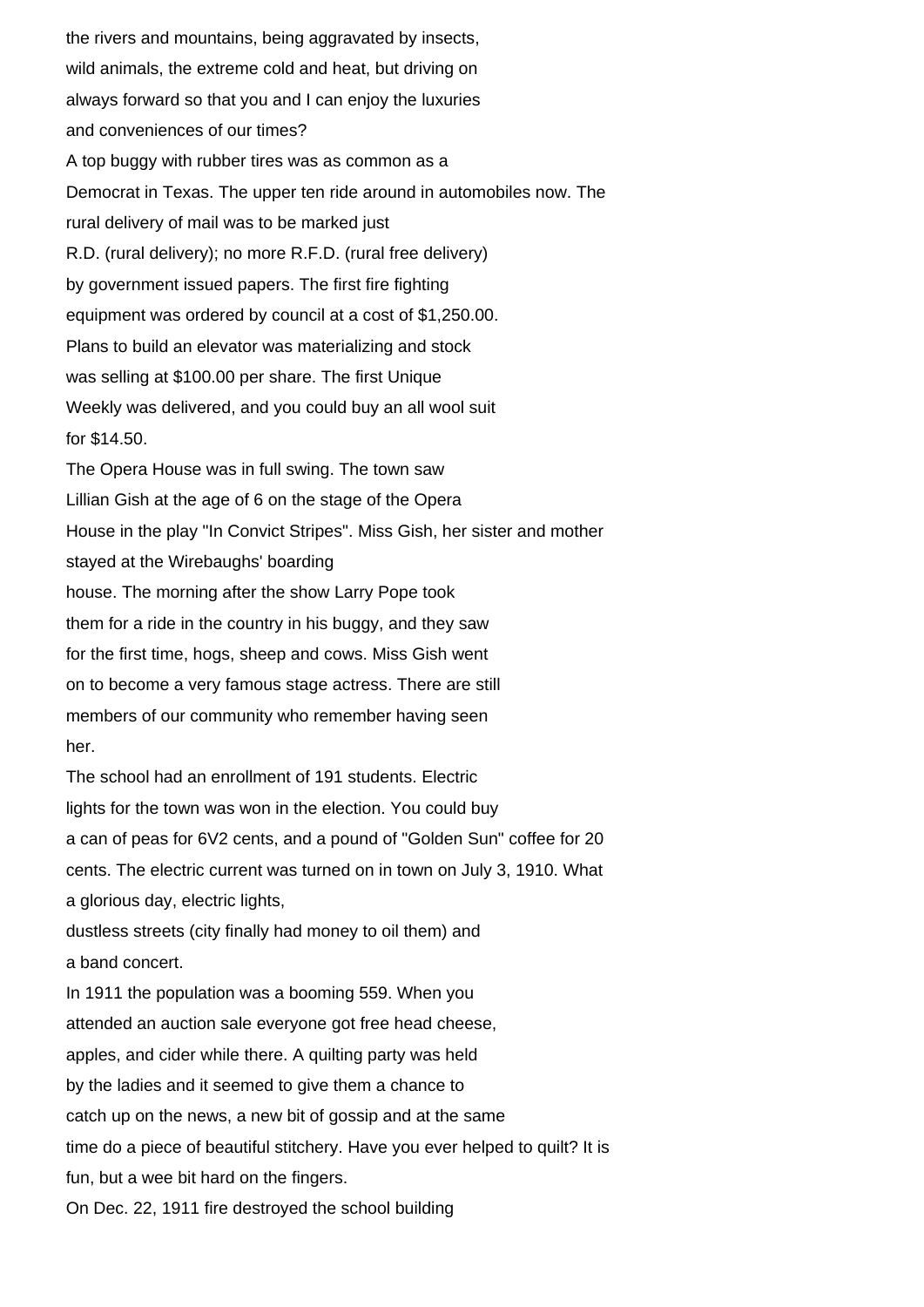just eleven hours after school was dismissed for Christmas vacation. The burned portion included the whole of the old structure erected in 1891-1892 at an approximate School pictures 19

cost of \$12,000. All of the books, the High School laboratory, portion of Library, records and many other valuable papers were lost. The new addition erected in 1908 was saved. Insurance settlement amounted to \$7,150.50. Pupils of the Risingsun High School held a benefit box social to raise money to help replace laboratory destroyed by fire. The school contract was awarded for the building to Schmitt Company of Fostoria for \$12,900.

#### Ladies Band

The famous Risingsun ladies band was formed in 1912. The rural mail carrier, Mr. Sheffler's pay was raised to nearly \$1,100 per year. This raise in pay was due to the added work of parcel post. The elevator changed hands. The glycerine factory near Bradner blew up killing two men. The Unique Weekly will have a news reporter stop at every house once a week for news. We remember when Mrs. Perry (Esther) Fisher did this on every Monday morning. We missed her visits when the paper wasn't published anymore. One big news item about this year was the sinking of the Titanic on April 25. The ship was hit by an iceburg. [sic]

An epidemic of small pox hit the Bradner area. The graduation class of 1914 had 6 members. By this year one out of every thirty-six people in-Wood County own an automobile. The Ladies Concert Band gave a concert in the Opera House, and began their road to fame and putting Risingsun on the map. They played at the nation's Metropolis; playing in the world's largest theatre. By the year 1915 the post office safe had been robbed several times and this one netted the robbers \$412. The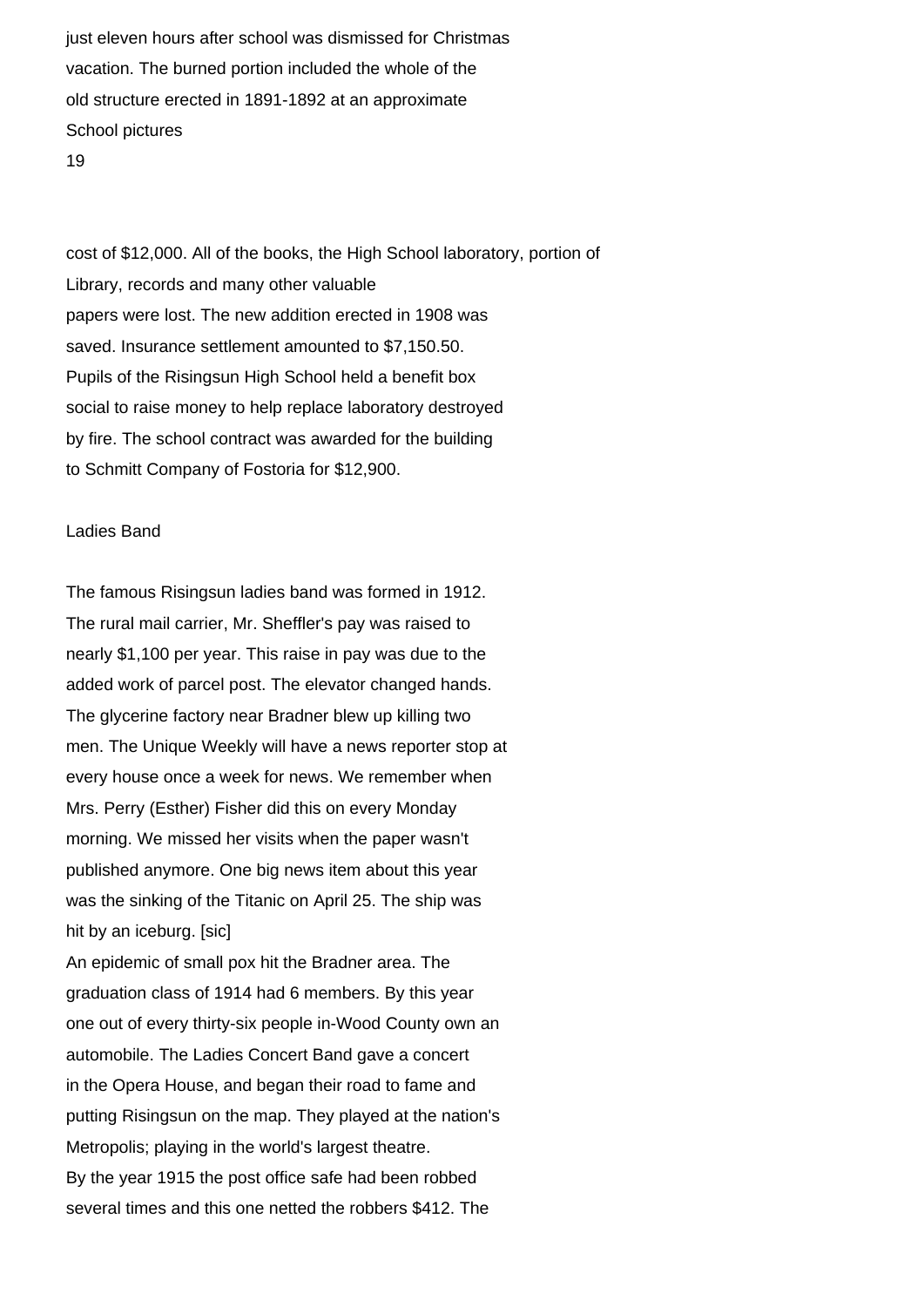commencement exercises saw 14 graudates. Prices were good, (compared to today) with beef at  $6$ «< per lb.; ham  $14c7$ lb.; coal at \$2.50 per ton; wood \$4.00 per cord and eggs 8c7 per dozen. In 1916 the first Boy Scout Troup was organized with E. N. Littleton as Scout Master. Another big fire destroyed the Sass Bakery. The Opera House was ordered closed until repairs were made. It needed electric lights and more fire extinguishers and a new heating system. The Fox Sisters glove factory was started. The Ladies Band opened a 3-week engagement at Toledo beach.

### "WORLD WAR I DAYS"

"Over There", "My Buddy", were some of the songs heard around this time. With Risingsun boys in the Military; some of the first to go to service were Carl Crawfoot, Ed Stump, Frank Elbright, and Silverus Notestine. A hurricane passed thru Risingsun leaving thousands of dollars damage. In 1917 the elevator had it's best year

## Ice Cutting on the Quarry

yet. Ice was out from the quarry north of town by H. C. Sass. The ice was of fine quality and was 8 to 9Vi inches thick. Thirty three young men are now eligible for the draft. A Red Cross Chapter was formed. Letters from the service men were telling about life in the army camps. Postage rates went up to 3^ per letter. Risingsun is in need of a blacksmith very badly even though autos have taken a good hold. The Ladies Band played for the Liberty Loan Opening. A parade was held with every auto in the township to participate including Perry Depot, and Bradner. The onward lodge of the K. of P. celebrated it's 29th Anniversary. A tornado just missed Risingsun, but did damage to Fostoria and places to the east.

THE DAYLIGHT SAVINGS BILL WAS PASSED WITH THE 1 ST CALENDAR CHANGE MADE IN THE WESTERN HEMISPHERE in 336years. Quite a change from the times we have had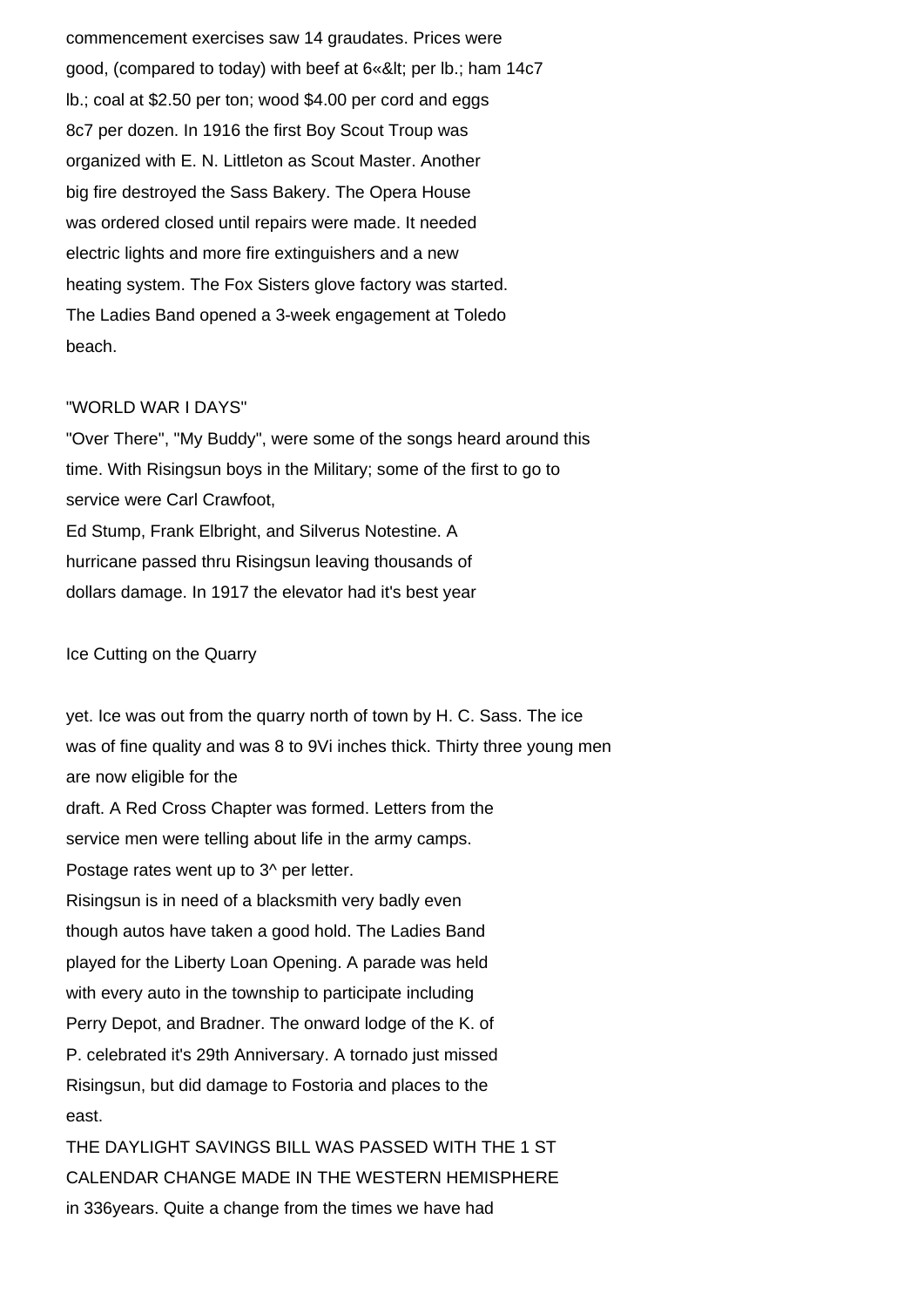changed in the last few years. Countyline Road was paved from Fostoria to one mile south of Risingsun. It will be 16 feet wide; from Bell's corner to Risingsun will be stone. Small pox situation again; all churches have closed as a precaution against spread of the disease. Everyone is warned to screen privies and make sure all recepticals do not leak.

Risingsun doubles quota sales of Liberty bonds; sales over \$32,000. Sugar sales are limited to 2 lbs. per town folks, and 25 lbs. for canning. The famous Ladies Band passes into History. They have played in the Capitol before President Wilson; played the Hippodrome Theatre in New York City and played in eight different states. All Sunday driving was prohibited to save gas (sounds familiar). Yarn again available for knitting sweaters for the service men. Flu scare closes all schools, churches, and all public gatherings for an indefinite period; 59 deaths so far.

SIGNING OF THE ARMISTICE NOV. 14,1918. Carl Crawfoot reported missing in action (American Legion Post bears his name). Postage stamps reduced to 2c for letters; 1c for post cards. New speed laws to be enforced— 15 miles per hour in city; 20 miles per hour in outlying areas, and 30 miles per hour in the country. Risingsun plans for largest celebration in history; races, contests, ball games, dances, aeroplane stunts, music and concessions. (Let's make 1974 just a little bit better!)

By this year refrigeration was installed in the backery doing away with the old ice methods. Risingsun organizes a Grange with 78 members. The firemen re-organize and buy new equipment.

Part of school building is being wrecked to build the new part. The new part was not finished in time to start in the fall of "22", so school is being held in the little Brick Church, the K. of P. Hall, Church of God, and the city hall. Over 300 students enrolled this year. New Ford cars selling at \$348.00.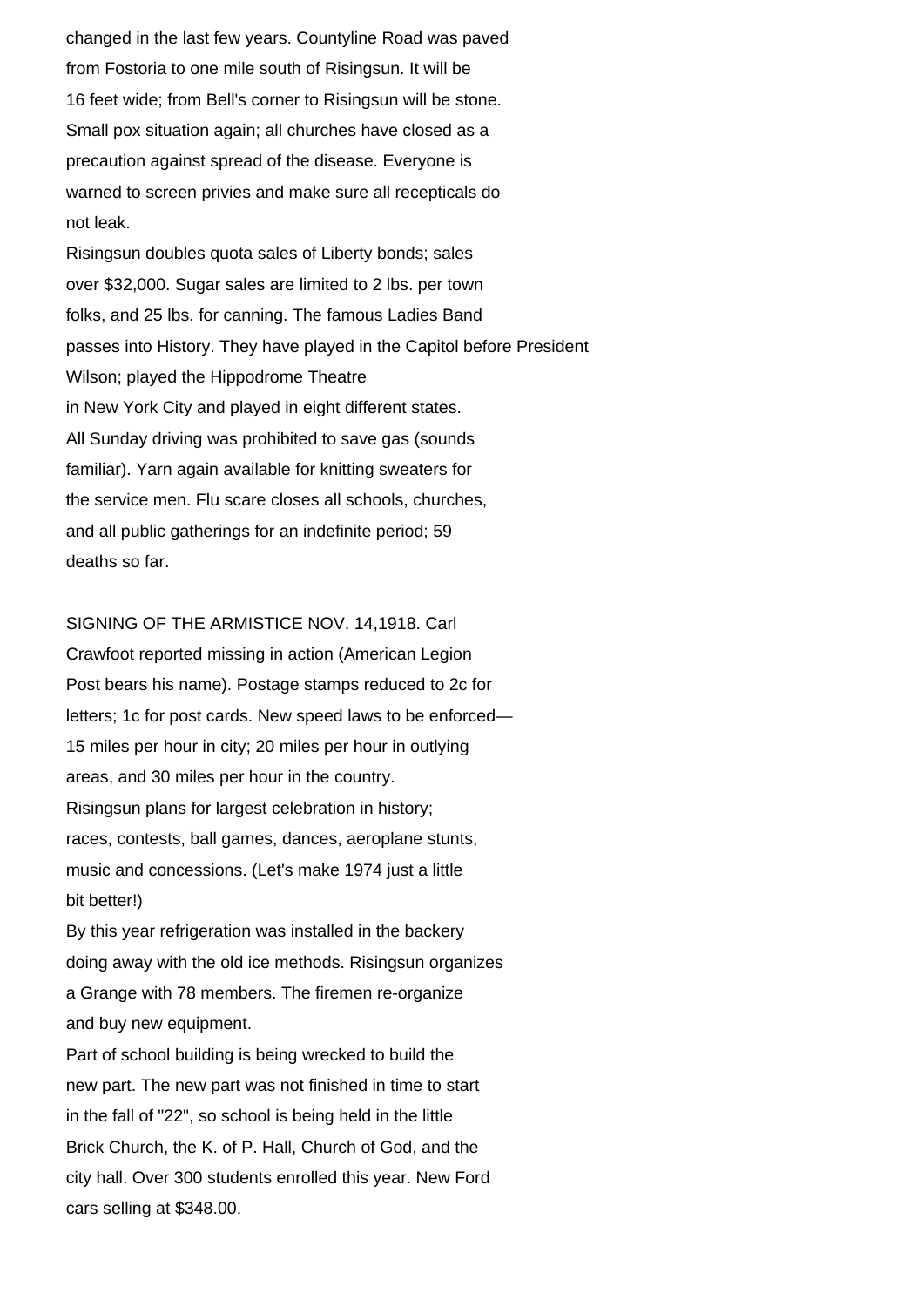The Klu-Klux-Klan was in full operation in these parts, with 2 crosses being burned, with 100 members in attendance. On June 7, 1923 lightning stuck the steeple of the Church of God wrecking it and doing considerable damage.

# "TIME OF CHANGE"

As the years go past, W. E. Strange as publisher of the Unique puts in new modern type setting machines. Making publishing much easier, and faster. Livery stables are torn down and replaced by garages as the auto replaces the horse. Saw Mill disbanded; Sun Savings Bank broken into; Funeral business changes hands from Ebys to Adams. Mrs. Alsina Andrews becomes first lady post mistress in the town's history and held that position for a good long time. The town was trying to get a furnace in the city building to replace the coal burning stoves. Still trying to get more streets curbed. During the 26's Risingsun Saturday nights were big with 144 cars parked on Main Street. During the summer months picture shows were held (silent ones). We understand they were held on an empty lot where the Wheeler Whites' house now stands. The Countyline Highway (now Route 23) from Toledo to Columbus was being rushed to completion and will be paved road all the way. The town's business men organize a board of trade. The following men were involved: H. C. Sass, W. R. White, C. C. Myers, G. C. Grove, and H. M. Jay. The J. D. Owens Co. contacted the newly formed board of directors to discuss opening up some stone quarries and operating lime kilns in the area again. Machinery was shipped in to make borings to ascertain the quality and depth of the stone. If found satisfactory, they will purchase 30 acres of ground and start drilling, with an initial investment of around \$10,000. Thirty nine holes were drilled, 26 feet deep with a ton of dynamite. The explosion was spectacular! Car loads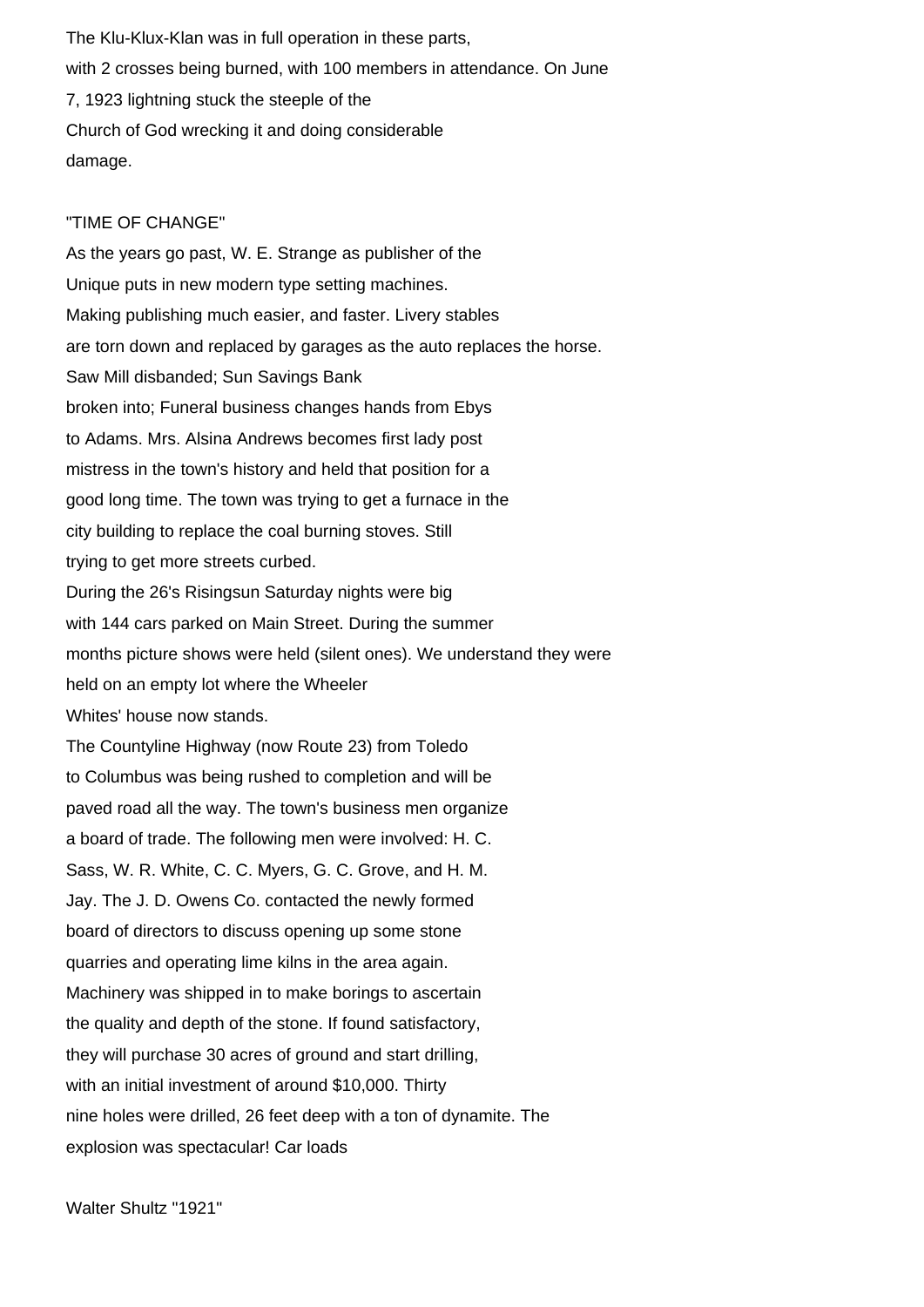of rock were shipped to the home plant for testing and the company was very pleased. They claim this is the only section where the Niagara formation of this quality is obtainable.

Soon a better quality of stone was found elsewhere and the quarries here were closed. The Franze Company still own land and quarries just south of the elevator, next to the railroad.

The C. & amp; O. Railroad started operating trains on the Hocking Valley. The council has received a franchise to get natural gas into Risingsun from the Auditor Gas Company. Union Street was known as "Radio Row" since there were 13 radio sets being used on that street. There were 300 youngsters enrolled in school. The town was in need of a fire siren. Toledo opened a new Airport on Lemoyne Road. Contract was let to pave the Risingsun-Tinney Road for \$48,506.82. U. B. Church celebrates their Golden Anniversary. A traffic light was installed at Main and Countyline Streets. Risingsun's first public hall was destroyed by fire. It was built in 1872 and was known as Sunday School & amp; Singing Hall used for both Church and School.

# 21

#### "DEPRESSION HITS"

Just before the depression hit, the Telephone Systems and Electric Light Systems were both rebuilt and expanded. The Hocking Valley becomes the C. & amp: O. Railroad. The T.F. & amp: F. (street car) asks permission to sell. It had been in business since 1904. The depression was in full swing. The Sun Savings Bank closed at this time. The largest graduation class so far in Risingsun graduates with 25 receiving diplomas. A new wage scale was voted on by the village—20c7 per hour for labor and 25c' per hour for the street commissioner. Mr. C.C. Myers takes over the post office and moves it from White's Building to his.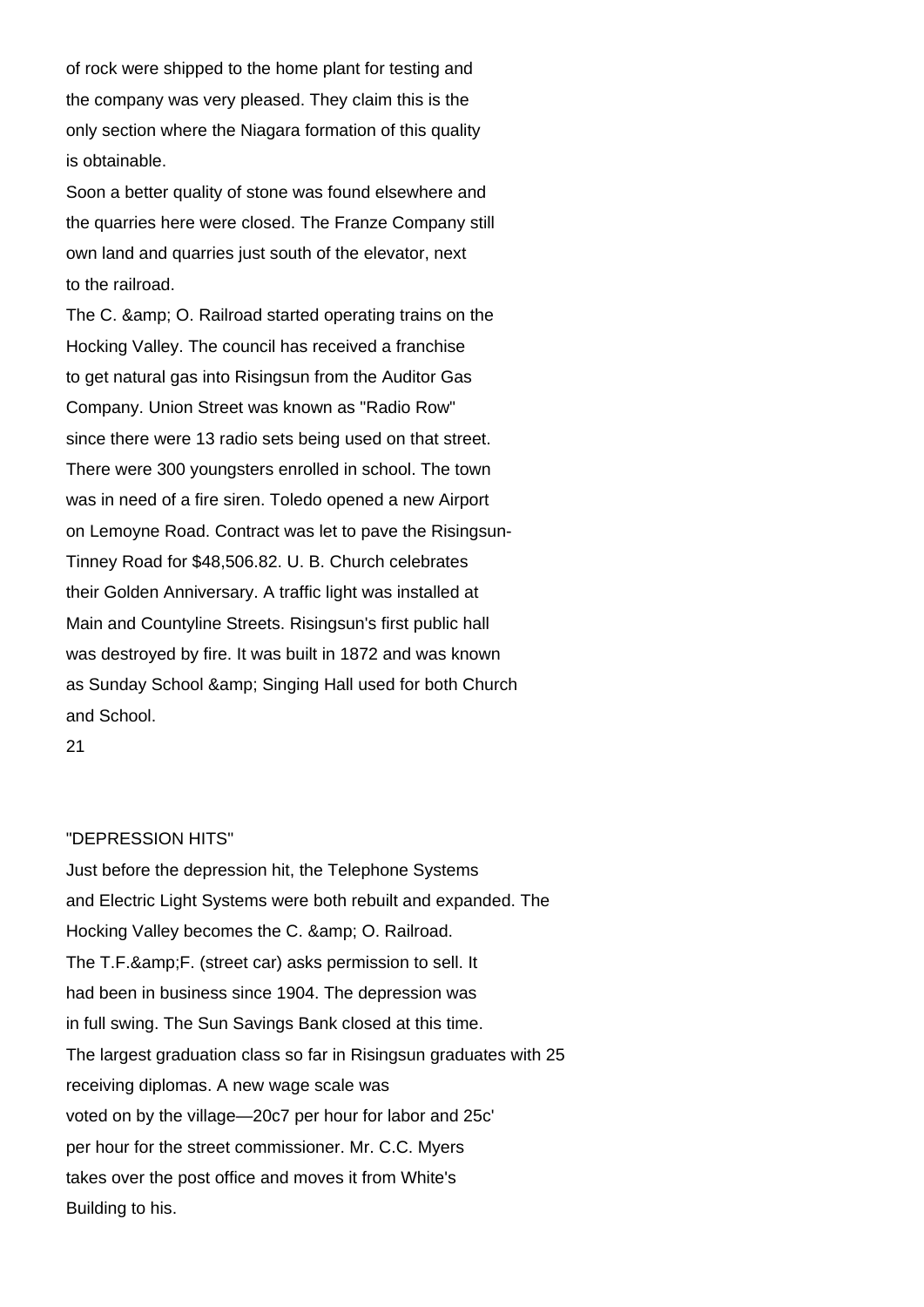Mr. C.B. Cunningham and Harold Phillips, being out of work, went into the bat business. They made baseball bats; sold them wherever they could. It became a very big business, with baseball players coming from all over to get a bat made just the right weight and size that served them best. Rocky Calavite, of the Cleveland Indians, used to come here for his bats. The business was sold to C.W. (Willy) Gangwer when Mr. Cunningham retired and went to Florida. Mr. Gangwer still makes bats as a part-time business. The bats are made from ash, hickory and hackberry wood. He buys the logs right from the woods. Only good straight pieces can be used. They are then cut in 44 inch sections. You make 5 or 10 rounded blanks from each section; he uses just 3Va inches of the log and ends up with a lot of scrap wood. It takes only minutes to shape each bat. Next they are sanded; 3 times hand dipped in grain filler and lacquer; when dry the words C.W. Gangwer and Sons, Risingsun, Ohio, the brand name "Ideal", and a model number are added. Some of the names are still burned on as they were in the olden days. Aluminum bats are now leading the market because wood of the proper kind is getting scarce. Risingsun residents were up in arms about combining rural route systems with Bradner. (Guess it didn't materialize—here it is 1974 and we each still have our own.) Ohio State Sales Tax went into effect; 7>i on a dollar. Remember those tax stamps we used to collect? The elevator erected a new building and added a lumber yard and this was in the year 1935.

#### Sales Tax Stamps

Dr. John Burnett dies after serving the community for many years. The voters approved a levy to build a new auditorium and gymnasium. Risingsun has a \$30,000 W.P.A. improvement project going. Main Street improvement, paving of alleys and other streets. A basement and fire escape for the town hall and many other things are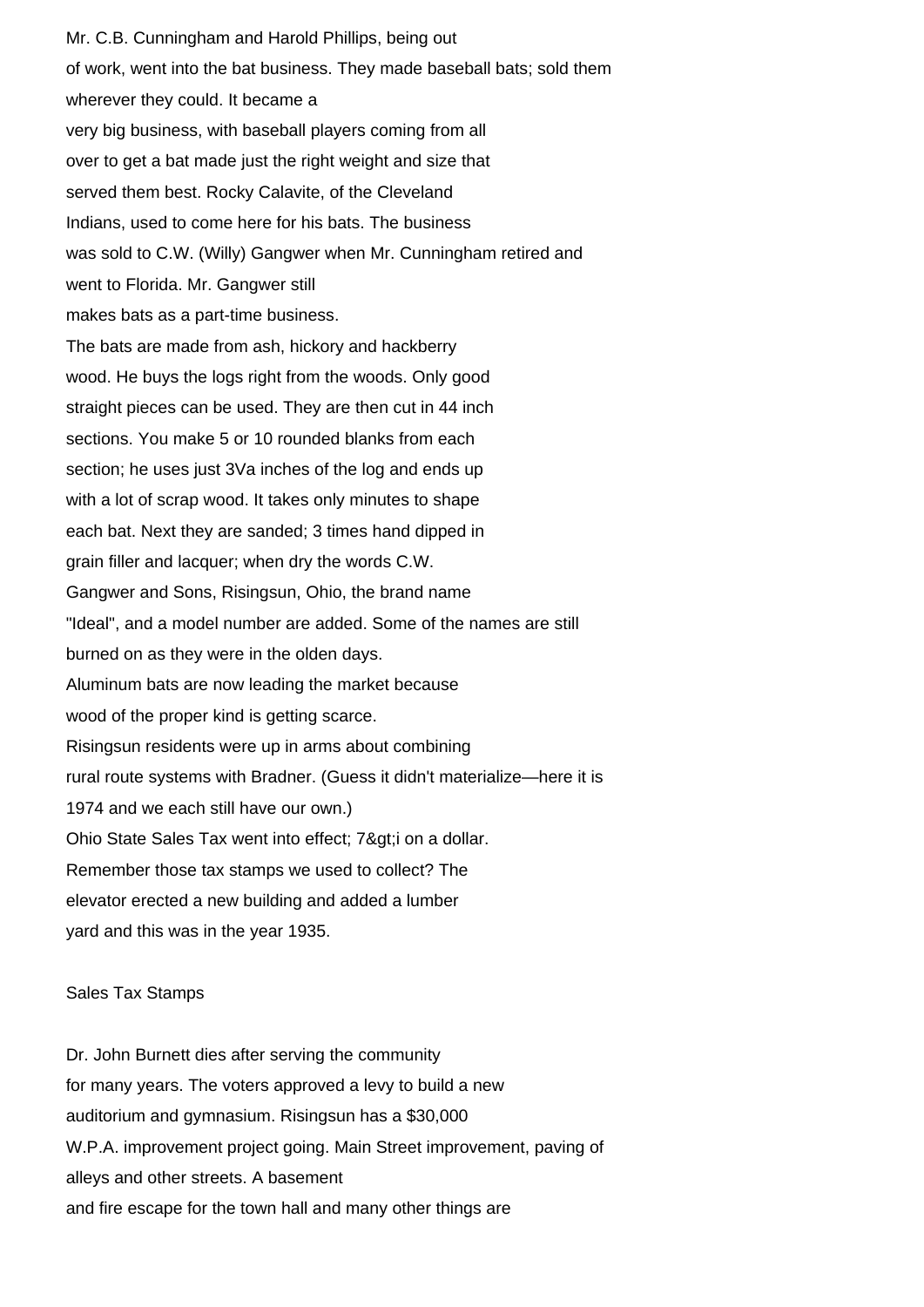on the list.

Ray Stith accepts position with Sun Grain Elevator as a bookkeeper. The local American Legion purchases the building occupied by the Bateson Restaurant and have it as their meeting rooms yet today. The first Parent Teachers Association was organized with Mrs. Paul Bower as President. The Boy Scouts went camping at Bay Point across from Cedar Point. Poison Ivy, mosquito bites, chilly winds and rain failed to dampen their spirits (sounds like the camping trips of today; progress hasn't helped the situation one bit!) Driver's license law becomes effective in July of 1936. You must answer questions on how to operate a car and know motor vehicle laws, then drive a short distance. Twenty five cents for the license, fifteen cents for the registrar; forty cents, total. (How about that for a bargain;?) No license to anyone under 18 years of age unless accompanied by parents. As we travel on thru the years we find the school district was enlarged by the addition of 1,620 acres of land from Sandusky County adding 17 new pupils to the enrollment. This brings the total enrollment of students up to 360 for this term. H.G. Green puchased [sic] the store building next to the Bower home, built by J.C. Blessing, for \$1,650, in the 1890's. The Green family still own this property. A presidential election bet was paid off by Mayor H.R. Phillips (cousin Floyd). Mayor won a free ride in a wheel

barrel down Main Street. Mayor Phillips bet Roosevelt would win over Hoover. George A. Myers, A risingsun boy, became Judge of the Ohio Supreme Court. The depression after really making a mark on Society is ebbing some. The new addition on the school is being used. The P.T.A. purchased curtains for the stage and windows in the Auditorium.

# "POST DEPRESSION, PRE-WAR DAYS" The Telephone Company installs the dial system (miss those little personal conversation bits with the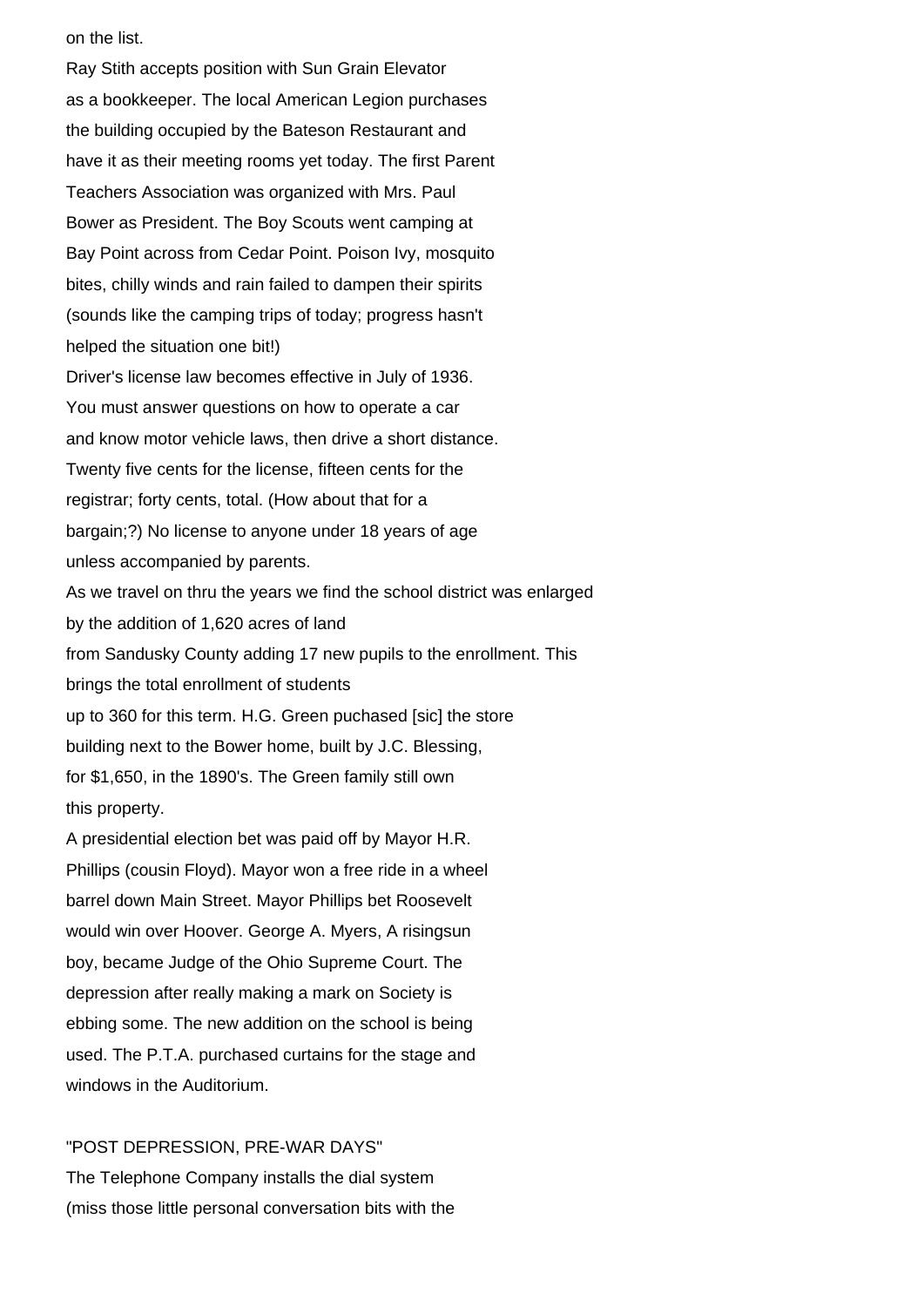lady at the switch board, and today it really surprises you to get central and a deep male voice answers; how time changes!) The school bus with thirty-three pupils on board was struck by a car at the corner of Pearl and Union Streets and overturned. All pupils and driver escaped with minor injuries. (How many of you were on that bus?) By October of "38" the town was bankrupt and put on the ballot a 2 mill levy for November election. It passed by a majority of votes. One quarter of this page sponsored by Sea-Way Foods, Inc.

The Sun Bank Building unoccupied for 8 years was purchased by the C.C. Myers' and leased to Geraldine Kerr, who will open a restaurant there. A corn husking contest was held on the Dora Wollam farm at the west edge of town, with Lewis Swaisgood, being the winner. Dora Wollam was a descendant of the community's first family.

The census was taken in 1940 with 646 persons living inside the corporation; an increase of 18 persons since 1930. Avis Sheffler and Richard'Parsons were the census innumerators from the area. The council ordered a Signal Box Fire Alarm System to replace the bell. (Don't know who had charge of the bell, but Luella Milligan has answered that siren for a good number of years, day and night).

### "WORLD WAR II DAYS"

Another war . . . Homer Bowe's number was the first drawn, but Gage Geyer was the first called into the service. The trains were full of defense material. A C.& O. train of 69 carloads of tanks, guns, parts, and automotive equipment passed thru town on its way from Detroit Chrysler Plant to Rangoon, south China, to be used in defense of the Burma Road. At the time of Pearl Harbor's attack-by the Japanese, Escil Bovee and Bud Miller were stationed there. Rationing of tires and many other commodities is now on the go. Robert White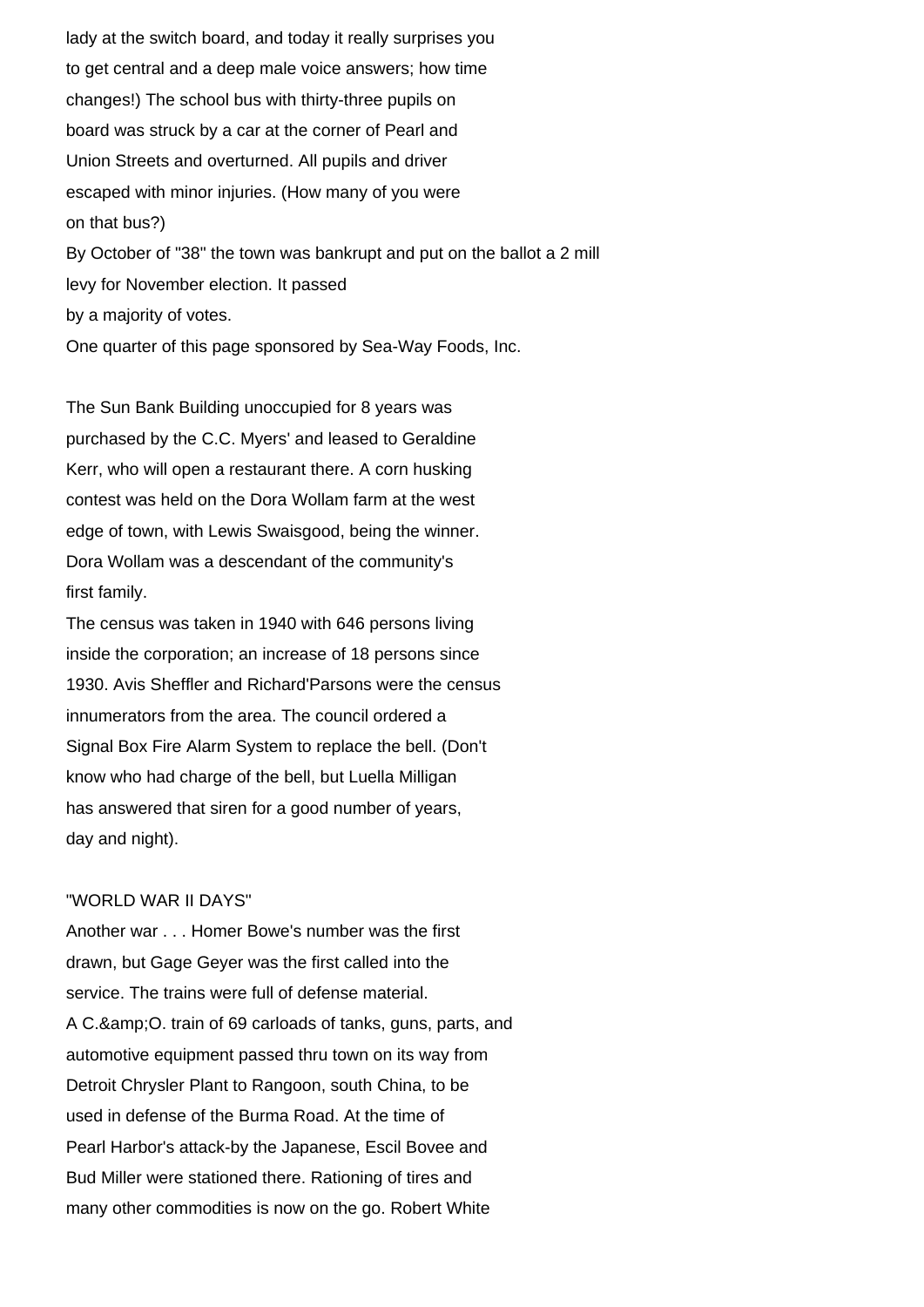of Risingsun is in the Air Force. The Boy Scouts have collected 300 books to be sent to the fellows in the Service.

Air raid warning rules and black outs were discussed by the Council. The Post Office was moved to the Bank Building by C.C. Myers. Since gas is now rationed, a bus service from Fostoria to Toledo serves Risingsun. Prices at the Green's Store were roast beef 29c7 lb., hamburger 27<sup>«f</sup> per lb., and a 24 lb. bag of flour \$1.07; no price on sugar was advertised as it was another rationed item. A test was made of the air warning signal in day time, commemorating Pearl Harbor Day. Dim out was put into effect: 3 - intermitted blasts of the siren with 30 seconds between each is the signal for all lights to be dimmed, even in the homes. One long blast means all is clear. Do not confuse this with the fire siren which is 9 or 10 continuous blasts.

The price of milk went up from lOtf to lie7 per quart. We have mentioned tires, and sugar as being rationed; also, on that list are coffee, gasoline and fuel oil. Victory gardens were very popular, helping to grow your own vegetables which were scarce and expensive, stretched the budget. Today we call it organic food. The Kenneth Milligans purchased the grocery on west Main from the Harmons.

Word was received that Edwin Russell and Robert Jacquot had received Bronze Stars for heroism in the war. In 1945 Mr. & amp; Mrs. William Stevens received word of the death of their son, William, Jr. Collin Andrews, son of Mrs. Alsina Andrews, was killed in a traffic accident in Germany. Residents were warned about wasting electricity on out of door lighting, advertising, display, decorative. (Sounds like Christmas of "73" no lighting because of the energy crisis). Howard Matthews opens electric shop; Leon Bates buys insurance business from Conaways. The Keely-Shreffler Garage goes out of business after 27 years; they were located north of Main Street on Countyline where Mr. Poling now has a gas station and used furniture store. Peter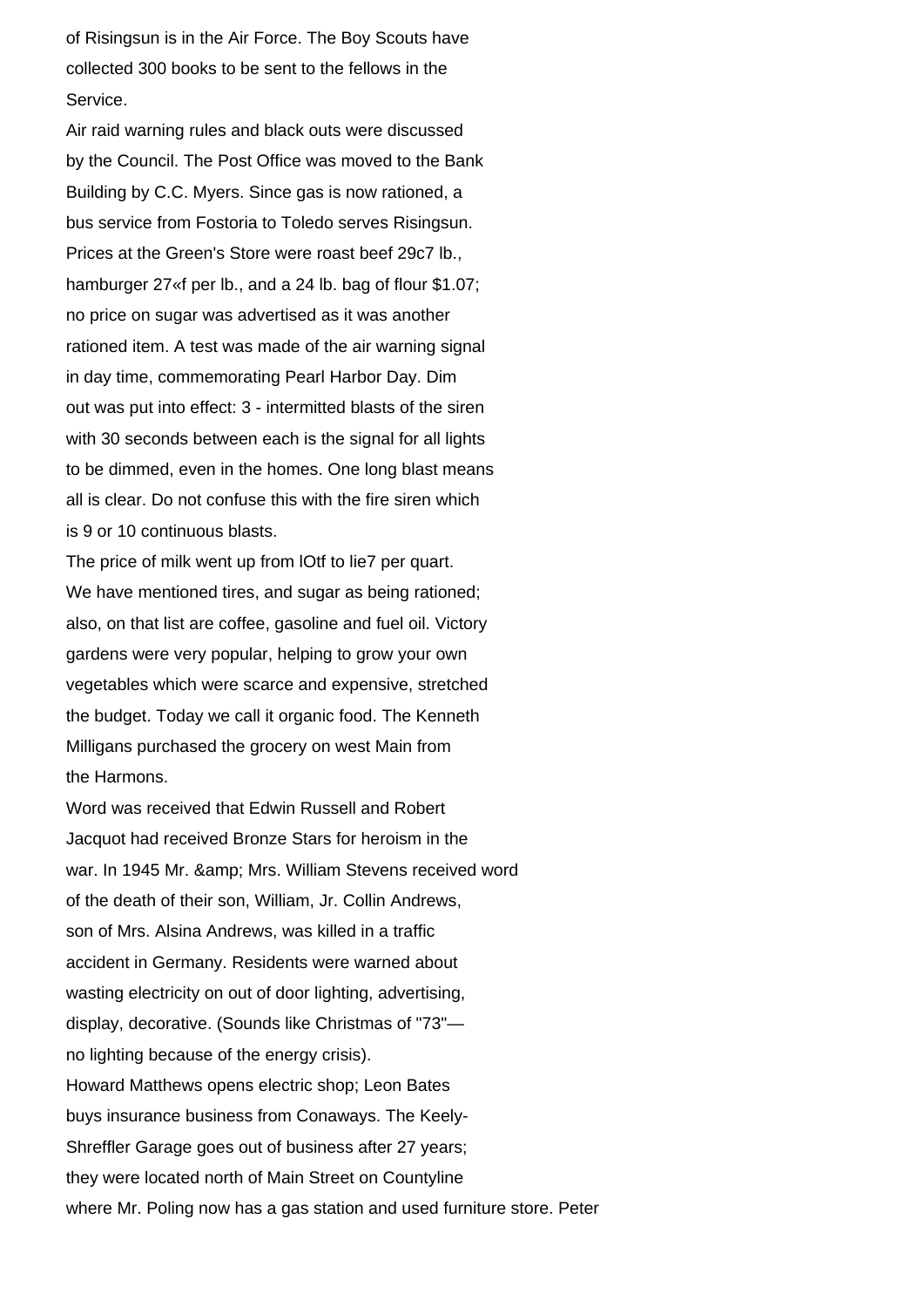Zender sells business and building to R.A. Huffman. Town gets new green house erected on the property of Jay Hollenbaugh. Dr. John Stitt, who practiced medicine in the area for over 50 years passes away. Traffic lights were installed in front of the school and on Main Street.

School Band of '43- '44

A bad wind storm struck the area causing power outage; many lines down and chimneys on the town hall crashed thru the roof and into the auditorium. Several inches of rain added to the problem. The Board of Education purchased five acres of land next to the school on the North for an athletic field. Do you remember when Mr. Frank Strausbaugh took care of the canning factory behind the school where the bus garage is now? Everyone took their own vegetables and purchased the cans. The cans of vegetables were pursure cooked for you. They looked like cans from the store without the labels,.labels, labels. The end product tasted so good; we remember canning corn vegetable soup, and tomatoes back there. Clarence Laderman has gone into the garage business at the corner of Main and Countyline.

#### "ANOTHER DECADE BEGINS"

Jennie Stahl had a new Hammond Organ installed in the Church of God as a gift to them. Mr. William Stevens purchased the Burdick Hardware. The Post Office was moved from the Sun Bank Building where it had been for 7 or 8 years to the west room of the hardware building and it still is in that location today. The proposed route for the Ohio Turnpike has been approved and will be north of this area. The town's men organize the Sun Service Club to promote the interests of Risingsun. One thousand shares of stock at \$25 per share are being offered to the public for sale; Leon Bates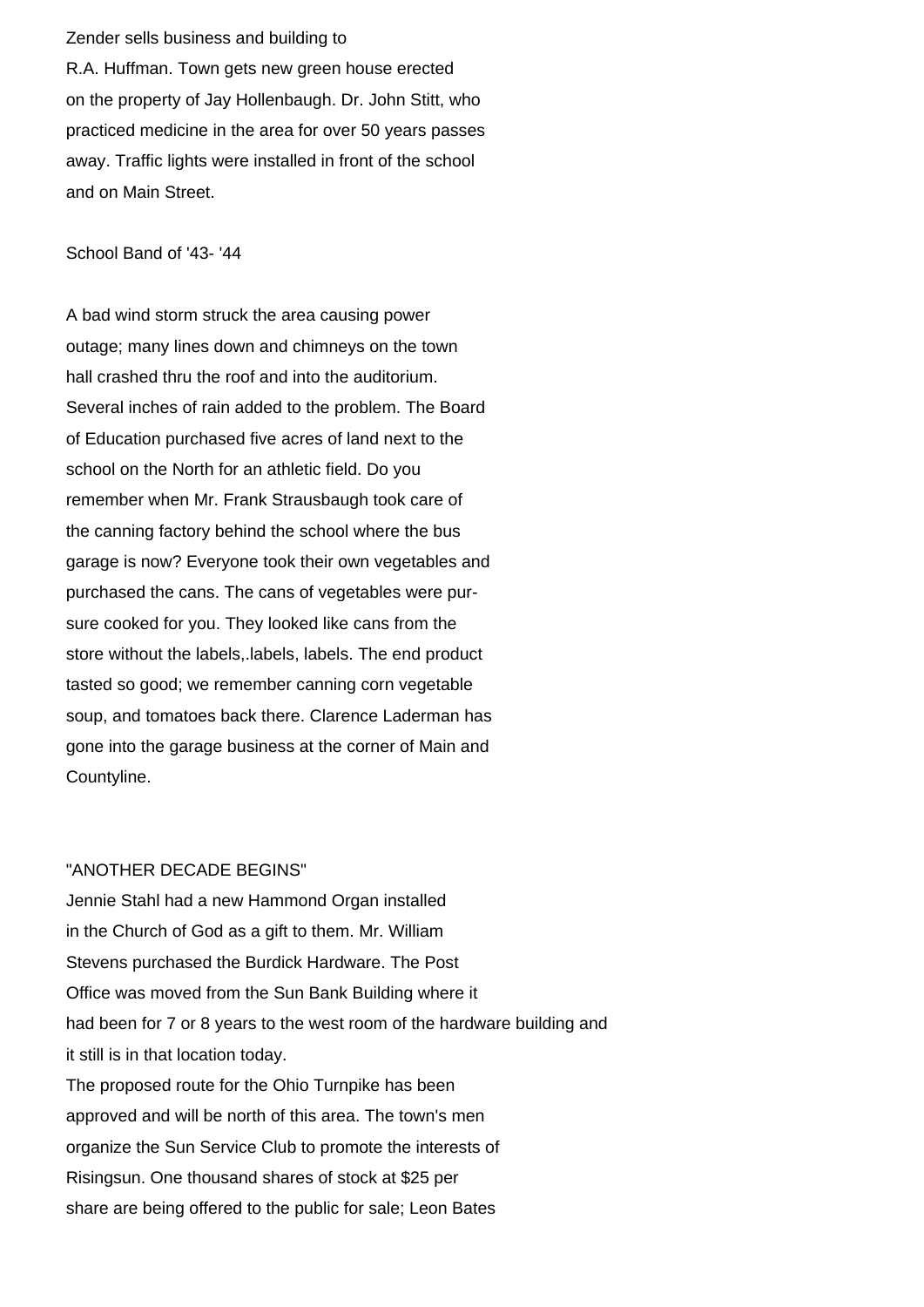is temporary chairman. The population in our town is now up to 744 persons. The passenger service on the C. & amp; O. has been discontinued. Mr. CD. Cochard, as a small child, saw the first passenger train to go thru town and also the last one to go thru and stop. A sky watch observors team has been formed to observe and chart all aeroplanes going thru the area for security measures. The watches were for a period of four hours each. The Town Hall building in West Millgrove was used. When a plane went over, the number was taken from the wing of the plane and phoned in with the description to columbus sky watch headquarters. Columbus would send out a plane to intercept the plane if it did not have a route charted thru this area.

The worst tornado in history ripped thru Wood County. Eight people were killed. It was termed a desaster area. Board from houses and barns landed in yards in town, and a bed landed in the front yard of the Joy Kline home east of town. Many papers were picked up that came from as far as Indiana. A woods in the tornado path was completely stripped of all the limbs and bark from the trees.

Risingsun tias a new Doctor. His name is Doctor Robert Myers and he will have his office in the home on Main Street across from the Town Hall. The community needs more school space; a bond issue was voted on for a \$243,000 addition for the school. It passed and the new part of the school to the north was what resulted: a cafeteria and new class rooms; a west entrance with facilities for loading and unloading the school buses. The Ohio Turnpike opens with 241 miles of toll road from the Indiana to Pennsylvania State lines. A new barber takes over for Bruce Bernard; his name is Smithberger. The town's Mayor and Council begin two year terms in place of one year. The Sun Grain Association reports for the year 1953 sales of \$1,007,515.42. The U.S. Army officially lists Paul K. Stahl as officially dead. He was the son of Mr. & amp; Mrs. Harry Stahl. He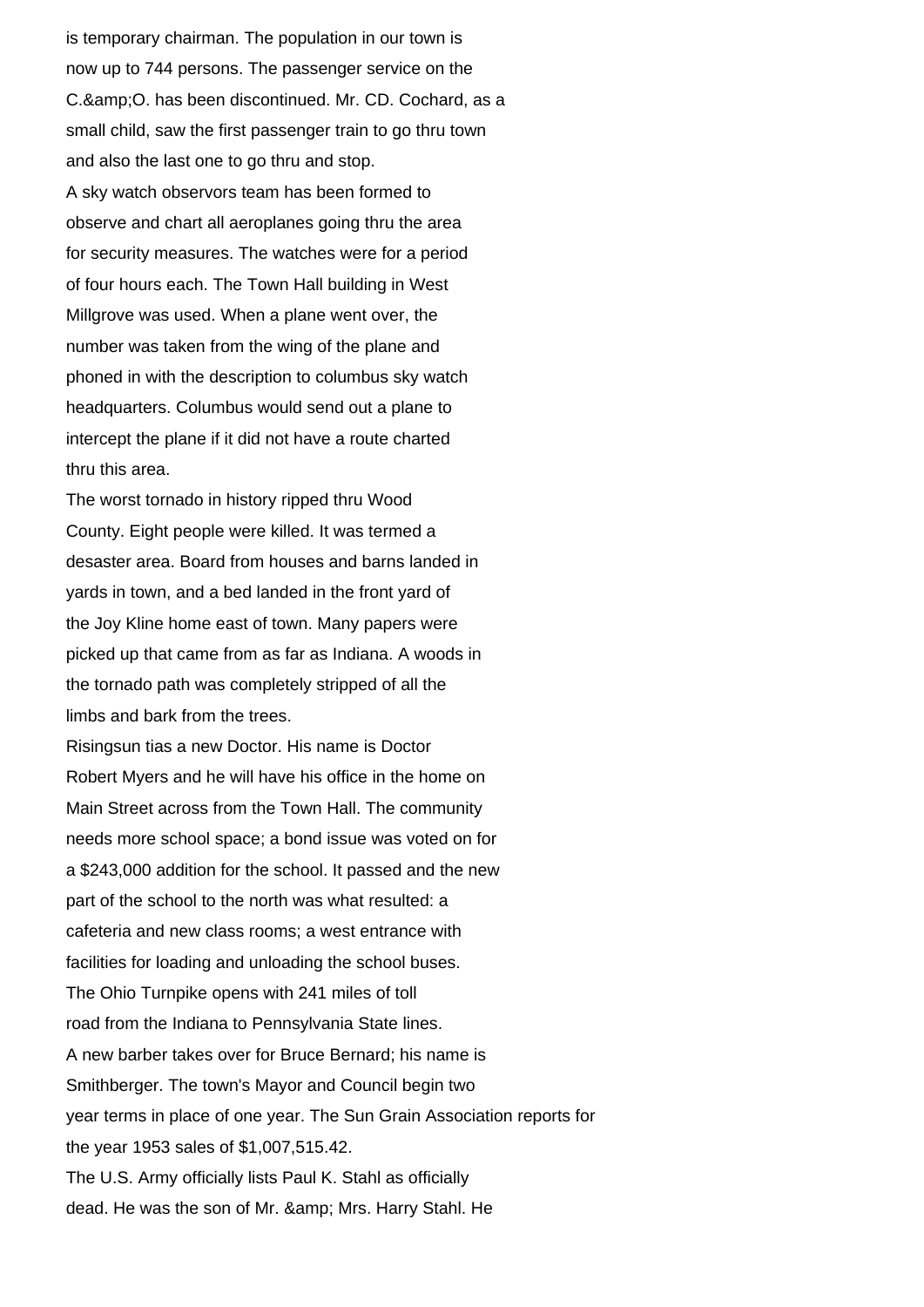died in the Korean conflict. Ray Kline is now the owner of Zender's Store and is building a new front of brick and glass.

Ground is broken for the new Church of God and the corner stone is laid. Green's are starting to build a new store for their business. The grocery store is being built next to the old building they now occupy. Last Crew Firemen & amp; Kids

Fire Prevention Week

This page sponsored by Swift Edible Oil Company, Chrysler Corporation, Fostoria Foundry, Ohio Savings and Loan Association, The Commercial Bank and Savings Company.

National Fire Prevention Week will be held with the firemen giving rides on the fire trucks and a nice red fireman's hat to the youngsters. The Whites' Drug Store owned by Wheeler White and his father E.E. White for nearly 60 years was sold to Mr. & amp; Mrs. Ted Fruth. It will be known as the Kozy Korner. They plan to modernize the building; re-open the soda fountain and add new lines of merchandise.

The school's new addition will be dedicated on Sunday, March 4, of '56. The Leo Lehmans have leased Rock Inn from Mrs. Lucille Huff. Myers' Apartment Building (Old Sun Bank) has been sold to Mr. & amp; Mrs. Jeff King. Mrs. Myers will be moving to California. The last service in the Old White Church was held and they will be going to their beautiful new Church. The expression "White Church" brings to memory when the Church of God was referred to as the "White Church" and the United Brethren Church was always the "Brick Church". Didn't seem to confuse any one; they all knew where to go on Sunday morning. The E.U.B. Church had the ground breaking ceremony for the new addition to be called the Educational Unit, which will replace the old Parish House. The Beta-Segma-Phi sorority placed a flag at the athletic field in honor of Mrs. Berniece (Parsons)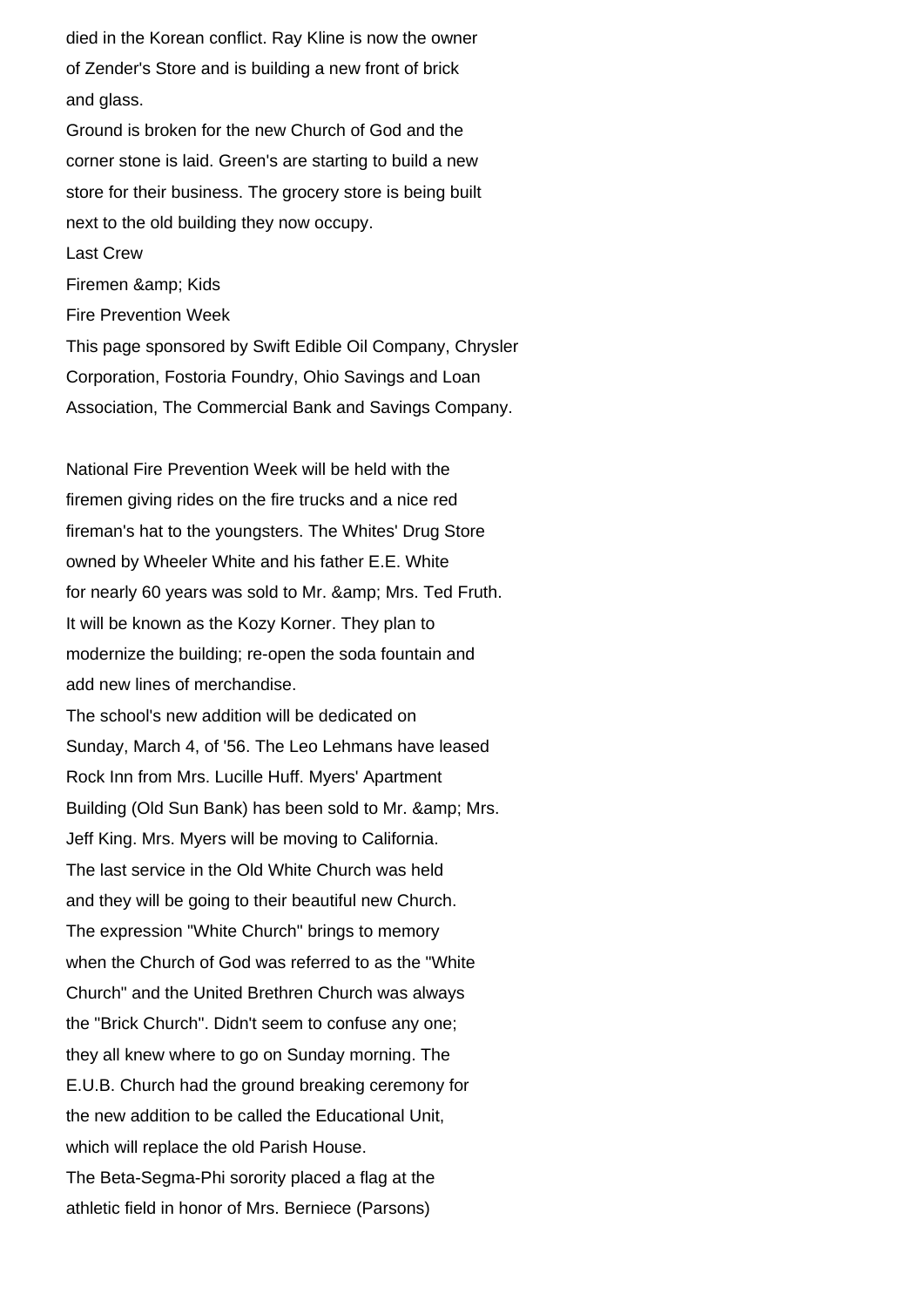Wolfarth. Dan Clark, son of Mr. & amp; Mrs. Edwin Clark was appointed to West Point.

A new brick building was built to house the telephone equipment and the new equipment went into service on August 1, 1958. A new school district is being formed known as the San-Sen-Wood alliance. Bradner high school students will be coming to the Risingsun building. The new addition to the St. Pauls E.U.B. Church is ready and will be dedicated in November of the year 1959.

## "SPACE AGE"

At this time we have the Vietnam War in which we were very much involved, the first space flight by an Ohio man John Glenn. The assassination of President John Kennedy, then the world sees the first man on the moon. "One small step for man, one giant step for mankind", were the first words spoken by man on the surface of the moon, and this man was Ohio's own Neal Armstrong. In 1961 Charles Essman joins Leon Bates in the insurance business.

The Lakota High School was dedicated in August of the same year. Record hops were held on the cement apron in front of the fire hall and in front of the Kozy Korner store. These brought record attendance from the young folks.

Risingsun business group meets and discusses the possibility of acquiring a bank for the community. The Church of the Nazarene opens in the little brick Church on Salem street. The Lakota band selects uniforms of Navy blue and white with touches of red trim. The shield on the front is removable so the uniforms can be used for concerts.

## Ground Breaking for new addition

The Korean conflict has called many school teachers into active duty thus creating a shortage of teachers for the fall term. Jim and Sue Kirwen purchase Klines I.G.A. market and will continue the same type of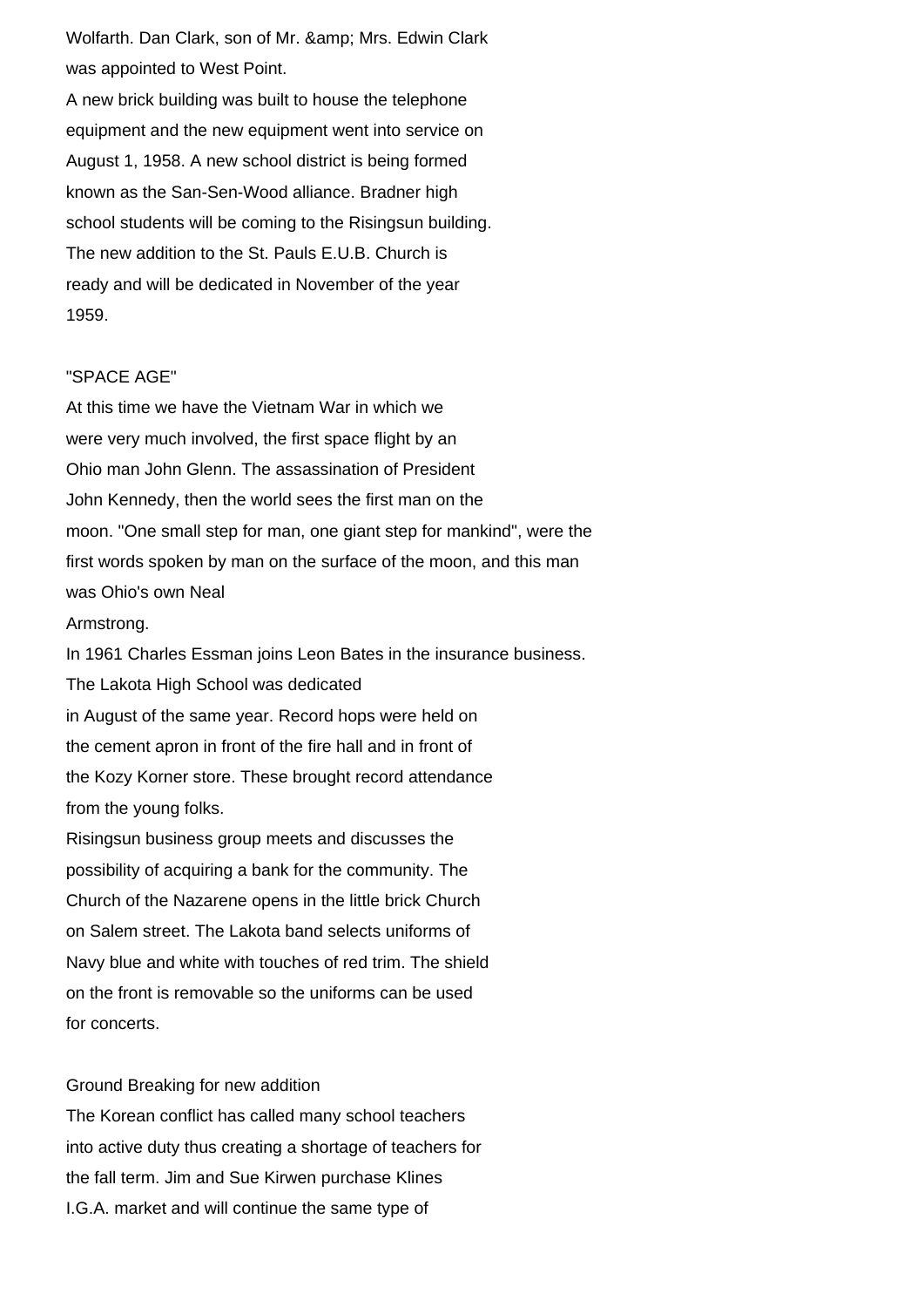business.

As we go on thru these space minded years we see Risingsun's Howard Knight winning a seat in the assembly. Scott Trinity E.U.B. Church is building a new parsonage. The Lakota school is asking for a 5 mill levy, and prices for food are good—hamburger and bologna 3 pounds for \$1.00, coffee 49c7 per pound, milk 2% per quart, peaches ISi per can, and bacon 59^ per pound. Interest on your savings at the bank at 4% and you could buy your girl a dress for school at the price of 2 for \$4.77.

The medical wonder of the decade "Sabin Oral Vaccine" given at the schools for the prevention of the dreaded polio virus. The citizens ask for a tax increase on booze, weeds, and nags to help aid education. The town bank committee decides on the Tri-County National bank for our town. As "63" rolls in the citizens group studies school finances, and teachers get a 4.5% increase in salary. 25

The new bank buys property site on the corner of Main and Pearl and have a sign post ceremony. Onsels build a large steel warehouse to be stocked with steel pipe, soil pipe, and copper tubing. Water testing project discussed at a village meeting. The prices of lunches at the school cafeteria go up.

On the Lemuel Milhime farm a grader punctures a butane fuel line, blowing up and burning the grader. The man operating the machine dies later of burns in a Toledo hospital. The black smoke could be seen for 50 miles.

## Old General

The old general locomotive makes a short stop in Risingsun, and is greeted warmly by many local residents. It was a famous Civil War locomotive. The Lions Club celebrates 10 years in our town. In September the new Risingsun branch of the Tri-County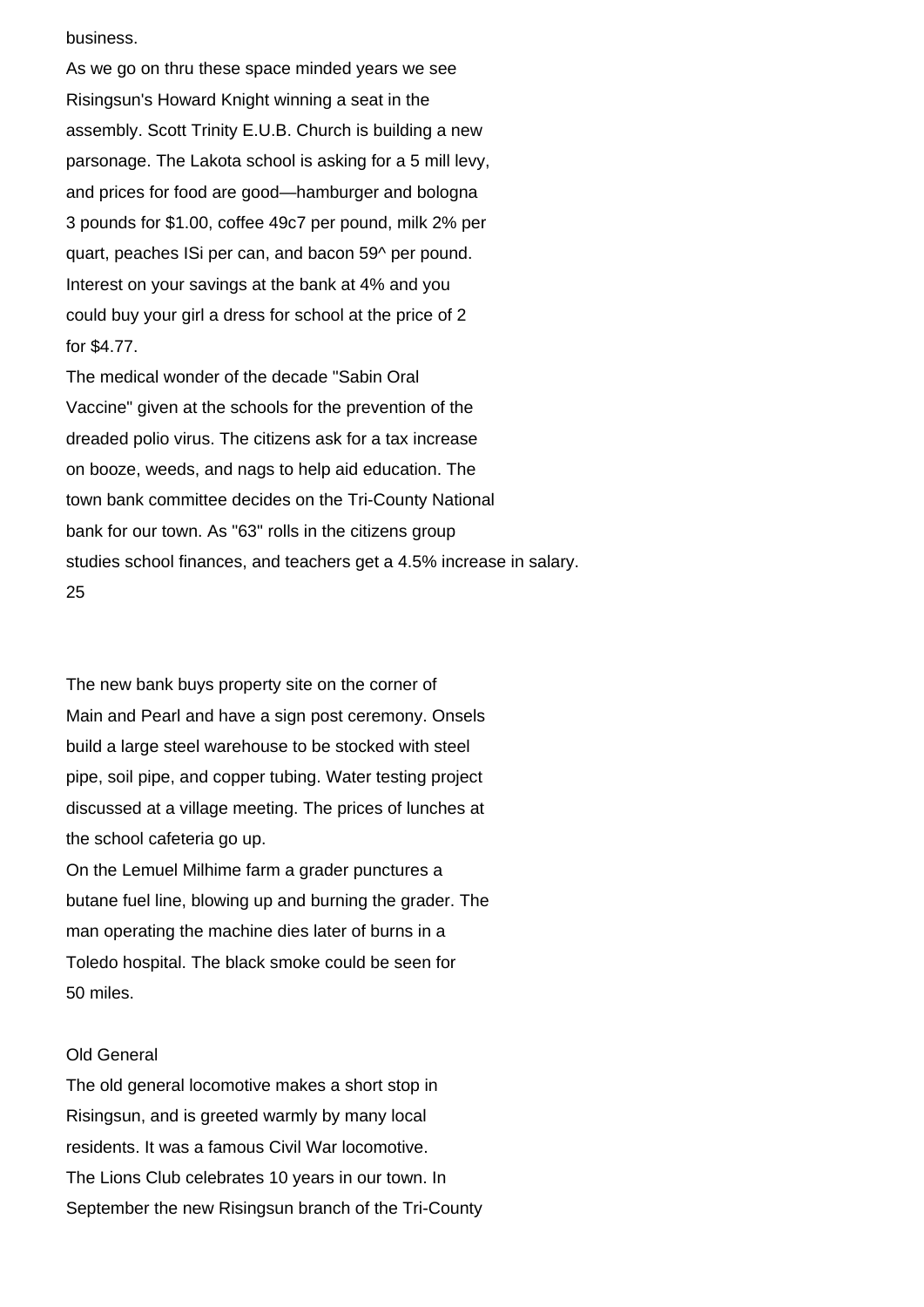bank opens with ribbon cutting, speakers, tour of the bank and free samples given away (a new penny). Beautiful floral pieces decorated the rooms. The post office receives a zip code for Risingsun (43457). New changes in the school system again; the Risingsun school building gets the entire Lakota Junior High. We see another year pass and the town council names a zoning committee. Walt James, Richard Parsons, Roy Smith, Gale Bates and Ray Stevenson. The Main street was repaired and slurry seal treated at the cost of \$3,975. Village pays \*A and County pays V2 of the bill. Council submits renewal contracts to townships for fire protection price, \$1,000 per year. The land was cleared and construction started by Hovis Construction on a new warehouse for the Sun Grain Elevator. The Elevator board has also purchased the Burns property directly east of them. The Civil defense has given the town permission to use the school building as a fallout shelter. The fire department has purchased more new equipment. The times see changes again on Main street. The printing office closes, Mrs. Veva Hunt remodels "Moms" old restaurant building and moves her Gift Shop and dry cleaning business into the front and Louan's Beauty Inn locates in the back. The Kozy Korner changes with Curt Elarton and Frank Rathburn purchasing thebusiness. Wollam Insurance takes over small building side of the Kozy Korner with Mr. & amp; Mrs. Ned Wollam as agents. The garage at the corner of Main and Countyline goes out of business. Ray Kline now moves in with an antique and used furniture business. Red Ferguson, after many years as Post Master, retires and Mrs. Treva Berts now holds that position. Several new additions of homes have been added to our town. Other business now around our town are Idle-a-while truck stop, Essex Antiques, Skiltek Corp., So-Hi-grow fertilizer, Hovis Construction, Rock In, Unique Boutique, Goon's travel trailer sales. Others are Florences beauty shop, Phillips Mower repair, many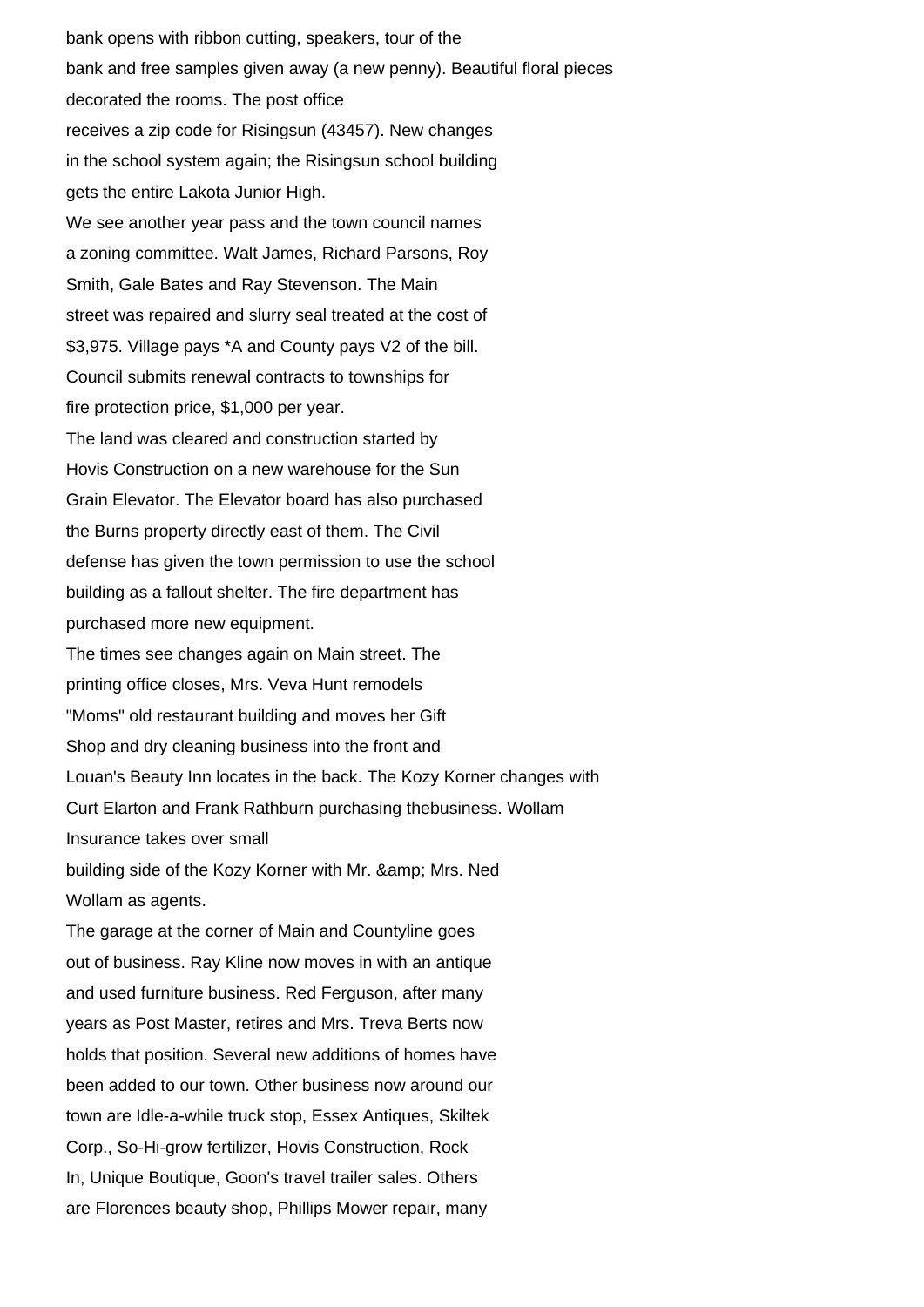of the stores have seen face lifts, churches new and remodeled, school building gets their brick sand blasted and looks like new. These are all a part of our "NOW" times.

THIS IS OUR TOWN AND WE ARE PROUD OF IT, AS WE GO INTO OUR CENTENNIAL YEAR "1974". WE HOPE IT WTLL BE THE VERY BEST YET. This page sponsored by Fostoria Industries, Fostoria; Grant City, Fostoria; Lamfrom's Ltd., Fostoria; Davis Schwinn Bicycle Store, Fostoria; L. & amp; K. Royal Buffet, Fostoria; Ballreich Furniture, Fostoria.

## "REFLECTIONS"

Thinking back over my life one day Of many people I have met along the way, I thought how lonely the road would be; No friends, no pals, no relative. I would miss the happiness they give. If I feel tired or glad, or blue, Why, there wouldn't be anyone to tell it to. I want to talk and be happy and gay So hope many others will be going my way. There are so many things that others do, Such as a cheery good morning or how do you do. Life is not always a bed of roses Hardship sometimes around us closes, But with God leading and our friends near We will make the journey and have no fear. Now some of the things I don't want to miss Are the smiles of a baby and a child's shy kiss. The secure feeling with father and mother, (I never know the joy of sister or brother) The happy times with uncles, aunts and cousins, I remember them really by the dozens. A home of my own and a new family If there is anything better what can it be? I didn't grow up in a home of wealth We were poor, didn't even have good health, Dad spanked and Mom was strict too.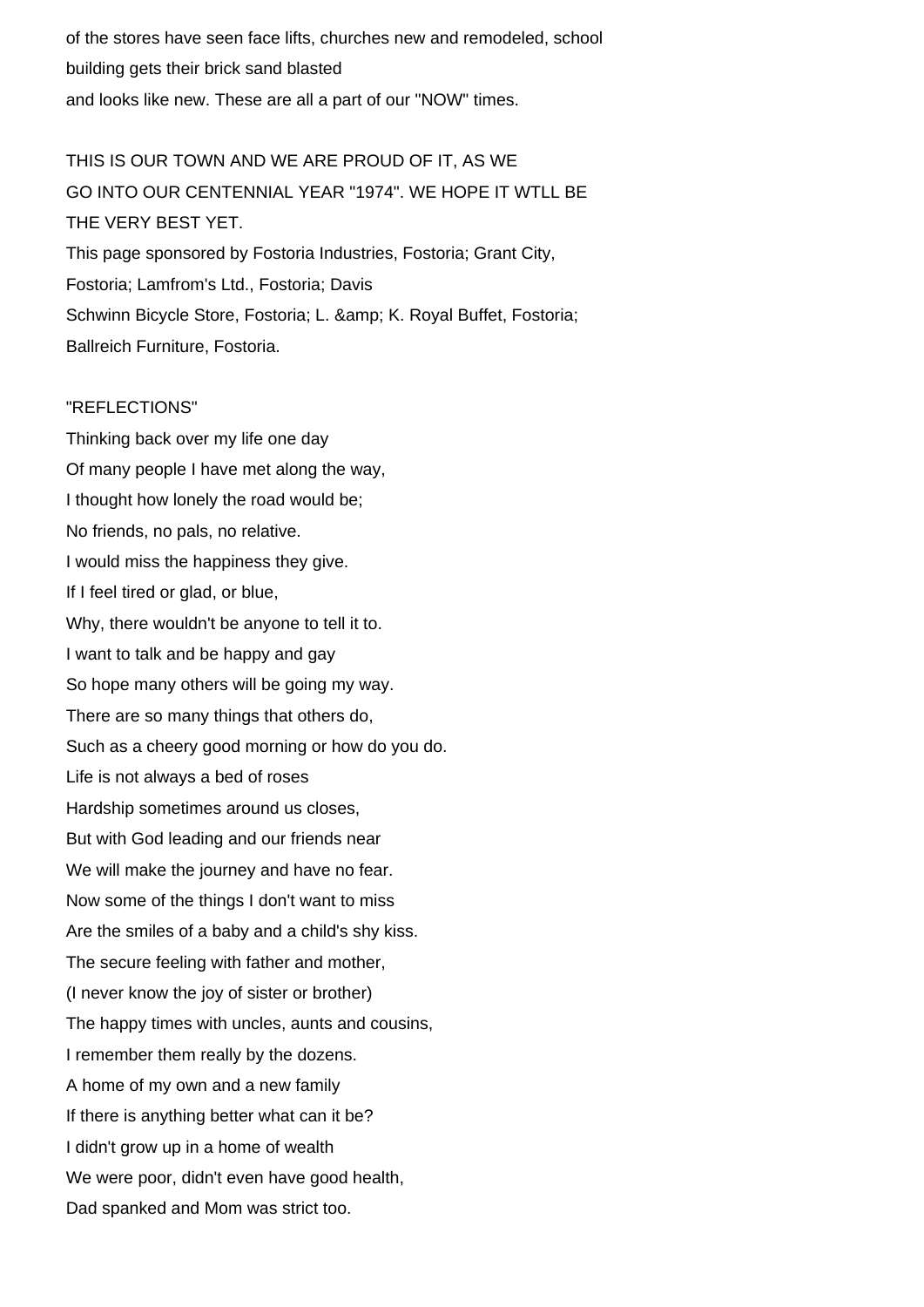Some things they would not let me do. But I lived thru it as you can see And really it was good for me. They taught me to value the things I get And that it is no use to worry and fret. For best things in life are free after all. God gives his blessings both great and small. The fresh air we breathe, the blue sky above, All beautiful things and His great Love. I am now an old woman with hair turned gray. How much longer the road is I really can't say. But when our journey is over, hope our Master will say Well done faithful servants, just come this way. By Celia B. Bowers

This page sponsored by Dells Restaurant, Fostoria; Edison Discount Drug Store, Fostoria; Paul L. Williams Floor Covering, Fostoria; Jeanettes, Fostoria; Continental Cablevision of Ohio, Inc., Fostoria; Kleinhens Social, Commercial Stationery, Fostoria; Sun Grain Elevator.

Churches **Organizations** Business FIRST CHURCH OF GOD The Church of God at Risingsun was organized in 1861 by Elder G.W. Wilson in the home of David Phillips. There were seven charter members: Mr. and Mrs. David Phillips, Mr. and Mrs. Andrew Bates, Mr. and Mrs. Horace Gardner, and Miss Lucinda Phillips. In 1872 John Phillips gave to the organization a building forty some rods southeast of the present building known as the "Basswood." In 1873 there were 17 members. When the organization was first begun the Ordinance meetings were held in the David Phillips' barn. Finally a building, supposed to have been a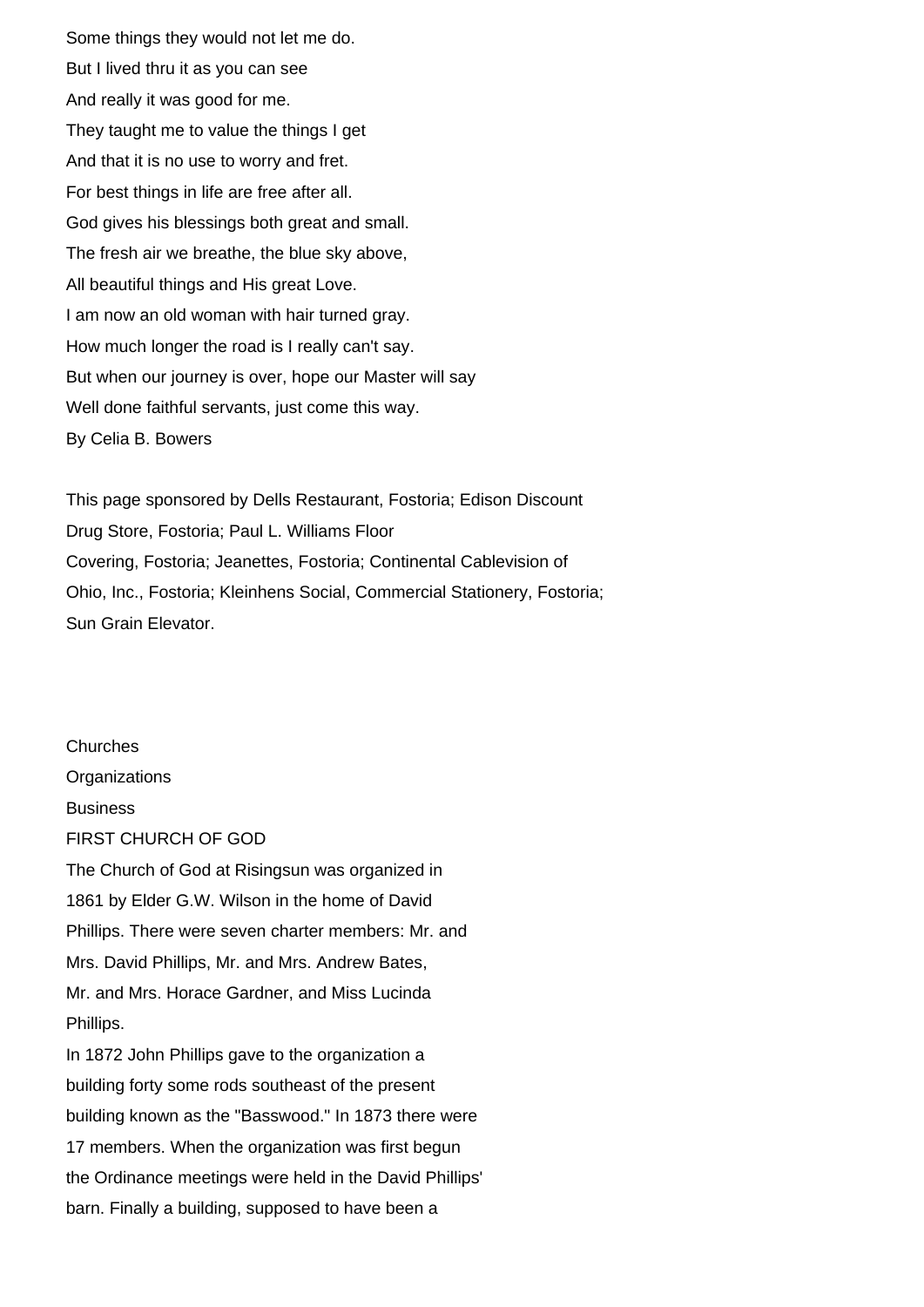school building, was purchased and moved just back of the present building. It was known as the "Bethel." The largest attendance in 1881 was 119 and the largest collection was 41c. During the fall of 1881 the old "White Church" was begun. David Phillips selected the site, gave the land, furnished a great deal of the timber and paid \$250 according to records. Ezra Day was the carpenter and completed the church in 1882. An unusual interest in instrumental music sprang up which resulted in the organization of the Community Orchestra. Later a library was also added, which consisted of about 200 volumes. The Church and Sunday School kept growing and in 1906 the primary room was added to the south side with doors that would open into the main room. In 1927 the front doors were closed and a large window put in its place. The front doors to the primary room were closed and a new vestibule was erected. Then in June of 1954 the ground was broken for the new building. The cornerstone was laid in October of 1955 and the new church was dedicated November 3,1957. In 1969 the Church of God purchased a newly remodeled parsonage, located on Main Street.

Now serving as pastor is Rev. Earl Binkley.

Old Basswood Old Church being demolished New Church of God

ST. PAUL'S UNITED METHODIST CHURCH OF RISINGSUN, OHIO The United Brethren Society was organized in this vicinity in 1853, with Rev. Samuel Essex establishing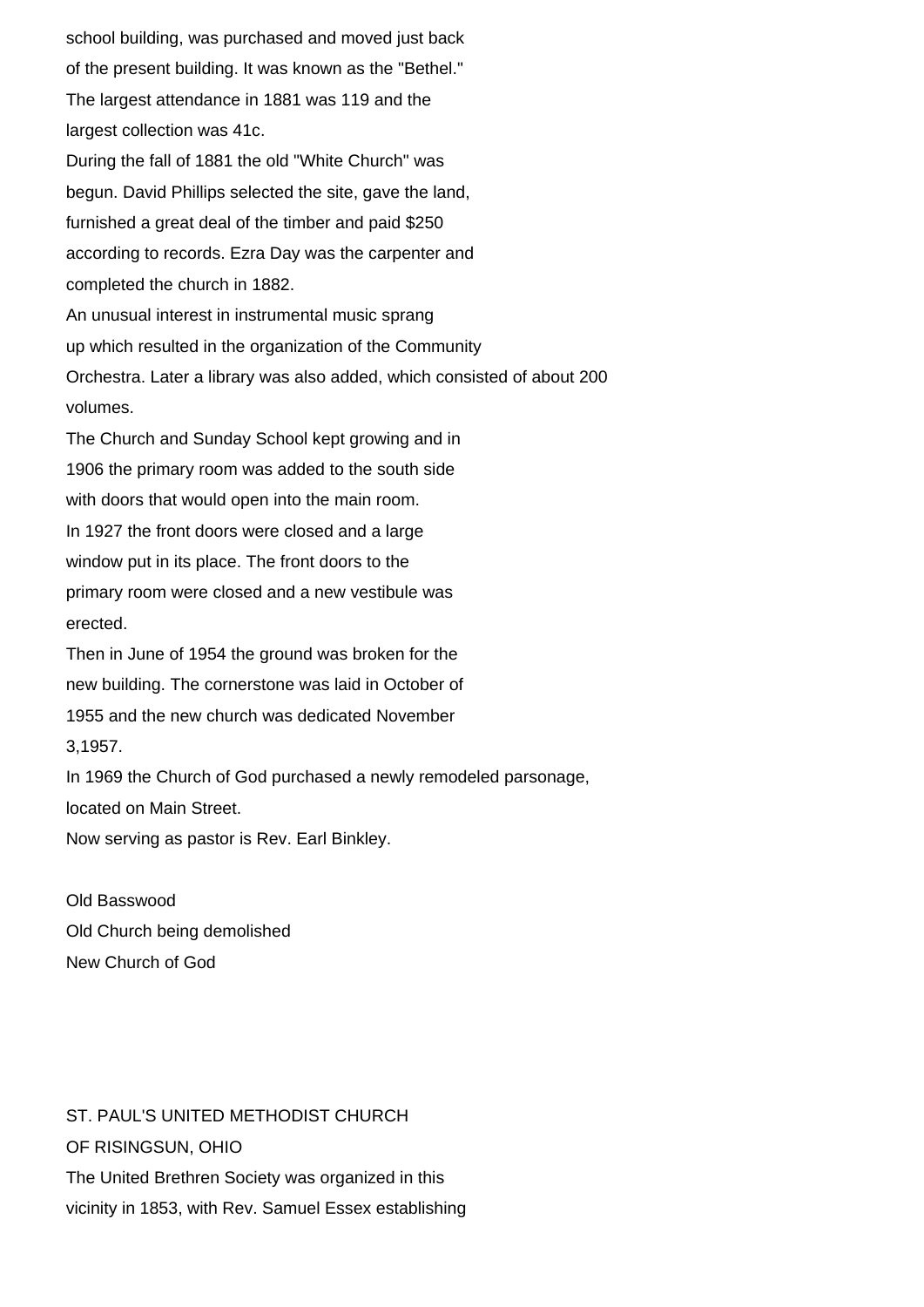the group and serving as its first minister. The church was named Montgomery United Brethren Church and was a frame structure built west of town on the land given by Benjamin Wollom. This is land now owned by Homer Blessing, situated on the northeast corner of the intersection of Bradner and Bays roads. It was understood that this ground was to be held by the United Brethren organization as long as it was used for church purposes.

The congregation worshipped there until the present church was dedicated in 1878, this time on land given by John Carey, located on the northeast corner of Union and Luther Streets. This 1878 structure had two front entrances, one for the men and one for the women. Later these doorways were closed up and the vestibule and bell tower added. The parsonage was built adjacent to the church in 1890. Mr. H. E. Smith, John Carey, and Amos Bigley were the trustees who signed the articles of incorporation on February 10, 1881. The early years of the church were distinguished by the missionary spirit of its people with several of the congregation serving in foreign fields. Mrs. Zella (Bates) King and her husband served in Africa for 18 years; Miss Bell Myers in China for 13 years; Mrs. Fannie (Shunk) Richter and her husband in Africa for several years.

Other improvements included adding a small basement making way for the furnace which replaced the large circulating neater, which in its turn had replaced two smaller heating stoves, one on the men's side and the other one on the women's side. A new sloping floor, carpeting and electric lights were also added.

Another and very useful event was the moving of the barn at the back of the church lot up adjacent to the church building and remodeling it for use as extra Sunday School space. Known as the Parish House, it was joined at the north end of the church and was in use until the spring of 1958 when it was sold by the trustees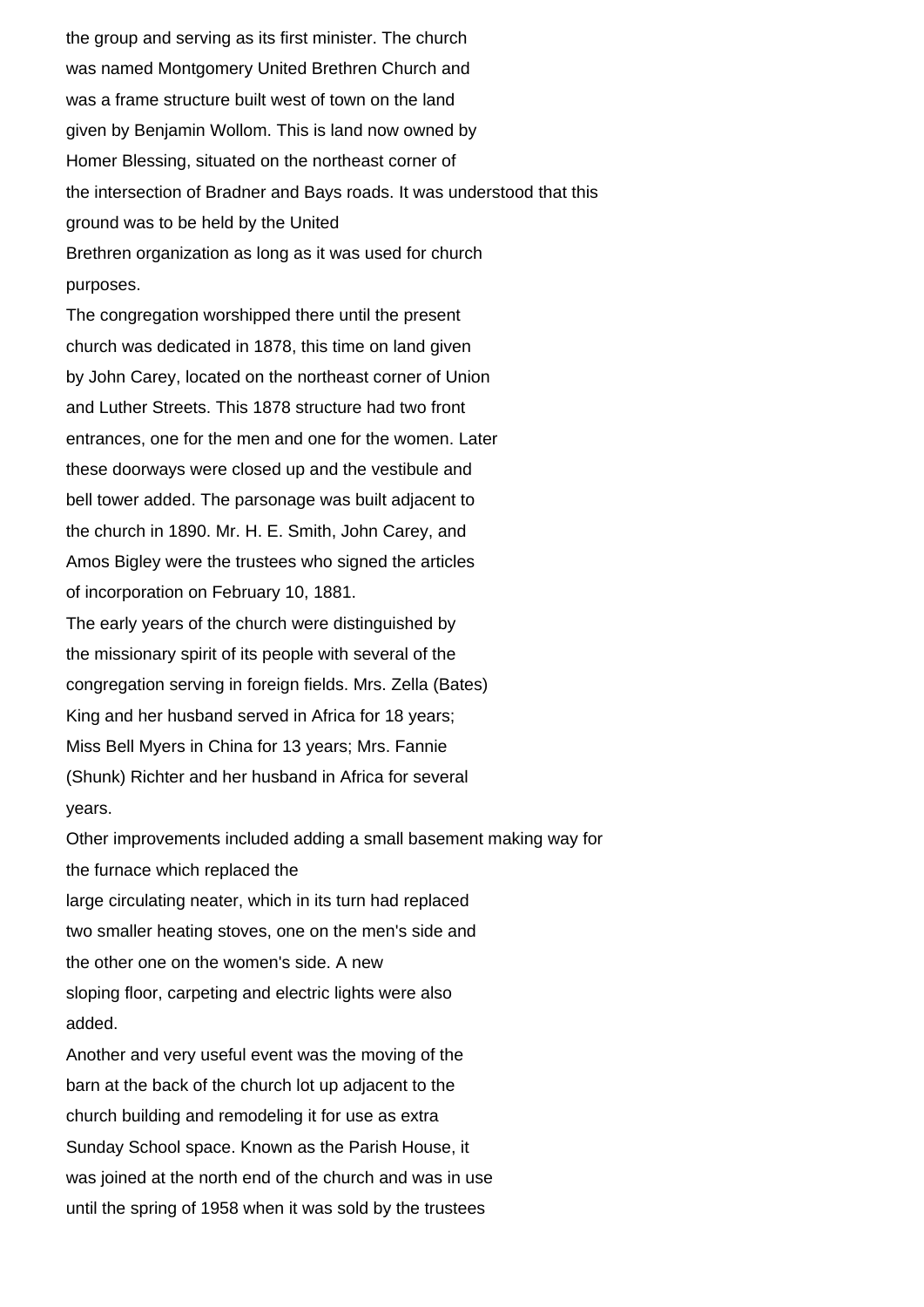to make way for a beautiful new building called the Educational Unit which was dedicated on November 9, 1958. Members of the building committee were Everett Stahl, Erma Millhime, Mary Parsons, Oran Correll, Woodrow Keely, Bernard Shultz, Joy Kline, Claren Lee, Orvillee Shreffler, Edward Clark, Wilbur Kline, and H. A. Knight. Rev. James Angel was the minister. Mrs. Ellen Hill, St. Paul's earliest living member, turned the first shovelful of dirt to break ground for this new unit. Another important event of the church was the Recognition Service of 1956 honoring their pastor, The Rev. Charles Rex, for his 50 years in the ministry.

Picture of United Methodist Council of Administration

A very climatic experience for the church came in the spring of 1958 when they were selected by Mr. Claud Foster, Cleveland Industrialist, to be the recipient of one of the Thomas electronic organs that he placed in churches throughout Ohio during that year. This was due to the effort of Mrs. Everett (Helen) Stahl's writing a letter telling of our old organ that would go an octave off key without any help from organist Erma Milheine. In 1946 the Denominations of The United Brethren in Christ and the Evangelical Church united and the local church then became St. Paul's Evangelical United Brethren Church. The name was again changed in 1968 when the Evangelical United Brethren Church merged with the Methodist Church and the church became St. Paul's United Methodist Church. In digging through past records of the church it was noted that in 1898, when St. Paul's was on the Risingsun Circuit with Canaan and Otterbein churches, the pastor's salary was \$500.00 per year with the use of the parsonage, 12 bu. wheat, 20 bu. corn, and 20 bu. oats. In 1901 when Kansas church was added to the circuit the salary was raised to \$575.00. By 1920, when still

a three church charge, the salary was \$1500.00 and the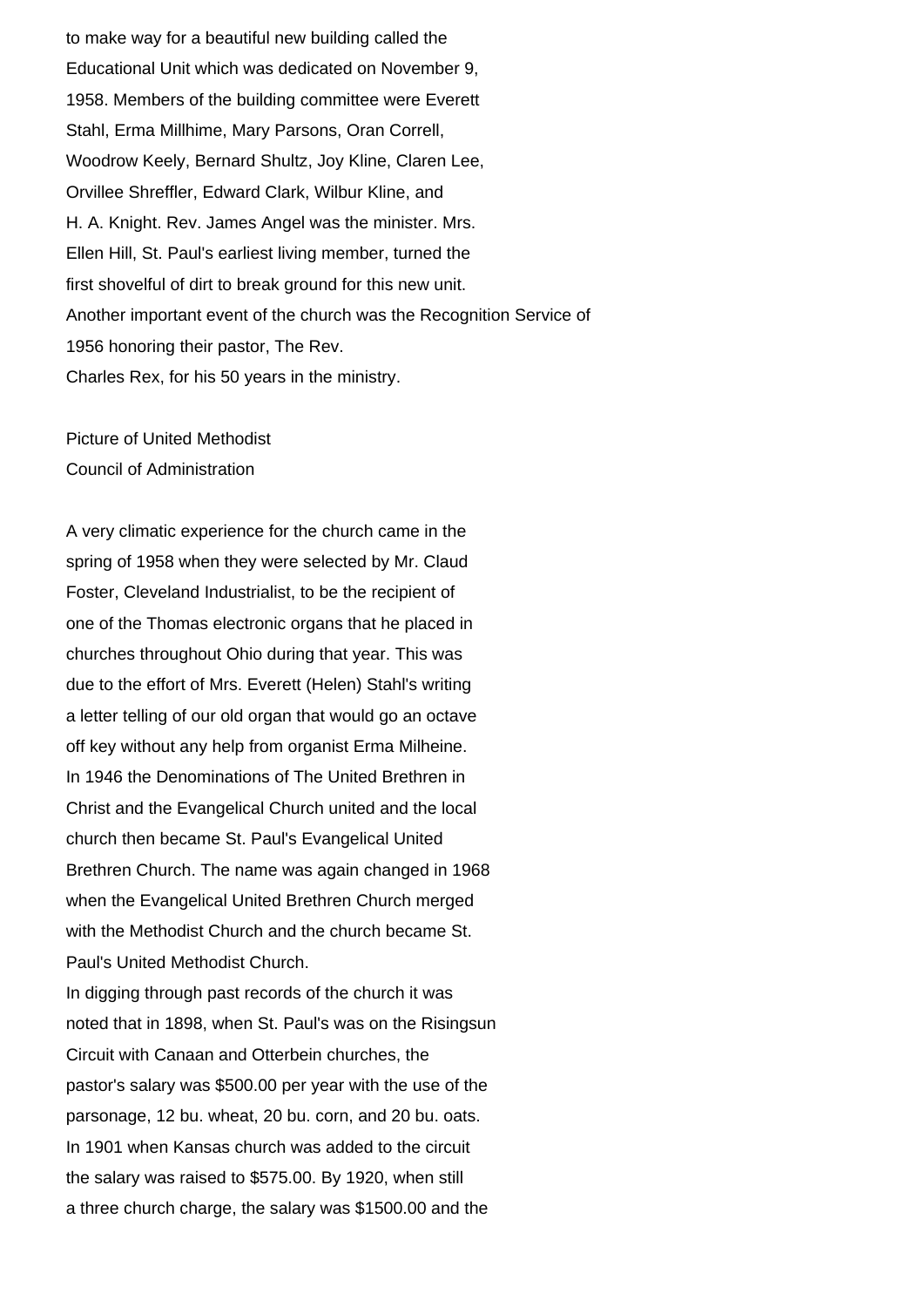parsonage use. Minutes for the Quarterly Conference dated March 28, 1903 stated the meeting place was moved to Otterbein at Girton because of the smallpox quarantine at Risingsun.

The maple tree on the southwest corner at the front of the church was planted in memory of W. H. Bates, who was very active in the building of the church in the early twentieth century. The other tree on the south east corner was planted in memory of Dr. Byington's son, Warren Byington, who was killed on his first day of work at the local sawmill.

Other persons associated with St. Paul's down through the years: J. Kirk, R. C. Swisher, C. P. Bigley, E. E. White, J. H. Reams, Henry Myers, Mr. and Mrs. A. H. Yambert, W. W. Long, Sam Hengsteller, Mrs. Julia Wollam and her daughter Dora, Miss Liza Mervin, Tressa Bates, Herma (Myers) Huffman, Mr. and Mrs. I. J. Hill, C. H. Brown, George Shreffler, Mr. and Mrs. Francis Kline, Mr. and Mrs. Calvin Myers, and Mrs. Zelma Keely.

It might also be noted here that six generations of the Essex family have worshipped at St. Paul's namely: Samuel Essec, Charles Essex, Audine Essex, (all now deceased), and Kenneth Boise, his sons Milo, Chester and Paul, and three grandsons all very much involved in the church today.

Chimes were added to the bell tower in 1947. The minister today is Old Parish House

31

## CHURCH OF THE NAZARENE

The Risingsun Church of the Nazarene was started in April of 1961, under the leadership of Rev. A. T. Baughman. Their first church was located at 210 Salem Street.

Due to ill health, Rev. Baughman had to retire, and Rev. James Wolford became the pastor in October of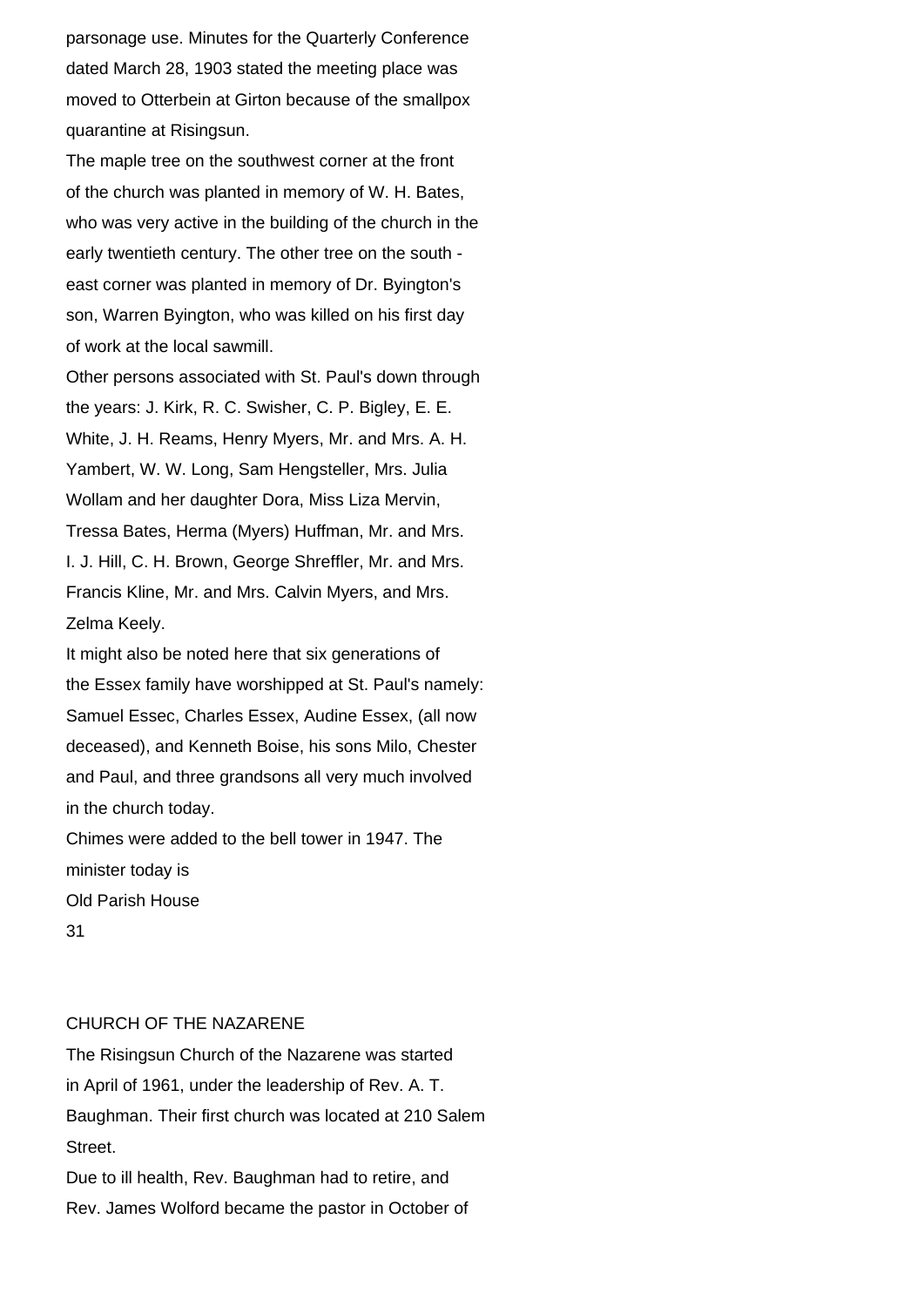1961.

In June of 1965 Rev. Wolford left for Olivet Nazarene College in Kankakee, Illinois, and Rev. William Hall became the pastor. By this time the congregation was outgrowing the small building on Salem Street, so under the leadership of Rev. Hall, the church purchased a lot from Mrs. Carrie Ann Blaine on the corner of Wayne Streets and Rt. 23, where the present structure was erected. The new church was dedicated in September 1967. Rev. Hall left Risingsun in August of 1969 to pastor a church in Archibald, Ohio. Rev. James Brown then came to be the pastor, and stayed until June of 1970, at which time Rev. Walter Williams, the present pastor came.

The church membership at present stands at 42, while last year's average attendance for the church assembly year, was 74 in Sunday School.

Old Radical U.B. First Nazarene Church Building

New Nazarene Church

## SCOTT TRINITY UNITED METHODIST CHURCH

The Scott Trinity United Methodist Church is a transplanting of the work of Jacob Albright, the founder of the Evangelical Church of Pennsylvania. In 1833 two of his converts, George and Barbara Hartman, from Snyder County, Pennsylvania, settled in Scott Township near the present church site. In June of 1835, a Sandusky Circuit Rider on his first round visited their home and two years later, Bishop John Seybert preached at the Hartman's launching the congregation. Trinity Church located in Scott Township, 3 miles east of Risingsun, is the lone survivor of the Sugar Creek Circuit, which was made up of five Evangelical Churches. Rev. Samuel Baumgartner was the first circuit pastor. The present church building was erected in 1871,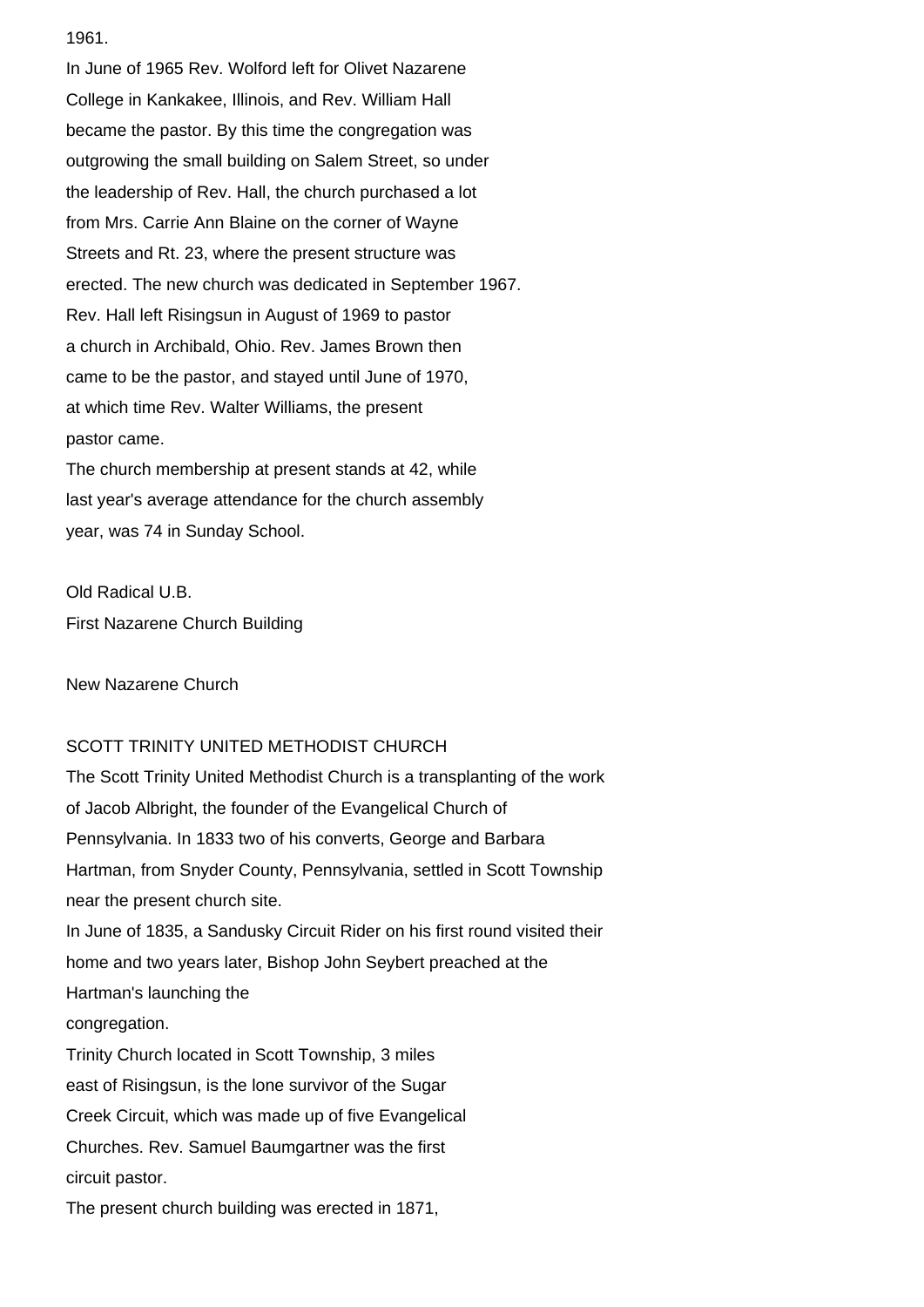being dedicated on November 12 of that year. This was a 34 by 54 foot frame building, forming the nucleus of the present church. It remained much the same until 1949 when a much needed educational unit was added. In 1969 the sanctuary and chancel were redecorated and new furniture and carpeting were installed. On November 21, 1971 Scott Trinity Church celebrated its centennial. The Congregation which was first Evangelical (1835-1946), then EUB (1946-1968), is now United Methodist (1968- ). Serving as pastor now is Rev. Owen Wright and associate pastor is Rev. Herbert Helsel. Scott Trinity is especially proud of the men and women who entered full-time Christian service from their midst. It gave to the ministry Valentine Braun, J. W. Kiser, William Barnhope, Bert Bingle, Will Benore, John Eversole, Lyle Snyder and Lowell Bassett, and to the mission field: Mrs. Wilma Macke, Mrs. Gladys Gipe and Zelma Rathjen.

## GIRTON CHURCH OF GOD

Early pioneers of the Church of God Reformation movement preached in the Girton area wherever they could find a place to hold services. They met in different homes for prayer and study of God's Word. They usually had no minister present in their services to help them, but their great love for the truth of God's Word kept them going.

Realizing their need for a building in which to worship and conduct Sunday School, they began building at the present location in the Fall of 1915. The building was completed in the Spring of 1916 and they organized a Sunday School.

The congregation remained without a pastor for about two years. Then in 1918 Rev. John Osborne became their first pastor.

Later on a porch was built on, making room for a vestibule and nursery. Two Sunday School rooms were also built, one on each end of the pulpit.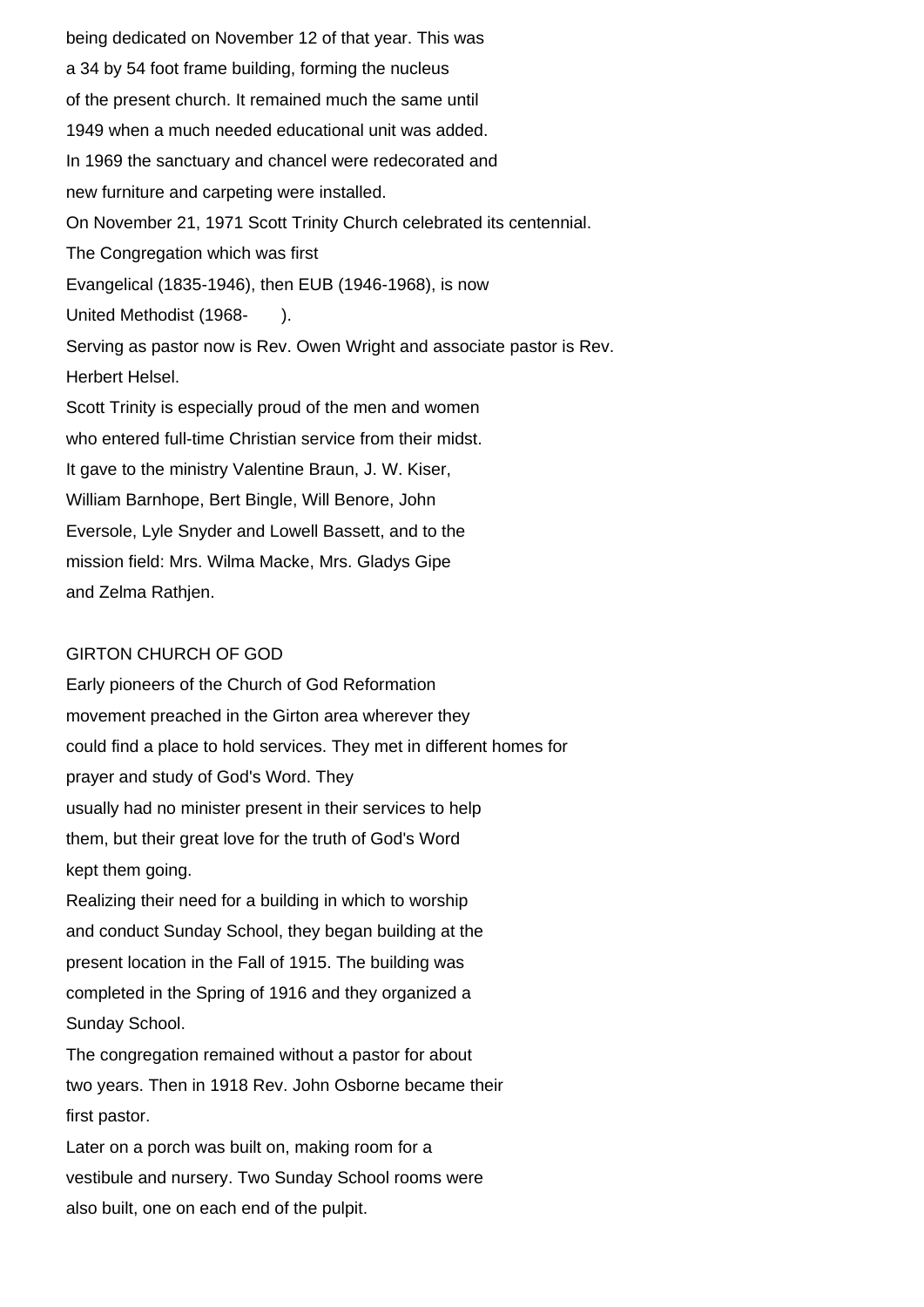Rev. Carrol Sarnes served as pastor of the church from 1954 until 1960. During this time a nice parsonage was built on an adjoining lot. The parsonage was dedicated in January of 1958. In 1967 and 1968 an Educational Unit was added.

Later on they also added a baptistry in the sanctuary. The present pastor is Rev. Albert R. Ervin.

Remodelled church God - Girton Scott Trinity New Church

## HISTORY OF RISING SUN SCHOOL

In 1875 the school was held in what is now the old town hall. This was a frame structure on the countyline. The first teacher was Chas. Guernsey. Then in 1881 another school building was built, about one block and a half from the old one. It was a brick building and was later changed into a dwelling house. By 1891 Risingsun boasted of three schools. The first school house was abandoned for the time. Then the building that was the Radical U.B. church was built and was used for a school for seven years. There also was a brick building, standing next to the first brick school house. Besides the two brick buildings, a school was held in the upper story of a frame building next to the Drug Store on Main Street. In 1892 a modern brick building was built on the present site, which contained about six rooms. The first superintendent was G.C. Shreffler, who served for fourteen years. Two rooms were added about seventeen years later. On the night of December 22, 1911, the building, with the exception of the two rooms added in 1909, was totally destroyed by fire. In 1912 the building was rebuilt and it still stands at present. In 1936 a new gymnasium and auditorium were added.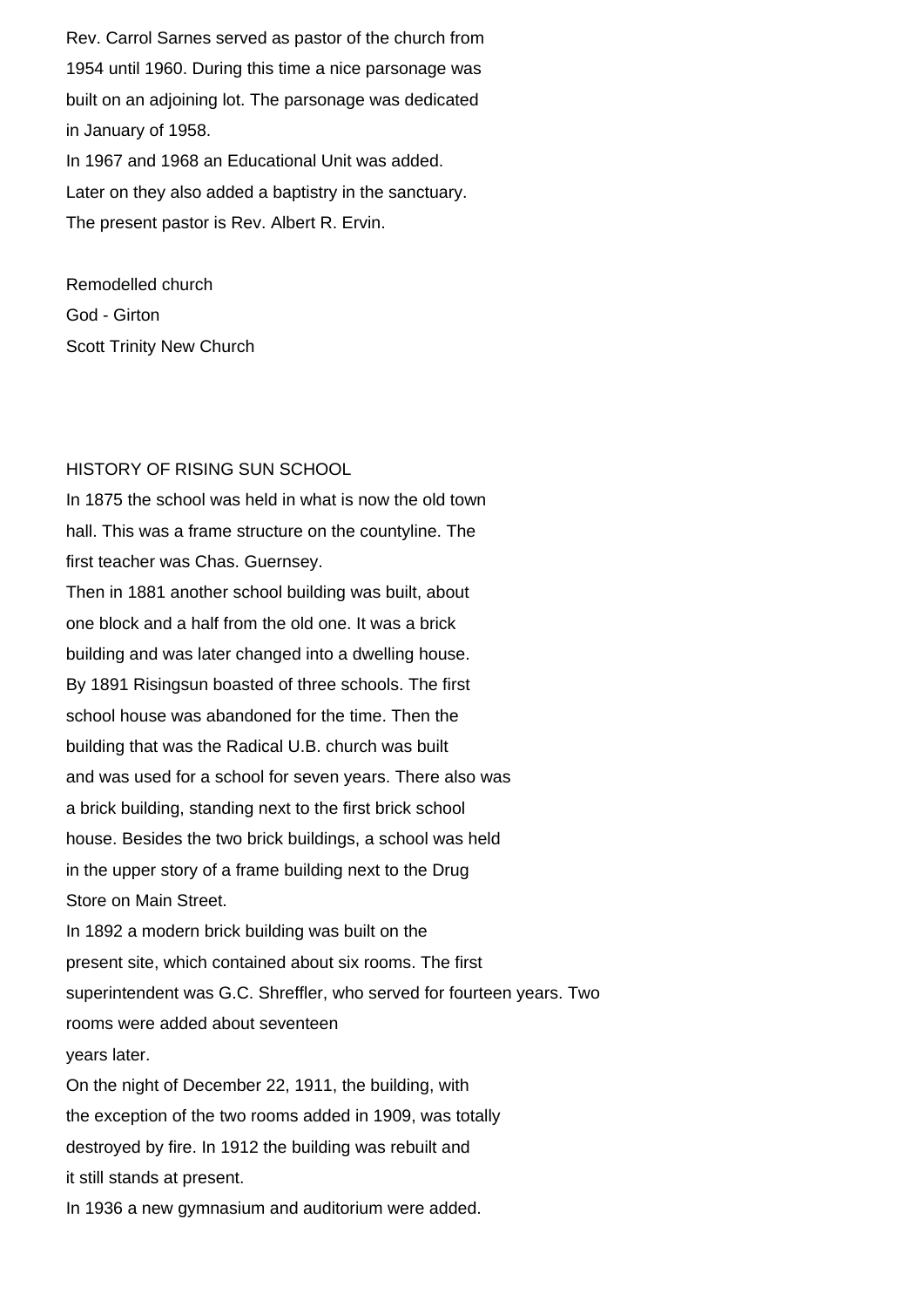The school continued to grow steadily and on November 2, 1954 the citizens of Risingsun voted on a school bond issue which would make a major change in our school building. This bond issue provided for a construction of a two story fourteen room addition to the present school building. This addition provided a complete and modern cafeteria, additional space in the Vocational Agriculture Department, a complete Vocational Home Economics Department, a modern Kindergarten room, a Music room, greatly needed class rooms and extra heating equipment. In 19 Bradner and Risingsun High Schools consolidated and classes were held in Risingsun. Then in 1959 Jackson Burgoon, Jackson-Liberty and Risingsun School Districts consolidated. This was t}ie first tri-county consolidation to be voted on in the State of Ohio. Classes for all three schools were held at Risingsun until the new High School was completed in 1961. Students made suggestions as to what the school would be called. The three names voted were: San-Sen-Wood, Alliance, and Lakota. Lakota won almost unanimously. The first class graduated from the new Lakota High School in 1962.

Views of Risingsun and Lakota School

#### THE TOWN'S BANKS

The Sun Savings Bank was built in 1904, with Luther Winchel as its first director. The large building on the corner of Main and Luther streets housed the bank. Also in the same building was a store, the telephone office, a dentist's office and lodge rooms on the second floor. The bank prospered thru the years and in 1907 E.F. Day was President, J.W. Blessing and J.H. Burnett Vice Presidents, and W.E. Rose as cashier. At the beginning of business on Tuesday, February 26, 1907: RESOURCES Loans \$51,818.17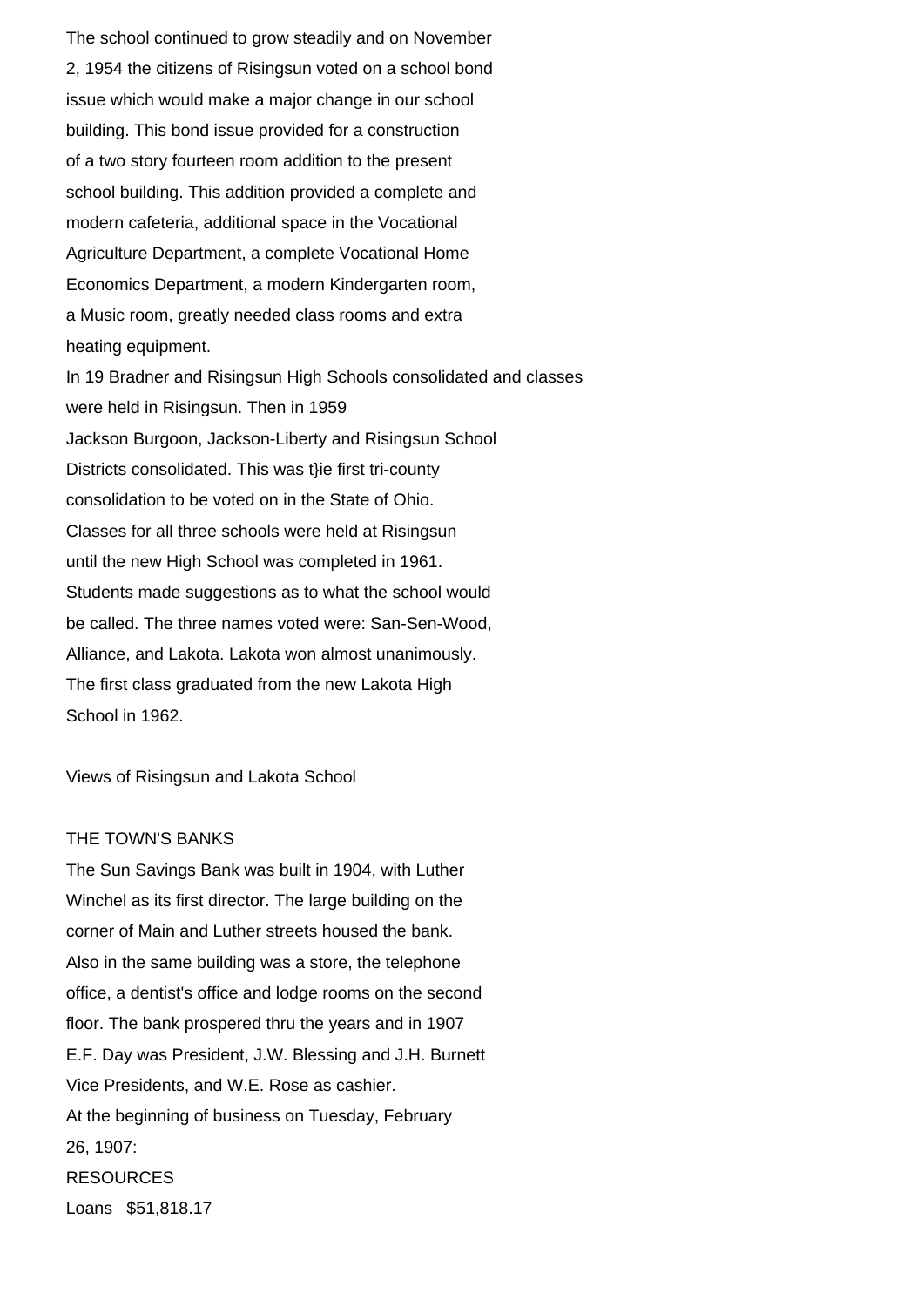Over draft 638.56 Furniture 1,935.00 & amp; fixtures Expenses 216.86 & amp; Interest Paid Cash due from banks 17,688.91 \$72,297.50 LIABILITIES Capital Stock \$12,500.00 Undivided Profits 1,005.99 Deposits 58,791.51 \$72,297.50

The add read "We want your business". The bank was robbed two times in three months, one time for \$4,000 and the next time for \$2,000. Business was suspended from the Sun Savings Bank on Monday, March 2, 1931 and the affairs of the institution were turned over to the State Banking Department for liquidation. Several robberies made it impossible to get insurance and several heavy withdrawals prompted the action. They had had a good business and never had missed paying a dividend in all the years of business. All the depositors were eventually reimbursed for their deposits. New Bank Old Bank Risingsun was able to obtain a new bank in 1963. The Tri-County National Bank came to our town. Many months of work by the banking committee paid off. The efforts of Mayor Leon Bates, Mrs. Bernadine Fruth, W.E. Stahl, Harley Green and Ray Stith were combined to accomplish the building of the new bank. Hovis Construction, with side contracts to Erlin Stahl, water well; Gus Cassady, electrical work; and John Bingle, plumbing and heating, with the end result being the new bank at the corner of Main and Pearl streets. On the opening day the ribbon was cut by Mr. Eldren Layton, Bank President, with the help of Mayor Leon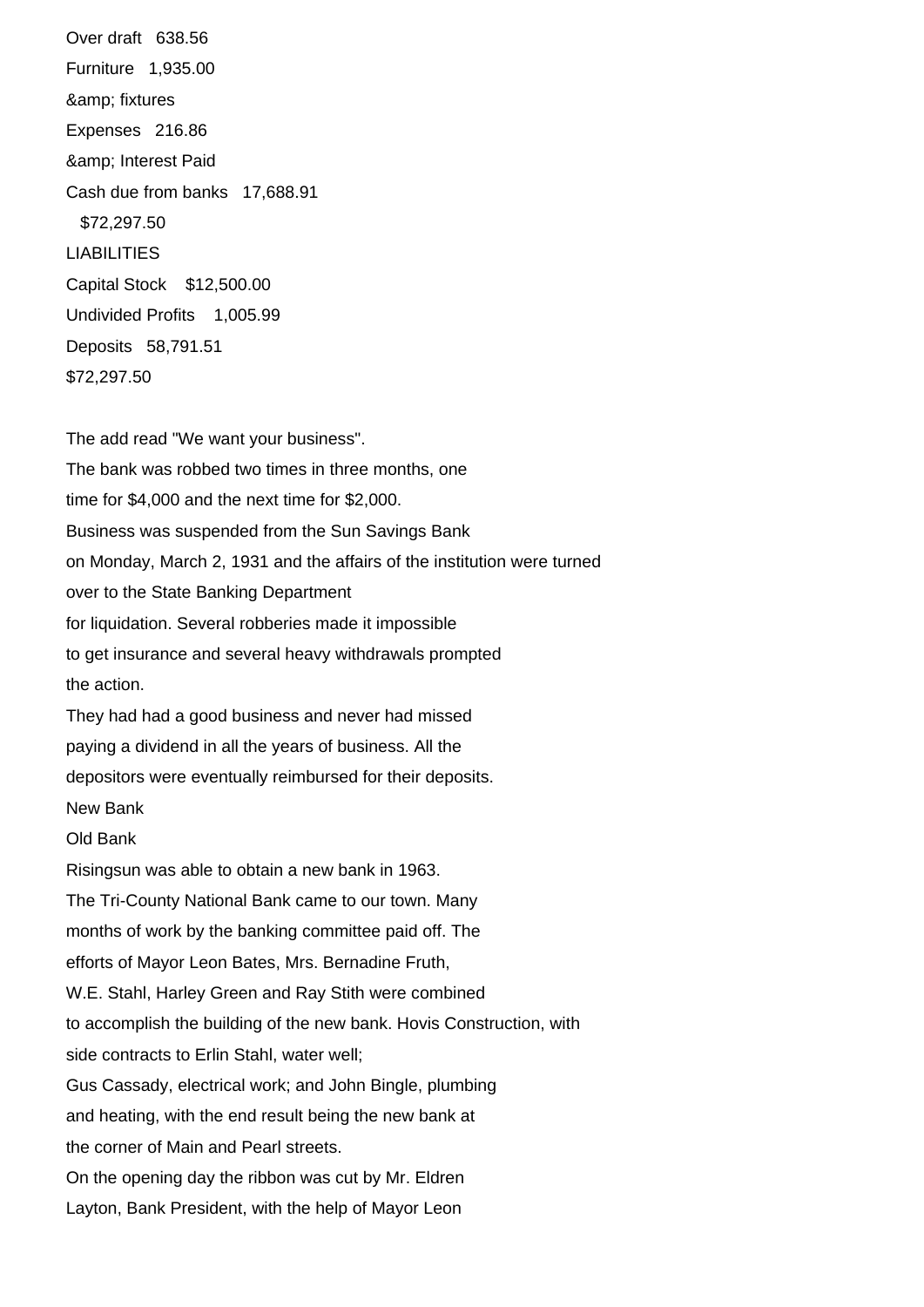Bates and the manager of our new bank, Mr. Earl Straus. Speakers for this occasion were Mr. Andrew Emerine (90 years young) Chairman of the board of directors; Mrs. Andrew Emerine; Mr. Eldren Layton, bank president; Mayor Leon Bates; Representative Al Knight and the manager of our bank, Mr. Straus. Mr. Layton was made an honorary member of the Risingsun firemen by fire Chief Gus Cassady. The new facility was well received; the line going thru to see the bank took several hours. Each was given a new penny just to show banks do give samples. Along with Mr. Straus was Mrs. Ben (Anna) Snyder as his assistant. The business grew in leaps and Mrs. Arden (June) Stevens was added to the staff. In a short time another Risingsun resident was added, Mrs. Warren (Evelyn) House. The bank is now 11 years old and still prospering and is one of Risingsun's most attractive corners. Manager of the bank now, in our centennial year, is Mr. Jack Altweis, along with Mrs. Anna Snyder, Mrs. Evelyn

House and Mrs. Mary Ellen Keller.

35

Bank Committee and officials Ribbon Cuttin Ceremony Pictures of Bank opening Mayor Bates Speaker Howard Knight

## RISINGSUN VOLUNTEER FIREMEN

The first Risingsun volunteer fire department was organized before the turn of the century. Of course it was pretty much just a bucket brigade. After a couple of bad fires it was decided to buy some kind of a pressure system. A horse drawn rig was purchased. Since it was financially impossible to retain a team of horses at all times,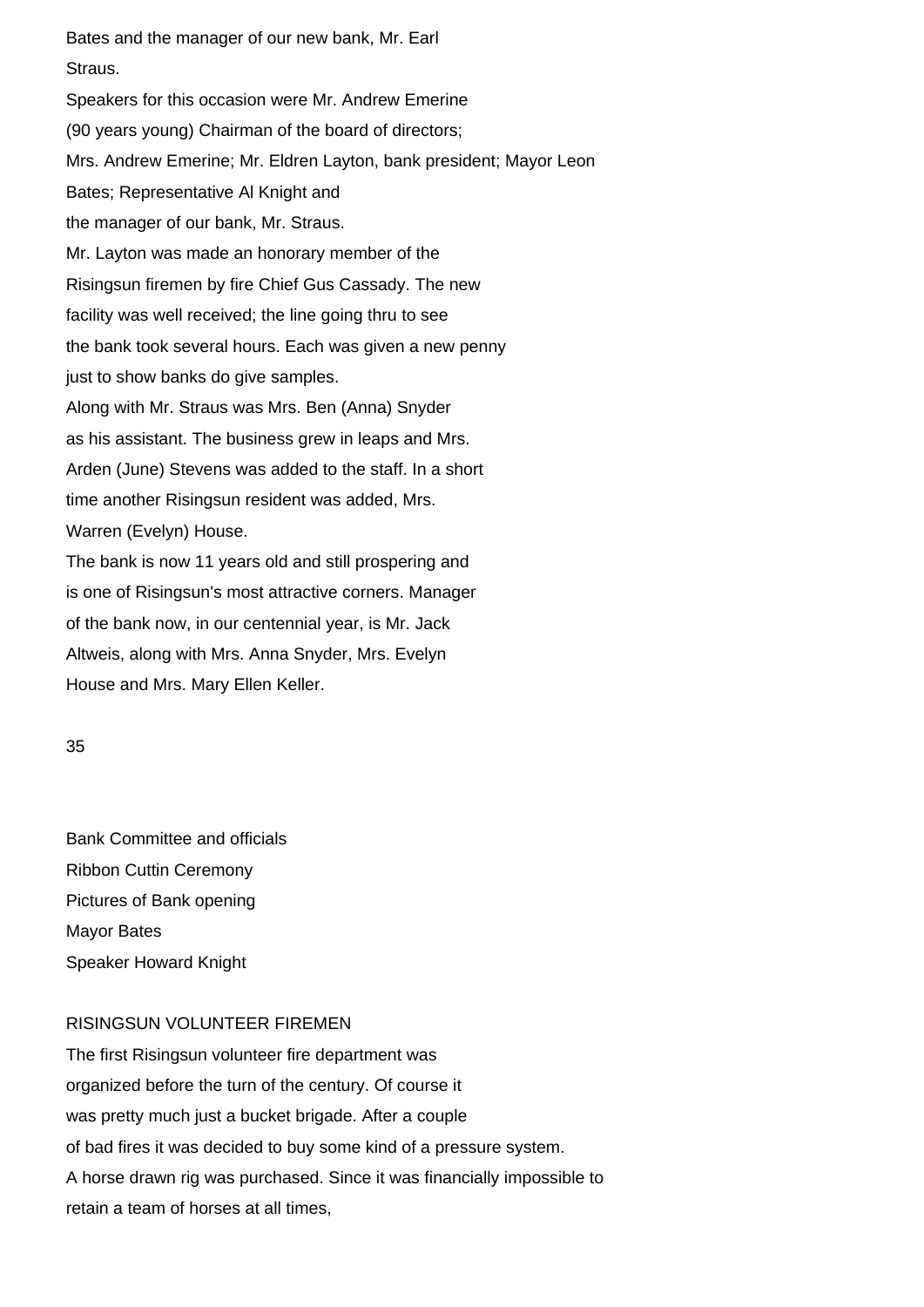they had to rely on man power to pull the equipment to a fire. A long V\* rope was attached to the rear end of the tongue on a reel. This was unwound before going to a fire so more men would be able to pull. (This tongue is still located at the Town Hall). Only one time can be remembered that the engine was pulled by a team of horses. A farmer had been to the local elevator and was returning home; he was near the Town Hall just as the alarm sounded. He immediately released his team from his wagon and proceeded to pull the fire equipment to the fire.

At that time the alarm was sounded by pulling a wire that was extended from a clapper which was located near the Town Hall bell. Each time the wire was pulled it would strike the bell sounding the alarm. This system was used until the siren was invented.

The power for operating the pumps was from a single cylinder gasoline engine mounted ahead of the rear axle. When the engine would not start (which was quite often) handles mounted on both sides of the apparatus would be secured in place and four or five men on each side would operate it much in the fashion of the old fashioned hand car. Water was taken from cisterns and drilled wells, many of these wells are still in use by the Department. Early in the 1920's the fire fighting equipment was revised. The front wheels were removed from the fire fighter and it was set on the rear end of a Model T roadster. A large heavy duty sprocket was secured on the end of the pump crankshaft and a much smaller sprocket on the rear axle of the Model T. When the six wheeled outfit was lined up at the fire, the rear wheel was raised with a jack and a chain put on the sprockets. After putting the Model T in high gear the pump was then in operation and really pumped the water. This was the main piece of equipment until 1928 when a new Chevy truck was purchased and a "Deluge" pump installed. The old pumper was scrapped and two 50 gallon sodaacid extinguishers were placed horizontal on the rear of the Model T.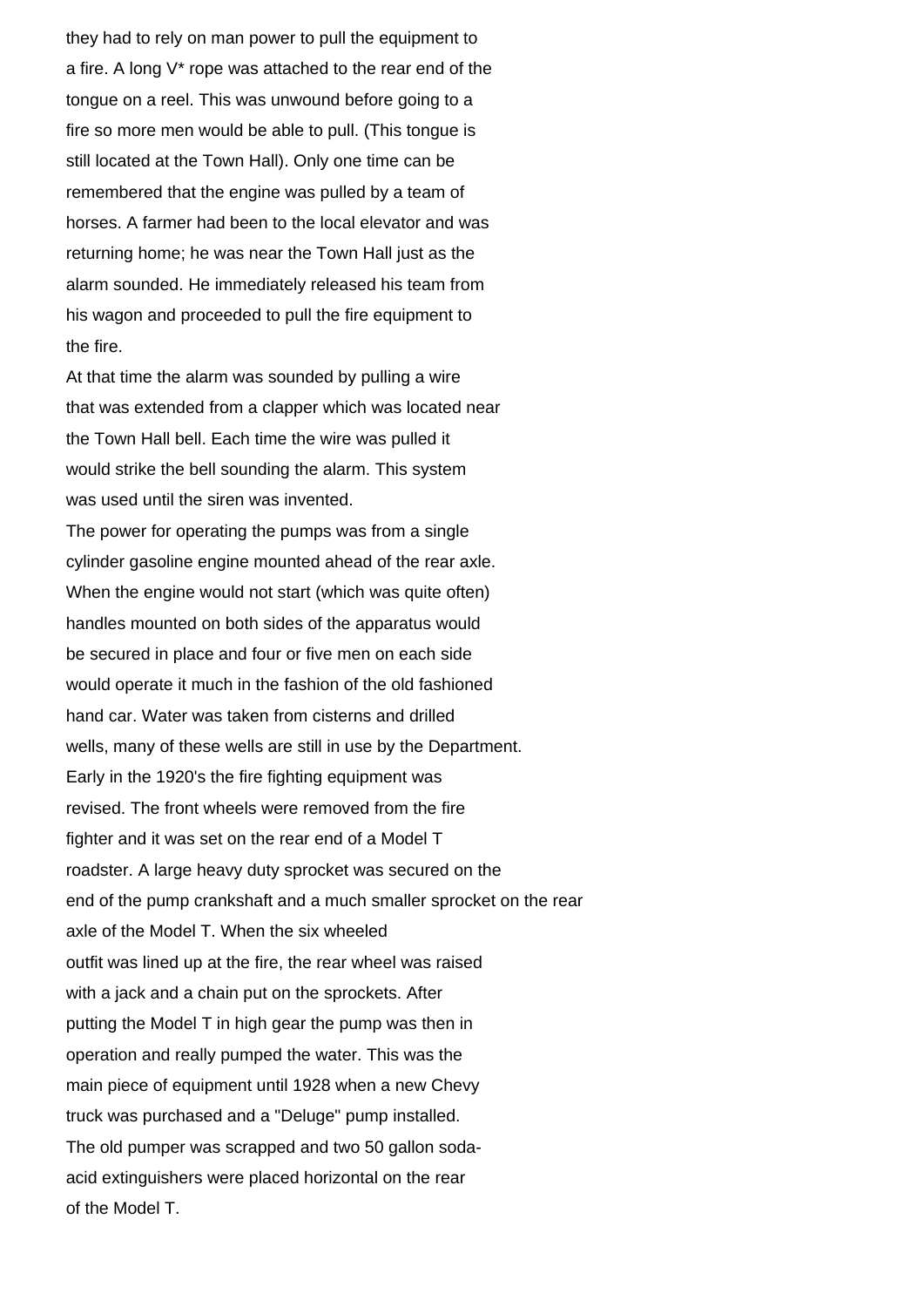In the year 1942 a 1939 Chevy truck was purchased and a "Champion" front end pump installed on it. The Model T was sold and the other equipment scrapped. In the minds of the old timers as an article of history it had performed its job well.

**Neolator** Firemen "1953' Firemen today

In 1953 a Howe midship type pump with a 500 gallon per minute pumping capacity and a 750 gallon supply tank were purchased. These were mounted on a Ford truck chassis. The truck was delivered in time to be in the annual Halloween parade that year.

The 1928 truck remained in the background and is now used only for display and parades. However, it can still pump a good supply.

In 1960 the city purchased a Howe front end pump with a capacity of 750 gallons per minute output and with a supply tank of 800 gallons installed on a Ford cab over engine chassis. Also in 1960 the fire department and council built the new addition on the Town Hall which houses the equipment and a kitchen. Hovis Construction was the contractor.

The '39 Chevy truck was sold. A retired Packard ambulance was obtained to use as an equipment truck, but was not satisfactory. In 1966 it was replaced by a Ford panel truck and it is still being used to everyone's satisfaction. It has proved to be very useful for emergencies. In 1969 a modern grass fighter was added to the equipment. It was mounted on a Ford 4-wheel drive pickup truck enabling the fire department to get into the fields when it is too soft to take in the heavy equipment. Mayor Bates and his council reorganized the department in 1946. It was then named The Risingsun Volunteer Fire Department. George Nederhouser was selected as the first Fire Chief, and remained such until his untimely death in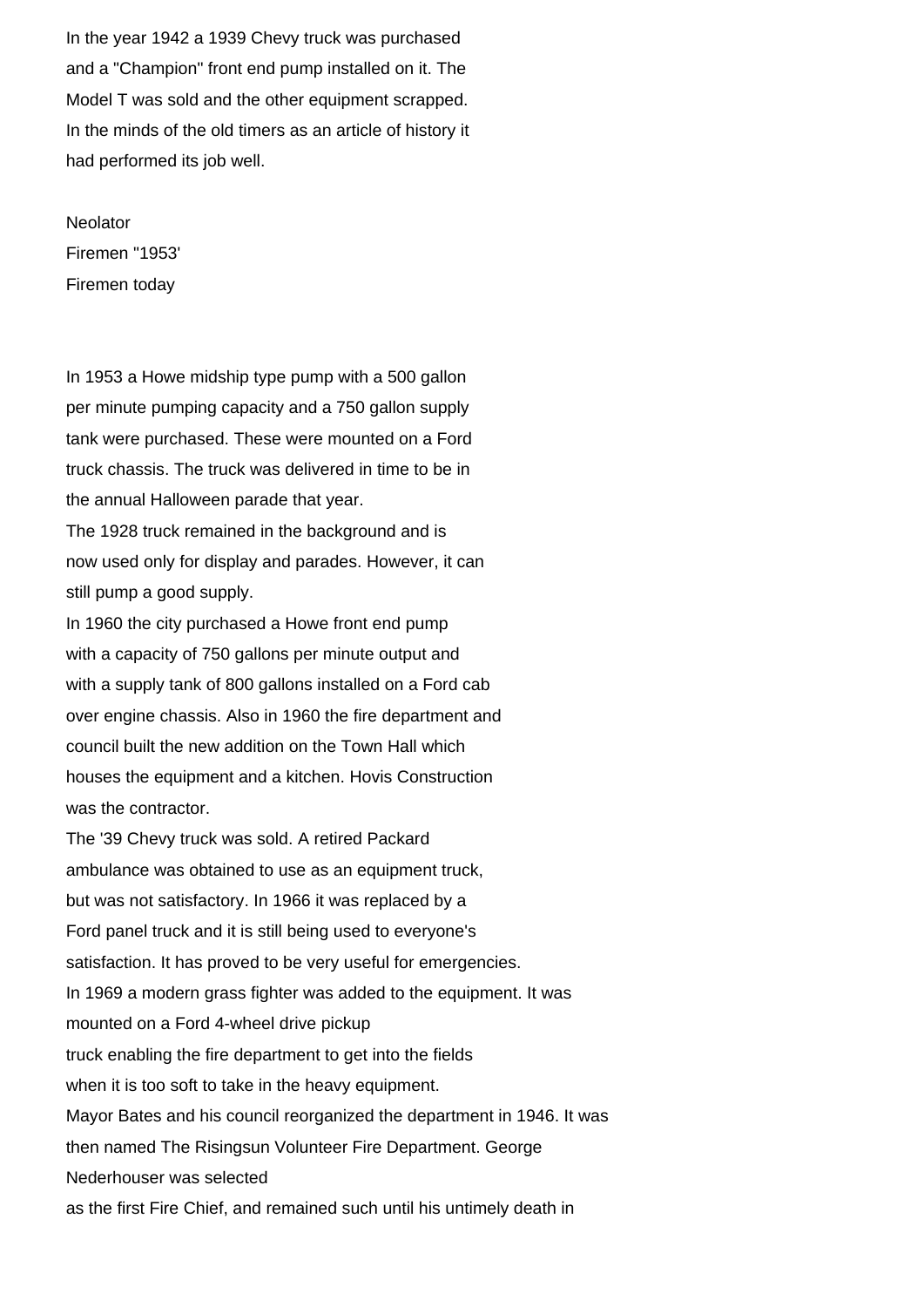1954. Chiefs to follow were Gus Cassady, Ben Houtz, Roy Smith, and the present Chief Willard Hunt. Dick Parsons and Marvin Smith are the 1st and 2nd assistants. James Cox is the Captain. President of the organization is Tom Shultz, Vice President Bernard Shultz, Secretary Bob Barringer, Treasurer Dick Hunter. The fire department purchased some years ago a "Neolator" that is used in aiding persons stricken with a heart attack, or any problems with breathing. They were given instructions in its use and have aided many persons in breathing until the ambulance could get the stricken person to the hospital. One of the latest improvements to the equipment is the new well at the fire station. It is an eight-inch well, 300 feet deep, equipped with a 10 h.p. submersible pump. Three inch overhead pipe lines have been installed so the truck supply tanks can be filled in minutes. The Department has been active in local events and helping to promote worthwhile projects, and has always been willing and ready to help any one in need. The group raised funds for their company treasury by serving dinners of various types, and in recent years have promoted the annual homecoming festivities. Many people do not realize the extent of the work of the local fire "laddies" until they experience the need of some immediate help. They are always ready to answer the call day or night. They deserve everyone's support and consideration.

May they continue in their good work as long as their services are in demand.

Fire truck and members New building under construction

## THE RISINGSUN FIRE AUXILIARY

The Risingsun fire auxiliary is 25 years old this year of 1974. The auxiliary was organized in March of 1949. The first officers were President, Mrs. Betty Hovis; Vice Preident, Mrs. Betty Kline; Secretary, Mrs. Rose Marie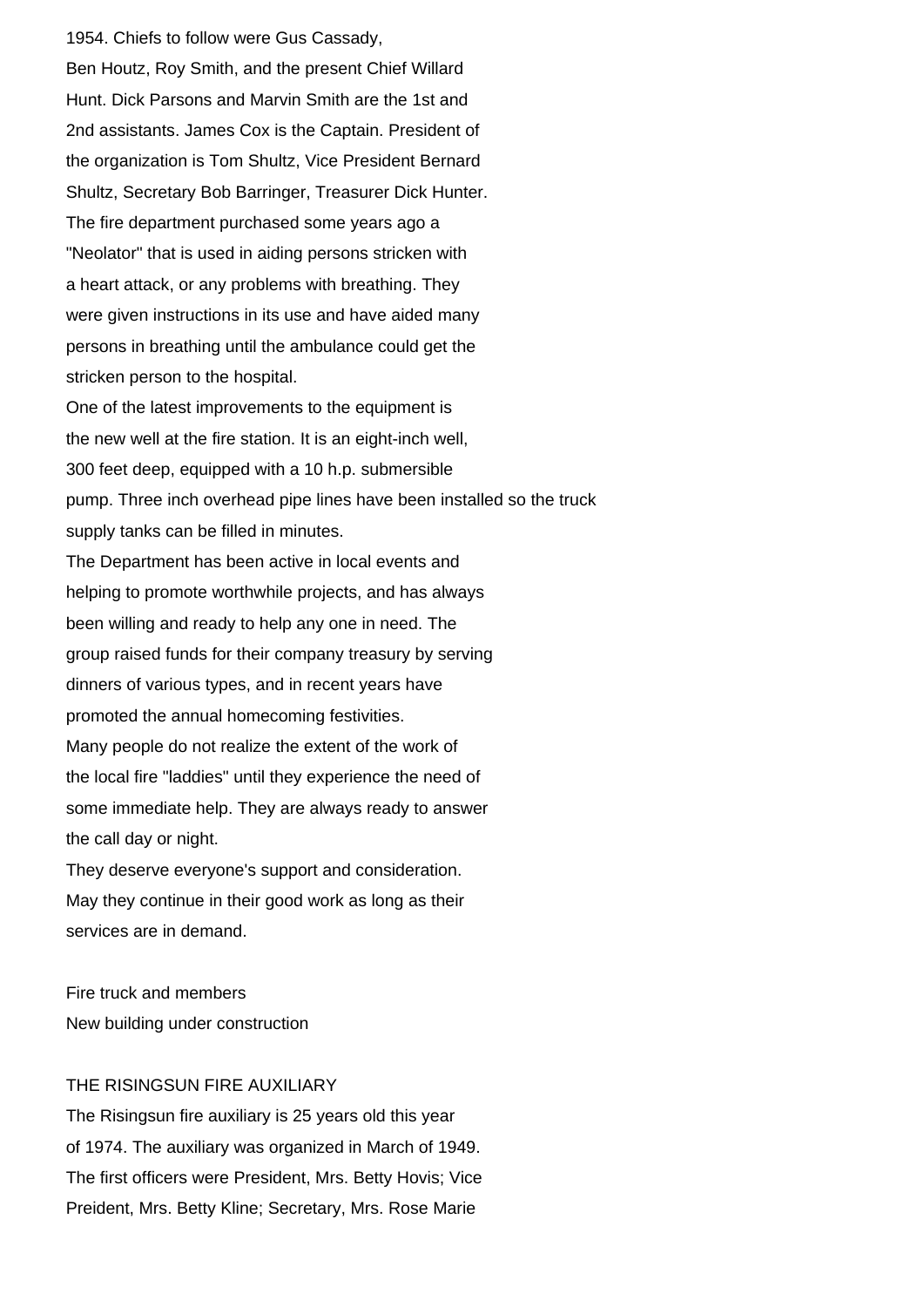Wolmedorf and Treasurer, Mrs. Luella Bates. Wives of the Volunteer Firemen make up this organization. At the present time there are 30 active members. The object of this organization is to meet socially and create good will among its members and the community. Any time of the day or night a coffee committee takes coffee to where the men are fighting fires or cold drinks when it is hot. Food is sometimes taken if the men are detained at meal time, or if they are on call for any length of time. The Auxiliary has helped families who were in need of clothing and food, etc. because of fire in their homes or other circumstances. Flowers are sent at Christmas to Edgewood Manor and The Good Shepard homes and to elderly people in town who have no families.

Every year a Christmas Party is held with all former members invited to attend.

Officers for their Silver Anniversary year: President Mrs. Jean Bowen, Vice President Mrs. Ruth McCoy, Secretary Mrs. Donna Richards, and Treasurer Mrs. Mary Ellen Cox.

# C.C.L. SHIRTS & amp; SKIRTS

## CHILD CONSERVATION LEAGUE

The Shirts and Skirts was organized in 1966 and was a group of young mothers. With 15 members attending the first meeting, it was held in the home of Mary Ellen Cox. The following took office that first year: President, Carol Lee Woolam; Vice President, Janice Murphy; Secretary, Nancy Hovis; Treasurer, Betsy Shull and Reporter and Historian, Peggy Rosser. The purpose of this organization is conservation of our children. We try to achieve this purpose through our guidelines of our Achievement Ten. We have to follow these achievements to be granted our seal of club approval from our State President. Our Achievement Ten is to promote spiritual, mental, physical and moral development of our children. Our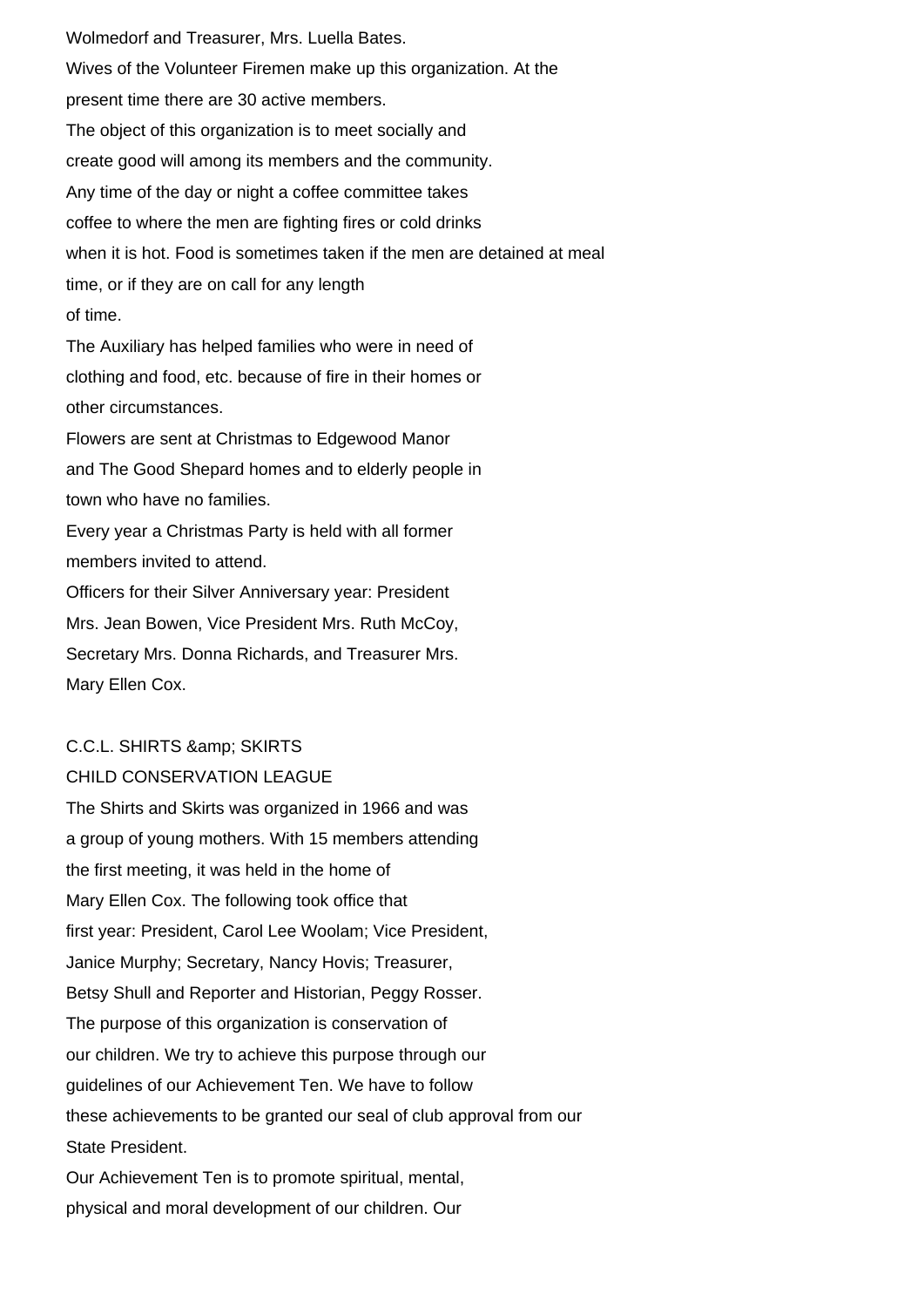club is a serious one as well as social. Eight years ago when the club was formed the oldest child was Jeanine Bell's daughter, Lora Jean who was five. The youngest was Mary Essex's daughter, Iva Marie who was under a year. Our officers this year are: President, Jeanine Bell; Vice President, Connie Thompson; Secretary, Pat Kline; Treasurer, Sharon Kiser; and Reporter and Historian, Jean Bowen.

Fire Auxiliary "1974" C.C.L.

#### RISINGSUN AMERICAN LEGION

CARL CRAWFOOT POST NO. 36 On November 11, 1918 an Armistice was signed in Paris, France ending World War I. This was the start of the big job of returning the AEF home. A group of servicemen in Paris, France held a meeting and formed a veterans organization. Later a convention was held in St. Louis, Missouri and the American Legion was organized on a National, State, County and local community basis. Here in Risingsun the local Legion Post was established and granted a charter on May 13, 1923 by the American Legion Department of Ohio and assigned #36. Charter members were: Paul Bower, H. D. White, Calvin Schaublin, Homer Blessing, Bert Bingle, Wheeler White, Melvin Bowe, R. D. Ferguson, George Goudy, Edgar Stump, Harry Keller, Carl Wells, Harry Risser, H. T. Hummel, Vincent Miller, and Virgil Spitzer. In their organizational meeting they decided to name the post Carl Crawfoot Post No. 36 in memory of the first to give his life for his country. Carl Crawfoot enlisted in the army on June 21 of 1915 and saw action on the Mexican border. He was transfered to the Rainbow Division which with the Marine

Corps was first to see action in Europe. He was machine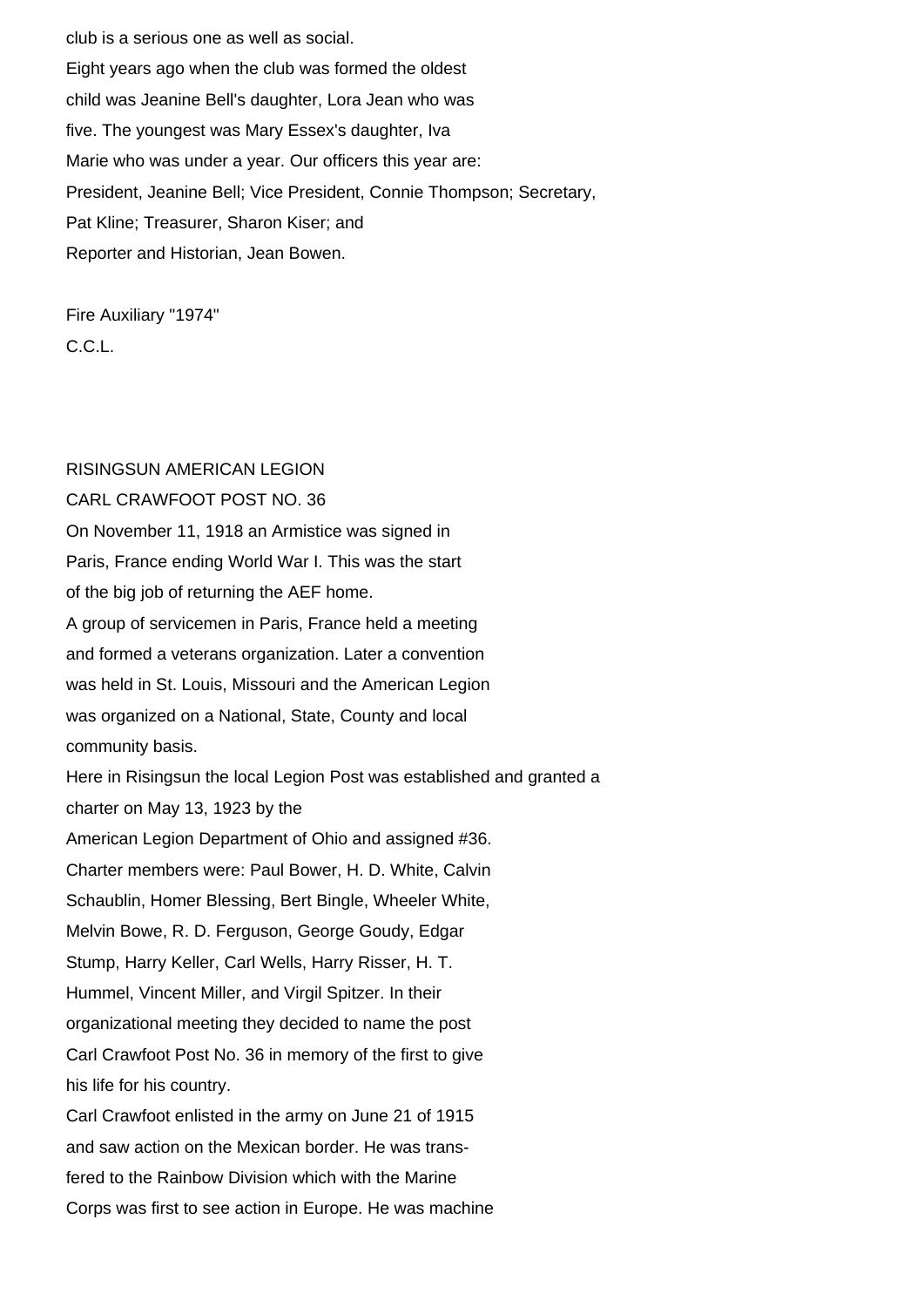gunner and saw action all through the war. He was killed October 4, 1918 at St. Mihiel, Meuse-Argonne and is buried in the Meuse-Argonne American Cemetery, Romagne-Sous Montfaucon Meuse, Grave #40 Row 17, Block C. The Local Legion Post has been active, participating in civic affairs including Boy's Scouts, Child Welfare, Boys State, Red Cross, Veteran's Rehabilitation, Baseball, Christmas parties for local kids and various other activities whenever they can be of assistance. Post Commanders were elected as follows: Lorenzo Miligan, Keith Patton, Ralph Byington, Leon Bates, Homer Blessing, George Grover, Edgar Stump, Homer Bowe, Melvin Bowe, Edward Cunningham, Norman Phillips, Edwin Clark, Harold Rinebolt, John Steinhour, Douglas Womeldorf, George'Goudy, William F. Stevens, Paul Henline and Virgil Below. Legion Auxillary **Legioneers** 

#### RISINGSUN AMERICAN LEGION AUXILIARY

A charter was granted to the Risingsun group on May 6, 1926. The Auxiliary assists the Legion Post in their various activities. They are active in the Girls State program and are proud of the girls they have sent from this community. Poppy Day is their big activitiy. Each year on the Saturday just before Memorial Day the young girls of the town sell the poppies for the Auxiliary. Charter members of this organization were as follows: Helen Patton, Bertha Ferguson, Margie Goudy, Laura Blessing, Essel Patton, Jennie Schaublin, Elizabeth Bower, Velma Stump, Ellen Bowe, Daisy Patton, Ida White, Minnie Giebel, Anne Patton, Ethel Keller and Bertha Phillips.

Unit Presidents were: Bertha Ferguson, Anne Patton, Elizabeth Fowler, Jane Shultz, Edna Deer, Geraldine Shaublin, Mary Ziegman, Ollie Cunningham, Vera Hollinger and Helen Bates.

To qualify for membership the applicant must be the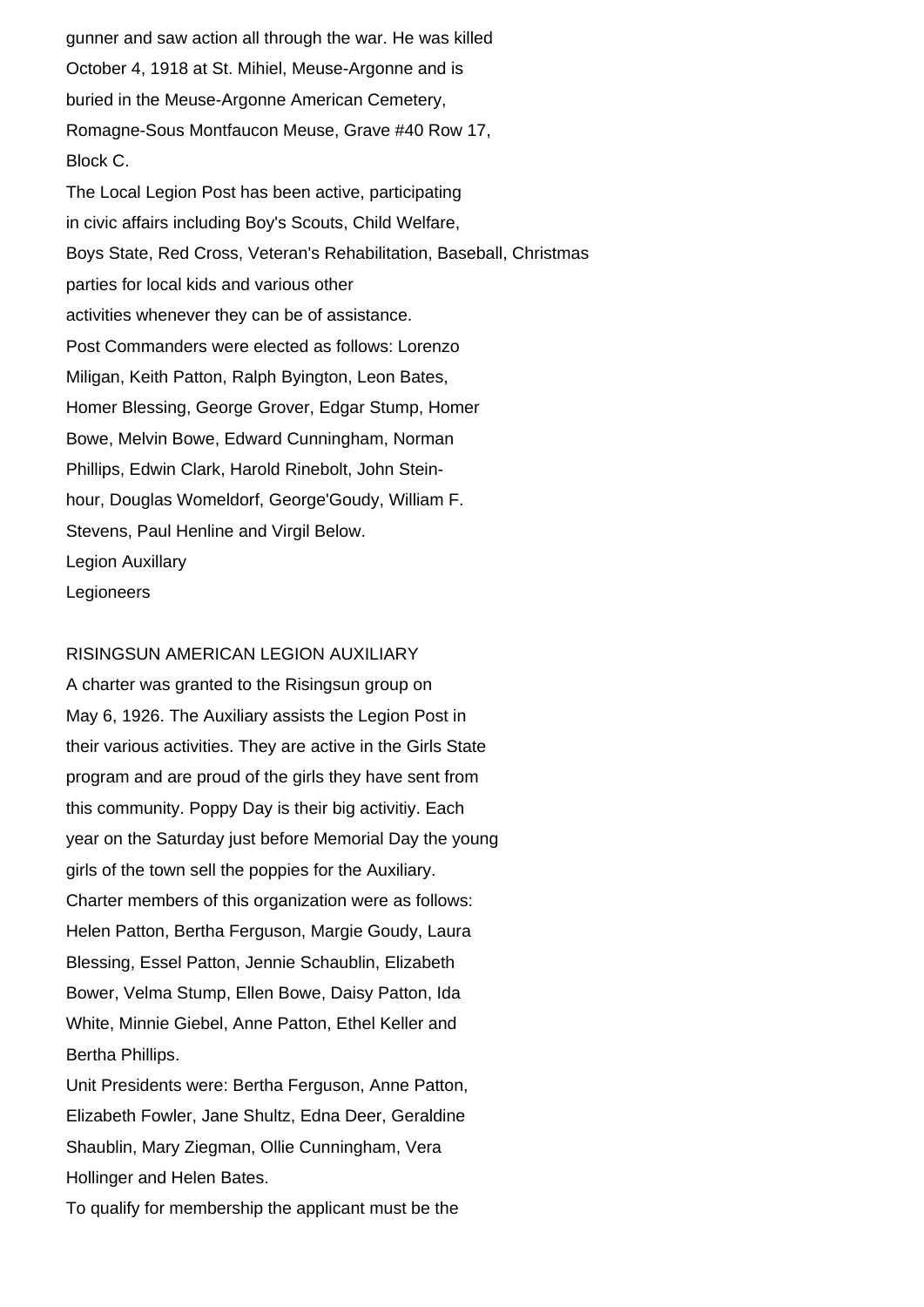wife, mother or sister of a Legion member or a veteran of any armed conflict.

## RISINGSUN LIONS CLUB

The Risingsun branch of the Lions Club was organized on November 11, 1953 with Ben Strange installed as first president. The purpose of Lionism is to improve the local community, assist in eliminating poverty and helping those less fortunate than they are. The Risingsun Lions have assisted many families by purchasing eye glasses for those who couldn't afford to buy them. They donate the food and fill baskets to help give needy families a happier Christmas. Some of the projects are the Tennis Court at the elementary school, the score board at the Lakota High School. They assist with the little league baseball team. The organization also presents several small scholarships for college bound students. Each year the men canvas the town selling light bulbs and brooms. The present officers are: President, Ray Forresstill; 1st Vice President, Dave Williams; Secretary, Gordon Williams and Treasurer, Dale Thaxton. Lions Members Dallas Daughterman 40 41

# CASTLE REBEKAH LODGE NO. 506

## RISINGSUN, OHIO

The Castle Rebekah Lodge was first organized in 1899 with William O'Clay as Noble Grand and 29 members in the beginning. The purpose of the Rebekahs is to promote friendship, truth and love throughout the world, by doing good deeds and helping the needy and trying to lead lives so that people may see the light of God shining in all the members.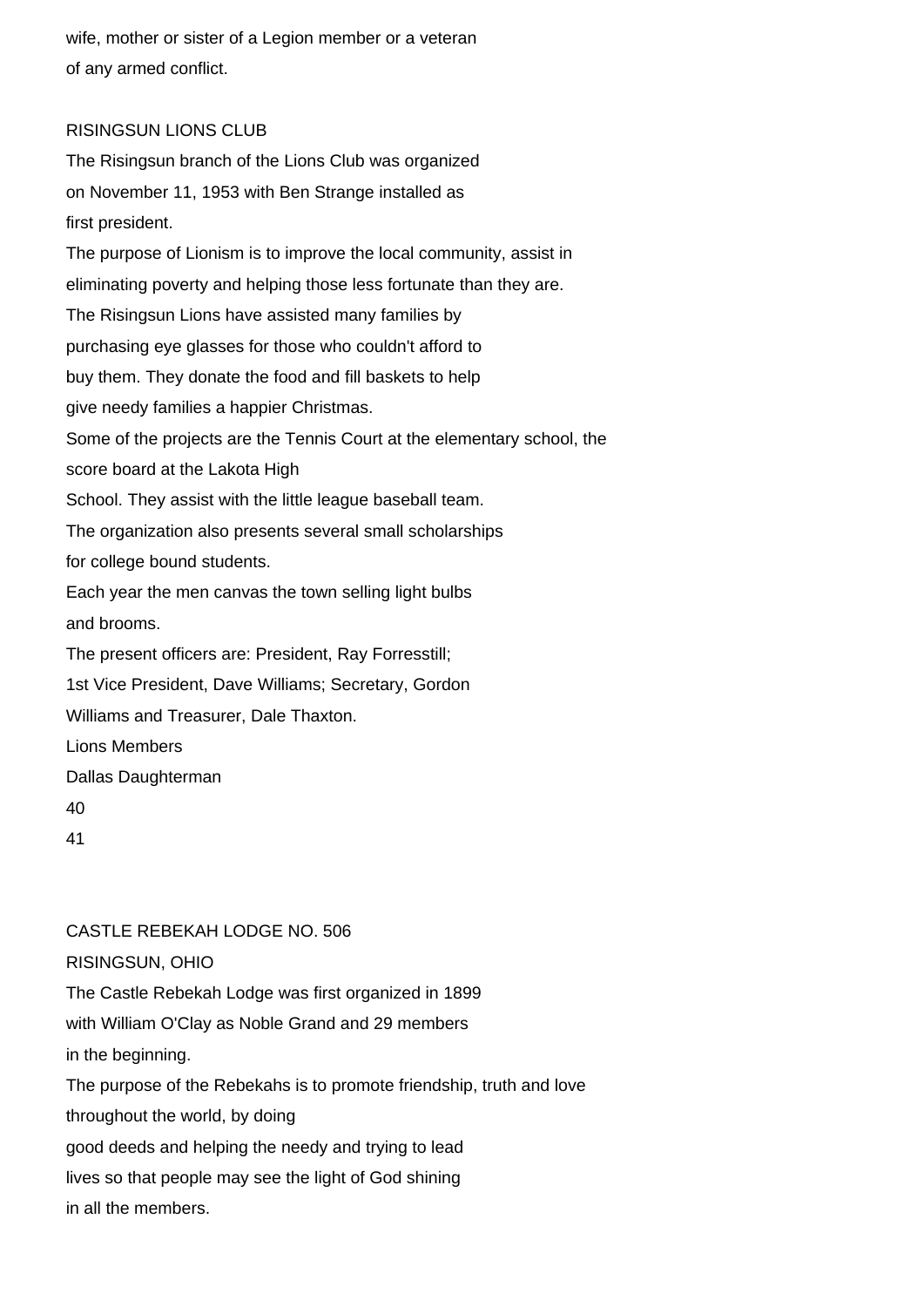In 1970 members with 25 or more years of service were presented with pins. The pins depicted the number of years each had belonged. In 1952 Estella Goff and Herma Huffman received the degree of Shivary for their good work in our lodge. In 1940 the Friendship, Truth and Love Club in the lodge was formed with 22 ladies as members. This Centennial Year officers are: Mary Smith, Noble Grand; Awanda Watkins, Vice Grand; Nora Goff, Recording Secretary; Cora Rinebold, Financial Secretary; Helen Phillips, Treasurer; Betty Gschwind, Warden; Pearl Kline, Conductor; Virginia Snyder, Pianist; Alice Hick, Outside Guardian; Catheryn Byers, Right Supporter to Vice Grand; Sharon Eidenhour, Left Supporter to Noble Grand; Lois Stiffin, Right Supporter to Noble Grand; and Mamie Bateson, Left Supporter to Noble Grand. The organization has 33 active members now.

## ODD FELLOWS LODGE

The Risingsun independent Order of Odd Fellows was chartered on August 25, 1890. The members believe in Friendship, Love and Truth. Charter members were: Jacob H. Reese, William Wolf, J.H. Burnett, Sam Bodie, J.M. Koonts.'W.S. Sutliff, L.A. Taylor, C.G. Myers, James Reems, Noah Rienbolt, Powell Byers, C.A. Houston, Frank Glasscott, Levi Swope, S. Cohen and George Gephart.

The first meetings were held in the upstairs of the old drug store. Moved at a later date above Hills store until it burned, where Milligan is now. They purchased the building where they now have meetings from P.C. Henry. They now have 46 members and are ardent bowlers having won several trophies.

They held their first meetings in the rooms above the old Drug store building. At a later date they moved to the rooms above the Hills grocery that was located where Milligans store now stands. The club purchased the hall where they are now from P.C. Henry. They are 46 members strong and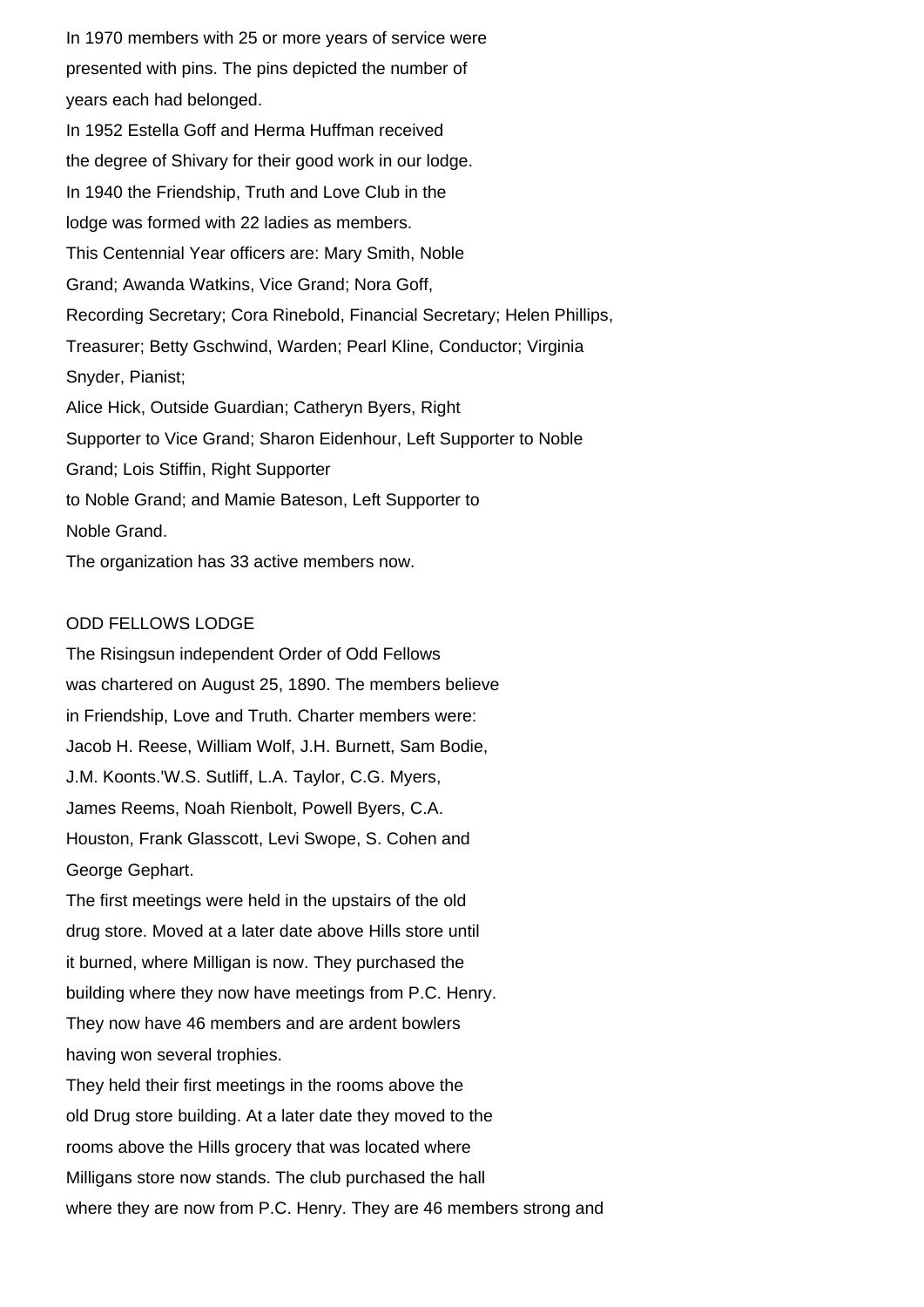are ardent bowlers, having won several trophies.

## BETA-SIGMA-PHI SORORITY

The Beta-Sigma-Phi Sorority was first organized in Risingsun in May, 1950 with June Stevens as the first president. The Bradner Chapter installed Risingsun. The charter members were as follows: June Stevens, Pauline Huffman, Jean Parsons, Sue Cassady, Doris Shreffler, Peg Phillips and Bernice Parsons. The Beta-Sigma-Phi is an international organization which was created for young women in search of cultural and social activity. This year's officers are: President, Bettty Jean Huff; Vice President, Carol Thaxton; Secretary, Jeane Welty; and Treasurer, Bonnie Thaxton.

Beta-Sigma-Phi Rebeckahs Odd Fellows Elevator Board Section of Elevator 43

## GREEN CLOVER 4-H CLUB

The first 4-H Club, the "Jolly Stitchers" was organized in Risingsun in 1937 with leader Mrs. Florence Baker. In 1941, the name was changed to the "Butterfly Club" with Mrs. William Stevens as their leader. Then in 1942 the name of "Green Clovers" was given to the club which stands today.

In 1948, Mrs. Pearl Wollam became the club advisor. During her 27 years as a leader this club has had large groups of young people as 4-H members. Each one has always been proud of their finished project which was graded and exhibited at the county fair.

Many of these young people have received county and state recognition, awards, trophies, camp trips, trips to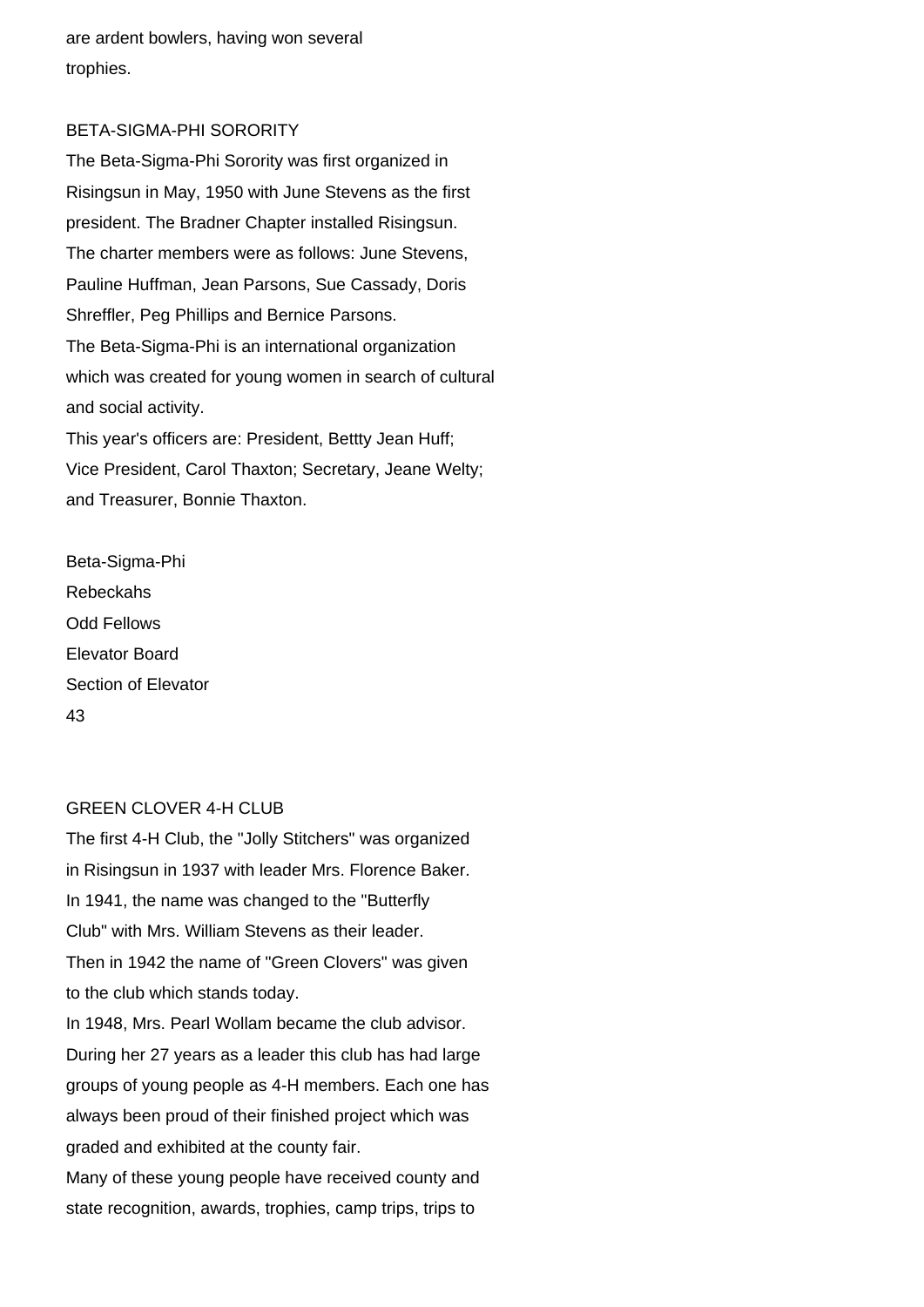Ohio Club Congress and the Chicago Livestock shows, and awarded ribbons.

This club has been very active through the years, doing community projects, entering floats in the county fairs and the Halloween parades, taking trips and working in the 4-H building on fair week. The local advisors are: Mrs. George (Pearl) Wollam, with 27 years. Mrs. Richard (Naomi) Kreasis, with 7 years and Mrs. David (Janet) Williams, 5 years. During Mrs. Wollams' 27 years of Advisorship she has worked with over 900 community young people, both boys and girls in this area.

This 4-H program is open to any one 10 years old, and in the 4th grade to 19 years of age. The motto is "Learn by doing". There are over 130 projects for them to choose from. Ohio has over 7,000 4-H clubs with over 135,250 members, both boys and girls. There are always over 17,700 advisors for these clubs and all voluntary work. Green Clover 4-H

## JUNIOR BASEBALL PROGRAM

#### OF RISINGSUN

For many years Risingsun had the same problem of a lot of small communities. A lot of children and no summer activity program on an organized scale. In 1960, this matter was to be changed because a group of parents got together and decided to organize a baseball program for the young people of our town. Under the direction and leadership of Augustus Cassady this program shaped up and grew by leaps and bounds. "Gus" was also the first coach. Since 1960 I feel we have come a long way. At present we have baseball teams for boys from six to eighteen years of age. With many parents working many long hours, coaching and giving and caring for a lot of Risingsun children. In 1965 papers of incorporation were filed with the State of Ohio and were completed that same year. I feel the teams have done real well for themselves. At present we have approximately twenty-five trophies won by various teams in league and tournament play. In 1972 it was decided to elect a Board of Directors to help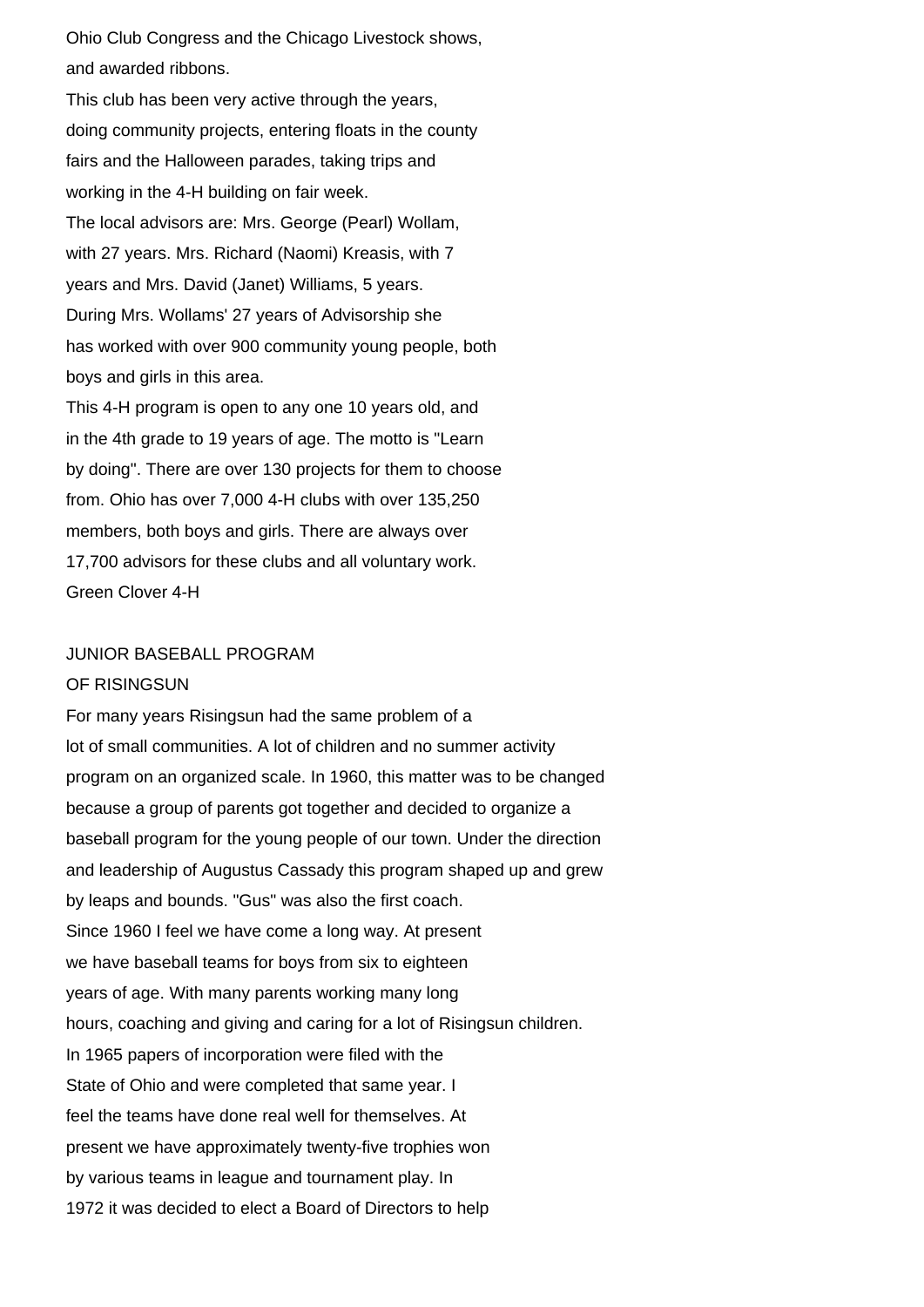the officers in the planning and carrying out of programs. This board consists of twelve members. The officers for 1974 are: President, Willard Hunt and Secretary-Treasurer, James Pine. One of the big highlights of the baseball season is the Junior Baseball Invitational Tournament held each August, which draws teams and fans from quite a large area of Northern Ohio. If you want to see some good baseball, played by young men, remember the 1st. part of August and our tournament. We are very hopeful by 1975 to have another ball field to play on, so as to have two ball diamonds for baseball in our town.

#### 1961 - Little League

One of the first little league teams baseball suits were sponsored by the town merchants and friends of the team. Little League Team Time out ball players 45

#### GIRL SCOUTS

Girl scouting has endeavored to arm those whom it serves with values which will serve them in every situation of their lives. Service to others is emphasized, for it is through service to others that we are able to find fulfillment in our own lives. Understanding and appreciation of others is of importance. These are the first and most vital steps in learning to live with others, and it is within the framework of a world peopled by "Others" that we must live and work and play. Thus it is that Girl Scouting encourages each girl to develop her own conjection and understanding by practicing them in her daily life. In the year 1954 Kathryn Baker and Ailene Elarton were Girl Scout leaders in town. The Girl Scouts were sponsored by the Church of God. Day camp was held in Bowling Green along with folk dancing instructions. The Risingsun, Bradner and Wayne scouts spent a week at Camp Yukita on Lake Erie. Cooks for the occasion were Mrs.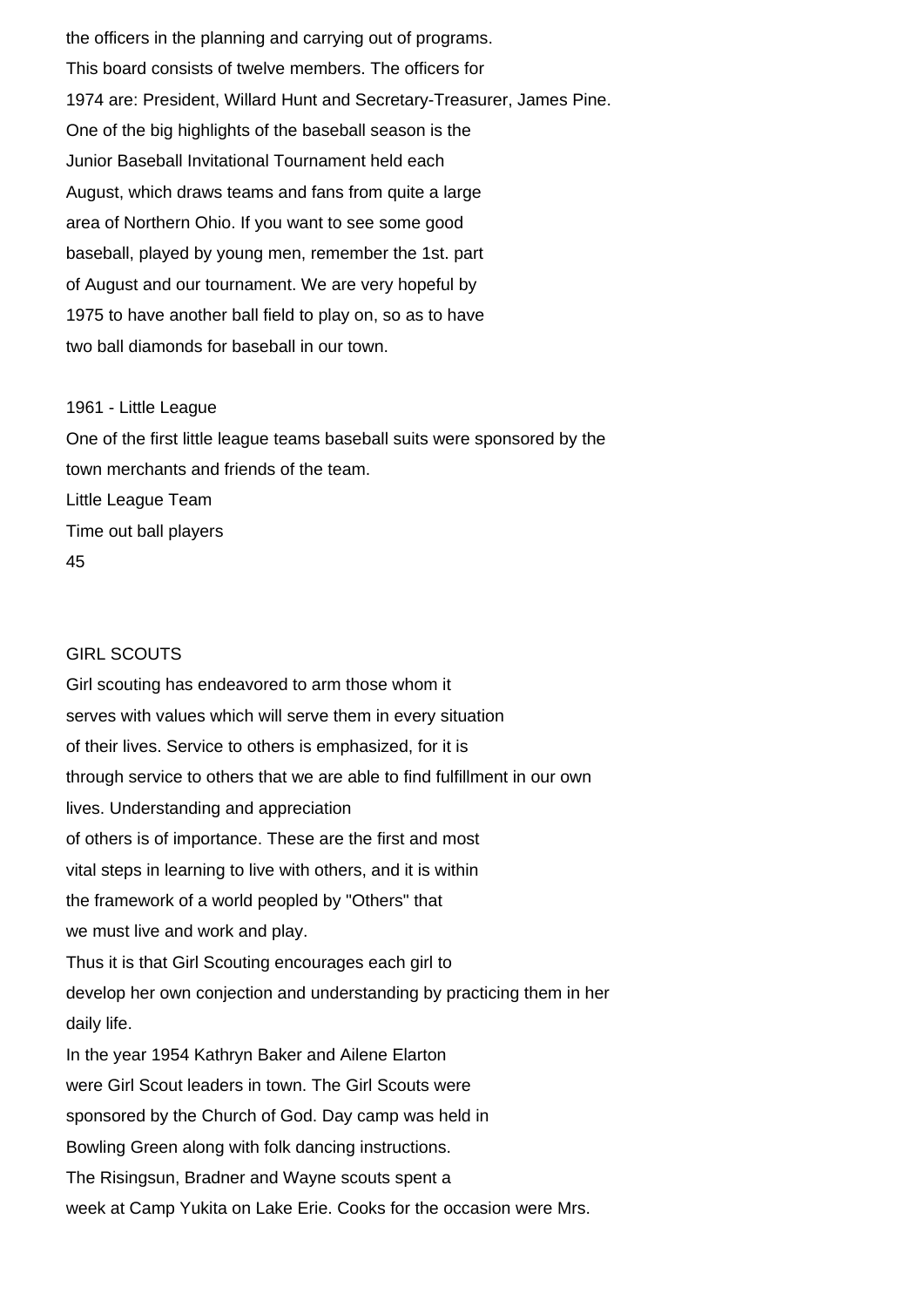Molter of Bradner and Mrs. Mary Ziegman from Risingsun, Life Guard Kay Ann Stith. Other leaders were Esther St. Clair, A. Wollam, Mrs. Sworden and Bernadine Fruth. The current Girl Scouts have four troups with membership of 50 girls. Brownies #32, girls in the second grade and third grade, leaders Linda Robarge and Sandy Barringer. Juniors #34, girls in the fourth through sixth grades, leaders Elaine Murray and Betty Shrider. Cadette #51, seventh and eighth grade girls, leader Connie Himes. Senior #50, girls in the ninth through tweleveth grades leader Donna Hunter.

Senior Scouts Junior & amp; Cadette Scouts Girl Scouts doing their thing **Brownies** 

## BOY SCOUTS

Our town is active in the scout field, with the cub and boy scouts.

The first Boy Scout troop to be organized was in 1915 with 15 boys as members. Littleton was scoutmaster. During the war years the troops were dissolved. In 1937 Troop #335 had as master Wendell Stivie followed by E. Younkerman, then H. Hilty until 1941. Other scout masters were J. Halsey, J. Riggle, Wm. Strange, R. Lynch. In 1950 Doug Womeldorf started the scouts again. From '53 until '57 Herbert Piper was scoutmaster, then Jim Bateson, next D. Robinson, and the present leader is James Dowleck with J. King as assistant. D. Williams is cub leader. The troop today has 11 boys in scouting with 15 boys in the cubs. CUB SCOUTING PACK 335 **Cubmasters** Charles Bowen 6/53- 6/57 John Bemesderfee' 11/56- 6/57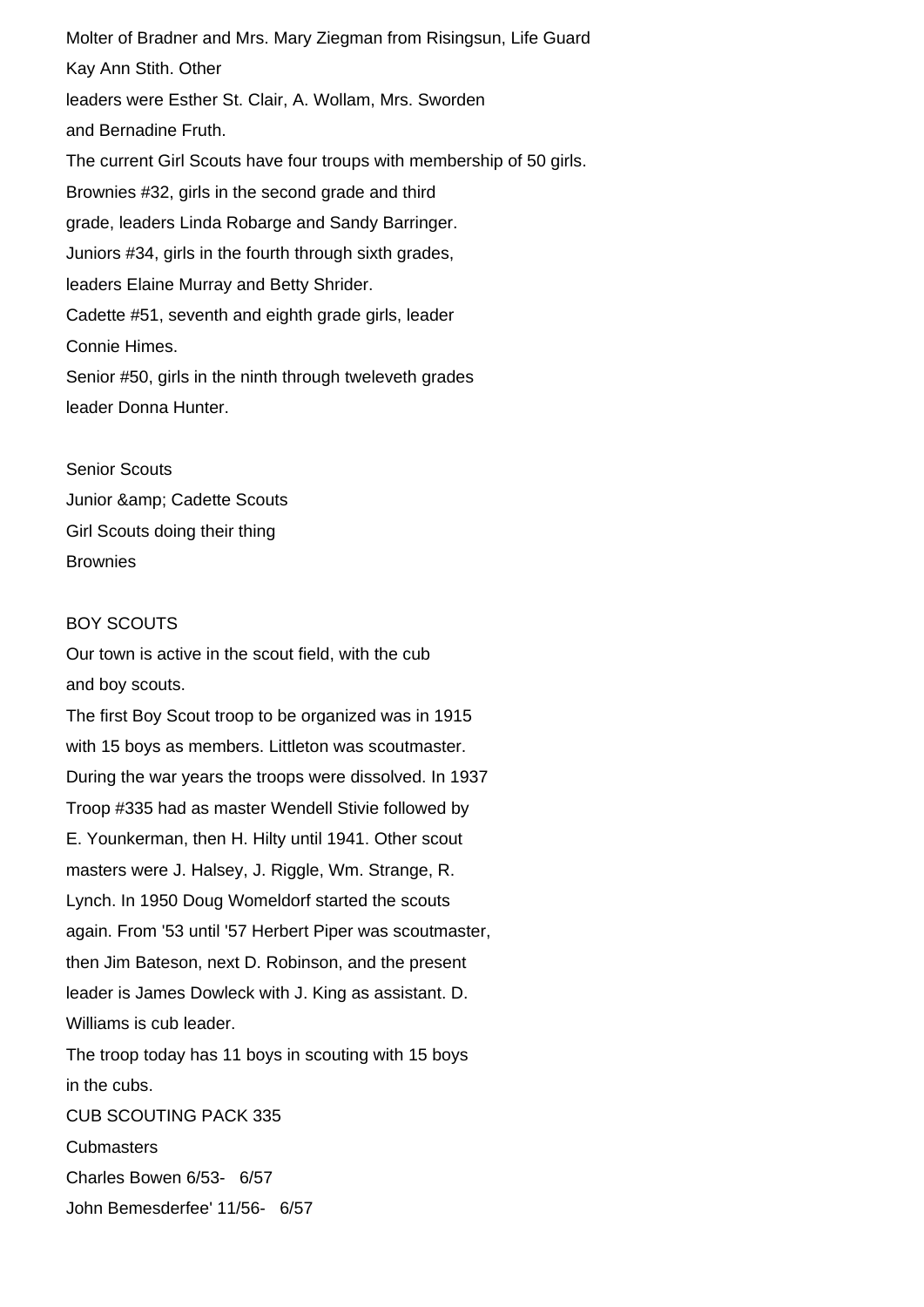Dean Wade 6/57 -12/58 Maitland Brandel 12/59 -12/60 Victor Buehning 12/60 -12/61 Rev. Clarence Carnahan 11/63 -12/63 James Tillatson 12/63 -12/65 Ray Hitchock 12/65 -12/67 James Bateson 4/67 - 4/71 Dave Williams 4/71- 8/74 Mr. Chuck Bowen brought Cub Scouting to Risingsun in 1953. He had approximately 25-30 boys. He had 5 Den Mothers: Ruth Gschwind, Betty Gscwhind, Ruth McCoy, Ruth Heitt and Genieva Schoendorf. The present Pack has 19 boys. For the past three years some of the "high spots" have been the Father-Son Campouts, Blue-Gold Banquets and the Pinewood Derby. The Cubs will furnish the trash cans for the new park. Cub Scout D. Williams

Boy Scouts

#### RISINGSUN LADIES BAND

ORGANIZED JANUARY 6,1912 L. S. Foght, superintendent of Risingsun Schools organized the Ladies Band January 6, 1912 with 24 members as follows: Solo Cornet, Pearl Miller Second Cornet, Tressie Bates, Third Cornet, Gladys Day Fourth Cornet, Helen Stahl Clarinet, Georgia Bowers, Helen Brown, Lura Forriter, Vivian Sheffler Piccolo, Velma Dalton Saxophone, Eulalia Lehman, Rosedee Long Trombones, Tina Overmyer, Florence Graber, Edna **Tittle** Snare Drum, Elma Martin Bass Drum, Bertha Myers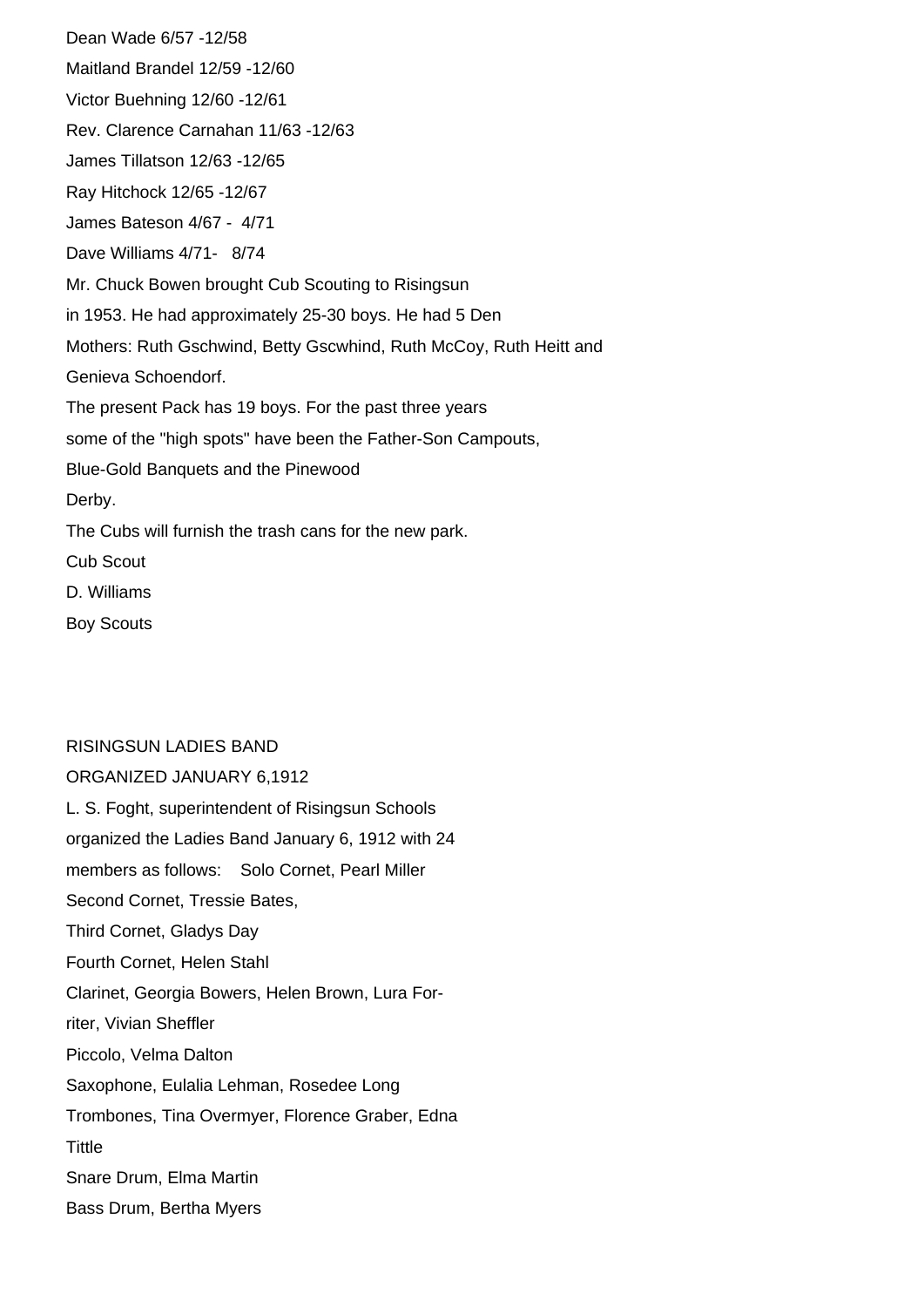Mellophones (Alto), Herma Myers, Beulah Hollenbaugh, Gladys Kelly, Loree Sheffler Tuba, Gail Forriter, Alsina Leary Baritone, Geraldine Minnick Their first public appearance at Dr. Morgan's Evangelistic meeting held in the Town Hall was April 6, 1912. Being the first ladies band in Ohio they soon had many engagements and were busy all summer and fall and became very popular. Chicago Junction (now Willard) organized later and then Sycamore had a ladies band. They played engagements at county fairs, picnics, homecomings, political rallies, chatauquas, and other events throughout Ohio, Michigan, Indiana, and Kentucky. The band was invited to Columbus by Governor Cox for his inauguration and played in the parade. They played two weeks at Toledo Beach, Michigan. Through Governor Cox and the Agricultural Commission the band was selected to go to Washington, Philadelphia, a/id New York with the Corn Boy's Special (now the 4-H Clubs) in 1914. They played in the Hippodrome Theatre in New York, before President Wilson in the White House, and met William Jennings Bryan at Memorial Hall. They visited many interesting and historical places in the three cities and enjoyed a wonderful week. As time went on they lost some members thru marriage, some moved away. The leader Mr. Foght was sent to another school and James Minnick took his place. Mr. Minnick moved to Florida with his family and O. V. Hart took his place until the band was disbanded. Some of the replacements were: Tuba, Laura Blessing Cymbals, Helene Brown Picolo, Marguerite O'Sullivan Trombone, Edna Tittle Gladys changed from cornet to sax so the band could have a trio who gave numbers in the concerts.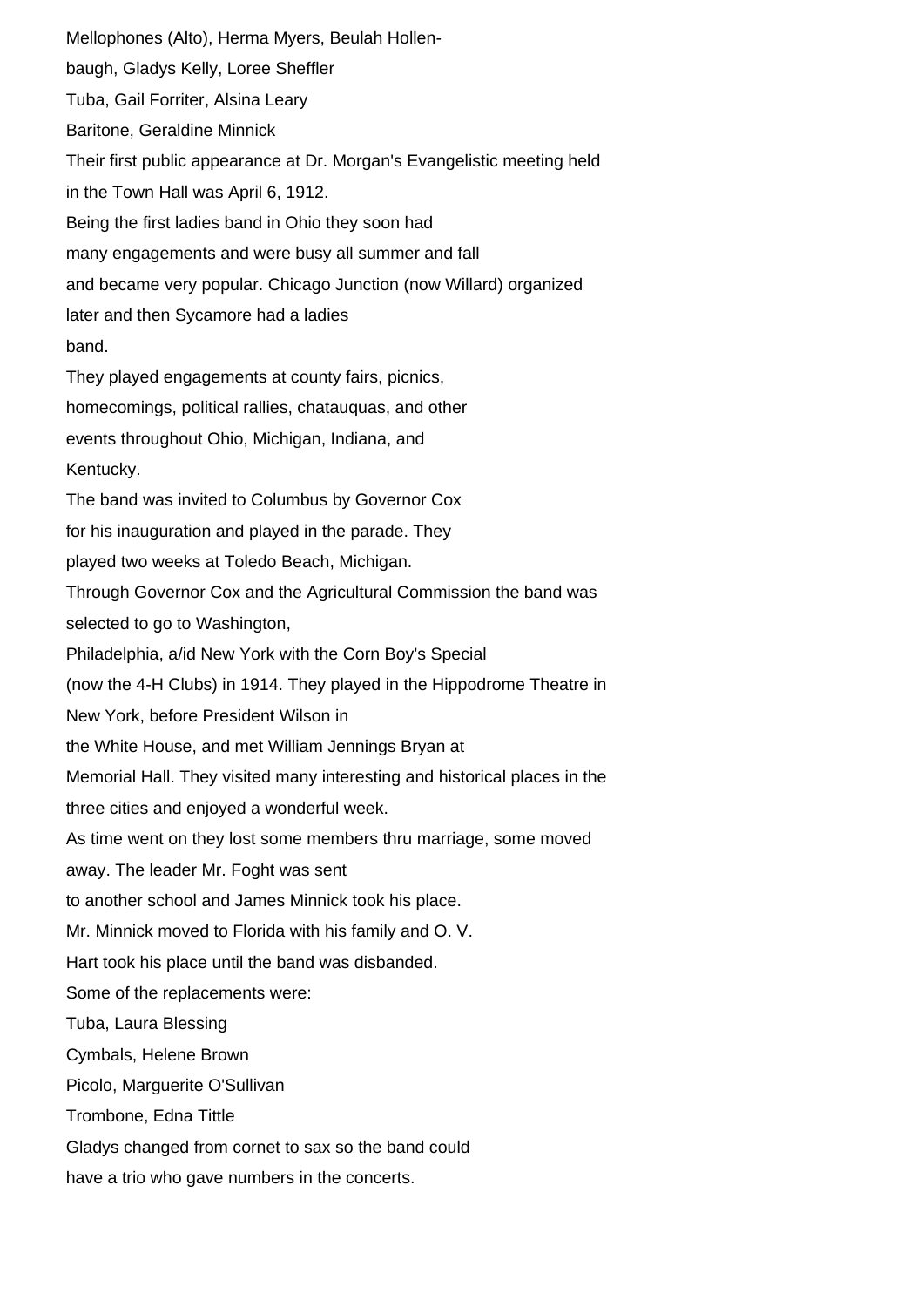Nola Westerfield of Bradner joined the band and played snare drum and xylophone. Bessie Fairbanks of Bradner also joined later, playing

clarinet.

The Ladies Band of Risingsun played together for six years.

Through their efforts this small organization helped to put Ohio, and Risingsun in particular, on the map. Some of these ladies are with us yet today. Some of them have taught in the schools. We are indeed proud to say they were from our town.

Opera House

Business Places and Faces 49

Post Office, Mrs. Betts Hardware, Mr. Stevens and Shopper Hunts Gifts, Mrs. Hunt Mrs. Milligan Mr. & amp; Mrs. Essman Mr. Patton Mr. Green 51

Mr. Sherf and Customer Mr. Fritz Bat Factory Telephone Office Pipe Yards Texaco Idle-A- While Old Printing Office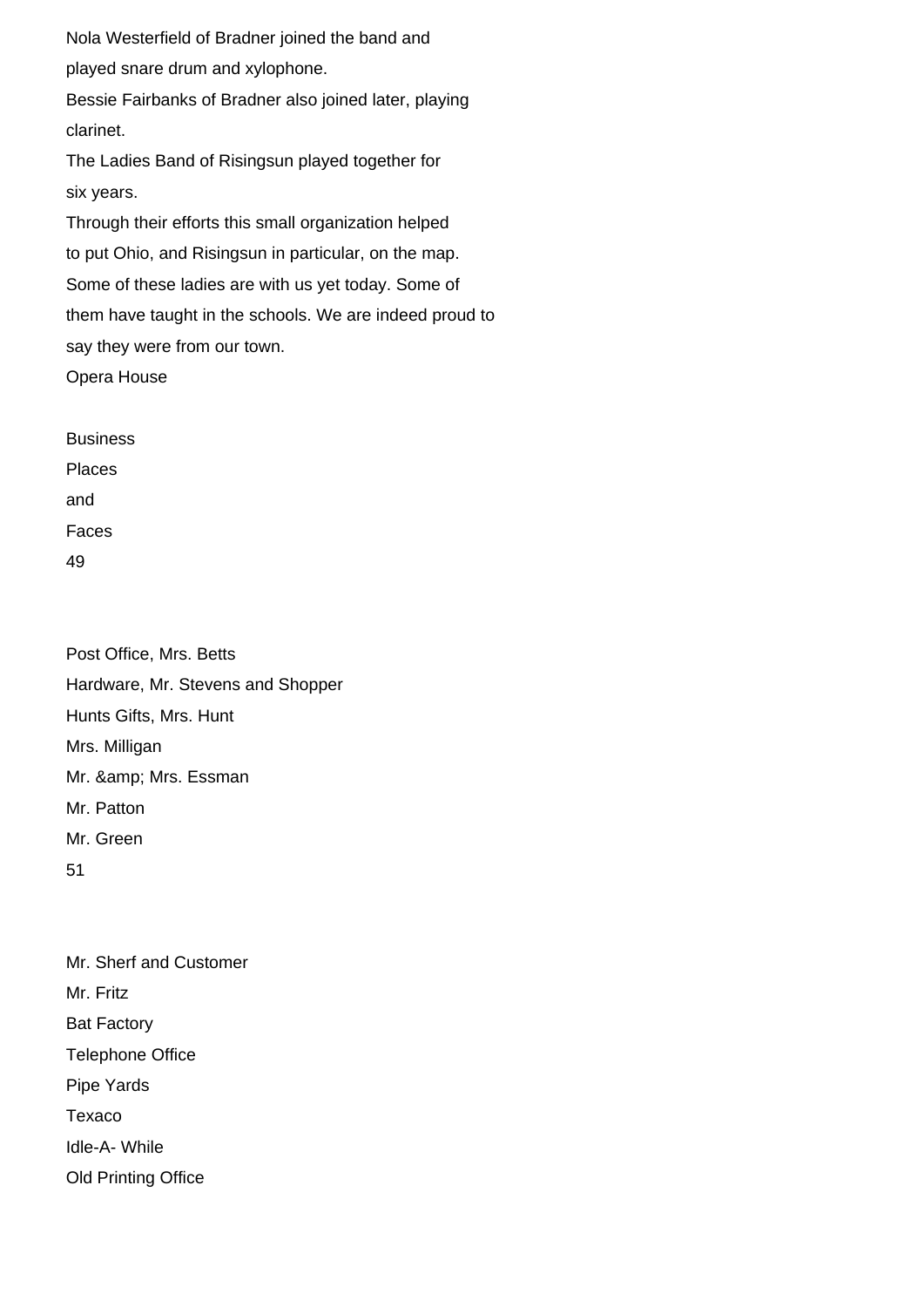Mr. & amp; Mrs. Kline Mr. Poling

#### DID YOU KNOW??? ??? ???

Aunt Polly Phillips, midwife, mixed her own medicine and was the only doctor in these parts for years. \*\*\*\*\*

One of the trees in front of the United Methodist Church was put there in memory of Warren Byington, Dr. Byington's son that was killed in an accident at the saw mill.

\*\*\*\*\*

That at one time from Wayne Street to Main Street (the first street west of Countyline) was called Luther Street and from Main Street north to the edge of town it was called East Maple. West Maple Street was on the other side of the rail road tracks. \*\*\*\*\*

That in July of 1892, Adam Bates broke 3 violin strings. He sure must have had a fiddlin' good time. \*\*\*\*\*

E. E. White in 1902 bought gasoline for the drug store from Standard Oil for 9V\* cents a gallon. \*\*\*\*\*

Mrs. Lena Stahl on March 6, 1893, bought 5 yards of calico for a new dress and bonnet for \$1.50. \*\*\*\*\*

That bicycles were so popular in those early years, that bicycle parties used to come from Fostoria on a Sunday to go riding (we're getting back to that, if we just get in shape.)

\*\*\*\*\*

Miles Cramer introduced bananas in Risingsun in a restaurant in the building now owned by the American Legion.

\*\*\*\*\*

Everytime they used to change politics in town, they also had to change postmasters.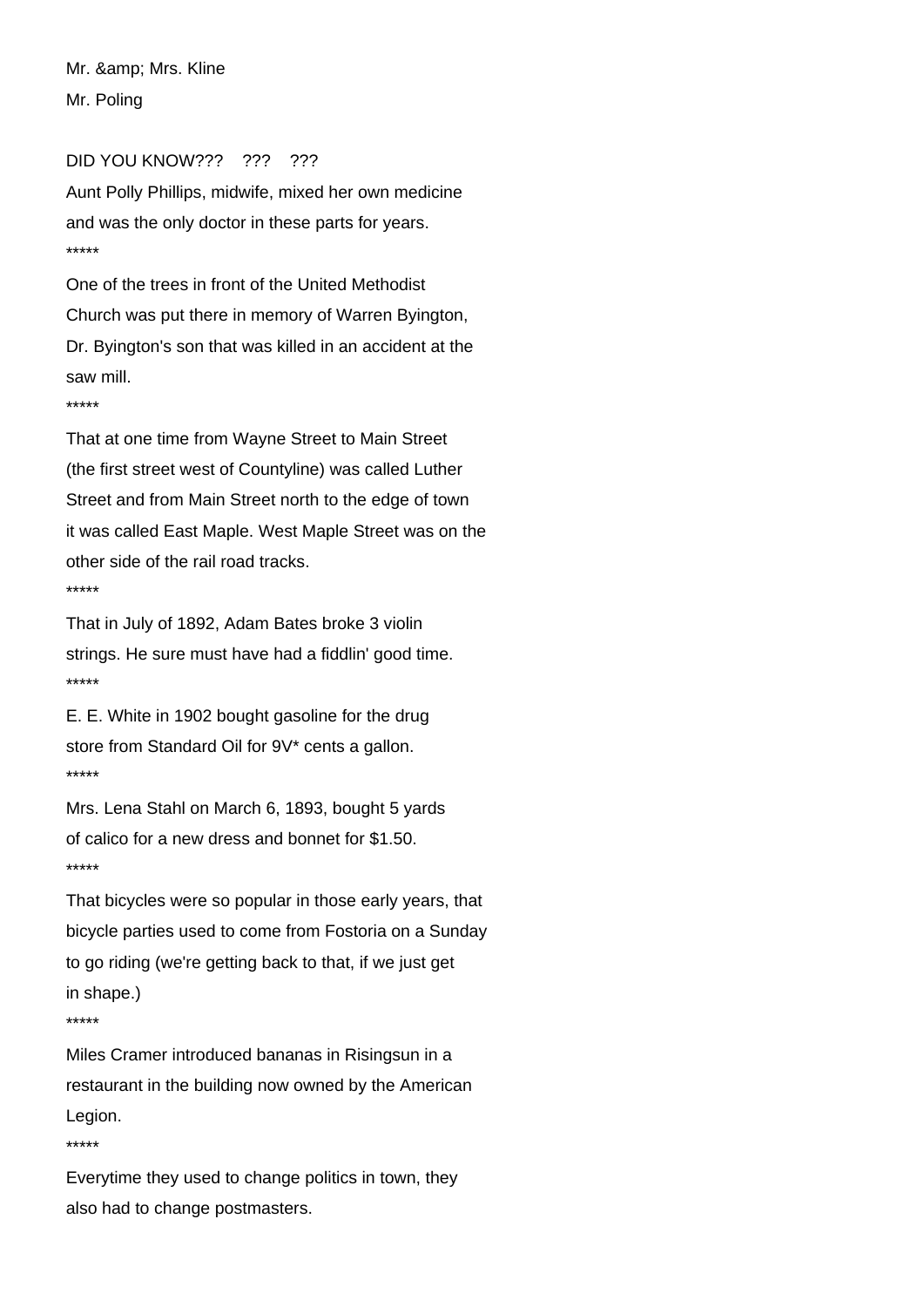```
Leon Bates has in his home the desk that Doctor
Byington brought from New York in about 1871.
*****
Edna Huff's Mother, Mary Smith, owned and operated a confectionery
store where the Elmer Harshman's
house now sets.
*****
James Gangwer built the boardwalk from the Hotel to
the railroad. He was mad at the mayor and built the
walk around a tree in front of his house, instead of cutting down the tree.
*****
At one time it was necessary to condemn a piece o!
land so that it could be used for school purposes.
* * * * *
In 1942 a scrap metal drive was held netting between
9 and 10 tons. Proceeds went to erect a memorial to boys
in this district who served their country.
*****
Even back in the early 1900's there was much rivalry
between Risingsun and Freeport (then it was Prarie
Depot and now it is called Wayne).
*****
The name Risingsun was picked because it was so
near the east boundry [sic] line of the county. It was the first
town in Wood County the sun shone on in the A.M.
*****
Nearly every house in town was a rooming house,
boarding house, or Hotel during the oil boom days.
*****
That from the corner where Patton's garage sets to the
King home a stone fence five to six feet across and three
feet high stood.
*****
There was once a baseball field where Mayor Keller
and Councilman Snyder now live.
*****
The little house behind Everett Stahl's house was used
```
\*\*\*\*\*

by him as a cream station.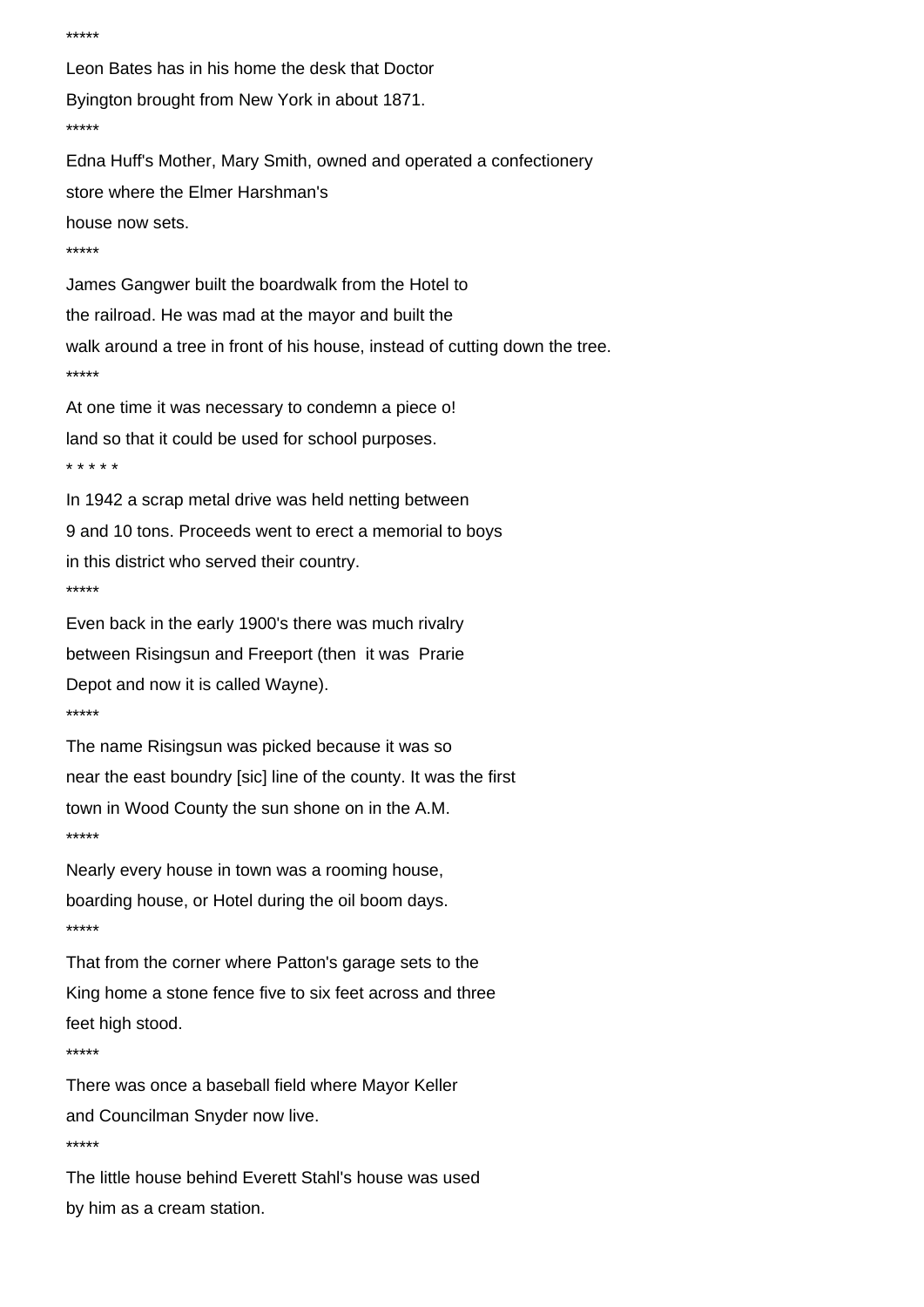```
*****
```
That Ray and Thelma Kline have a wicker casket of many years ago found by the family in the loft of the barn on their property. \*\*\*\*\*

George Ragon never grew very tall because he walked 20,658 miles in 28 years delivering mail. Our mail carrier today, Arden Stevens, delivers mail in a car and he's tall.

\*\*\*\*\*

There was one of our prominent citizens, when a little boy along with his brother, did sneak into the opera house balcony and dropped peanut shells on the "bald headed row" down in the main auditorium. \*\*\*\*\*

The first train to run through Risingsun was in the year 1877.

\*\*\*\*\*

The A. J. Days and the Shaws butchered and stuifed a sausage to a length of 52 feet, all in one piece. \*\*\*\*\*

55

Flora Bowers was appointed deputy marshall to help Marshall Ragon look after the drunks that were all together too numerous at night. \*\*\*\*\*

W. H. Bates was given a surprise reception by his Sunday School class and was presented with a pair of bib overalls with tan patches on the bosom. \*\*\*\*\*

Pearl Kline and neighbors used to race to see who could get their clothes on the line first on Monday morning. One time someone hung a sheet on the line the night before, after all were in bed, so they could be first. \*\*\*\*\*

There was a club in town called "The Mothers and Others Club".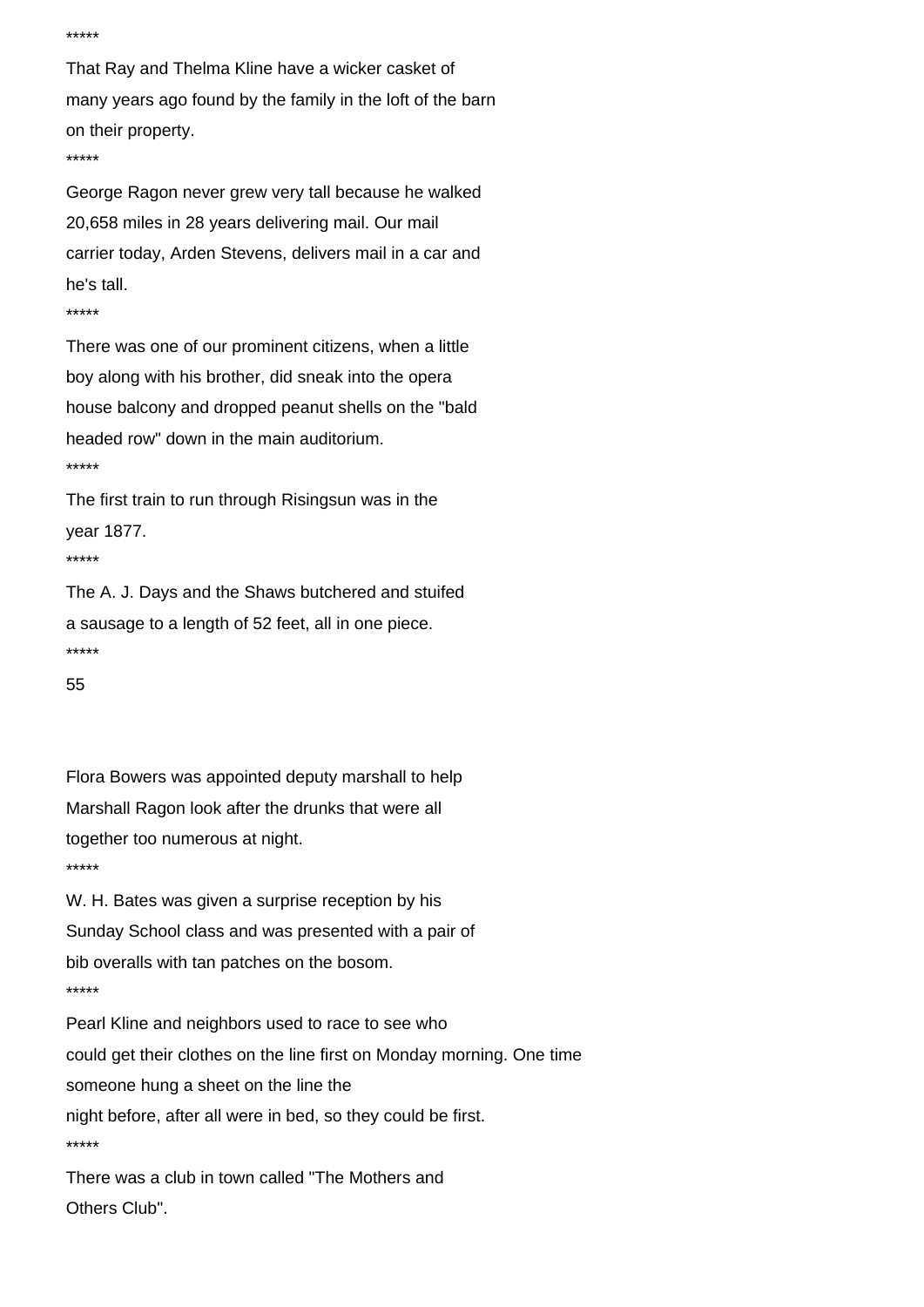```
*****
In 1909, the annual homecoming chicken dinners
were served for 25 cents. The Unique weekly sold for 2
cents.
*****
Medicine show in town selling colored water for aches
and pains. Did you ever go to a medicine show? I remember them as
lots of fun.
*****
In January of 1952 the C. & amp; O. passenger trains ended,
sure sorry about that.
*****
In January of 1910 the 5th and 6th grade spelling bee
attracted a very large crowd.
*****
That Frank Randal broke his arm when the car he was
cranking back fired.
*****
Shorty Ragon decided to get rid of his cold by putting
on lots of clothes and standing close to the roaring fire.
Don't know if he got rid of his cold, but he lost the seat
out of a $4.00 pair of pants when he backed up too close
to the open fire.
*****
That Risingsun in 1922 held the record for largest
township Sunday School convention in Wood County,
over 1,000 persons attended.
*****
Esther Yambert Fisher has lived in Risingsun for 75
years having moved here when she was 2 1/2 years old.
Perry Fisher has lived in our fair tgown [sic] since 1910 and is
89 years old.
*****
That Lorene Stahl Bragg was known for her hand
typesetting, and worked for the newspaper in town many
years. We understand she was the fastest hand typesetter in these
parts.
*****
```
A light burned constantly for 32 years in front of the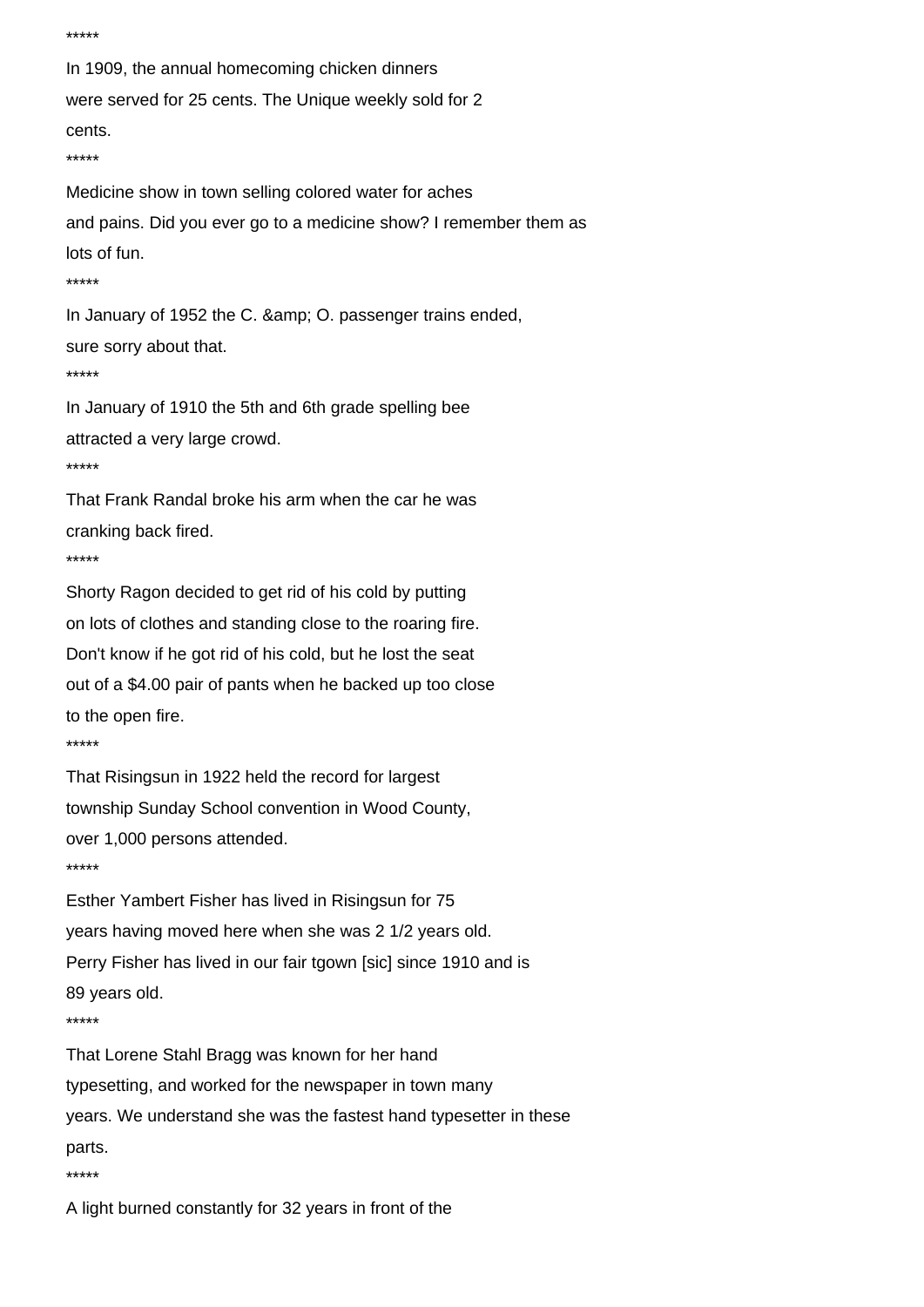Burdick hardware. The bulb was made in Holland. \*\*\*\*\*

When we had just board walks, a dirt street, then dusty gravel.

\*\*\*\*\*

When "Slim" Phillips used to go about everyday and fill the lights with coal oil and clean chimneys. \*\*\*\*\*

When George Goudy was seriously burned about the legs in a gasoline torch fire. \*\*\*\*\*

When a motorist had an accident in Risingsun, some men were carrying him to a nearby garage, he began to fight and struggle like everything. Later when asked about his strange behavior he told them the first thing he saw wheii he opened his eyes was the Shell sign and someone was standing in front of the "S". \*\*\*\*\*

That C. C. Myers had a bad time when he took an overdose of "cough syrup". Being bothered with a huskie throat he reached on the shelf and picked up what he supposed to be a bottle of cough syrup and swallowed a good size gulp before the taste told him it was Cascara. It was already down. Needless to say he was rather busy for a time. He learned to taste the cork first before taking the big gulp.

\*\*\*\*\*

When the Blessings had the post office in 1920 the salary was \$12.00 per year. \*\*\*\*\*

In 1937 the Honolulu Troubadores, Robert Cornwell, Alexis Parsons, and Charles Woodruff broadcast once a week over radio station W.B.L.Y. in Lima, Ohio. \*\*\*\*\*

That years ago Perrysburg was the county seat for Wood County, and was a mighty long way to walk or go with an oxen and wagon to pay taxes. The pioneers made the round trip in one day.

\*\*\*\*\*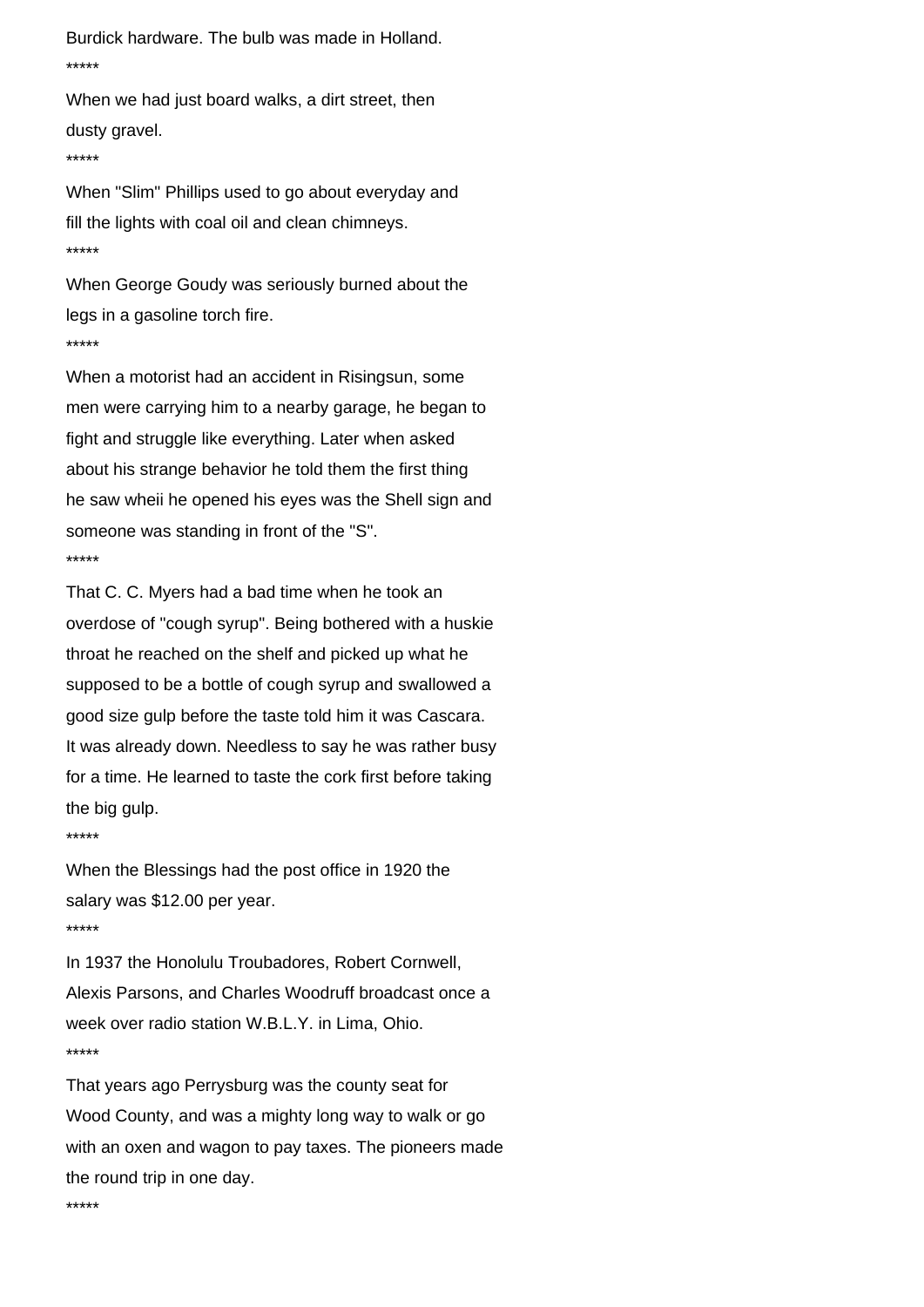```
That one time Tiffin was known as Fort Ball. An
Indian from there helped Ben Wollam build his first
pole shanty.
*****
The town of Risingsun in 1924 went on eastern time all
but the school.
*****
That Mr. Richard Abel was still living at the age of
101.
56
That Lena Cook was the "Hello Girl" as night operator in the Bell
Telephone office.
*****
That Groverta Sahs and Ellen Hill opened a hotel
and named it the Ellgrove House.
*****
The mayor in 1921 warned about spitting on the
sidewalk.
*****
Mayor Stahl and Janitor Reams disposed of a large
pile of ashes at the school by scattering them in the street
in front of the building.
*****
In September of 1921 the school was so congested they
used a Council Room at City Hall for a classroom and
Mrs. George Goudy was hired to teach the class.
*****
The American Legion and Santa Claus always got
together and treated the children of the community to
fruit, candy and nuts.
*****
That the heatrola, a heating stove, was once called a
parlor furnace.
*****
The largest oil derrick in these parts was located on
the corner of Bays and Bradner roads, where the Carrs
live.
*****
```
A little duck (about 2 days old) found a home with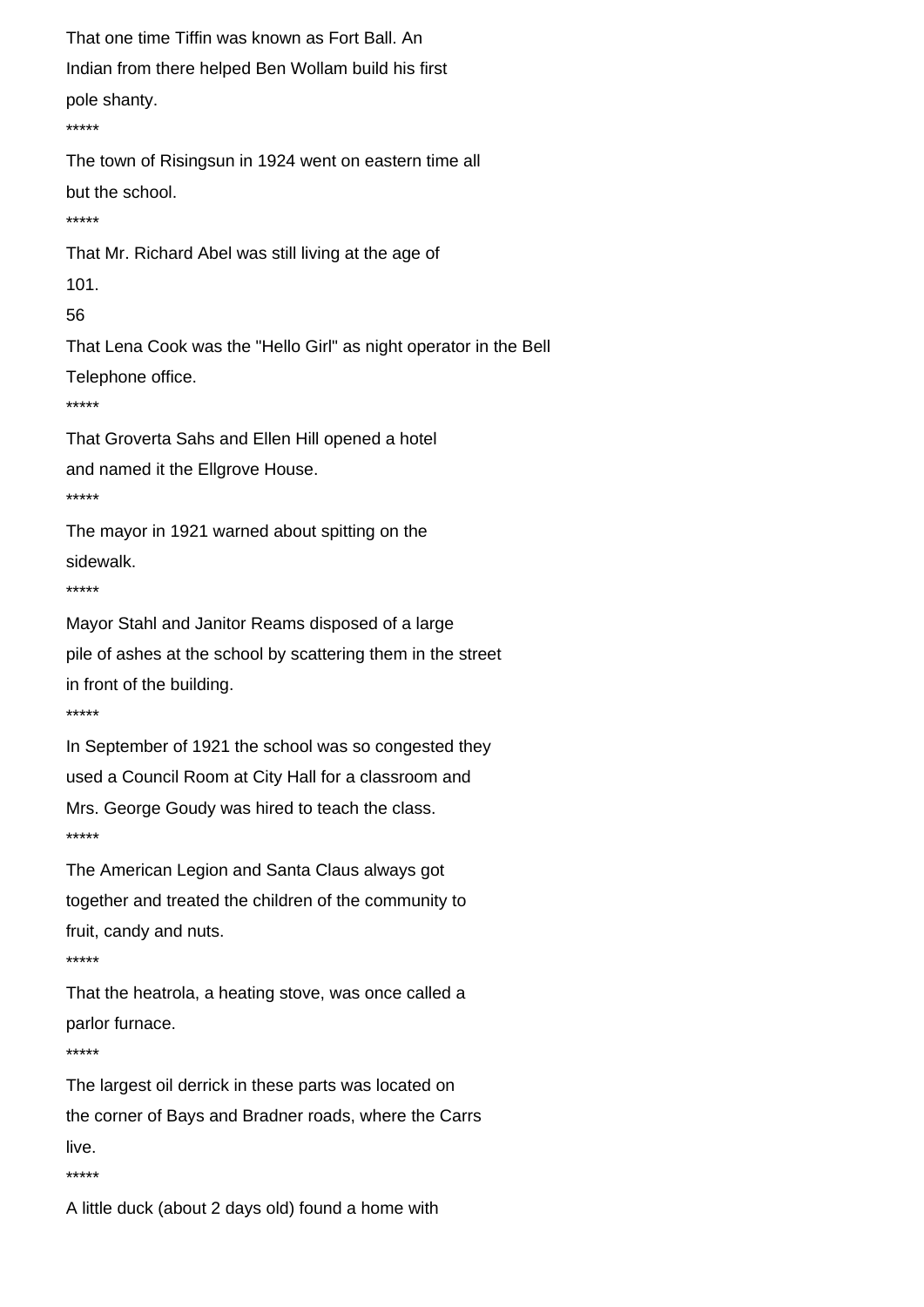the Del Goon family. They keep it up on the refrigerator so the cat can't get it. Why is the cat in the house? Because the dog is outside and it won't leave the cat alone. \*\*\*\*\*

That shortly after Ray Kline put a new glass and brick front on his store, Mrs. Derr was so anxious to get in the store for the bargains she drove right thru the front window.

## \*\*\*\*\*

Mr. Leogard Lehman drove his team of oxen into what is now Risingsun dragging a large log to make a path from his home east of tow to his girl's home. The brush was to thick and so wet he wanted to keep his clothes clean and dry. (We understand that was the start of our main street). One night Mr. Lehman spent the night in a tree in town. The wolves had his treed and did not leave until daylight. \*\*\*\*\*

Ted Fruth was apprehended for burglarizing his own store by the Sherrifs [sic] Dept. It took his several minutes and a couple of ice cream bars to convince the Sherrifs [sic] Deputies he was the owner of the store. \*\*\*\*\*

In 1962 Lakota graduated 84 seniors. \*\*\*\*\*

That Bill Bowen rode his garden tractor into the Stevens hardware like a bull in a china shop. It was amusing seeing Mr. Stevens standing there yelling Whoo Whoo Whoo until the counters started moving north. \*\*\*\*\*

When Mr. Elerton was coming home from Gibsonburg in 1946 he ran over a snake that measured 6 feet in length.

## \*\*\*\*\*

Jerry Womeldorf got a beautiful tree for the class play and Mrs. Marg Phillips made him stand on the stage and repeat several hundred times "I will not cut down another tree from the school yard".

\* \* \* \* \*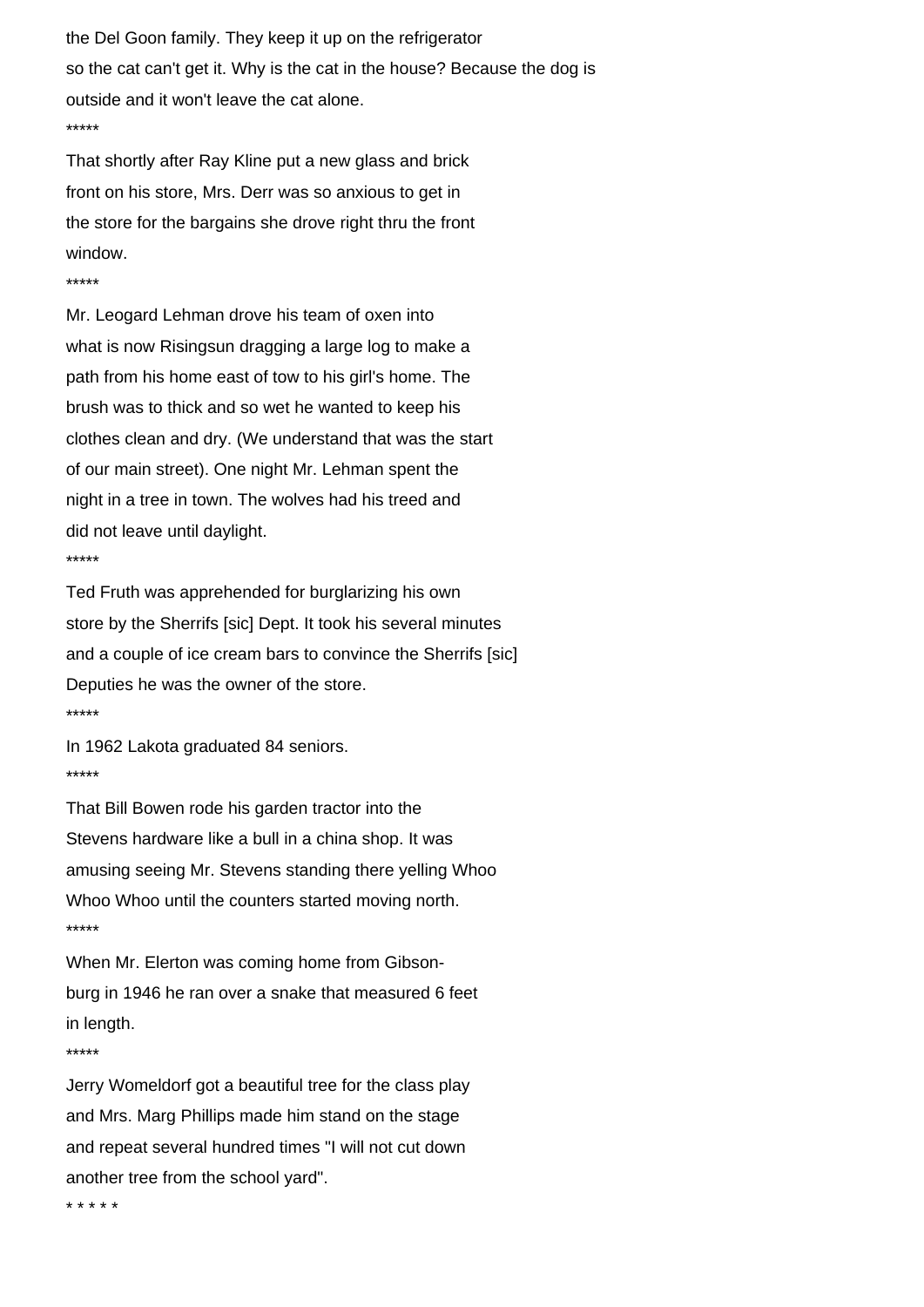Do you remember when Risingsun had a 6 man football team and played a fast and furrious [sic] game on the field about where Frank Hovis' house is on Countyline. \*\*\*\*\* When the Risingsun football players used to go to the Kozy Korner and sleep in the back after practice in the A.M. \*\*\*\*\* When D. S. Loe had an unexpected visitor. A beautiful cock pheasant flew in thru a window 40 x 40 size, destroying the window, blind, and pheasant. The bird weighed 3 lbs. \* \* \* \* \* When Mr. Don Hiett played one of the end men in the minstrel, and everyone was surprised at how good a comedian he was. \* \* \* \* \* All the wonderful Halloween parades this small town has had. How good the cider and donuts taste after watching all the cute kids in the parade. \*\*\*\*\* How much fun the square dances out to Chaflins barn were.

```
*****
```
A gasoline thief was surprised at the C. A. Kerr home by a shot gun blast. He abandoned his car and ran to the D. J. Bonawits farm and stole Mr. Bona wits Ford V8. The car was found later on a Toledo Street. \*\*\*\*\*

In 1937 the town had a hail storm, some measuring IV2 inches in diameter, and one family had an ice cream supper using the hail for ice to freeze the ice cream.

```
*****
```
J. Blessing, E. Day, and F. Hamilton bought the first 3 new autos in town. They came in a box car at the depot. They couldn't get them to start, so had to have a horse to pull them home.

\*\*\*\*\*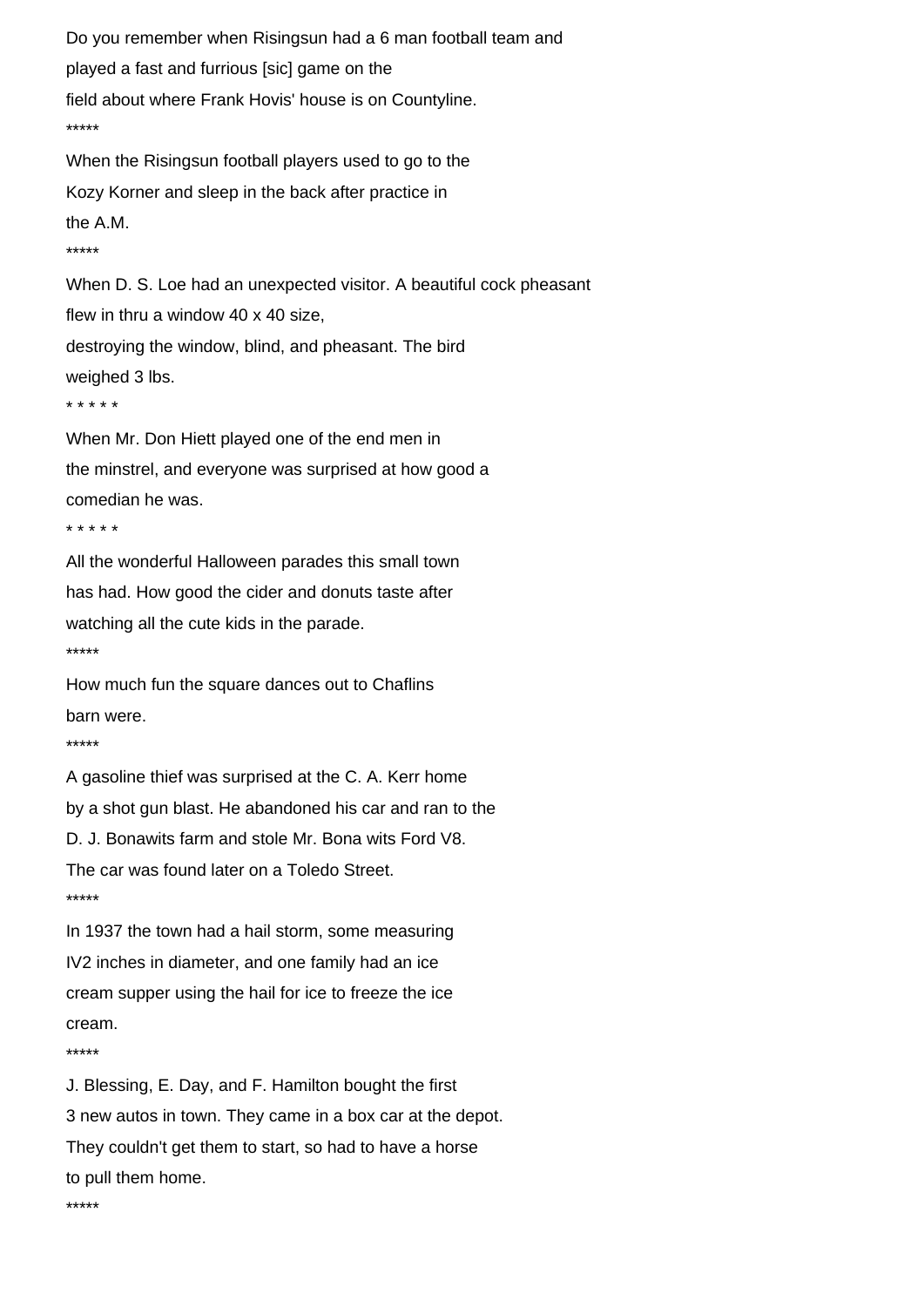Dick Sahs and Robert Ziegman are the only charter members left in the Lions Club today.

\* \*  $\frac{9}{0}$  \* \*

The Risingsun and Lakota dance bands recorded. One of their discs was called "Ballad of Jazz". \*\*\*\*\* \*

Several Legioneers moved the big piano (that big heavy one that is still in the Legion Hall today), up the stairs that go up the back of the Drug Store, when they had their meetings there many years ago. \*\*\*\*\*

The Beta-Sigma-Phi Sorority and the Lions Club purchased the score board at the Lakota football field. \*\*\*\*\*

The St. Pauls E.U.B. Church had a mortgage burning ceremony at their church. Bishop Paul Herrick lighted a candle to burn the papers, with Paul Shultz, chairman of the board of trustees, and Joy Kline, chairman of stewardship and Cleon Wright of the Wayne branch of the Cygnet Savings Bank helping. \*\*\*\*\*

Some names for scrap or plug tobacco were Muggsy, Pan-Handle, Honest and American Navy. \*\*\*\*\*

Tri-County National Bank has served the three counties for a span of 92 years. \*\*\*\*\*

The three papers the town has had are "Time and Tide", "Unique Derrick", and the "Star Route News". \*\*\*\*\*

G. G. Myers and wife operated the Hotel where Mrs. Cal Schaublin resides and Shorty Ragon was the bell boy. He met every train to solicit business. \*\*\*\*\*

When the boy scouts sold pop at the free shows. \*\*\*\*\*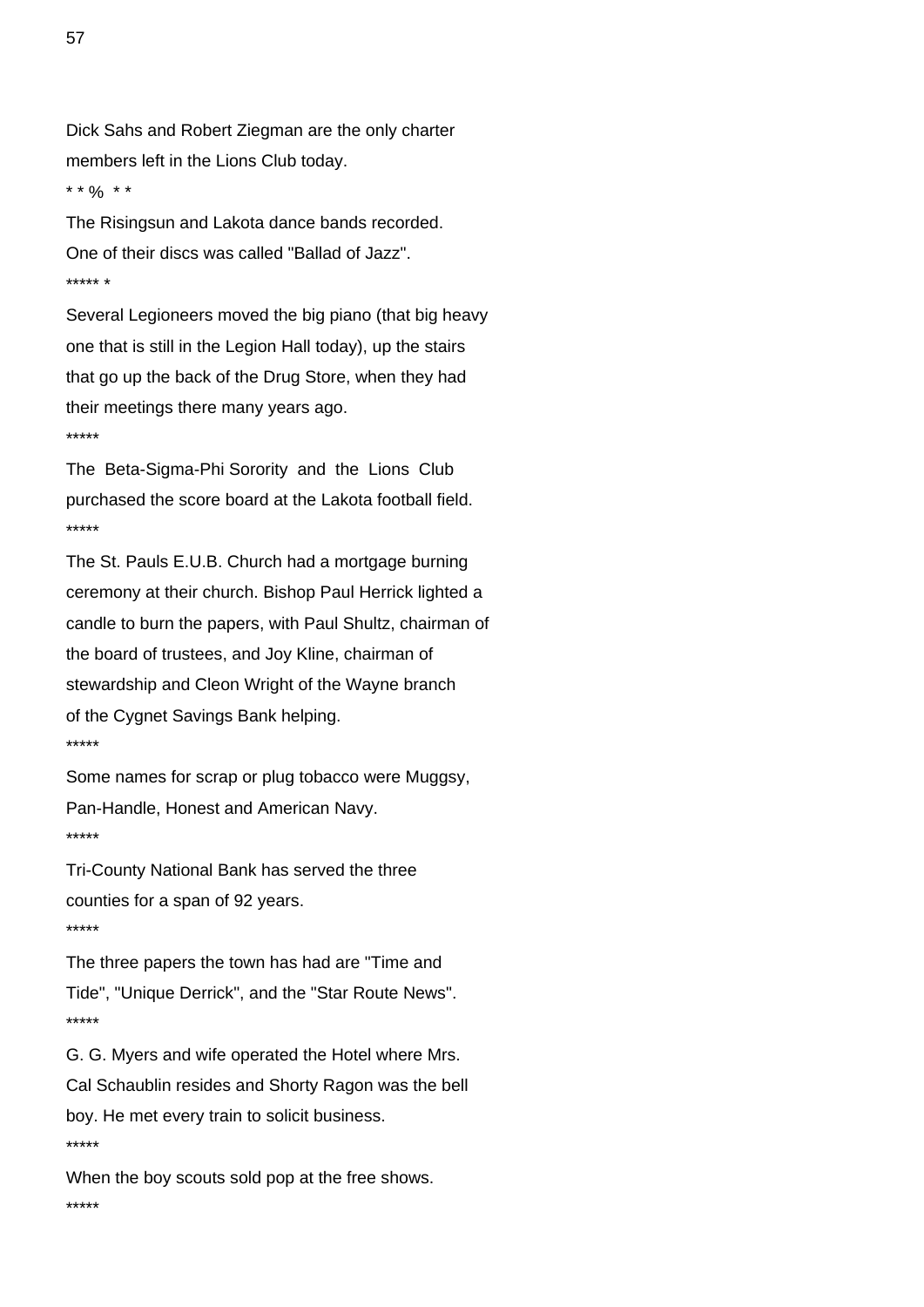Mr. Feltman ran for council using the platform, bigger and better hot dog sandwiches for Risingsun. \*\*\*\*\* A "hack line" would take passengers from the hotel to the depot for 10e\ \*\*\*\*\* Mrs. Loe and son, Nobel, were driving along the road home when a band of Gypsies freightened [sic] the horses and they upset the rig. \*\*\*\*\* Willie Bates went to see his girl and someone changed the wheels on his buggy. \*\*\*\*\*  $5"$  -  $\sim$ BUSINESS, ORGANIZATIONS & amp; PATRONS A & amp; S Body Shop American Legion Auxiliary Unit #36 American Legion Carl Crawfoot Post #36 Bates-Essman Agency Bays Realty Becky's Beauty Shop Bob's Wrecker Service Bonawit Pipe & amp; Supply Franklin Boucher & amp; Son Bowen's Cabinet Shop Sam Buchanan Tax Service—Real Estate Castle Rebekah Lodge No. 506 Dieter Trucking Inc. Curt Elarton Ins. Agency Essex Furniture Gangwer Bat Shop A. C. Graber & amp; Sons Construction Green's General Store Henry's Barbershop Hovis Construction Betty Huff's Music Studio Kempher's Hauling King Excavating Linda's Beauty Shop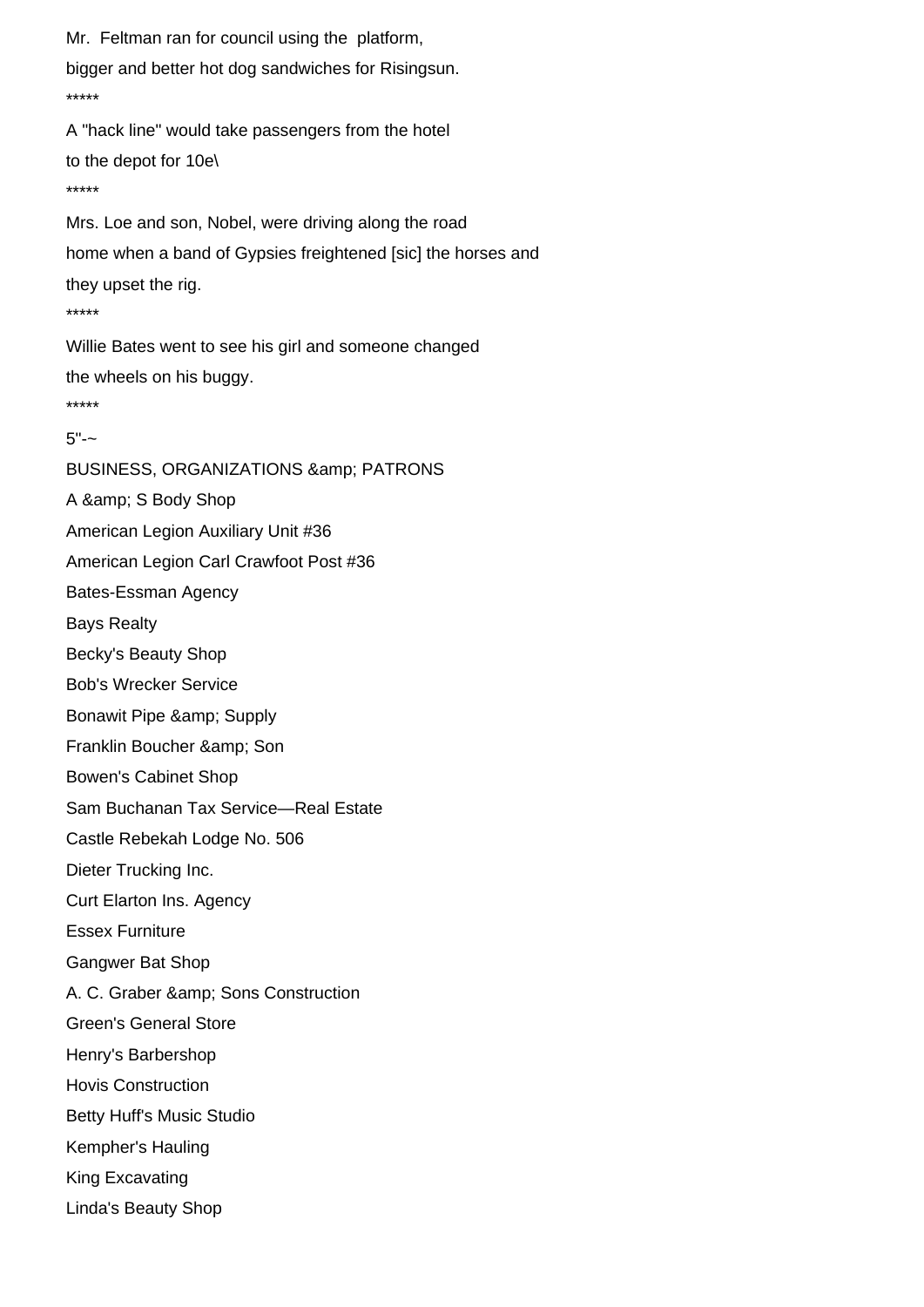Marie's Ceramics Clayton Myers TV Service Onsel Bros. Inc. Patton's Texaco Poling's Gulf Ray's Country Kitchen Risingsun Green Clovers 4-H Club Risingsun Hardware Risingsun School P.T.A. Rocking T Rabbitree St. Paul's United Methodist Women Skiltech, Inc. Sohigro Ralph E. Stahl Well Drilling Co. The Sun Grain Association Sun Cleaners & amp; Gift Shoppe Tri-County National Bank Unique Boutique William's Zenith TV Service Wollam-Hiser Co. Boy Scout Troop #335 The Good Ole Days 58 59

PATRONS Mr. & amp; Mrs. Jack Aldrich Mr. & amp; Mrs. Guyse Allen & amp; Family Mr. Jim Allen Mr. Axel Anderson Mr. & amp; Mrs. George Archibald Mrs. Polly Archibald Marilyn Arnold Terry Augustine Mr. & amp; Mrs. Elder Babcock Mr. & amp; Mrs. H. N. Baker Mr. & amp; Mrs. Ray Baker Mr. & amp; Mrs. Marvin Bankey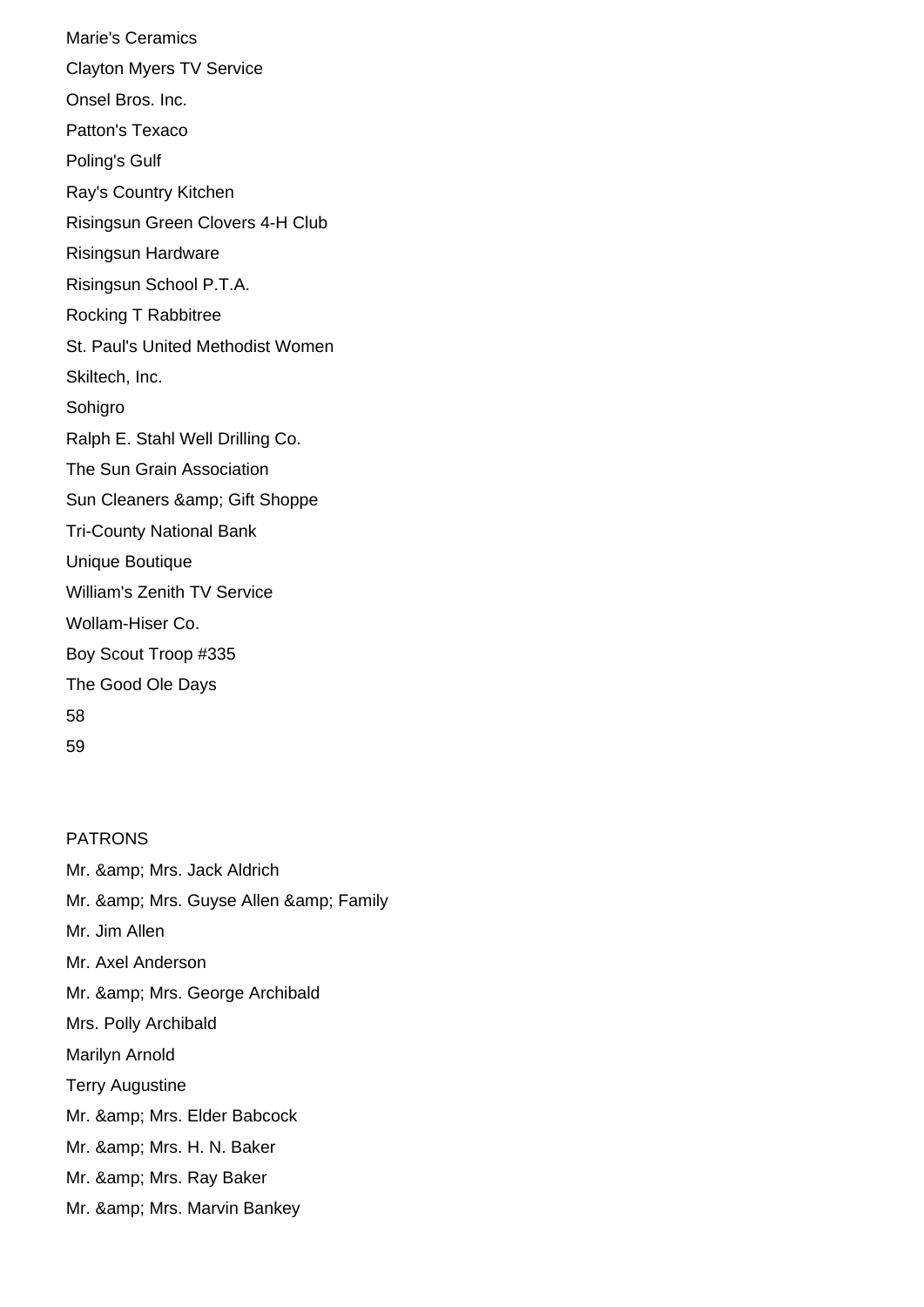Mr. Richard Allen Barringer Mr. Robert C. Barringer, Jr. Mr. & amp; Mrs. Robert C. Barringer, Sr. Cleta Bates Mr. & amp; Mrs. Gayle Bates Leon & amp; Helen Bates Mr. & amp; Mrs. James Bateson Mamie Bateson Mrs. Mary Bateson Mr. & amp; Mrs. Richard Bateson Mr. & amp; Mrs. Wilbur Bell Mr. & amp; Mrs. Dennis Below Mr. & amp; Mrs. Roger Below Virgil & amp; Ruth Below Betty Berts David Betts Mr. & amp; Mrs. Kenneth Betts Terri Betts Mr. & amp; Mrs. Ronald Bickel Mr. & amp; Mrs. Robert Bickley Mr. & amp; Mrs. Fred Bingle Mr. & amp; Mrs. John Bingle Mr. & amp; Mrs. Blaine Blosser Mrs. Ella Blosser Mrs. Cordellia'Bockey Mr. Robert Bockey Mr. & amp; Mrs. Edwin Boff Mr. & amp; Mrs. Robert Boff Mr. & amp; Mrs. Harold Boice Mr. & amp; Mrs. Steven Bomer Mrs. Beatrice Bonawit Mr. & amp; Mrs. Daniel Bonawit Mr. & amp; Mrs. John Bond Mr. & amp; Mrs. Jack Bowe Mr. & amp; Mrs. O. L. Bowe Mr. & amp; Mrs. Paul Bowe Mr. & amp; Mrs. Robert Bowe Mr. & amp; Mrs. Bernard Bowen Mr. & amp; Mrs. Stephen Bowen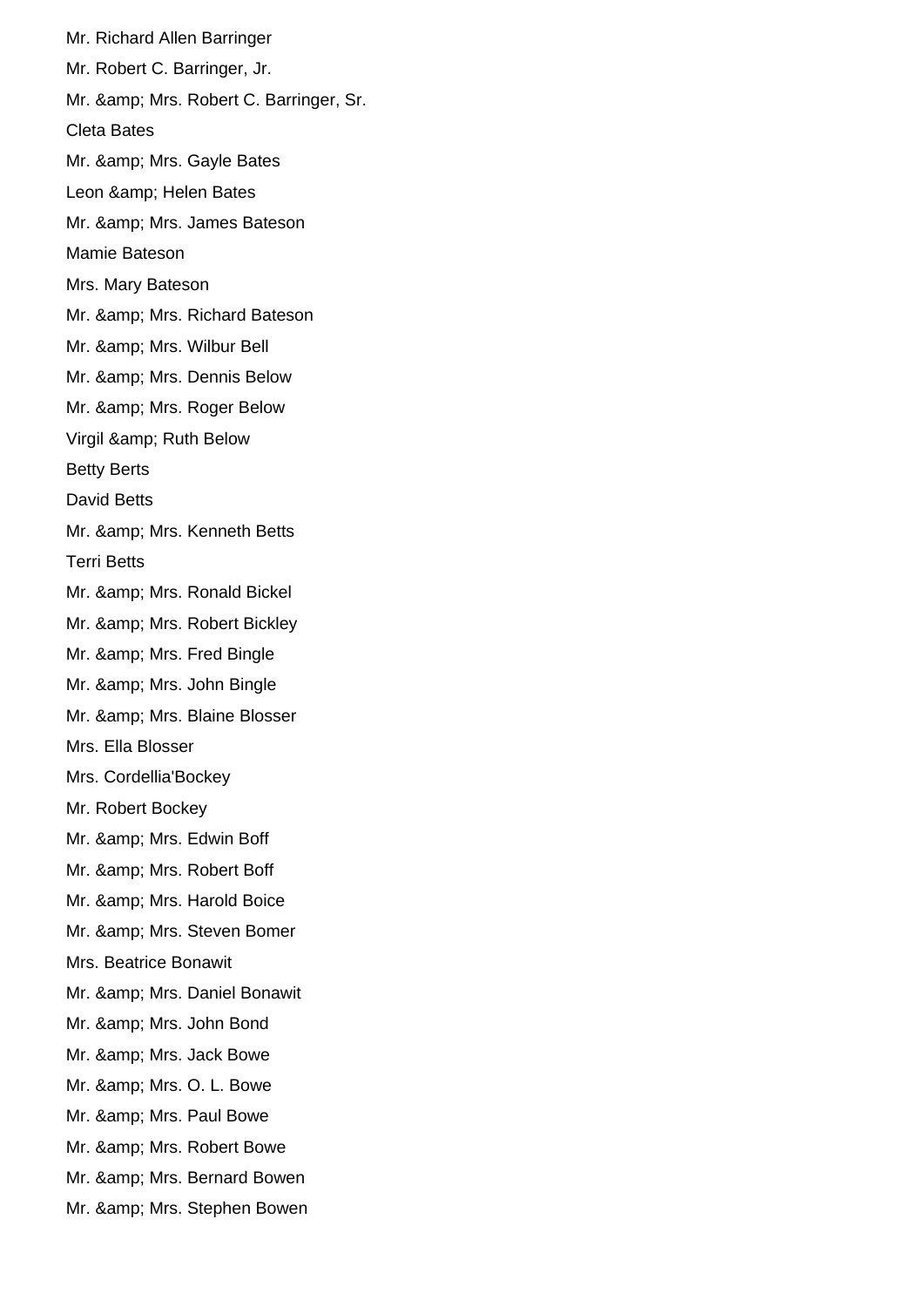William Bowen Celia Bowers Mr. & amp; Mrs. Otho Bragg Mr. & amp; Mrs. William Breau Mr. & amp; Mrs. Everett Brewer Mr. & amp; Mrs. Cletus Brockschmidt Mr. & amp; Mrs. Rex Brockschmidt Mr. & amp; Mrs. Nelson Brown Ina Butzier Mr. & amp; Mrs. Howard Campbell Mr. & amp; Mrs. Jeff Capell Mr. & amp; Mrs. Merle Carpenter Mr. & amp; Mrs. Rodney Carpenter Mr. & amp; Mrs. Harold Can-Mr. & amp; Mrs. Augustus Cassady Mr. & amp; Mrs. Harold L. Chalfin Mr. & amp; Mrs. Bill Cline Mr. & amp; Mrs. Duane Cochran Mr. Charles Collins Mr. & amp; Mrs. James Collins Mr. & amp; Mrs. Jeff Cormett Mr. Oran Correll Mr. & amp; Mrs. Howard Cousins Mr. & amp; Mrs. Clarence Cox Mr. & amp; Mrs. James A. Cox Mr. Paul Cox Mr. & amp; Mrs. Robert Crawford Mr. & amp; Mrs. Harold Crispen Cynthia Sue Cullison Mark Alan Cullison Patty S. Cullison Thomas V. Cullison Mr. & amp; Mrs. Dick Darr Mr. & amp; Mrs. Robert Daugherty & amp; Family Mrs. Stacey Day Mr. & amp; Mrs. Danny Decker Mike & amp; Shari Decker Ed & amp; Mary Deer Mrs. La Von Dennis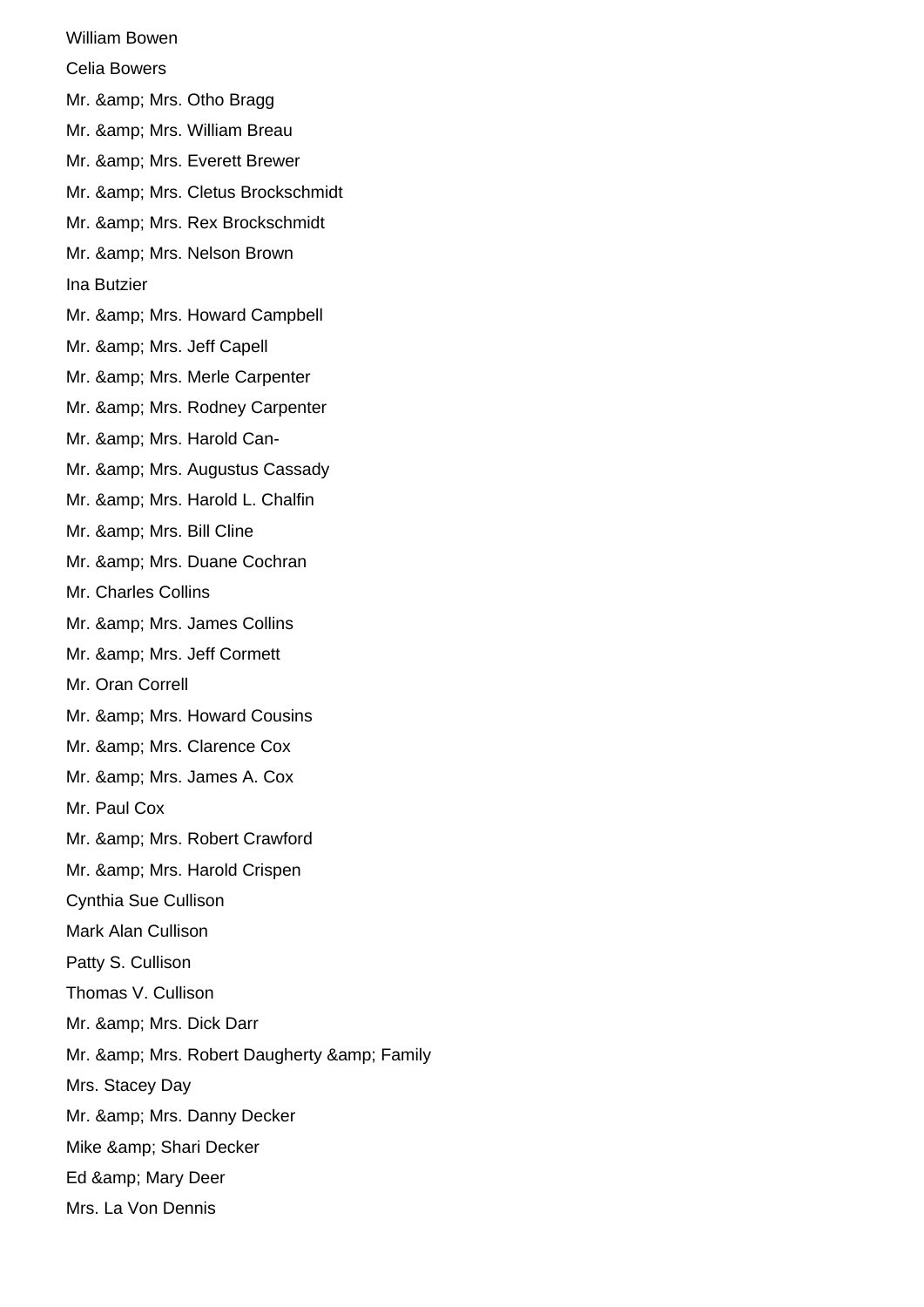Mr. & amp; Mrs. Oral Dieter William & amp; Virginia Dieter Mr. & amp; Mrs. Robert Dissauer Mr. & amp; Mrs. Larry Dohans Beverly Lynn Dolweck James C. & amp; F. Marie Dolweck James Louis Dolweck Joanne Louise Dolweck Rebecca Lea Dolweck Mr. & amp; Mrs. Joseph Dube Tom Dunnican Mr. Duane H. Edinger Mr. & amp; Mrs. Paul Edinger Mr. Melvin Edwards Mr. & amp: Mrs. Curt Elarton Mr. & amp; Mrs. Duane Elarton Mr. & amp; Mrs. Norman Elarton Becky Sue Elliott Mrs. Genevieve Elliott Linda Lee Elliott Michael Jay Elliott Mrs. Robert Elliott Robert Wayne Elliott Mr. & amp; Mrs. Robert Elliott Mr. & amp; Mrs. Michael P. Elter Mrs. Lois Engle 60 Mrs. Hazel Evans Mr. & amp; Mrs. Donald Farster Mr. & amp; Mrs. Pete Faykosh Mr. & amp; Mrs. R.D. Ferguson Mr. & amp; Mrs. Richard Ferguson Mr. & amp; Mrs. Val Fernbaugh Mr. & amp; Mrs. David Few Mr. Roy L. Few Mr. & amp; Mrs. CarlFillhart Amy Anne Findlay Mr. & amp; Mrs. Francis Findlay Mr. & amp; Mrs. Perry Fisher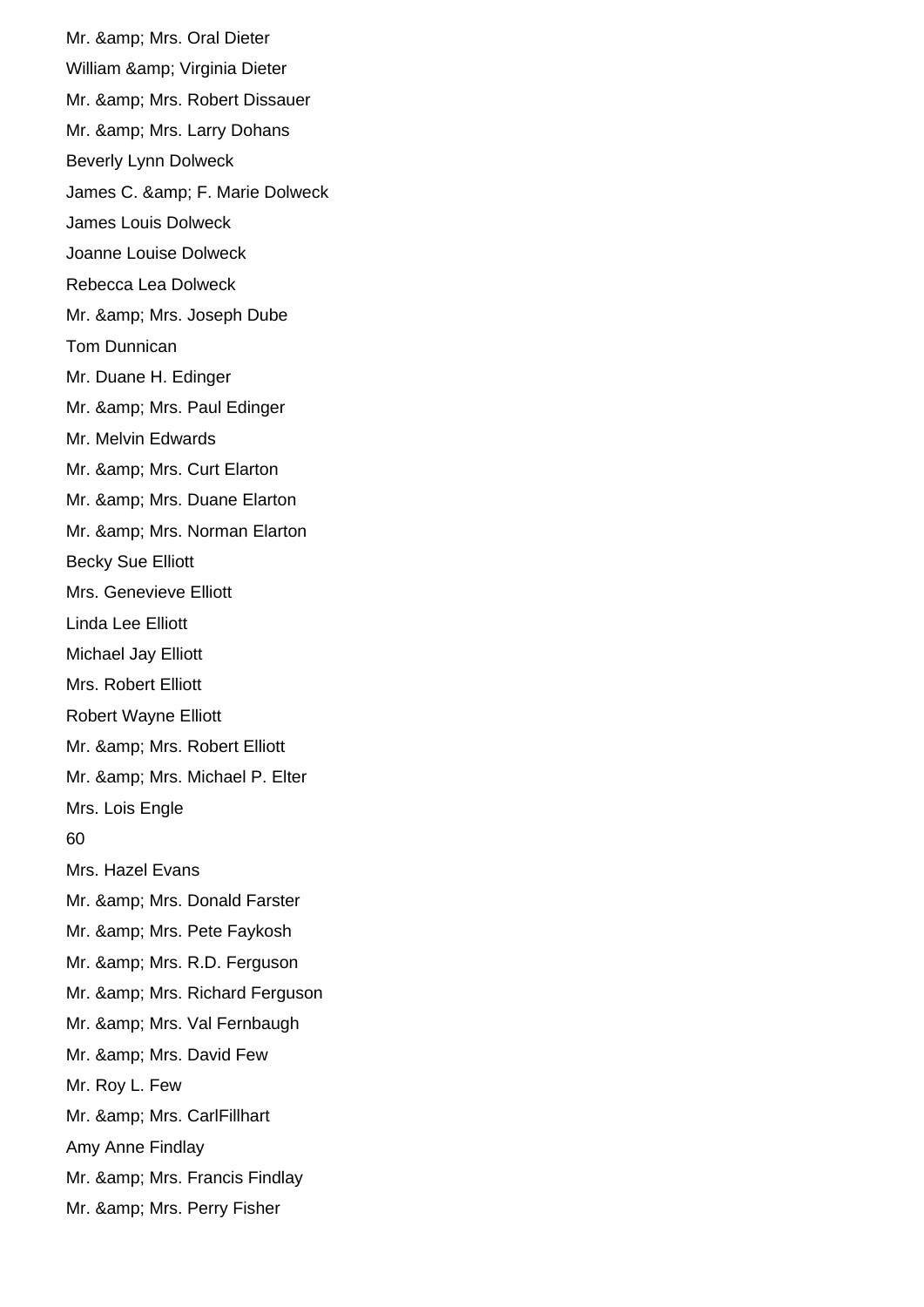Mrs. Charlotte Foster Mrs. Faye Foster Mr. & amp; Mrs. Hal Foster Iva Foster Mr. & amp; Mrs. Russell Foster Mr. & amp; Mrs. Ed Frederick Mr. & amp; Mrs. Vernon K. Frederick Mr. & amp; Mrs. Carl Frisch Mr. & Mrs. Bill Fruth Mr. & amp; Mrs. Ted Fruth Mr. Woodrow Fry Mr. & amp; Mrs. Vernon Graber Mary Giebel Mrs. Edwin Gohl Mary Ann Goodman Mr. & amp; Mrs. Robert Goodman Mr. & amp; Mrs. Roy Goodman Mr. & amp; Mrs. Harold Goff Mr. & amp; Mrs. J.C. Gschwind Mr. & amp; Mrs. P. B. Gschwind Tal Gulbis Mr. & amp; Mrs. Michael Gunder Mr. & amp; Mrs. James Harman Mr. & amp; Mrs. Robert Harner Mr. & amp; Mrs. Craig Harris Mr. & amp; Mrs. Richard Harrison Mr. & amp; Mrs. Elmer Harshman Mr. & amp; Mrs. Herbert Havens Robert & amp; Alice Hick Mr. & amp; Mrs. Dale Hill Mr. & amp; Mrs. Rodney Hill Mr. & amp; Mrs. Beryl Hille Bob & amp; Connie Himes Mr. & amp; Mrs. Gene Hirst Mr. & amp; Mrs. C. E. Hiser Miss Kristi Hiser Mr. & amp; Mrs. Marion Hiser Mr. Mark Hiser Mr. Robert Hiser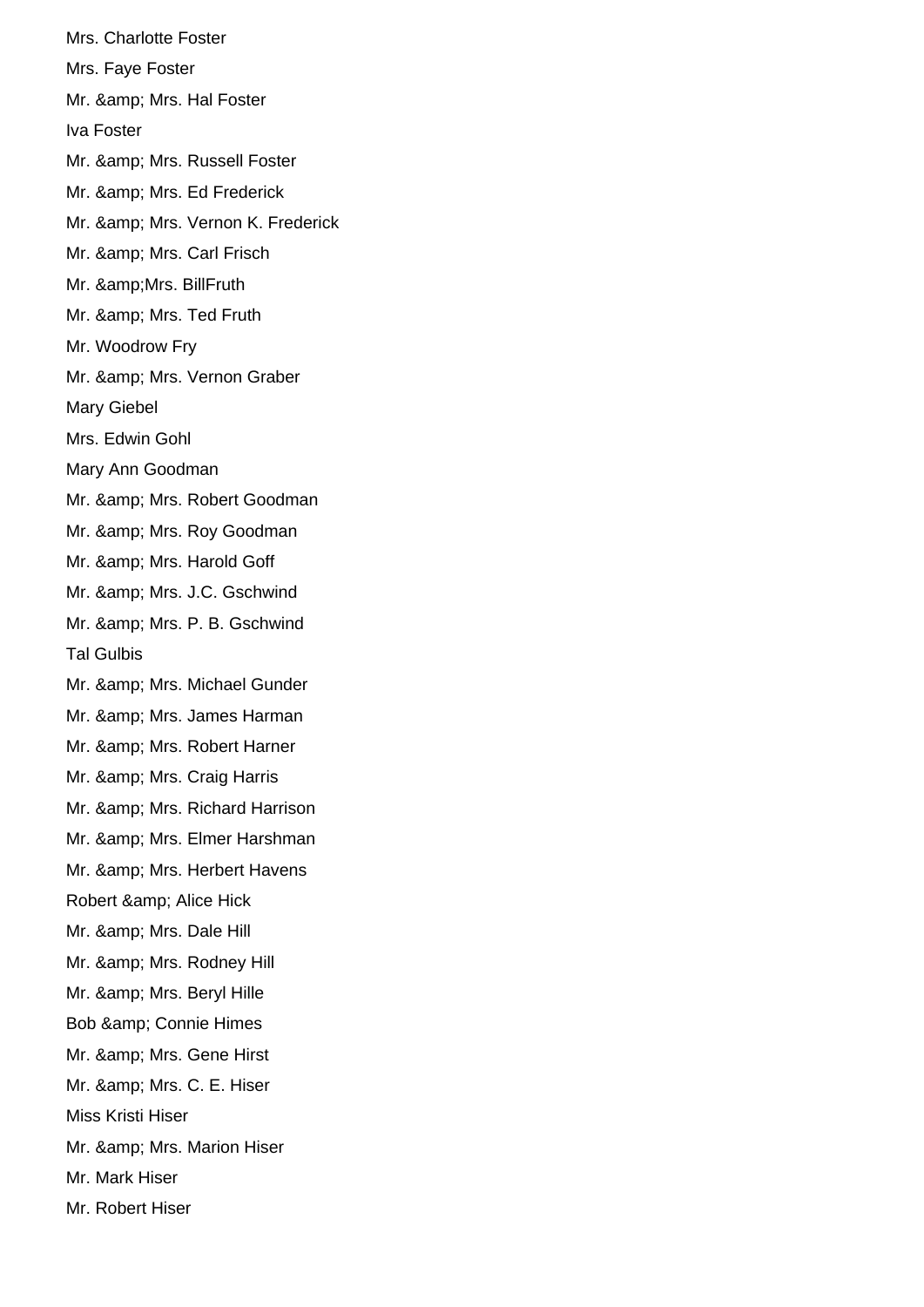Mrs. Susie Hiser Mr. & amp; Mrs. Paul A. Hitchcock Mr. & amp; Mrs. Ray A. Hitchcock Mr. & amp; Mrs. Keith Hoiles Mr. & amp; Mrs. Steve Holderman Mr. & amp; Mrs. Darrell J. Holman Mr. & amp; Mrs. Elsworth Holman Robert J. Holman Mr. & amp; Mrs. Robert Hoover Phillip Hossler Mr. & amp; Mrs. Lynn House Mr. & amp; Mrs. Warren House Mr. & amp; Mrs. Ben Houtz Mr. & amp; Mrs. Bill Houtz Mr. & amp: Mrs. Dale Houtz Mr. & amp; Mrs. Wallace Houtz Mr. & amp: Mrs. John Hovis Otto & amp; Edith Huff Mrs. Lucille Huff Mr. & amp; Mrs. Jerry Huffman, Jr. Mr. & amp; Mrs. Williard Hunt Mr. & amp; Mrs. Richard Hunter & amp; Lynette Mr. & amp; Mrs. Loyal Her Mr. & amp; Mrs. Ralph Inbody Mr. & amp; Mrs. Frank Jacquot Mr. & amp; Mrs. Robert Jacquot Mr. & amp; Mrs. Louis Jakcsy Allen & amp; Wilda James Clorinda James Mr. & amp: Mrs. James A. James Walt & amp; Naomi James Mr. & amp; Mrs. Ken Keckler Mr. & amp; Mrs. Ron Keckler Mr. & amp; Mrs. Woodrow Keely Mr. & amp; Mrs. Mike Keller Mr. & amp; Mrs. Dennis E. Kelley Mr. & amp; Mrs. Francis Kemenah Mr. & amp; Mrs. Harry Kemenah, Jr. Mr. & amp; Mrs. Harry Kemenah, Sr.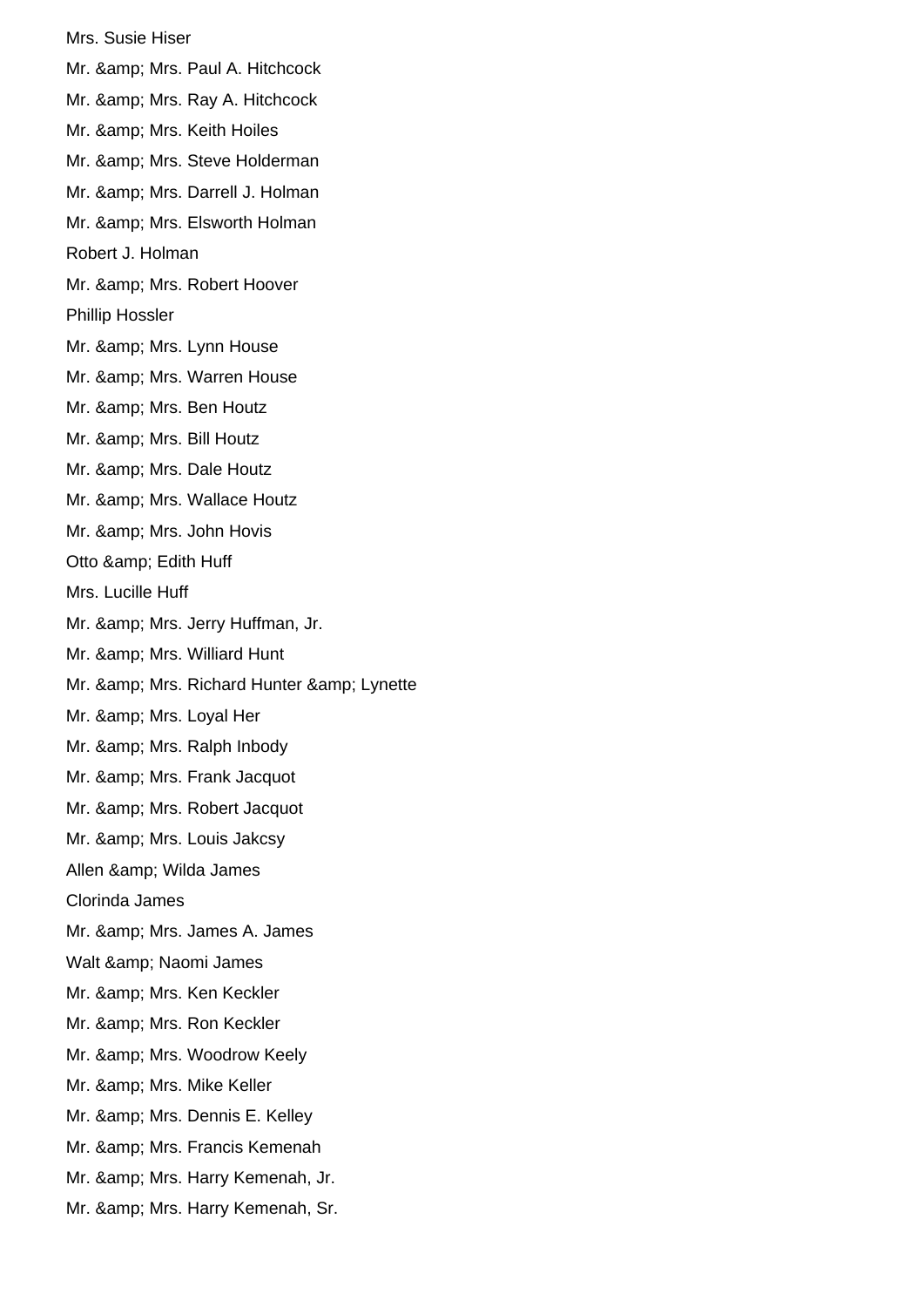Mr. & amp; Mrs. Robert Keiffer Mr. & amp; Mrs. Duane Kern Mr. & amp; Mrs. Jeff Kerns Mr. & amp; Mrs. Glenn Kidd Mr. & amp; Mrs. Garrett King Mr. & amp; Mrs. Jeff King Mr. & amp; Mrs. Gerald Kiser Mr. & amp; Mrs. Harley Kiser Mr. & amp; Mrs. Jim Kiser Mr. & amp; Mrs. Kenneth Kiser Mr. & amp; Mrs. Ralph Kiser Mr. & amp; Mrs. Thomas Kiser Mr. & amp; Mrs. Leroy Kline Mr. & amp; Mrs. J. H. (Joy) Kline Mr. & amp: Mrs. Robert Kline Mr. & amp; Mrs. Wilbur Kline Mr. & amp: Mrs. Dallas Klotz Laura Klotz Richard E. Kreais Family Mr. & amp; Mrs. Ronald Klotz Mr. & amp; Mrs. Howard Knight Mr. & amp; Mrs. Rolland Knisely Mrs. Avis Krotzer Mr. & amp; Mrs. Charles Krotzer, Jr. Rose Krotzer Gary & amp; Judy Lamberjack Mr. & amp; Mrs. Fred Lanning Mrs. Wilavene Lawrence Mr. & amp; Mrs. Harold Leemaster Mr. & amp: Mrs. Don Lesher Tom Lesher Mr. & amp; Mrs. Dave Lippert Mr. & amp; Mrs. Dennis Lift Mr. & amp; Mrs. Lowell Litton Mr. & amp; Mrs. Ernest Lockmiller Mr. & amp; Mrs. Don Mahler Mr. & amp; Mrs. Roland Mahler Mr. Roger Manecke Mr. Howard Matthews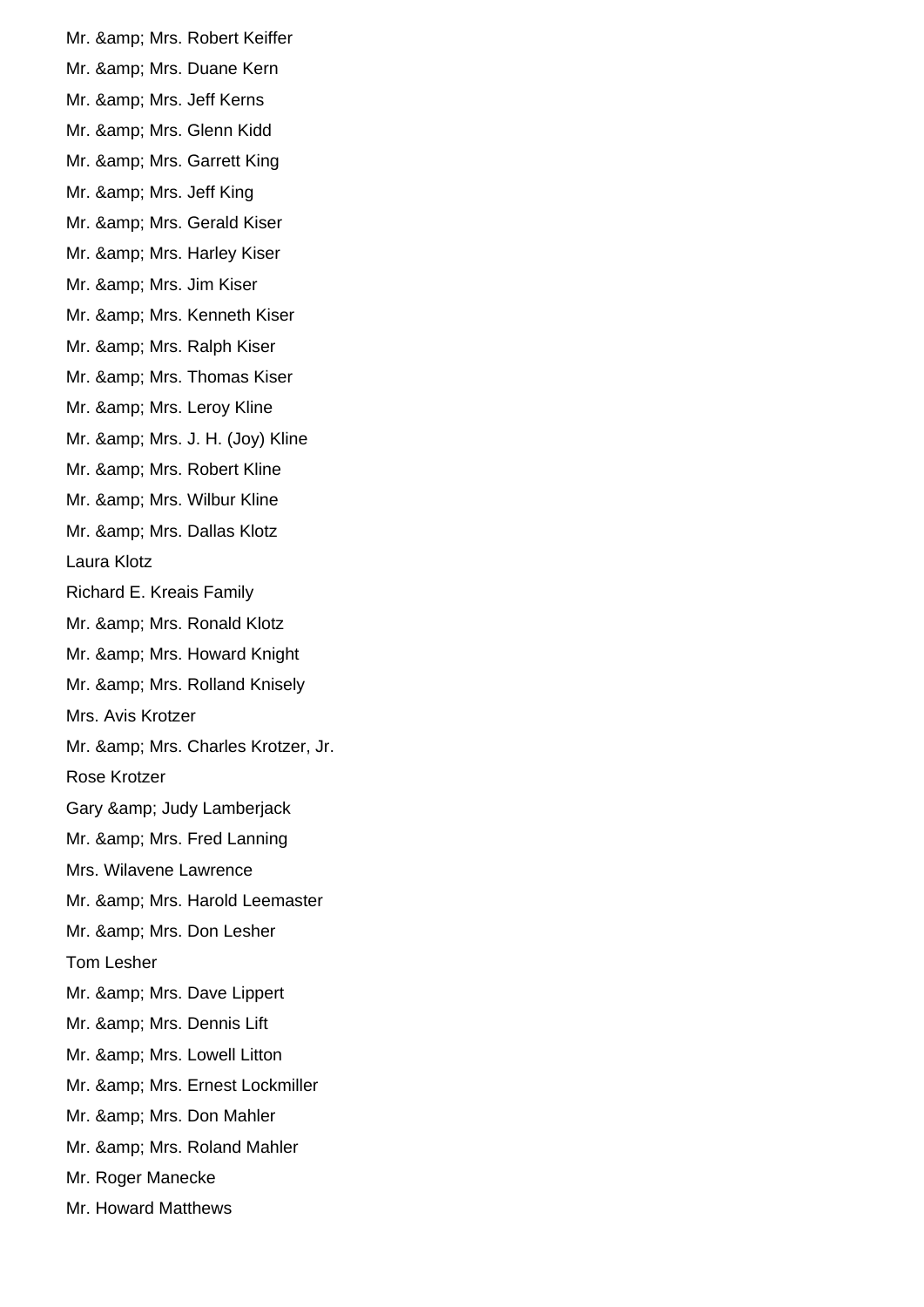Mr. & amp; Mrs. Gerald E. Matz Mr. & amp; Mrs. Ernest McCoy Mr. & amp; Mrs. John McGowan Mr. & amp; Mrs. Ed Miklovic Mr. & amp; Mrs. Ron Miklovic & amp; Gina Mr. & amp; Mrs. George Miller Mary Miller Mr. & amp; Mrs. Paul Miller Mr. & amp; Mrs. Lemuel Millhime Brad & amp; Janet Milligan Mrs. Bryce Milligan Kenneth & amp; Luella Milligan Lanny Milligan Mr. & amp; Mrs. Paul Minich Mr. & amp: Mrs. Kent Mintz Mr. & amp; Mrs. Harold Mitchem Mr. & amp; Mrs. Albert Montpetit Mr. & amp; Mrs. Edmund Moor Mr. & amp; Mrs. Wendel Morel, Jr. Mr. & amp; Mrs. Cleon Murphy Bill & amp; Elaine Murray Mr. & amp; Mrs. Fred Nelson Mr. & amp; Mrs. Charles Nycum Mr. & amp; Mrs. Thomas Oberhaus Sandy Oeida Mr. & amp; Mrs. Fred Nelson Mr. & amp; Mrs. Harvey Oiler Mrs. Laura Onsel Mr. & amp; Mrs. Verlin Overton Mr. & amp; Mrs. Ross Parker Mr. & amp; Mrs. Alexis Parsons Mr. & amp; Mrs. Richard Parsons Mrs. Emma Patterson Dana Patton Mr. & amp; Mrs. Harold Patton Mr. & amp; Mrs. Keith Patton Mr. & amp; Mrs. William Patton Mr. & amp; Mrs. Norman F. Phillips Mr. & amp; Mrs. Wayne Phillips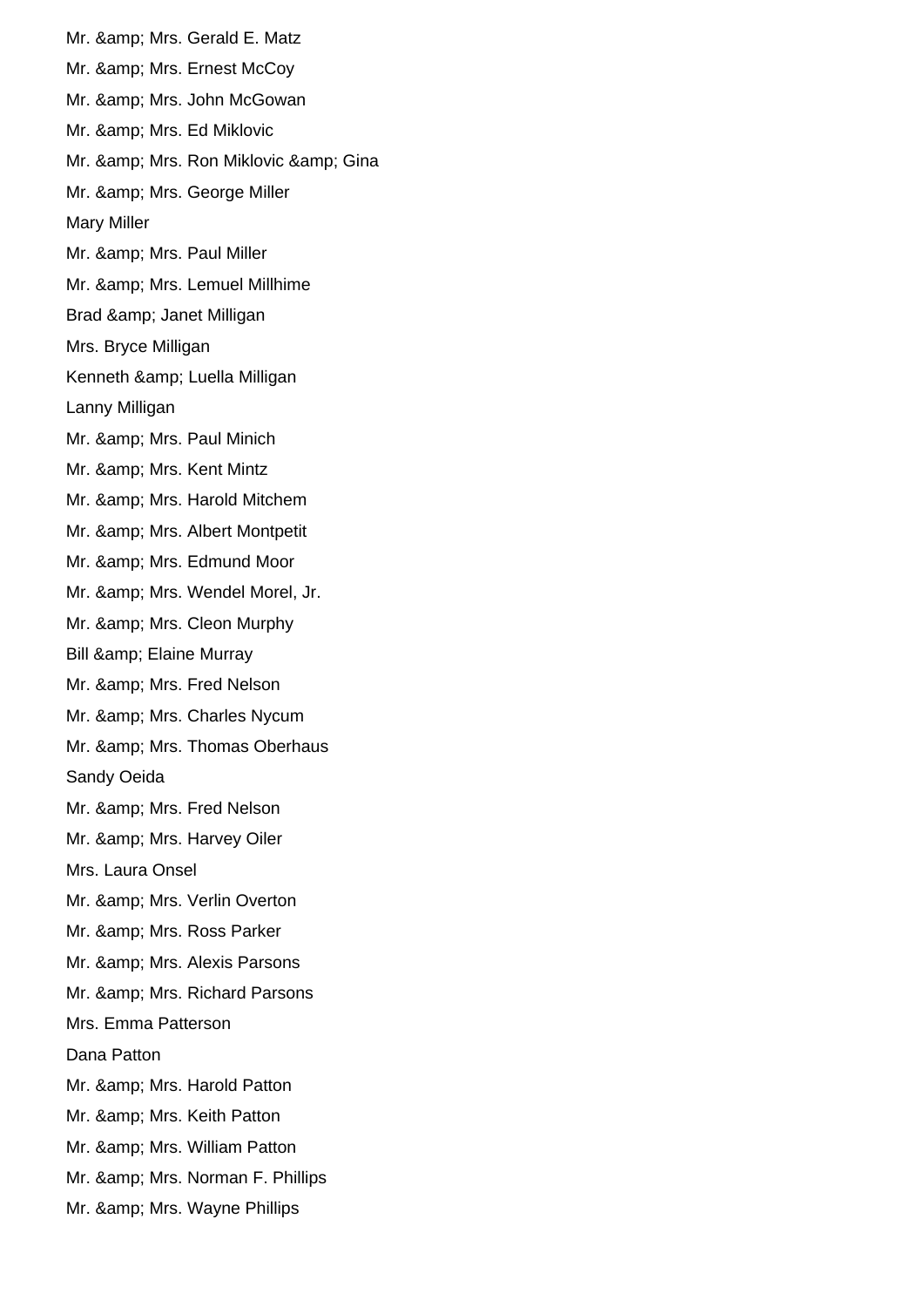Mr. Ralph Hook & amp; Mr. Danny Pierce Mr. & amp; Mrs. Frank Pine Mr. & amp; Mrs. James Pine Mr. & amp; Mrs. Harold Purkey Mr. & amp; Mrs. Frank Rathburn Thelma Rathburn Mr. Dennis Reinhard Mr. Douglas Reinhard Mrs. Virginia Reinhard 61 Mr. & amp; Mrs. William Reinhart Mr. & amp; Mrs. Dennis Ridenaur Fred & amp; Louise Rife Mr. & amp; Mrs. Alex Robarge Mr. & amp; Mrs. Frank Rodocker Mr. & amp; Mrs. Kenneth Roe W. LaVonne Roppe Mr. & amp; Mrs. John Rosser Thelma Roush Mr. & amp; Mrs. Jack Rutherford Mrs. Robert L. Sager, Sr. Mr. Richard Sahs Mr. & amp; Mrs. Charles W. Salisbury Mr. & amp; Mrs. Gerald Sams Mr. & amp; Mrs. Bascom Sanders Mrs. Patricia Sawyer Mr. & amp; Mrs. Gaylord Sayre Mr. & amp; Mrs. Fred Schmidt Mr. & amp; Mrs. James Schmitz Mr. & amp; Mrs. Lawrence Seewer Mr. & amp; Mrs. Don Shaferly Ruth Ann Shaferly Mr. & amp; Mrs. Harry Shaw Dianna Shook Mrs. Ada Shreffler Mr. & amp; Mrs. Orville Shreffler Mr. & amp; Mrs. William Shreffler Mr. & amp; Mrs. James Shull Mrs. R. J. Shull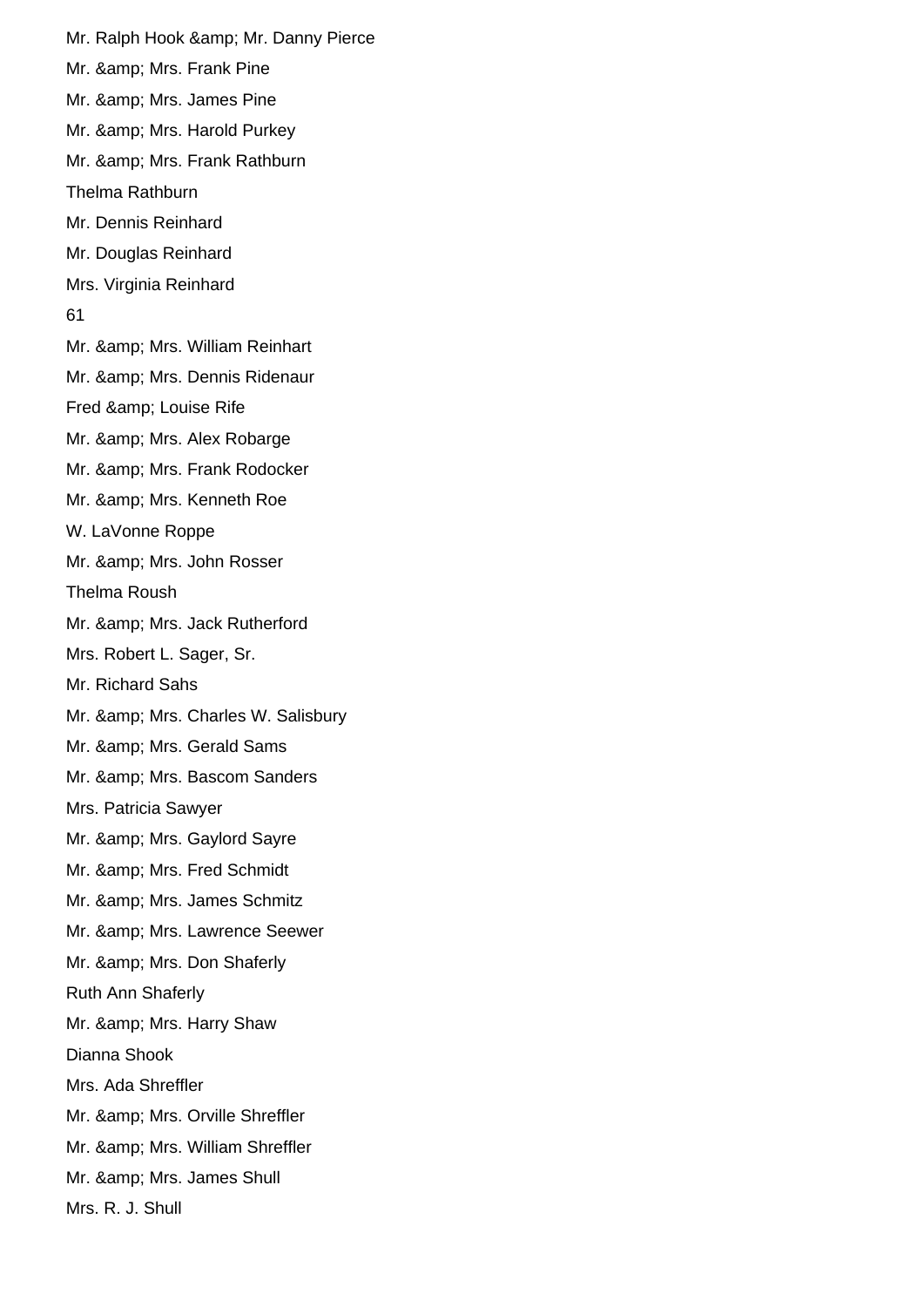Mr. & amp; Mrs. Bernard Shultz Mr. & amp; Mrs. Dave Shultz Mr. & amp; Mrs. Herschel Shultz Mr. & amp; Mrs. Jerry Shultz Mr. & amp; Mrs. Marion Shultz Mr. & amp; Mrs. Paul E. Shultz Mr. & amp; Mrs. Richard Shultz Mr. & amp; Mrs. Tom Shultz Walter & amp; Jane Shultz Cheryl Smith Mr. & amp; Mrs. Cleo Smith Mr. & amp; Mrs. Danny L. Smith Lori Smith Mr. & amp; Mrs. Marvin Smith Mr. & amp; Mrs. Roy Smith Mr. & amp; Mrs. Warren Smith Mrs. Groverta Snow Mr. & amp; Mrs. Ben Snyder Edna Snyder Mr. & amp; Mrs. George Snyder Miss Lori Ann Snyder Mr. & amp; Mrs. William Snyder Mr. & amp; Mrs. Russell Sours Merrill Spackey Mr. & amp; Mrs. Richard Sprow Mr. & amp; Mrs. Earl Stahl Mr. & amp; Mrs. Erlin Stahl Mr. & amp; Mrs. Everett Stahl Greg Stahl Mr. & amp; Mrs. Harlin Stahl Mr. & amp; Mrs. Harry Stahl Mr. & amp; Mrs. Howard Stahl

Mr. & amp; Mrs. Jim Stahl Mr. & Mrs. John Stahl Mr. & amp; Mrs. Keith Stahl Mr. & amp; Mrs. Raymond St. Clair Mrs. Esta Stearns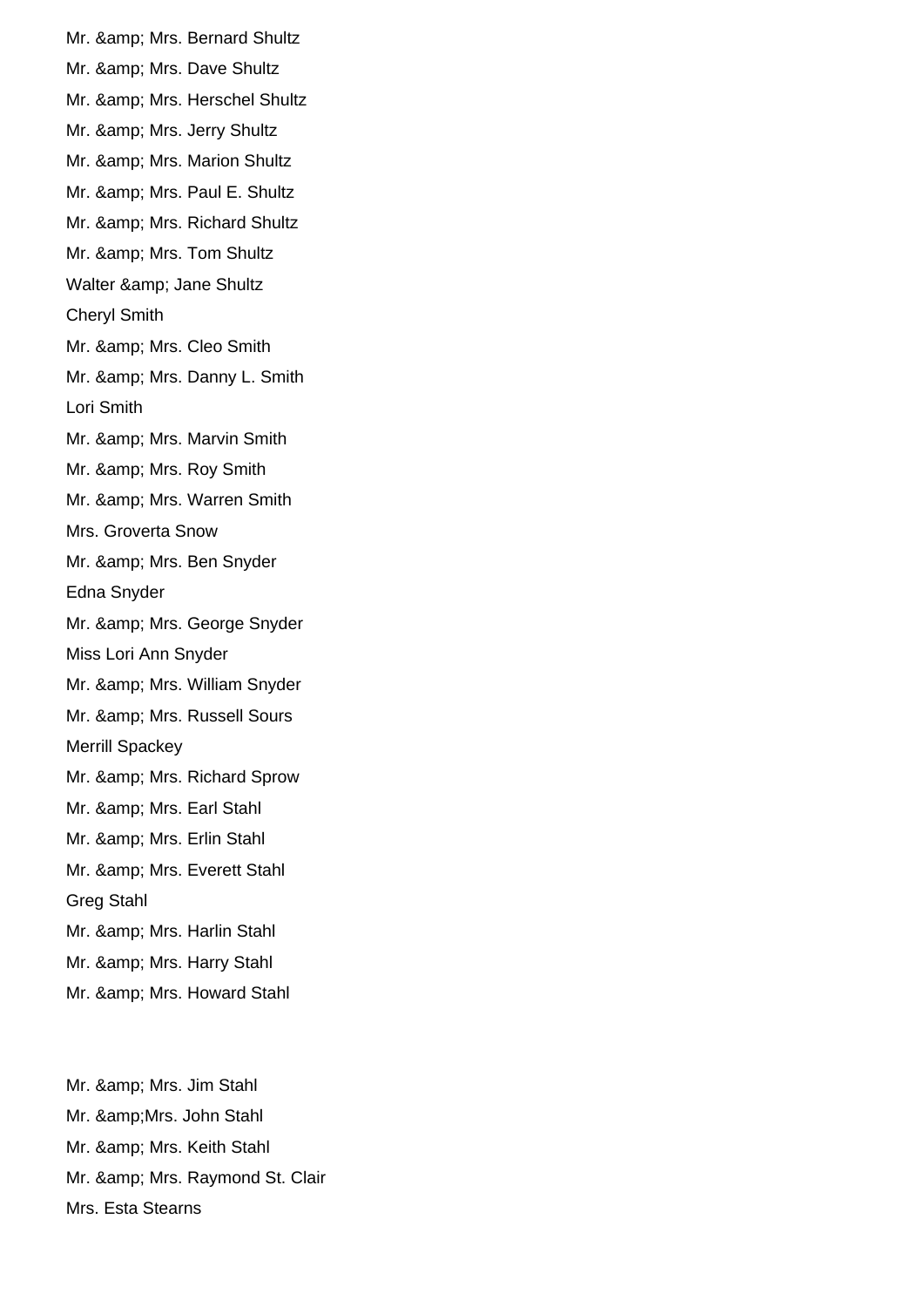Mr. & amp; Ms. Wilbur Steiner Mr. & amp; Mrs. Raymond Stephenson Mr. & amp; Mrs. Arden Stevens Mr. & amp; Mrs. W. F. Stevens Ray & amp; Florence Stith Mr. & amp; Mrs. O. K. Stoudinger Mr. & amp; Mrs. Charles Strausbaugh Mr. & amp; Mrs. Harold Strawman Mr. & amp; Mrs. Robert Strawman Mr. & amp; Mrs. Robert Strawman Mr. & amp; Mrs. Robert Stump Mr. & amp; Mrs. James Sullivan Mrs. Shirley Sullivan & amp; Family Mr. & amp; Mrs. Jerry Swaisgood Mr. & amp; Mrs. Wayne Swaisgood Mr. & amp; Mrs. Glenn Thaxton Mr. & amp: Mrs. Richard Thomas Mr. & amp; Mrs. Virgil Tracy Mr. & amp; Mrs. David Turner, Sr. Edward Underwood Mr. & amp; Mrs. Ronald Vitt Mr. & amp; Mrs. Wilfred Wagner Mr. & amp; Mrs. Milo Walters Elva Ward Mr. & amp; Mrs. Walter Warriner In Memory of Alonzo Weiker by: Cecil & amp; Marietta Weiker Connie L. Hunt Fred & amp; Janet Weiker Gilbert & amp; Marie Hunt Ila Weiker Mr. & amp; Mrs. Jack Welty Mr. & amp; Mrs. Wes Welty Mr. & amp; Mrs. Jack White Mr. & amp; Mrs. Jerry Widmer Billy Williams Cathy Williams Mr. Dave Williams Gary Williams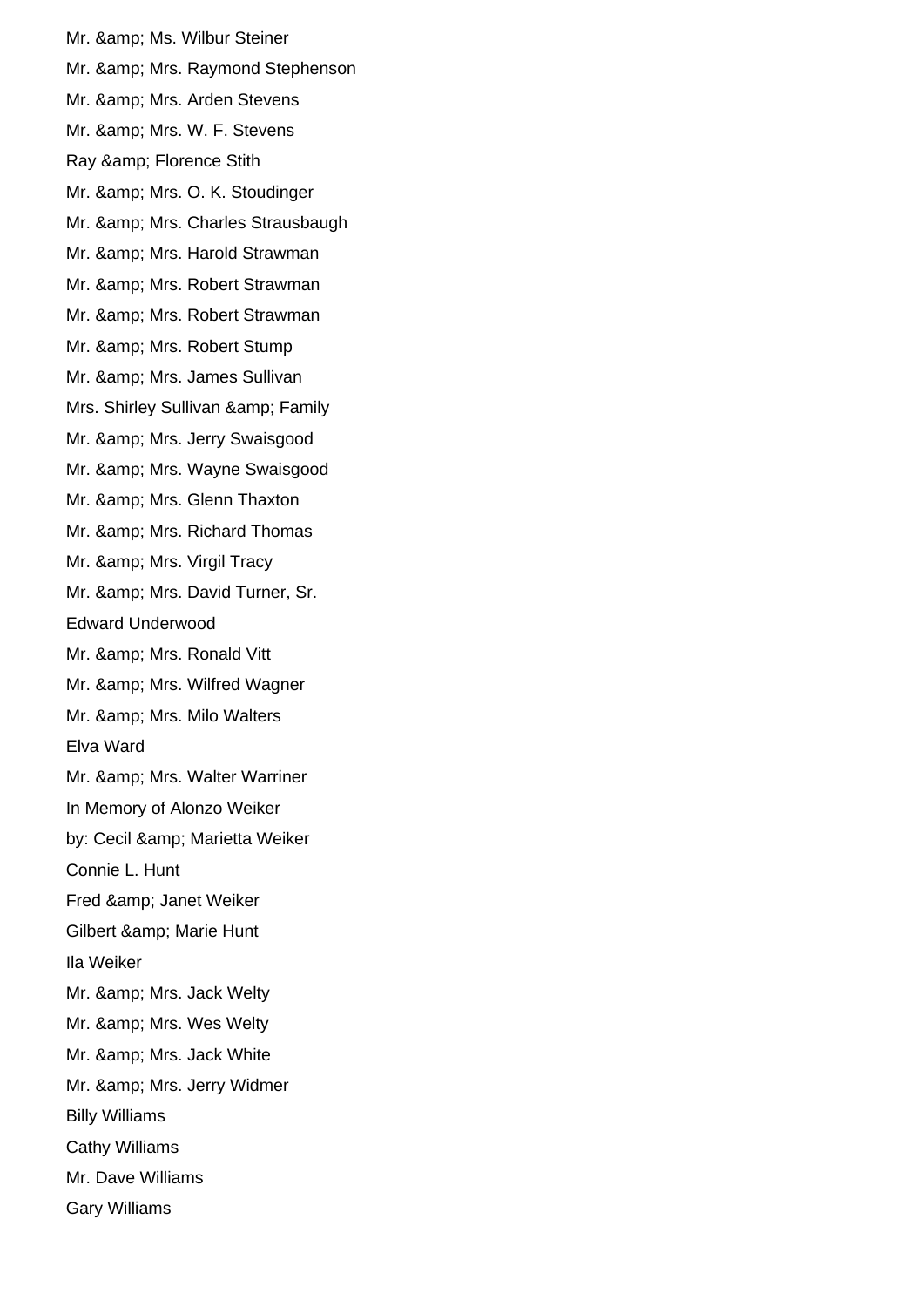Mr. & amp; Mrs. Gordon Williams Mrs. Janet Williams Mike Williams Milton Williams Family Mr. & amp; Mrs. Delbert Wise Bernard Wollam Bessie E. Wollam Mr. & amp; Mrs. Cecil Wollam Floyd, Helen & amp; Alice Wollam Mr. & amp; Mrs. George Wollam Mr. & amp; Mrs. Richard Wollam Rose Marie Womeldorf Mr. & amp; Mrs. Albert Wonderly Mr. & amp; Mrs. John Wonderly Mr. & amp; Mrs. Charles Woodruff Mr. & amp; Mrs. Art Wyant Don & amp; Judy Yambert Mr & amp; Mrs. Glenn Yambert Carl Zimmerman Mr. & amp; Mrs. Robert Ziegman Mr. & amp; Mrs. Ross Zimmerman Beulah E. Helm Mr. & amp; Mrs. Ned Wollam Rebecca Wollam Phillip Wollam The Old Homestead 62 CENTENNIAL YEAR "74' Days that are past are gone forever, and those that are to come may not come to you: Therefore, Enjoy the present without regretting the loss of what's past, or depending too much on what is not yet here.

This instant is yours. The next still belongs to futurity and

you do not know what it may bring forth.

Dandemis, 3rd Century B.C.

The Risingsun Centennial Seal was designed by: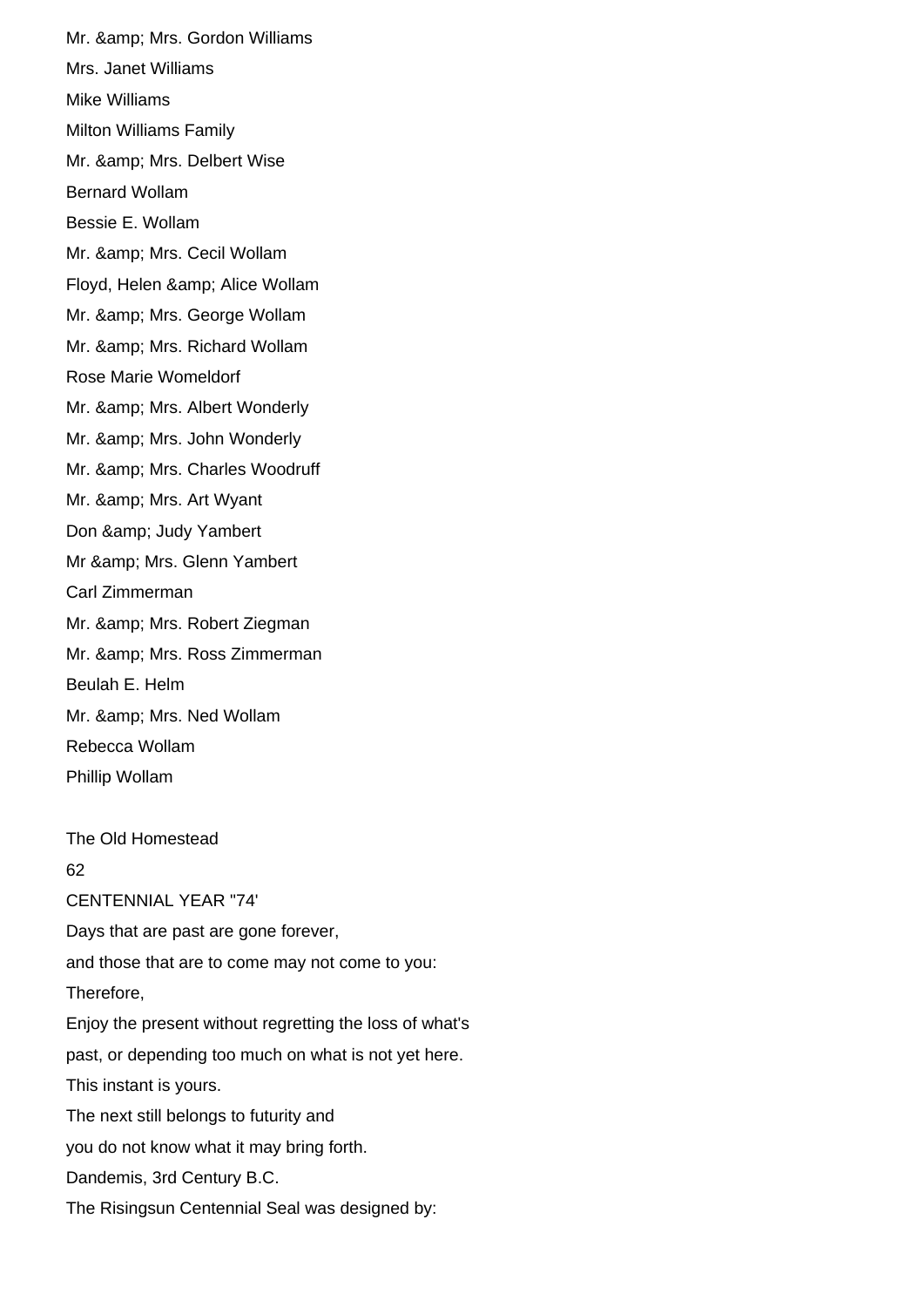Mrs. Deborah Shultz of Risingsun. 63

PROGRAM OF EVENTS SUNDAY, JULY 7, 1974 2:30 P.M. Presentation of Flag SUNDAY, JULY 7, 1974 2:30 P.M. Presentation of Flag Combined Church Services 4:00 P.M. Community Picnic 6:00 P.M. King and Queen Contest MONDAY, JULY 8, 1974 7:00 P.M. Parade (if rain, Tues. 7 P.M.) TUESDAY, JULY 9,1974 7:00 P.M. Fashion Show WEDNESDAY, JULY 10, 1974 7:00 P.M. Pageant Night THURSDAY, JULY 11,1974 Youth Day Pageant Carnival Time FRIDAY, JULY 12, 1974 Senior Citizens Day Carnival Time SATURDAY, JULY 13,1974 Street Dance Carnival Time Exhibits and demonstrations every night. Fun and games every night. Community lunch room in fire hall every night. A WELCOME TO ALL VISITORS DURING OUR **CENTENNIAL** 

## OUR PARK

Miss Evelena Pletcher and our park: Funds were made available for a recreation area for children of Risingsun through a will of Miss Evelena Pletcher, a former teacher in the Risingsun school. This is what started the initial plans for a community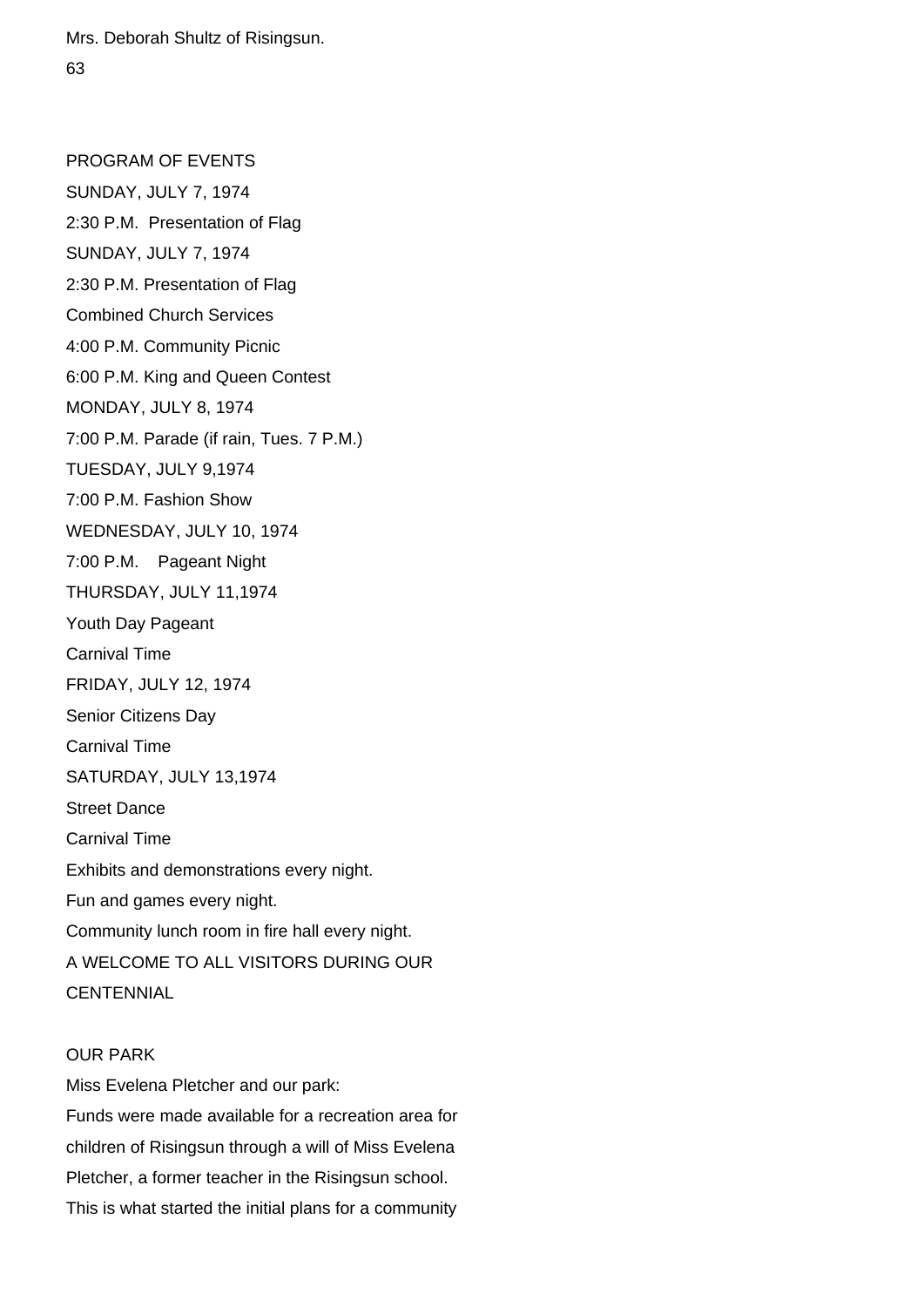park.

The park committee chairman is Everett Stahl, others on the committee are: Marie Archibald, Mike Decker, Bob Ziegman, and Ernest McCoy. The park has been mapped out to take advantage of all available space. The Fostoria Board of Realtors purchased 500 trees for the park and the Risingsun Boy Scouts under scoutmaster Jim Dowick and assistant Jim King planted the trees one Saturday in April. All funds from our centennial will be used to further develop the park facilities.

With Park Committee W. E. Stohl Robert Ziegman Ernie McCoy Marie A rchibold Mike Decker Miss Pletcher Boy Scouts planting trees Undeveloped Park Area 64 65

Proposed Park for Risingsun, Ohio Ball Park Green Forest Horse Shoe Court Shuffle Court Reserved for Swimming Area Water Well Rest Rooms Tools & amp; Equip. Shelter House Picnic Area Children's Area Concession Stand **Croquet**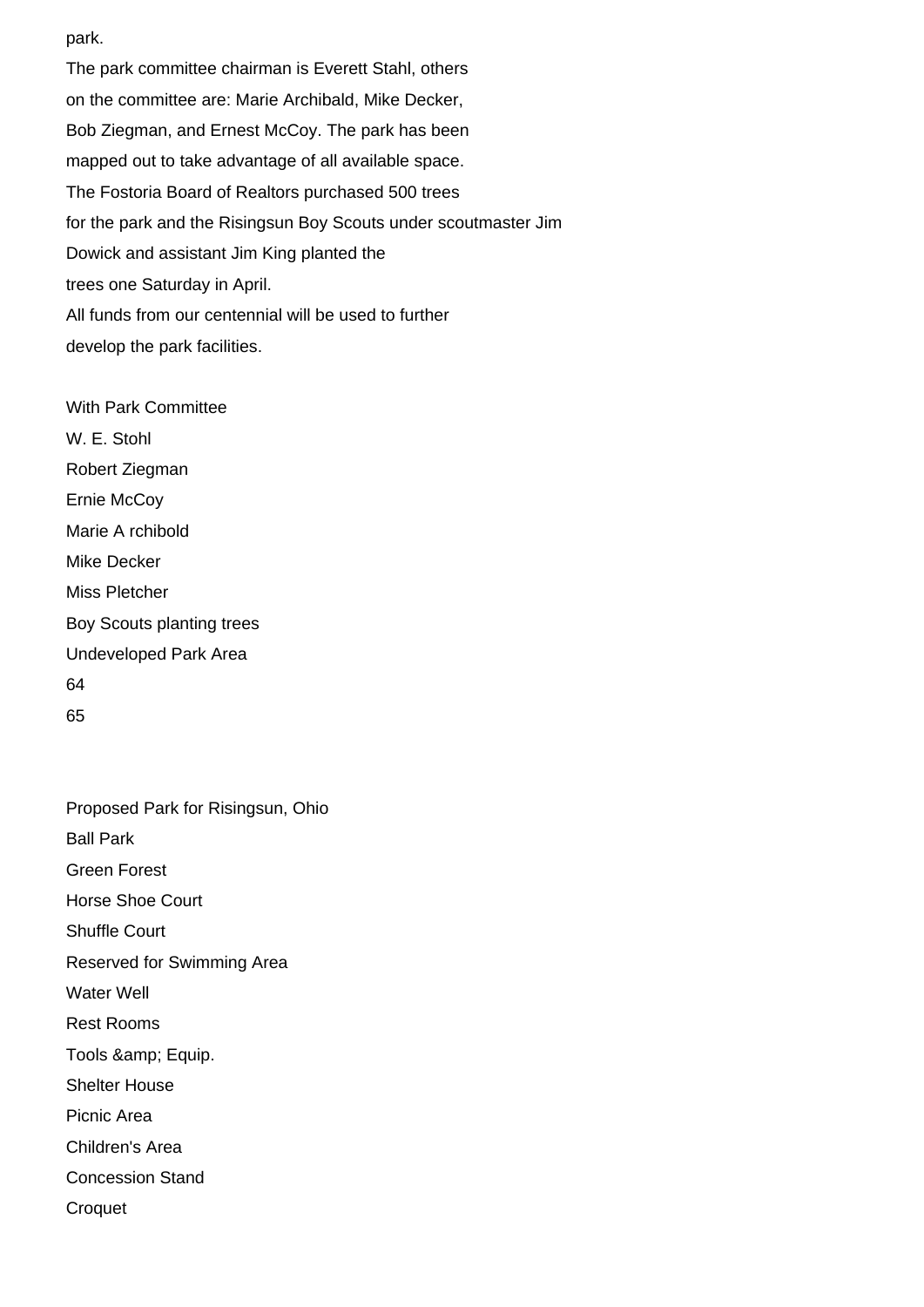Tennis Court Basketball Court All Season Building Parking Plant & amp; Flag Pole Twenty-eight committees have been formed to organize the Centennial. Nearly everyone in the community has had some part in its planning. Information about the town has shown us there are 50 some places of business in the Risingsun area, 15 organizations and five churches. People of Risingsun had the opportunity to look back at the past; to smile and shed a tear or two at a memory. Now we can use this experience by uniting together and helping with the village park. All proceeds from the celebration have been pledged toward this project. The Centennial has expressed pride in our community and faith in the future. "Welcome" to Risingsun and to its Centennial. June Stevens, Chairman of Centennial June Stevens General Chairman 67

RECOGNITION FOR HELP OTHER THAN COMMITTEES LISTED "THANKS TO" Lakota Board of Education for use of school building and grounds. Firemen and Auxiliary for their help and support. Council for providing the help for protection, parking, and clean up. J. B. Rogers Company for advise. Representative Delbert Latta for the flag (thru the efforts of the 4-H girls. Kathy Shultz for headquarters sign. William Dauterman for his attorney work. Alumni decorating committee for help in advertising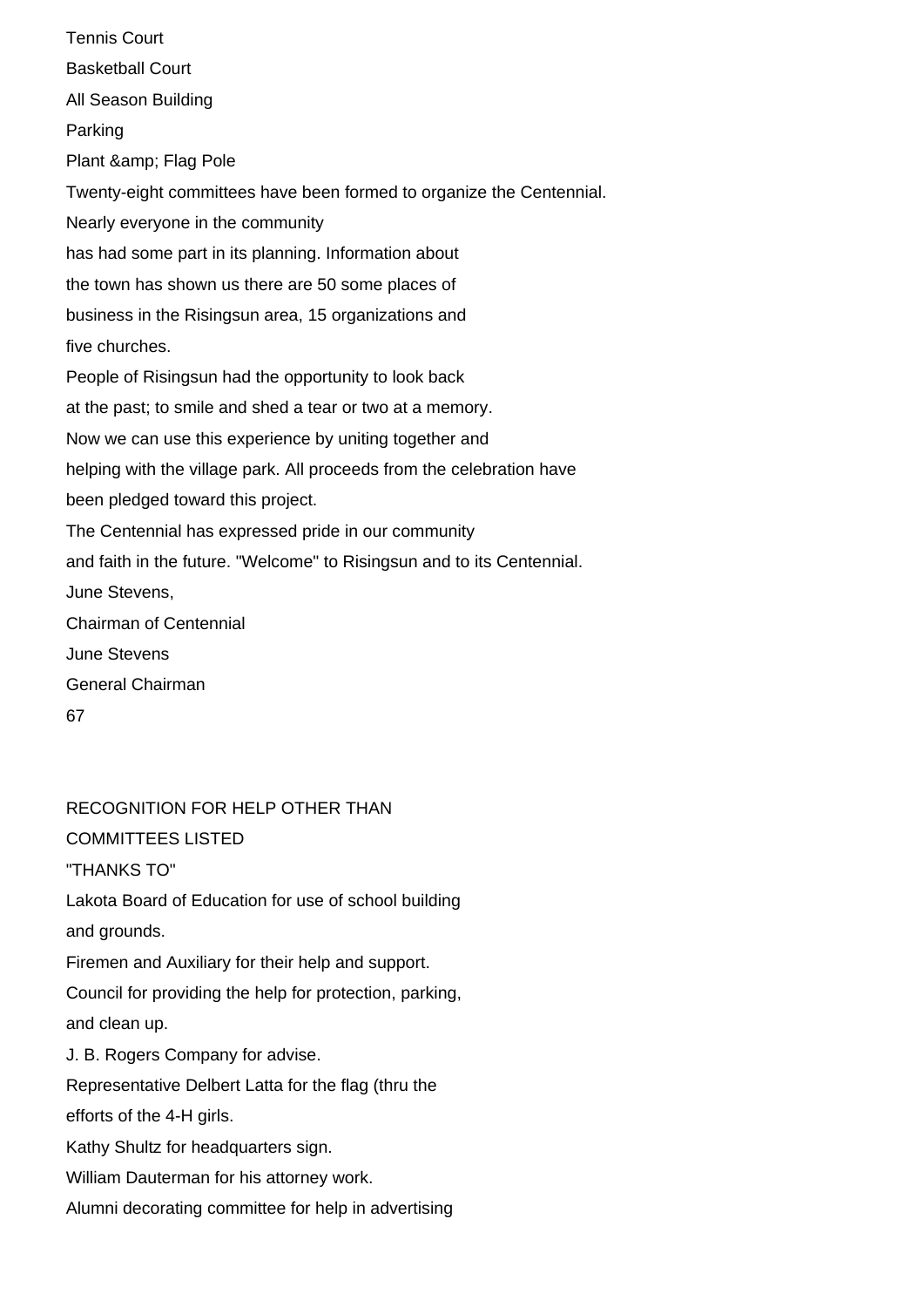and theme for the Banquet. Legion Hall for exhibits. Nancy Jacquot for all extra typing. Union Carbide for stencil work and printing of the news letters. Polings for use of building for antiques. Darrell Holman for extra work on signs, etc. Tennyson Guyer, speaker at Church services. Odd Fellows' grounds for display tent. The support of surrounding communities. David Betts for photography. Bernadine Fruth for Centennial Book. Fostoria Real Estate Board for trees for Park.

David Betts, Photographer Bernadine Fruth, Centennial Book Chairman

EXECUTIVE COMMITTEE June Stevens Everett Stahl Joyce Smith David Shultz

RISINGSUN FUND DRIVE GOES OVER TOP Mr. and Mrs. Darrell Holman

**COMMITTEES** Fund Drive Darrell and Sharon Holman Executive Committee June Stevens Everett Stahl Joyce Smith David Shultz

Operating Committee Centennial Book Committee History Committee Fun and Games Committee Exhibits General Chairman Drawings and Art Com.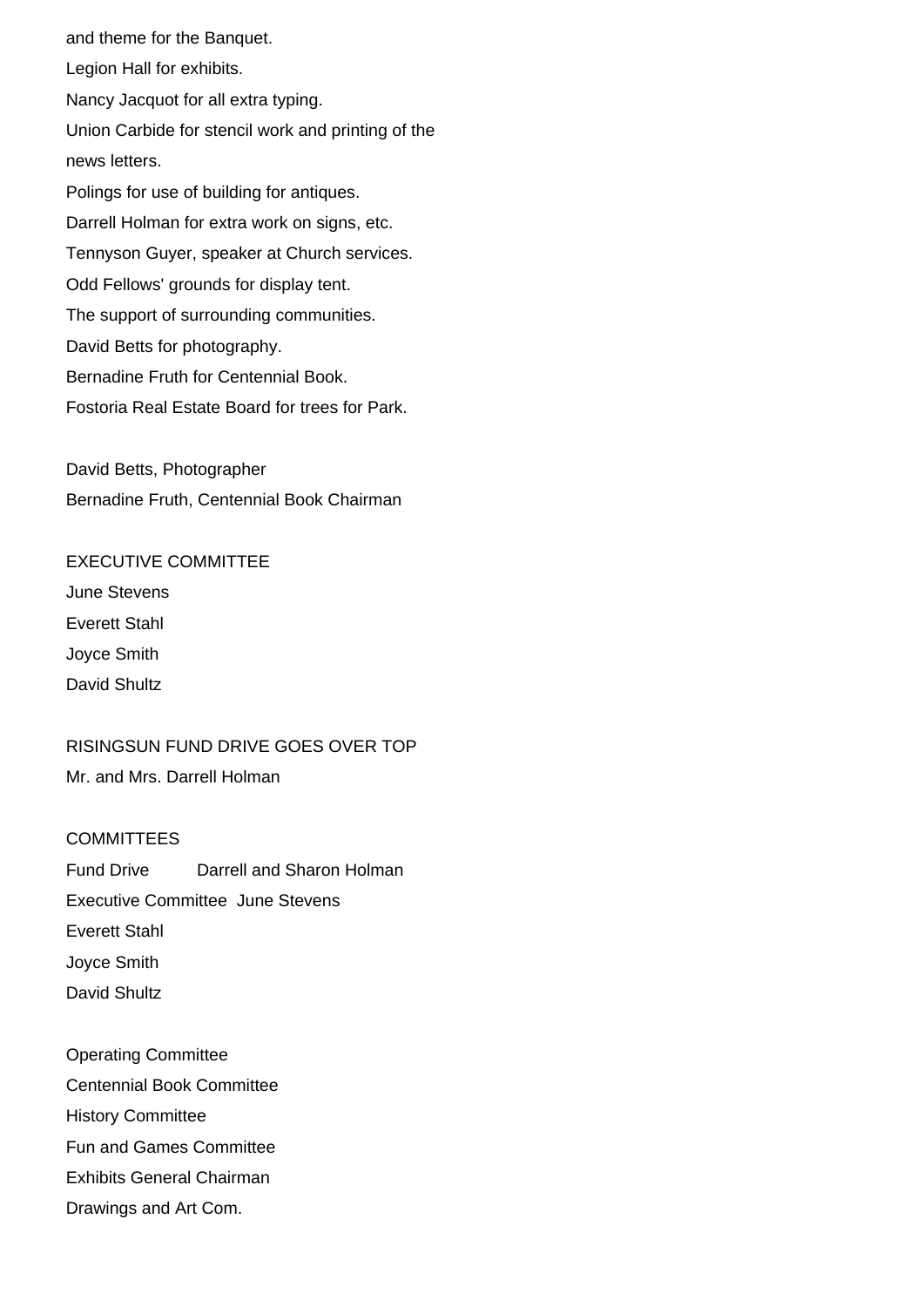Oil and Industry Committee Women's Crafts Committee Quilting Party Agricultural Committee Antique Displays Com. Carnival Committee Foods Committee Baby Sitting Committee Youth Committee Parade Committee Hospitality Committee Band Committee Queen and King Committee Church Services Committee Police & amp: Parking Committee Clean Up Committee Calico Ball Committee Picnic Committee Pageant Committee Publicity Committee Beautification Committee Novelties Committee 68 69

## **COMMITTEES**

Operating Capital: Darrell Holman, Chairman; Sharon Holman, Rose Kretzer, Everett Stahl, Blaine & amp; Thelma Blosser, Walt James, Linda Robarge, Mike & amp; Shari Decker, Anna Bateson, Bob Bonawit, Leah Bickel, Mary Essex, Don & amp; Sharon Farster, Dick Sahs, Jim & amp; Betsy Shull, Ben Snyder, Buster Hunt, June Foster, Jennie Harman, Jim Cox, Paul Shultz & amp; Dick Parsons. Centennial Book: Bernadine Fruth, Chairman; Jane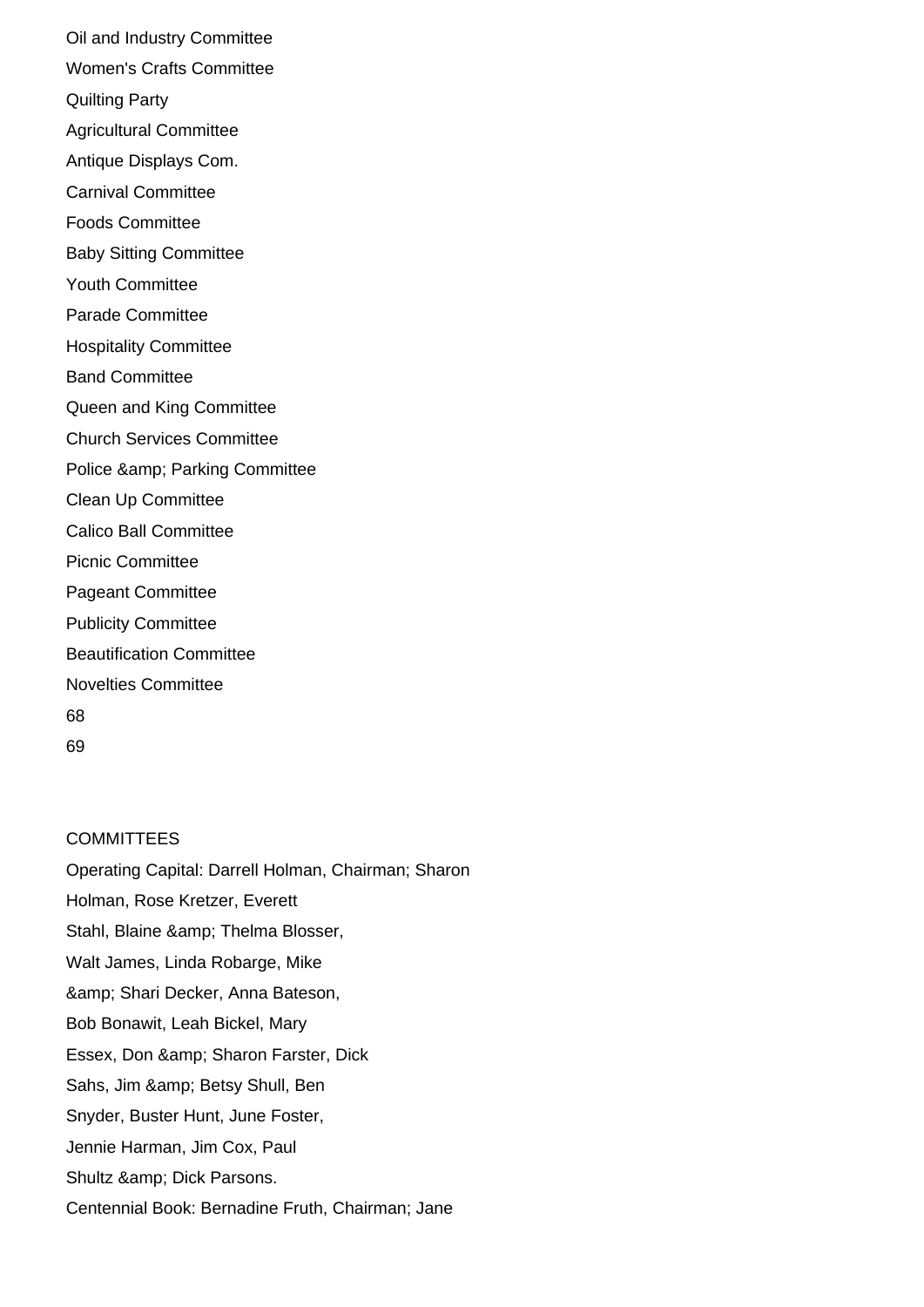Meyer, Emma Gangwer, Leon Bates, Linda Below, Laurel Onsel, & amp; Celia Bower. History: Laurel Onsel, Chairman; Leon Bates, Mary Ziegman, Esther Fisher La Von Dennis. Fun & Games: Jennie and Jim Hajman, Chairmen; June & amp; Russ Foster, Barb & amp; Glenn Thaxton, Marilyn & amp; Frank Boucher, Dewayne & amp; Jane Myers. Exhibits: Gordon Williams, Gen. Chairman. Drawings & amp; Art: Debbie Shultz, Chairman; Laurel Onsel, Sherry Decker, Janet Milligan, Harley Green and Nancy Harrison. Oil & Industry: Milo Walters, Chairman; David Few, Dick Parsons, Dale Houtz and Frank Jacquot. Women's Crafts: Mary Ellen Cox, Chairman; Pearl Wollam, Joan Bowen, Lois Shultz, Geneva Schoendorf, and Mabel Parsons. Cook Book: Bonnie Findlay Style Show: Rachael Dissauer, Janice Schmitz, Marlene Merel, Lois Hoiles & amp; Sharon Farster, Loraine Elter, Janet Williams. Quilt: Irene Cox, Chairman; Marie Bell, Esther Fisher and ladies of the area. Agricultural: William Snyder, Chairman; Jim Cox, Robin Hovis, Bill Houtz, Bob Ziegman, William Stevens and Jim Dolweck. Antique Displays: Jim Shull and Gary Lamberjack, Co-chairmen; William Few, Charles Essman, Betsy Shull, Judy Lamberjack and Jerry Widmer. Youth: Anna & amp; Jim Bateson, Chairmen; Donna Hunter, Elaine Murray and Linda Robarge, Marie & amp; Jim Dolweck, Barbara Sams, and Pearl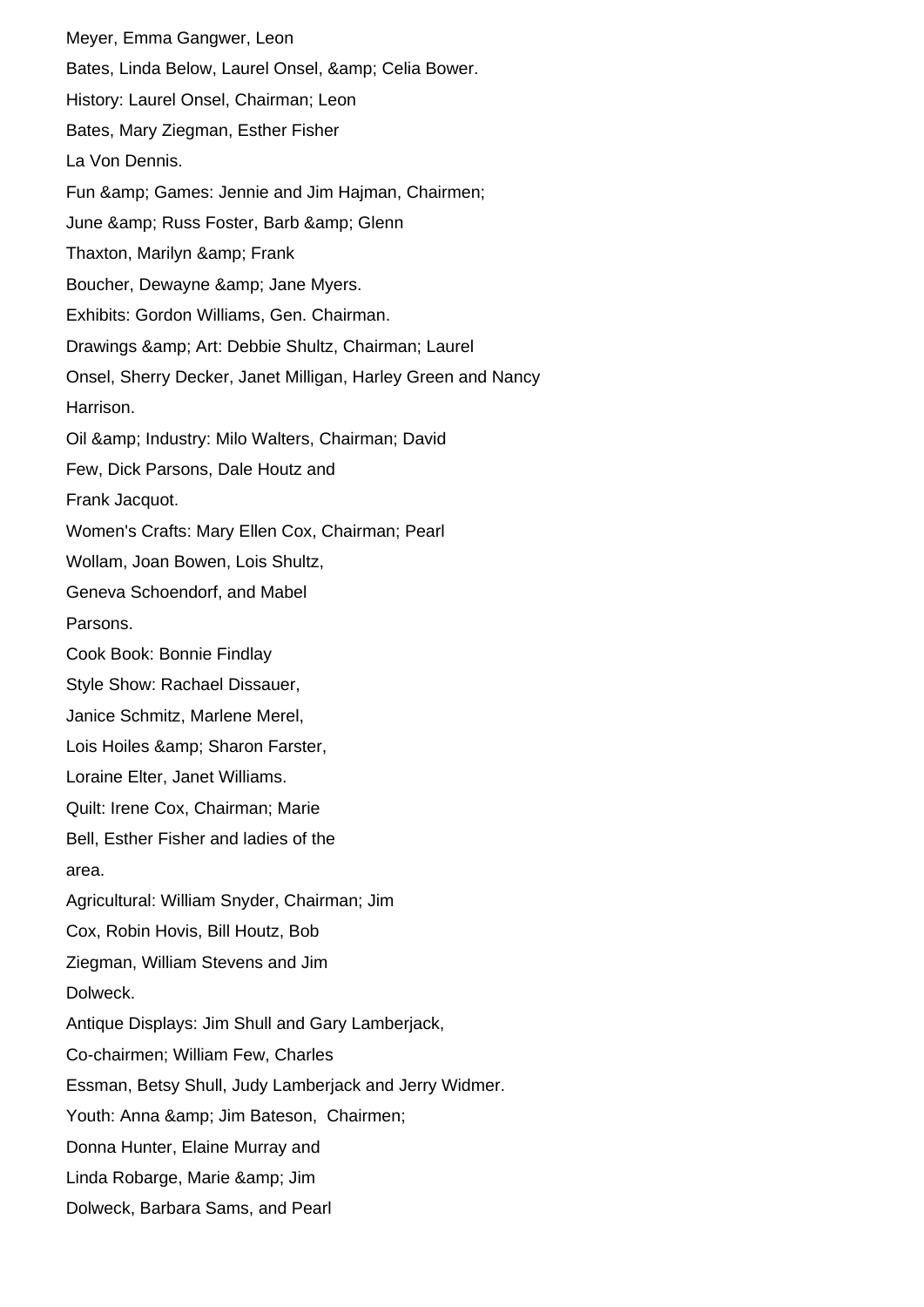Wollam.

Calico Ball: Ed & amp; Faith Boff, Chairmen; Anna & amp; Ben Snyder, June & amp; Ray Baker, Katherine & amp; H.H. Baker. Picnic: Jean Shultz, Chairman; Helen Stahl, Judy Yambert, Brad Milligan, Bernard Shultz, Evelyn Jacquot, Fern Stephenson, and Chuck Shultz. Pageant: Betty Huff, Chairman; Marilyn & Frank Boucher, Nellie & amp; Paul Edinger, Betty & amp; Dick Thomas, Dick Sahs, Bernadine Fruth and Laurel Onsel, Wes and Jean Welty. Publicity: Nancy Jacquot, Chairman; Joyce Smith, pictures by David Betts & Wesley Watts. Book Advertising: Nancy Swartz, Chairman. Carnival: Marvin Smith, Chairman; Bob Barringer, Jim Cox, Dick Hunter, Dick Parsons, Brad Milligan, Ed Chalfin, and Tom Shultz. Food: Jean Bowen, Chairman; Donna Hunter, Ruth McCoy, Jane Hunt, Sharon Kiser and Mary Ellen Cox. Beautification: Buster Hunt, Chairman; Ruth & amp; J. C. Gschwind, Jim & amp; Debbie Sullivan. Baby Sitting: Treva Betts, Chairman; Jean Fritz. Novelties: Bill Patton, Chairman; Mary Patton, Jim & amp; Betty Pine, Art & amp; Betty Wyant, Virgil Below, and Susie Hiser. Parade: Elmer Harshman & amp; Park Burtcher, Co-chairmen; Don Yambert, Gayle Bates, Evelyn House and Doris j Smith, Ellen Snow.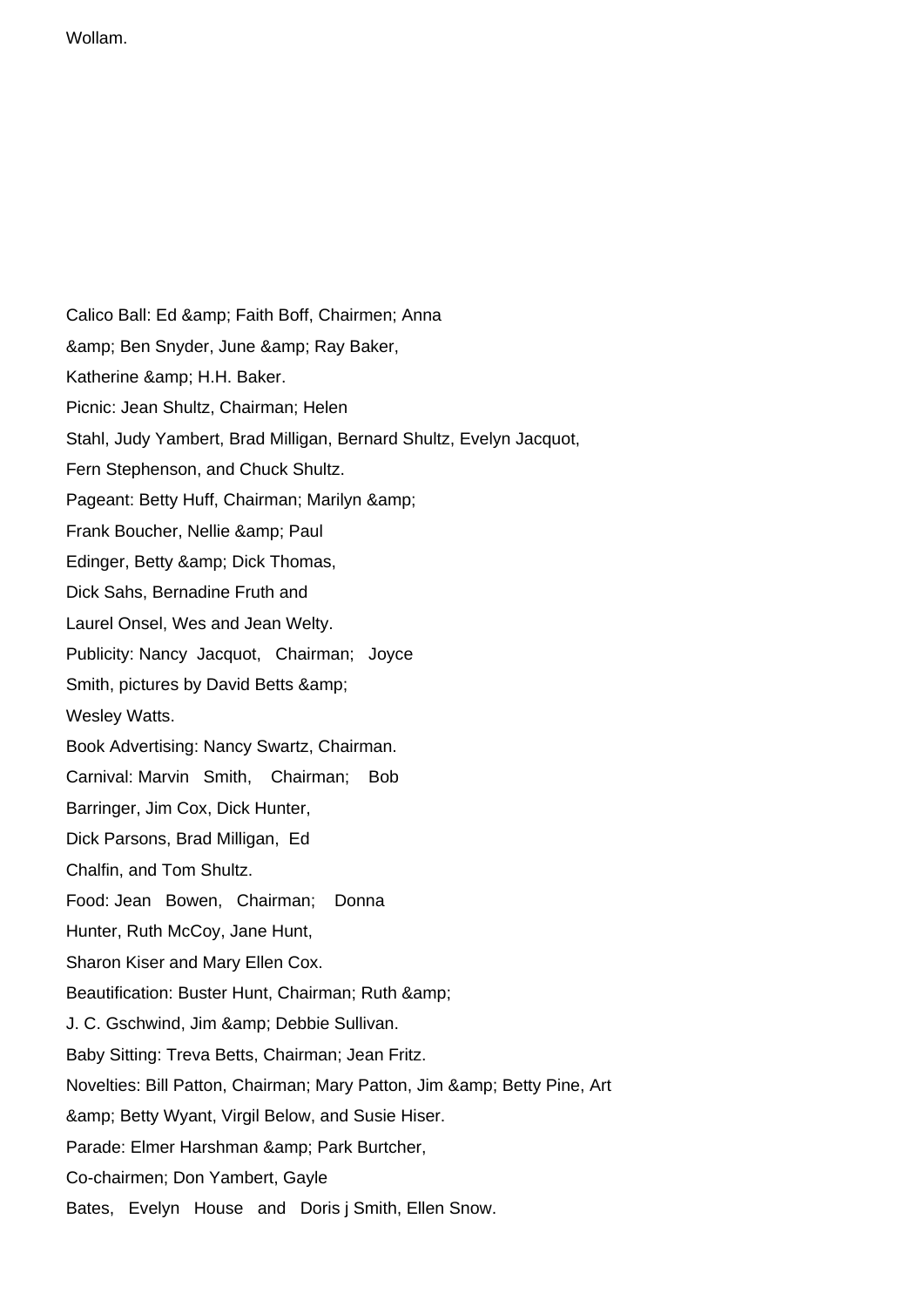Hospitality: Donna Shreffler, Chairman; Lucille Huff and Mary Ziegman. Kay Welty, Invitations. Band: Fred Schmidt, Chairman; Jim Sullivan and Everett Stahl. Queen & amp; King: Rachael Dissauer, Chairman; Jim Schmitz, Terry Bowe and Mead Smith. Church Services: Irene Cox, Chairman; Dennis Below, Jerry Swaisgood, Merl Carpenter, Nellie Edinger, Irma Millhime, Marie Bell, Duane Edinger, Rev. Binkley, Rev. Wright, and Rev. Williams. Police - Parking: Bernard Bowen, Chairman; Bob Himes, Tom Shultz, Dick Shultz, Bob Barringer, Gene Hirst, Harley Kiser and Dick Darr. Clean-Up: Glenn Yambert, Chairman; Boy Scouts.

Hospitality Committee Church Committee Publicity Committee Novelty Committee Youth Committee Parade Committee 71

Pageant Committee Food Committee Agricultural Committee Oil & amp; Industry Book Committee Carnival Committee Calico Ball Committee

Band Committee Womens Craft

Drawing and Art

King and Queen Committee

Baby Sitting Service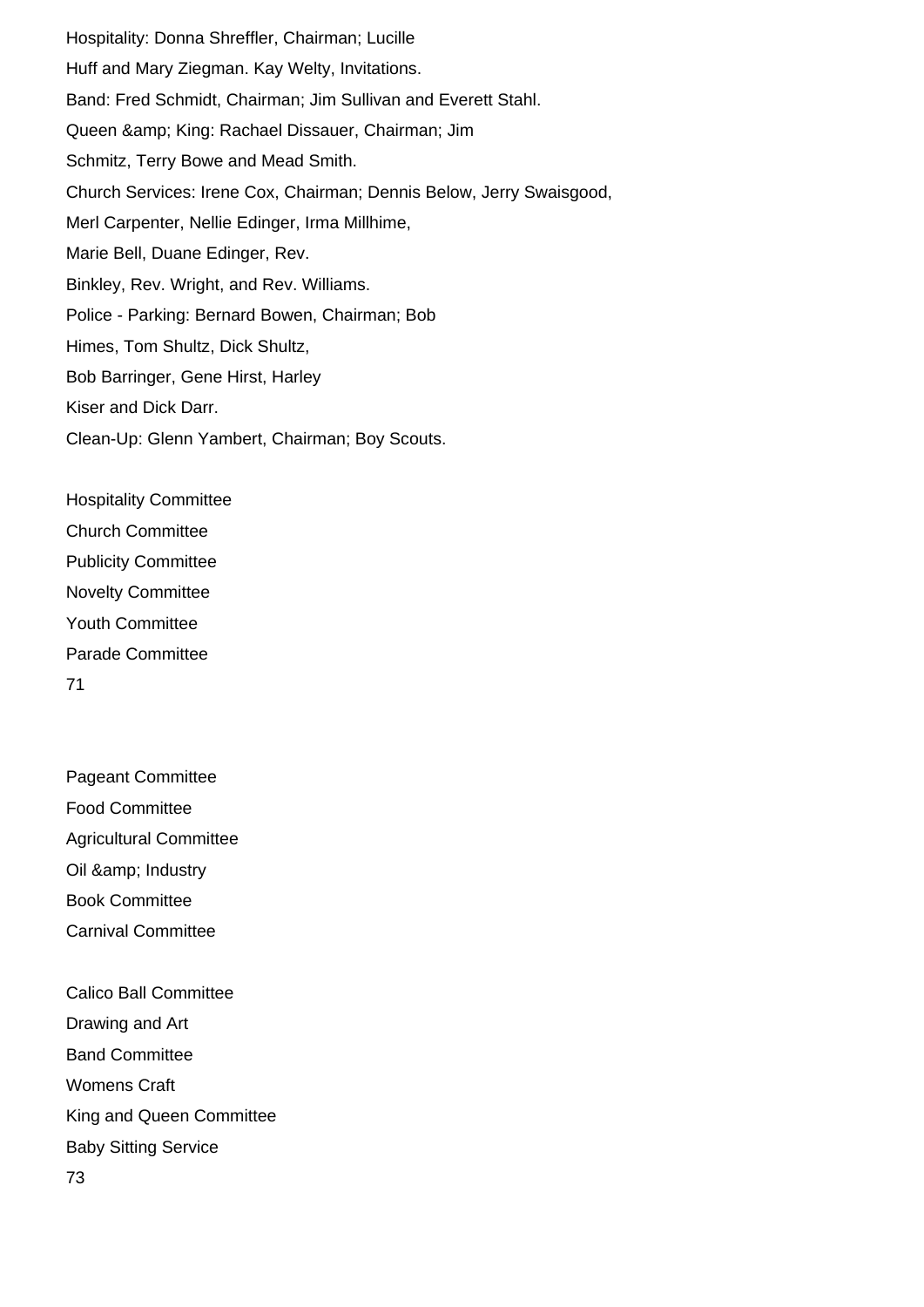Fun and Games Committee Antique Display Committee Gordon Williams Picnic Committee Exhibits General Chairman Beautification Committee **Quilting** Centennial Fan The young and older view Getting ready to prepare the food One of the brothers of the brush I'M TIRED, THIS IS THE END! 75

SUFFRAGE MEET T ACCUSATIONS AT ONE AN HER AFTER THEY ASSEM-LE IN CHICAGO HOTEL. ( Family Reunions r \* TIFFIN-SENECA PUBLIC LIBRARY fflw«is 3Ughto8«oftndroUgh it of ae g "The Strong enou^"adsand; tests that  $%$  \*  $*$  \*  $*$  . Harness. roads will fv^^at appea^ ls value% BAJSrt»«m y°u . be **MJT** Tne little de-\*\*en you 5\*\*iJ Dig «\*\*\*£ ta"« a9 ^ustri^t- Tour local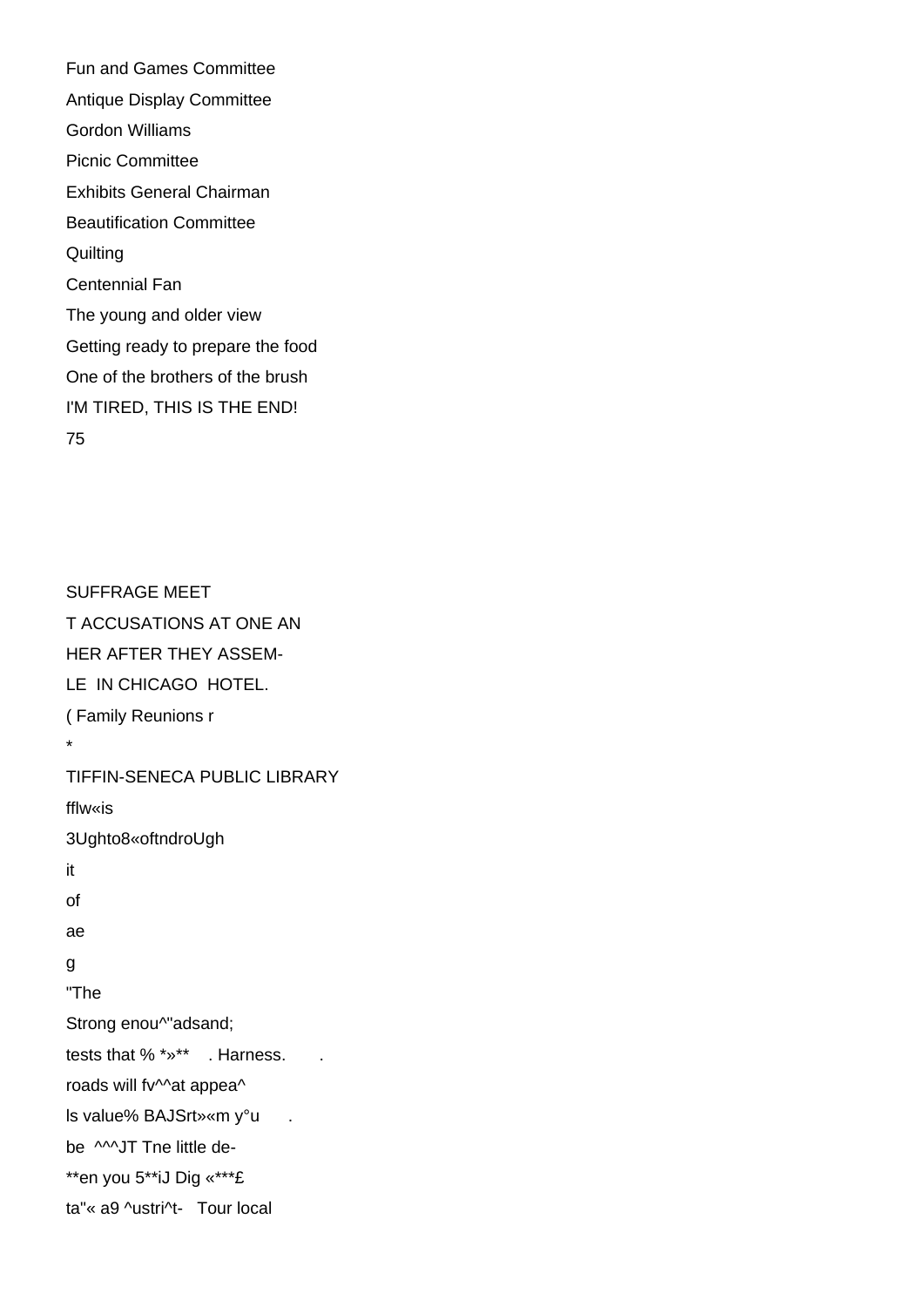```
~ents are f+ttl you at lac-
dealer v/iU .«* lVJg ST, you a
lixt defects*
^»*m«S|§
We have presents to faj
ne sole agents in thi
IS Ml
wmwwmm
Stoves and Rangj
Just this season we are maJ
special push on Base Burner!
have some interesting pnJ
If you purer!
ill find it the crj
you can buy in the eJ
rice£
quote you
Jewel you wi
s*>>ve
*
vl
anii
\boldsymbol{\wedge}About twenty of the
? «l»s piHce and vie
home
J /!Va
organiz^A*^ * # " »
1
CO
o
tr
o
o
Manufactured
4
Dra\
24U
```